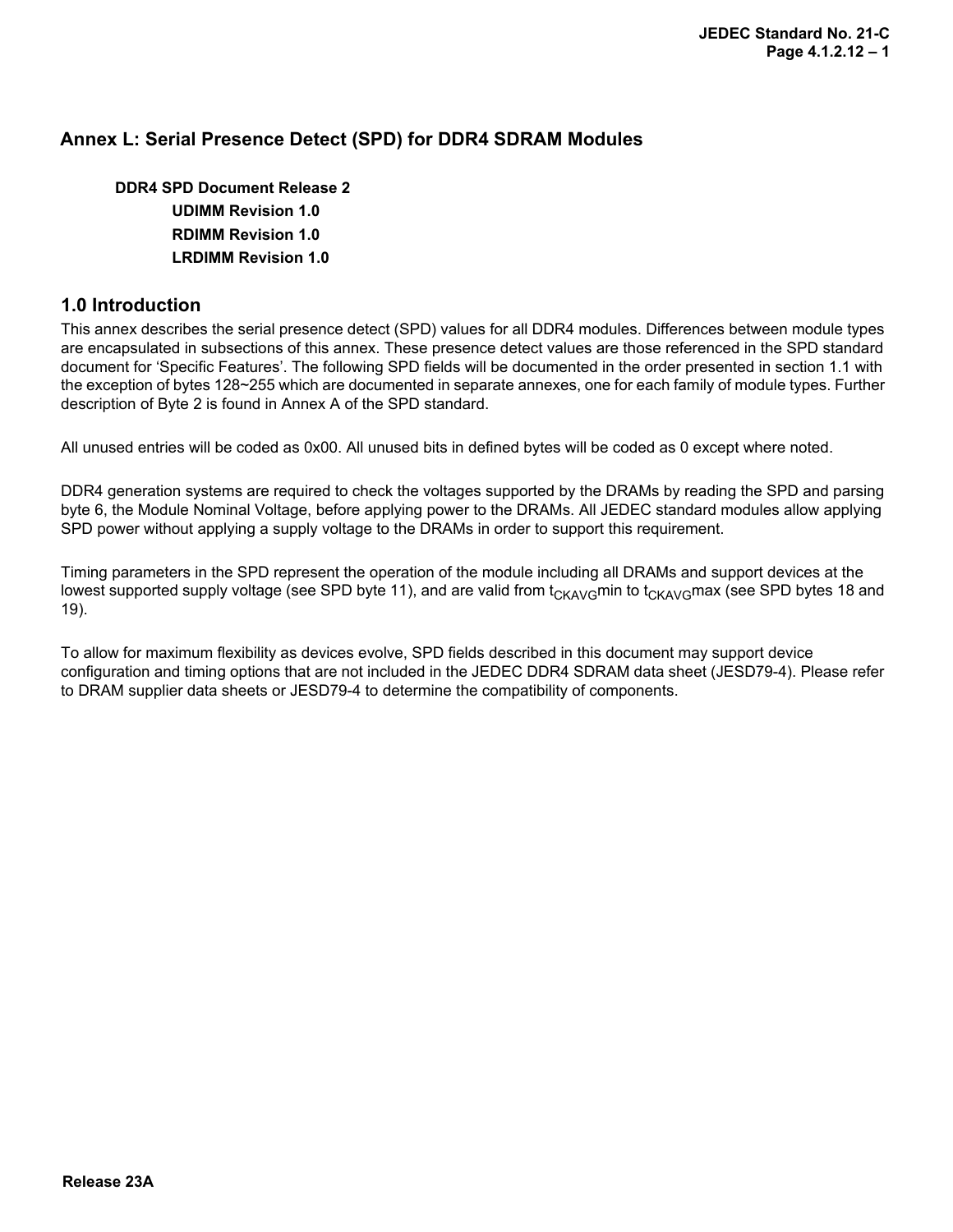#### **1.1 Address map**

The following is the SPD address map for all DDR4 modules. It describes where the individual lookup table entries will be held in the serial EEPROM. Consistent with the definition of DDR4 generation SPD devices, which have four individual write protection blocks of 128 bytes in length each, the SPD contents are aligned with these blocks as follows:

| <b>Block</b> | Range       |                 | <b>Description</b>                                                       |
|--------------|-------------|-----------------|--------------------------------------------------------------------------|
| 0            | $0 - 127$   | $0x000 - 0x07F$ | Base Configuration and DRAM Parameters                                   |
|              | $128 - 255$ | $0x080 - 0x0FF$ | Module Specific Parameters -- See subsections L1, L2, and L3 for details |
| 256~319<br>2 |             | 0x100~0x13F     | Reserved -- must be coded as 0x00                                        |
|              | $320 - 383$ | $0x140 - 0x17F$ | Manufacturing Information                                                |
| 3            | $384 - 511$ | $0x180 - 0x1FF$ | End User Programmable                                                    |

#### **Block 0: Base Configuration and DRAM Parameters**

The following table details the location of each byte in this block.

|                | <b>Byte Number</b> | <b>Function Described</b>                                                                                                                           | <b>Notes</b> |
|----------------|--------------------|-----------------------------------------------------------------------------------------------------------------------------------------------------|--------------|
| $\Omega$       | 0x000              | Number of Serial PD Bytes Written / SPD Device Size / CRC Coverage                                                                                  | 1, 2         |
| 1              | 0x001              | <b>SPD Revision</b>                                                                                                                                 |              |
| $\overline{2}$ | 0x002              | Key Byte / DRAM Device Type                                                                                                                         |              |
| 3              | 0x003              | Key Byte / Module Type                                                                                                                              |              |
| $\overline{4}$ | 0x004              | <b>SDRAM Density and Banks</b>                                                                                                                      | 3            |
| 5              | 0x005              | <b>SDRAM Addressing</b>                                                                                                                             | 3            |
| 6              | 0x006              | <b>SDRAM Package Type</b>                                                                                                                           | 3            |
| $\overline{7}$ | 0x007              | <b>SDRAM Optional Features</b>                                                                                                                      | 3            |
| 8              | 0x008              | <b>SDRAM Thermal and Refresh Options</b>                                                                                                            | 3            |
| 9              | 0x009              | Other SDRAM Optional Features                                                                                                                       | 3            |
| 10             | 0x00A              | Reserved -- must be coded as 0x00                                                                                                                   |              |
| 11             | 0x00B              | Module Nominal Voltage, VDD                                                                                                                         | 3            |
| 12             | 0x00C              | Module Organization                                                                                                                                 |              |
| 13             | 0x00D              | Module Memory Bus Width                                                                                                                             |              |
| 14             | 0x00E              | Module Thermal Sensor                                                                                                                               |              |
| 15             | 0x00F              | Extended module type                                                                                                                                |              |
| 16             | 0x010              | Reserved -- must be coded as 0x00                                                                                                                   |              |
| 17             | 0x011              | Timebases                                                                                                                                           |              |
| 18             | 0x012              | SDRAM Minimum Cycle Time (t <sub>CKAVG</sub> min)                                                                                                   | 3            |
| 19             | 0x013              | SDRAM Maximum Cycle Time (t <sub>CKAVG</sub> max)                                                                                                   | 3            |
| 20             | 0x014              | CAS Latencies Supported, First Byte                                                                                                                 | 3            |
| 21             | 0x015              | CAS Latencies Supported, Second Byte                                                                                                                | 3            |
| 22             | 0x016              | CAS Latencies Supported, Third Byte                                                                                                                 | 3            |
| 23             | 0x017              | CAS Latencies Supported, Fourth Byte                                                                                                                | 3            |
| 24             | 0x018              | Minimum CAS Latency Time (t <sub>AA</sub> min)                                                                                                      | 3            |
|                |                    | Note 1 Number of SPD bytes written will typically be programmed as 384 bytes.<br>to 3. Cize of CDD doviso will typically be pregrammed as E19 bytes |              |

**Note 2** Size of SPD device will typically be programmed as 512 bytes.

**Note 3** From DDR4 SDRAM datasheet.

**Note 4** These are optional, in accordance with the JEDEC specification.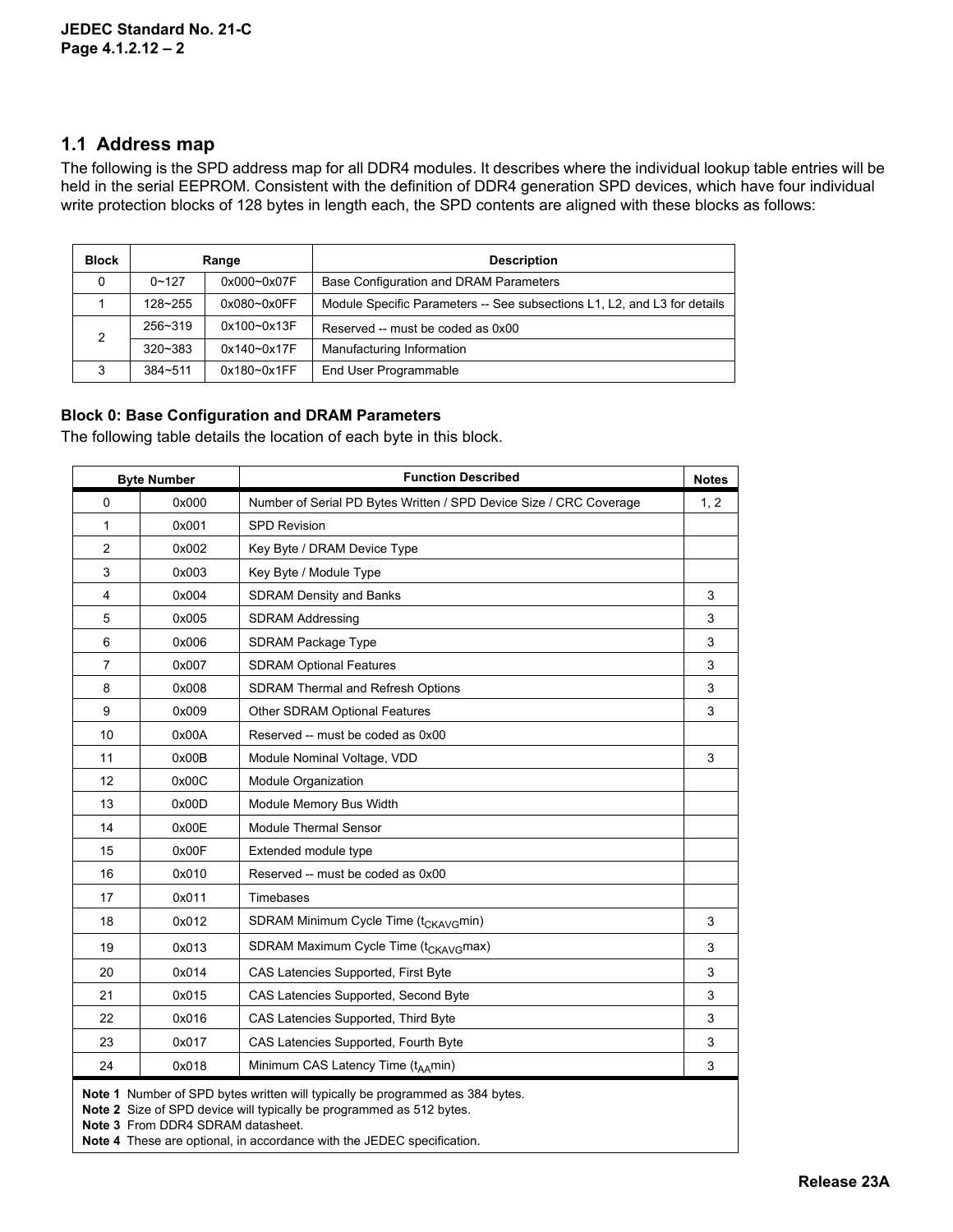|           | <b>Byte Number</b>                                                                                                                                                                                                                                                          | <b>Function Described</b>                                                                                 | <b>Notes</b> |  |  |
|-----------|-----------------------------------------------------------------------------------------------------------------------------------------------------------------------------------------------------------------------------------------------------------------------------|-----------------------------------------------------------------------------------------------------------|--------------|--|--|
| 25        | 0x019                                                                                                                                                                                                                                                                       | Minimum RAS to CAS Delay Time ( $t_{RCD}$ min)                                                            | 3            |  |  |
| 26        | 0x01A                                                                                                                                                                                                                                                                       | Minimum Row Precharge Delay Time (t <sub>RP</sub> min)                                                    | 3            |  |  |
| 27        | 0x01B                                                                                                                                                                                                                                                                       | Upper Nibbles for t <sub>RAS</sub> min and t <sub>RC</sub> min                                            | 3            |  |  |
| 28        | 0x01C                                                                                                                                                                                                                                                                       | Minimum Active to Precharge Delay Time (t <sub>RAS</sub> min), Least Significant Byte                     | 3            |  |  |
| 29        | 0x01D                                                                                                                                                                                                                                                                       | Minimum Active to Active/Refresh Delay Time (t <sub>RC</sub> min), Least Significant Byte                 | 3            |  |  |
| 30        | 0x01E                                                                                                                                                                                                                                                                       | Minimum Refresh Recovery Delay Time (t <sub>RFC1</sub> min), LSB                                          | 3            |  |  |
| 31        | 0x01F                                                                                                                                                                                                                                                                       | Minimum Refresh Recovery Delay Time (t <sub>RFC1</sub> min), MSB                                          | 3            |  |  |
| 32        | 0x020                                                                                                                                                                                                                                                                       | Minimum Refresh Recovery Delay Time (t <sub>RFC2</sub> min), LSB                                          | 3            |  |  |
| 33        | 0x021                                                                                                                                                                                                                                                                       | Minimum Refresh Recovery Delay Time (t <sub>RFC2</sub> min), MSB                                          | 3            |  |  |
| 34        | 0x022                                                                                                                                                                                                                                                                       | Minimum Refresh Recovery Delay Time (t <sub>RFC4</sub> min), LSB                                          | 3            |  |  |
| 35        | 0x023                                                                                                                                                                                                                                                                       | Minimum Refresh Recovery Delay Time (t <sub>RFC4</sub> min), MSB                                          | 3            |  |  |
| 36        | 0x024                                                                                                                                                                                                                                                                       | Minimum Four Activate Window Time (t <sub>FAW</sub> min), Most Significant Nibble                         | 3            |  |  |
| 37        | 0x025                                                                                                                                                                                                                                                                       | Minimum Four Activate Window Time (t <sub>FAW</sub> min), Least Significant Byte                          | 3            |  |  |
| 38        | 0x026                                                                                                                                                                                                                                                                       | Minimum Activate to Activate Delay Time (t <sub>RRD S</sub> min), different bank group                    | 3            |  |  |
| 39        | 0x027                                                                                                                                                                                                                                                                       | Minimum Activate to Activate Delay Time (t <sub>RRD L</sub> min), same bank group                         | 3            |  |  |
| 40        | 0x28                                                                                                                                                                                                                                                                        | Minimum CAS to CAS Delay Time (t <sub>CCD L</sub> min), same bank group                                   | 3            |  |  |
| $41 - 59$ | 0x029~0x03B                                                                                                                                                                                                                                                                 | Reserved -- must be coded as 0x00                                                                         |              |  |  |
| $60 - 77$ | 0x03C~0x04D                                                                                                                                                                                                                                                                 | Connector to SDRAM Bit Mapping                                                                            |              |  |  |
| 78~116    | 0x04E~0x074                                                                                                                                                                                                                                                                 | Reserved -- must be coded as 0x00                                                                         |              |  |  |
| 117       | 0x75                                                                                                                                                                                                                                                                        | Fine Offset for Minimum CAS to CAS Delay Time (t <sub>CCD L</sub> min), same bank<br>group                |              |  |  |
| 118       | 0x76                                                                                                                                                                                                                                                                        | Fine Offset for Minimum Activate to Activate Delay Time (t <sub>RRD L</sub> min), same<br>bank group      | 3            |  |  |
| 119       | 0x77                                                                                                                                                                                                                                                                        | Fine Offset for Minimum Activate to Activate Delay Time (t <sub>RRD S</sub> min), different<br>bank group | 3            |  |  |
| 120       | 0x078                                                                                                                                                                                                                                                                       | Fine Offset for Minimum Activate to Activate/Refresh Delay Time (t <sub>RC</sub> min)                     | 3            |  |  |
| 121       | 0x079                                                                                                                                                                                                                                                                       | Fine Offset for Minimum Row Precharge Delay Time $(t_{RP}min)$                                            | 3            |  |  |
| 122       | 0x07A                                                                                                                                                                                                                                                                       | Fine Offset for Minimum RAS to CAS Delay Time (t <sub>RCD</sub> min)                                      | 3            |  |  |
| 123       | 0x07B                                                                                                                                                                                                                                                                       | Fine Offset for Minimum CAS Latency Time $(t_{\Delta\Delta}$ min)                                         | 3            |  |  |
| 124       | 0x07C                                                                                                                                                                                                                                                                       | Fine Offset for SDRAM Maximum Cycle Time (t <sub>CKAVG</sub> max)                                         | 3            |  |  |
| 125       | 0x07D                                                                                                                                                                                                                                                                       | Fine Offset for SDRAM Minimum Cycle Time $(t_{CKAYG}min)$                                                 | 3            |  |  |
| 126       | 0x07E                                                                                                                                                                                                                                                                       | CRC for Base Configuration Section, Least Significant Byte                                                |              |  |  |
| 127       | 0x07F                                                                                                                                                                                                                                                                       | CRC for Base Configuration Section, Most Significant Byte                                                 |              |  |  |
|           | <b>Note 1</b> Number of SPD bytes written will typically be programmed as 384 bytes.<br>Note 2 Size of SPD device will typically be programmed as 512 bytes.<br>Note 3 From DDR4 SDRAM datasheet.<br>Note 4 These are optional, in accordance with the JEDEC specification. |                                                                                                           |              |  |  |

### **Block 1: Module Specific Parameters**

Bytes 128~255 (0x080~0x0FF) Parameters in this block are specific to the module type as selected by the contents of SPD Key Byte 3. Refer to the appropriate annex for detailed byte descriptions.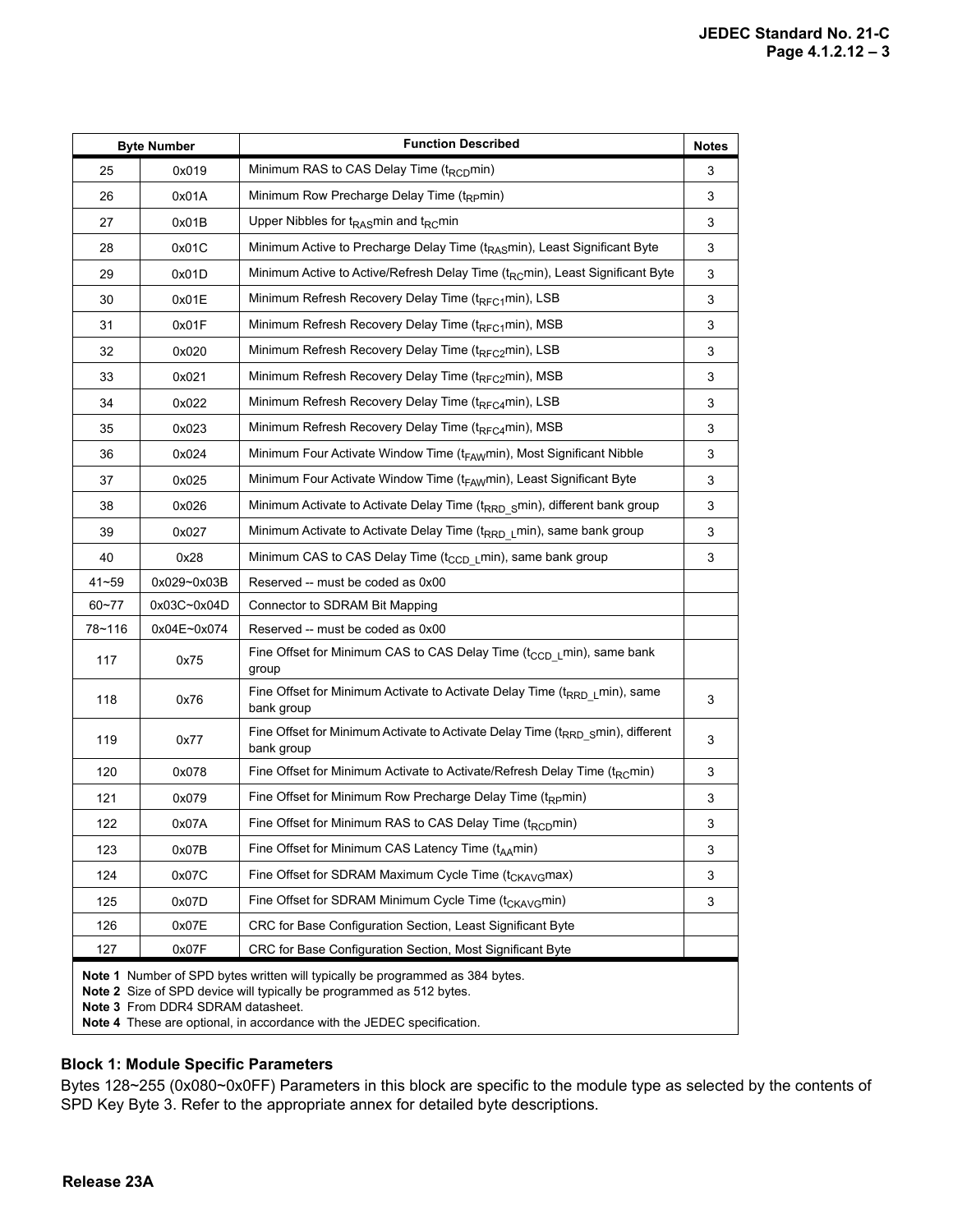#### **JEDEC Standard No. 21-C Page 4.1.2.12 – 4**

#### **Block 2, lower half: Reserved**

Bytes 256~319 (0x100~0x13F) Reserved -- must be coded as 0x00.

#### **Block 2, upper half: Manufacturing Information**

Bytes 320~383 (0x140~0x17F) The following table details the location of each byte in this block.

| <b>Byte Number</b> |                 | <b>Function Described</b>                             |  |  |  |
|--------------------|-----------------|-------------------------------------------------------|--|--|--|
| 320                | 0x140           | Module Manufacturer's ID Code, Least Significant Byte |  |  |  |
| 321                | 0x141           | Module Manufacturer's ID Code, Most Significant Byte  |  |  |  |
| 322                | 0x142           | Module Manufacturing Location                         |  |  |  |
| $323 - 324$        | 0x143~0x144     | Module Manufacturing Date                             |  |  |  |
| $325 - 328$        | 0x145~0x148     | Module Serial Number                                  |  |  |  |
| $329 - 348$        | $0x149 - 0x15C$ | Module Part Number                                    |  |  |  |
| 349                | 0x15D           | Module Revision Code                                  |  |  |  |
| 350                | 0x15E           | DRAM Manufacturer's ID Code, Least Significant Byte   |  |  |  |
| 351                | 0x15F           | DRAM Manufacturer's ID Code, Most Significant Byte    |  |  |  |
| 352                | 0x160           | <b>DRAM Stepping</b>                                  |  |  |  |
| $353 - 381$        | $0x161 - 0x17D$ | Module Manufacturer's Specific Data                   |  |  |  |
| 382~383            | $0x17E - 0x17F$ | Reserved; must be coded as 0x00                       |  |  |  |

#### **Block 3: End User Programmable**

Bytes 384~511 (0x180~0x1FF) Bytes in this block are reserved for use by end users.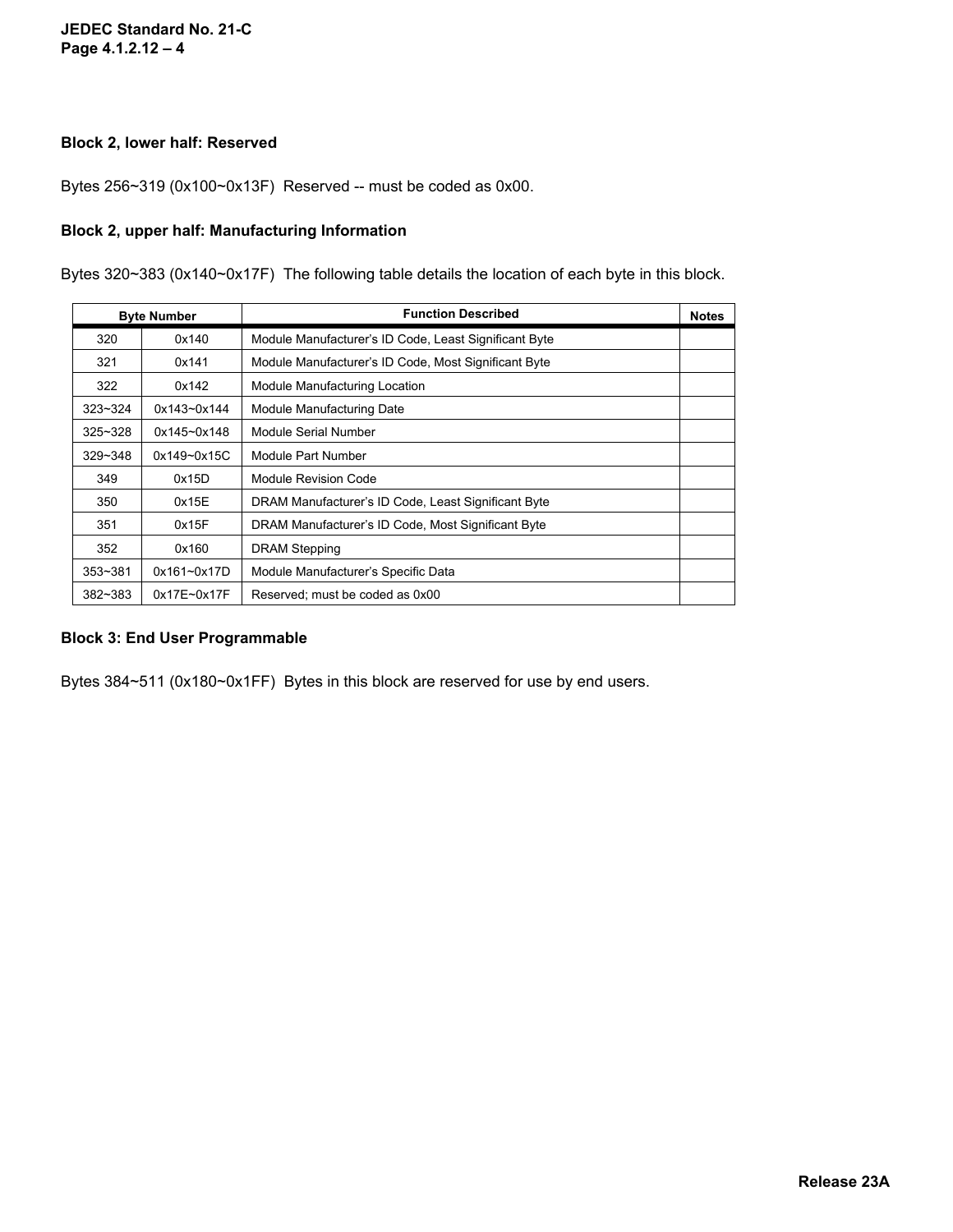### **2.0 Details of each byte**

### **2.1 General Configuration Section: Bytes 0~127 (0x000~0x07F)**

This section contains defines parameters that are common to all DDR4 module types.

### **Byte 0 (0x000): Number of Bytes Used / Number of Bytes in SPD Device / CRC Coverage**

The least significant nibble of this byte describes the total number of bytes used by the module manufacturer for the SPD data and any (optional) specific supplier information. The byte count includes the fields for all required and optional data. Bits 6~4 describe the total size of the serial memory used to hold the Serial Presence Detect data.

| Bit 7                                                                   | Bits $6 - 4$                                                                                | Bits $3-0$                                                                                                                        |  |  |  |  |  |
|-------------------------------------------------------------------------|---------------------------------------------------------------------------------------------|-----------------------------------------------------------------------------------------------------------------------------------|--|--|--|--|--|
| <b>Reserved</b>                                                         | <b>SPD Bytes Total</b>                                                                      | <b>SPD Bytes Used</b>                                                                                                             |  |  |  |  |  |
| Reserved                                                                | Bit $[6, 5, 4]$ :<br>$000 =$ Undefined<br>$001 = 256$<br>$010 = 512$<br>All others reserved | Bit $[3, 2, 1, 0]$ :<br>$0000 =$ Undefined<br>$0001 = 128$<br>$0010 = 256$<br>$0011 = 384$<br>$0100 = 512$<br>All others reserved |  |  |  |  |  |
| <b>Note 1</b> Typical programming of bits 3~0 will be 0011 (384 bytes). |                                                                                             |                                                                                                                                   |  |  |  |  |  |

### **Byte 1 (0x001): SPD Revision**

This byte describes the compatibility level of the encoding of the bytes contained in the SPD EEPROM, and the current collection of valid defined bytes. Software should examine the upper nibble (Encoding Level) to determine if it can correctly interpret the contents of the module SPD. The lower nibble (Additions Level) can optionally be used to determine which additional bytes or attribute bits have been defined; however, since any undefined additional byte must be encoded as 0x00 or undefined attribute bit must be defined as 0, software can safely detect additional bytes and use safe defaults if a zero encoding is read for these bytes.

|                          |                     | <b>Encoding Level</b> |                 |             | <b>Additions Level</b> |             |                            |                 |                 |            |
|--------------------------|---------------------|-----------------------|-----------------|-------------|------------------------|-------------|----------------------------|-----------------|-----------------|------------|
| <b>Production Status</b> | <b>SPD Revision</b> | <b>Bit</b><br>7       | <b>Bit</b><br>6 | Bit<br>5    | Bit<br>4               | Bit<br>3    | <b>Bit</b><br>$\mathbf{2}$ | <b>Bit</b><br>1 | <b>Bit</b><br>0 | <b>Hex</b> |
|                          | Revision 0.0        | $\mathbf{0}$          | $\Omega$        | $\mathbf 0$ | 0                      | $\mathbf 0$ | $\mathbf 0$                | $\Omega$        | $\mathbf 0$     | 00         |
| <b>Pre-production</b>    | Revision 0.1        | $\mathbf{0}$          | $\Omega$        | $\Omega$    | $\Omega$               | $\Omega$    | $\Omega$                   | $\Omega$        | 1               | 01         |
|                          | $\cdots$            | $\blacksquare$        | ٠               | ٠           | $\bullet$              | ٠           | ٠                          | $\mathbf{r}$    | ٠               | $\bullet$  |
|                          | Revision 0.9        | $\mathbf{0}$          | $\Omega$        | $\Omega$    | $\Omega$               | 1           | $\Omega$                   | $\Omega$        | 1               | 09         |
|                          | Revision 1.0        | 0                     | $\Omega$        | $\Omega$    | 1                      | $\Omega$    | $\Omega$                   | $\Omega$        | $\Omega$        | 10         |
| <b>Production</b>        | Revision 1.1        | $\mathbf{0}$          | $\Omega$        | $\Omega$    | 1                      | $\Omega$    | $\Omega$                   | $\Omega$        | 1               | 11         |
|                          | $\cdots$            | $\blacksquare$        | ٠               | ٠           | $\bullet$              | ٠           | ٠                          | $\mathbf{r}$    | ٠               | $\cdots$   |
| <b>Undefined</b>         | Undefined           | 1                     | 1               | 1           | 1                      | 1           | 1                          | 1               | 1               | FF         |

The Additions Level is never reduced even after an increment of the Encoding Level. For example, if the current SPD revision level were 1.2 and a change in Encoding Level were approved, the next revision level would be 2.2. If additions to revision 2.2 were approved, the next revision would be 2.3. Changes in the Encoding Level are extremely rare, however, since they can create incompatibilities with older systems.

#### **Release 23A**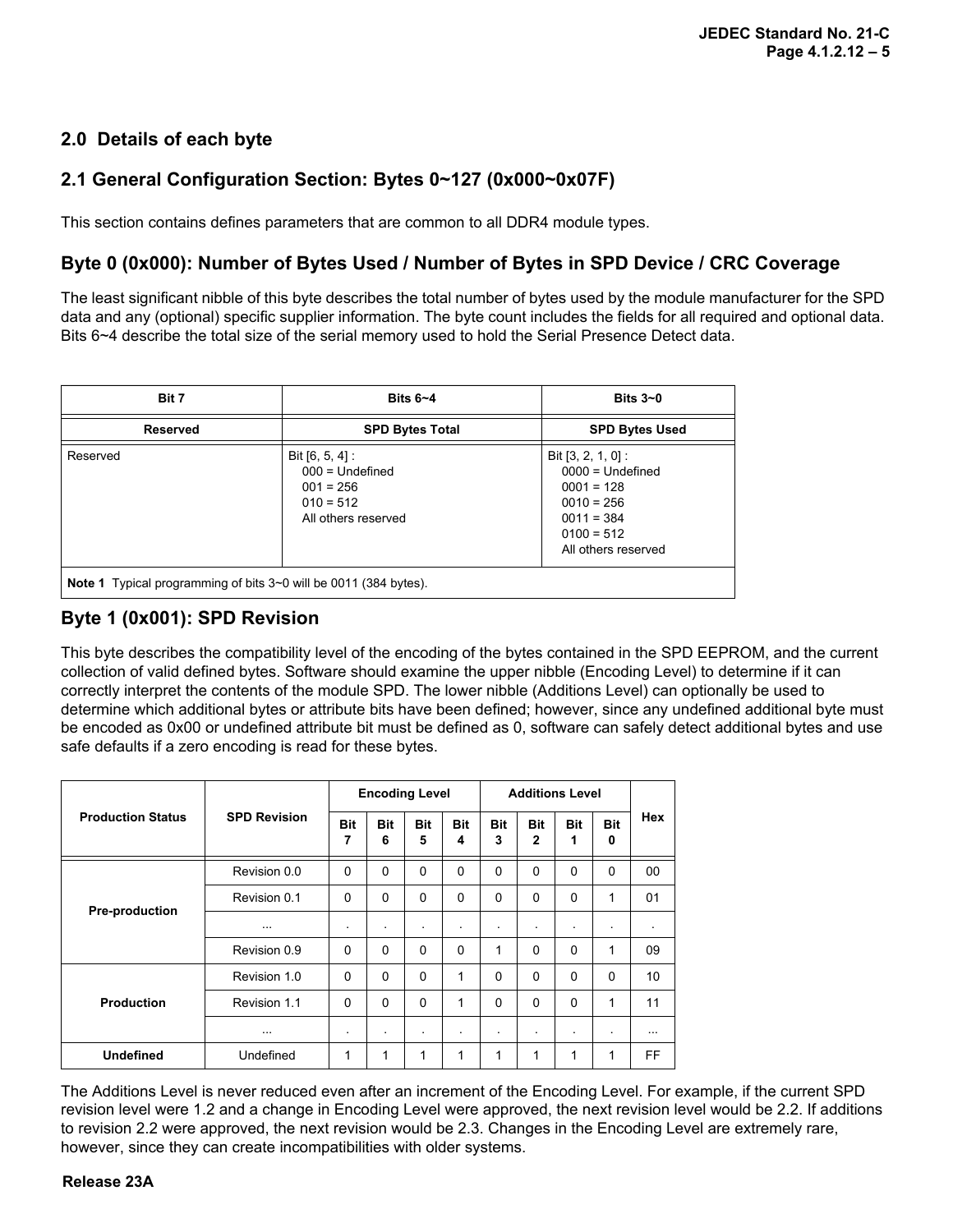The exceptions to the above rule are the SPD revision levels used during development prior to the Revision 1.0 release. Revisions 0.0 through 0.9 are used to indicate sequential pre-production SPD revision levels, however the first production release will be Revision 1.0.

This document defines the SPD contents for multiple families of DDR4 memory modules, with a separate subsection of this Annex for each family that defines the bytes in SPD locations 128~255 (0x080~0x0FF). These module families and their respective subsections are:

- **•** Annex L.1: Unbuffered Memory Modules
- **•** Annex L.2: Registered Memory Modules
- **•** Annex L.3: Load Reduced Memory Modules

The SPD revision level for each module family type is independent. This allows changes to be made to the Registered DIMM annex, for example, without necessarily changing the revision of Unbuffered DIMMs. In this context, the SPD revision value corresponds to all SPD bytes *for that DIMM type*. It also means that over time, the revisions for each module type may vary. Note that changes to a DIMM specific annex do not affect the revisions of other module types, but changes in the General Section of the SPD affect all DIMM types. The following example suggests a possible historical progression:

| Event                              | <b>UDIMM</b> | <b>RDIMM</b> | <b>LRDIMM</b> |
|------------------------------------|--------------|--------------|---------------|
| Initial SPD release                | 1.0          | 1.0          | 1.0           |
| Addition in RDIMM Annex            | 1.0          | 1.1          | 1.0           |
| Addition in LRDIMM Annex           | 1.0          | 1.1          | 1.1           |
| Addition in LRDIMM Annex           | 1.0          | 1.1          | 1.2           |
| Addition in General Section        | 1.1          | 1.2          | 1.3           |
| Addition in UDIMM Annex            | 1.2          | 1.2          | 1.3           |
| Encoding change in LRDIMM Annex    | 1.2          | 1.2          | 2.3           |
| Addition in LRDIMM Annex           | 1.2          | 1.2          | 2.4           |
| Encoding change in General Section | 2.2          | 2.2          | 3.4           |
| Addition in RDIMM Annex            | 2.2          | 2.3          | 3.4           |

**Table 1 — Hypothetical Historic Progression of SPD Revisions by DIMM Type**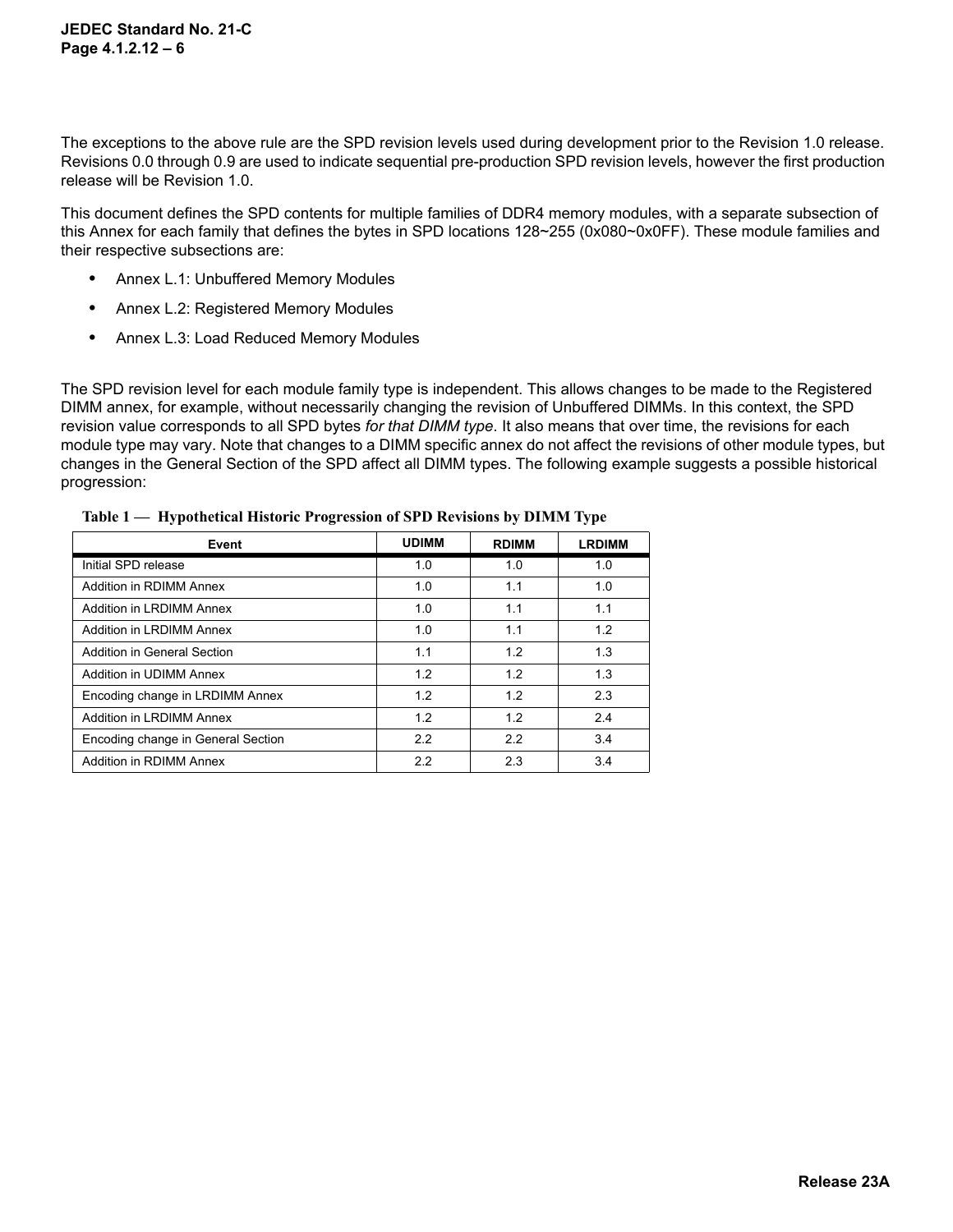### **Byte 2 (0x002): Key Byte / DRAM Device Type**

This byte is the key byte used by the system BIOS to determine how to interpret all other bytes in the SPD EEPROM. The BIOS must check this byte first to ensure that the EEPROM data is interpreted correctly. Any DRAM or Module type that requires significant changes to the SPD format (beyond defining previously undefined bytes or bits) also requires a new entry in the key byte table below.

| Line<br>#                | <b>SDRAM / Module Type</b><br><b>Corresponding to Key Byte</b> | Bit 7                    | Bit 6                    | Bit 5                    | Bit 4                    | Bit 3                    | Bit 2                    | Bit 1                    | Bit 0                    | <b>Hex</b>     |
|--------------------------|----------------------------------------------------------------|--------------------------|--------------------------|--------------------------|--------------------------|--------------------------|--------------------------|--------------------------|--------------------------|----------------|
| $\Omega$                 | Reserved                                                       | $\Omega$                 | $\Omega$                 | $\Omega$                 | $\Omega$                 | $\Omega$                 | $\Omega$                 | $\Omega$                 | $\Omega$                 | 00             |
| 1                        | Fast Page Mode                                                 | 0                        | $\Omega$                 | 0                        | 0                        | 0                        | $\Omega$                 | $\Omega$                 | 1                        | 01             |
| $\overline{2}$           | <b>EDO</b>                                                     | 0                        | $\Omega$                 | $\Omega$                 | 0                        | 0                        | $\Omega$                 | 1                        | $\Omega$                 | 02             |
| 3                        | <b>Pipelined Nibble</b>                                        | $\Omega$                 | $\Omega$                 | 0                        | $\Omega$                 | 0                        | $\mathbf{0}$             | 1                        | 1                        | 03             |
| $\overline{4}$           | <b>SDRAM</b>                                                   | $\Omega$                 | $\Omega$                 | $\Omega$                 | $\Omega$                 | 0                        | 1                        | $\Omega$                 | $\Omega$                 | 04             |
| 5                        | <b>ROM</b>                                                     | 0                        | $\mathbf 0$              | 0                        | 0                        | 0                        | $\mathbf 1$              | 0                        | 1                        | 05             |
| 6                        | <b>DDR SGRAM</b>                                               | 0                        | $\mathbf 0$              | 0                        | 0                        | 0                        | $\mathbf 1$              | 1                        | 0                        | 06             |
| $\overline{7}$           | <b>DDR SDRAM</b>                                               | 0                        | $\Omega$                 | $\Omega$                 | 0                        | 0                        | $\mathbf 1$              | 1                        | 1                        | 07             |
| 8                        | <b>DDR2 SDRAM</b>                                              | 0                        | $\Omega$                 | $\Omega$                 | $\Omega$                 | 1                        | $\Omega$                 | $\Omega$                 | $\Omega$                 | 08             |
| 9                        | DDR2 SDRAM FB-DIMM                                             | 0                        | $\Omega$                 | 0                        | $\mathbf 0$              | $\mathbf{1}$             | $\mathbf{0}$             | $\Omega$                 | 1                        | 09             |
| 10                       | DDR2 SDRAM FB-DIMM<br><b>PROBE</b>                             | 0                        | $\Omega$                 | 0                        | $\Omega$                 | 1                        | $\Omega$                 | 1                        | $\Omega$                 | 0A             |
| 11                       | <b>DDR3 SDRAM</b>                                              | $\Omega$                 | $\Omega$                 | $\Omega$                 | 0                        | $\mathbf{1}$             | $\Omega$                 | 1                        | 1                        | 0 <sub>B</sub> |
| 12                       | <b>DDR4 SDRAM</b>                                              | $\Omega$                 | $\Omega$                 | $\Omega$                 | $\Omega$                 | 1                        | $\mathbf{1}$             | $\Omega$                 | $\Omega$                 | 0 <sup>C</sup> |
| $\overline{\phantom{a}}$ |                                                                | $\overline{\phantom{a}}$ | $\overline{\phantom{a}}$ | $\overline{\phantom{a}}$ | $\overline{\phantom{a}}$ | $\overline{\phantom{a}}$ | $\overline{\phantom{a}}$ | $\overline{\phantom{a}}$ | $\overline{\phantom{a}}$ |                |
| 253                      | Reserved                                                       | 1                        | 1                        | 1                        | $\mathbf{1}$             | 1                        | $\mathbf 1$              | $\Omega$                 | 1                        | <b>FD</b>      |
| 254                      | Reserved                                                       | 1                        | 1                        | 1                        | 1                        | 1                        | $\mathbf 1$              | 1                        | $\Omega$                 | FE             |
| 255                      | Reserved                                                       | 1                        | 1                        | 1                        | 1                        | 1                        | 1                        | 1                        | 1                        | FF             |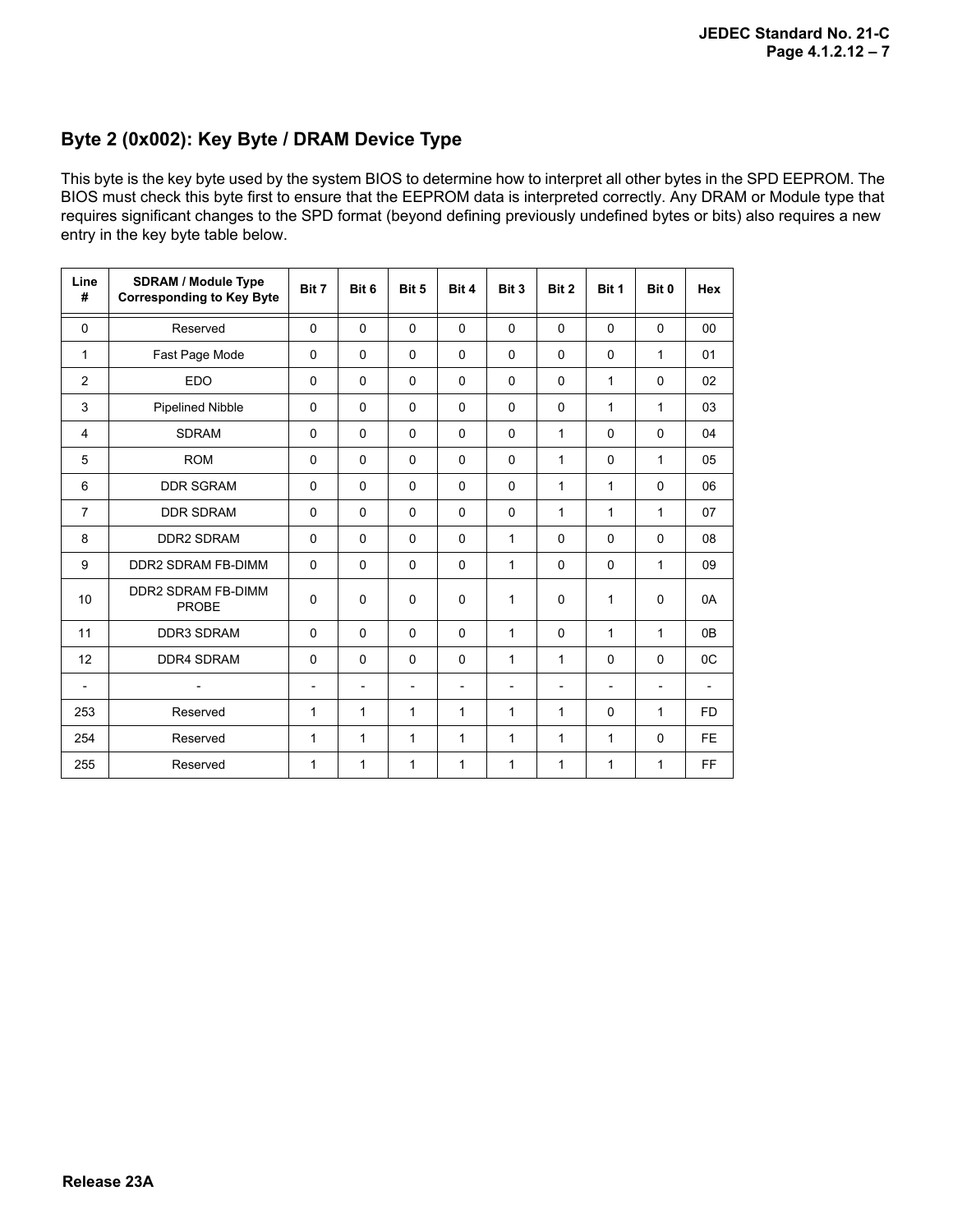### **Byte 3 (0x003): Key Byte / Module Type**

This byte is a Key Byte used to index the module specific section of the SPD from bytes 128~255. Byte 3 identifies the SDRAM memory module type which implies the width (D dimension) of the module. Other module physical characteristics, such as height (A dimension) or thickness (E dimension) are documented in the module specific section of the SPD. Refer to the relevant JEDEC JC-11 module outline (MO) documents for dimension definitions.

| Bits $7 - 4$                                                                                                                                                                                                                                                                                                                                                                                                                                                                                                                                                                                                                                                                                                                                | Bits $3-0$                                                                                                                                                                                                                                                                                                                                                                  |  |  |  |  |
|---------------------------------------------------------------------------------------------------------------------------------------------------------------------------------------------------------------------------------------------------------------------------------------------------------------------------------------------------------------------------------------------------------------------------------------------------------------------------------------------------------------------------------------------------------------------------------------------------------------------------------------------------------------------------------------------------------------------------------------------|-----------------------------------------------------------------------------------------------------------------------------------------------------------------------------------------------------------------------------------------------------------------------------------------------------------------------------------------------------------------------------|--|--|--|--|
| <b>Reserved</b>                                                                                                                                                                                                                                                                                                                                                                                                                                                                                                                                                                                                                                                                                                                             | <b>Module Type</b>                                                                                                                                                                                                                                                                                                                                                          |  |  |  |  |
| Reserved; must be coded as 0000                                                                                                                                                                                                                                                                                                                                                                                                                                                                                                                                                                                                                                                                                                             | Bits $[3, 2, 1, 0]$ :<br>$0000 =$ Extended module type, see byte 15 (0x00F)<br>$0001 = \text{RDIMM}$<br>$0010 = UDIMM$<br>$0011 = SO-DIMM$<br>$0100 = LRDIMM$<br>$0101$ = Mini-RDIMM<br>$0110 = Mini$ -UDIMM<br>$0111$ = Reserved<br>$1000 = 72b-SO-RDIMM$<br>$1001 = 72b-SO-UDIMM$<br>1011 - Reserved<br>$1100 = 16b-SO-DIMM$<br>$1101 = 32b-SO-DIMM$<br>$1110$ = Reserved |  |  |  |  |
|                                                                                                                                                                                                                                                                                                                                                                                                                                                                                                                                                                                                                                                                                                                                             | 1111 = No base memory present (placeholder)                                                                                                                                                                                                                                                                                                                                 |  |  |  |  |
| Base Module Type Definitions:<br>RDIMM: Registered Dual In-Line Memory Module<br>UDIMM: Unbuffered Dual In-Line Memory Module<br>SO-DIMM: Unbuffered Small Outline Dual In-Line Memory Module, 64-bit data bus<br>LRDIMM: Load Reduced Dual In-Line Memory Module<br>Mini-RDIMM: Mini Registered Dual In-Line Memory Module<br>Mini-UDIMM: Mini Unbuffered Dual In-Line Memory Module<br>72b-SO-RDIMM: Small Outline Registered Dual In-Line Memory Module, 72-bit data bus<br>72b-SO-UDIMM: Small Outline Unbuffered Dual In-Line Memory Module, 72-bit data bus<br>16b-SO-DIMM: Small Outline Unbuffered Dual In-Line Memory Module, 16-bit data bus<br>32b-SO-DIMM: Small Outline Unbuffered Dual In-Line Memory Module, 32-bit data bus |                                                                                                                                                                                                                                                                                                                                                                             |  |  |  |  |

## **Byte 4 (0x004): SDRAM Density and Banks**

This byte defines the total density of the DDR4 SDRAM, in bits, and the number of internal banks and bank groups into which the memory array is divided. These values come from the DDR4 SDRAM data sheet.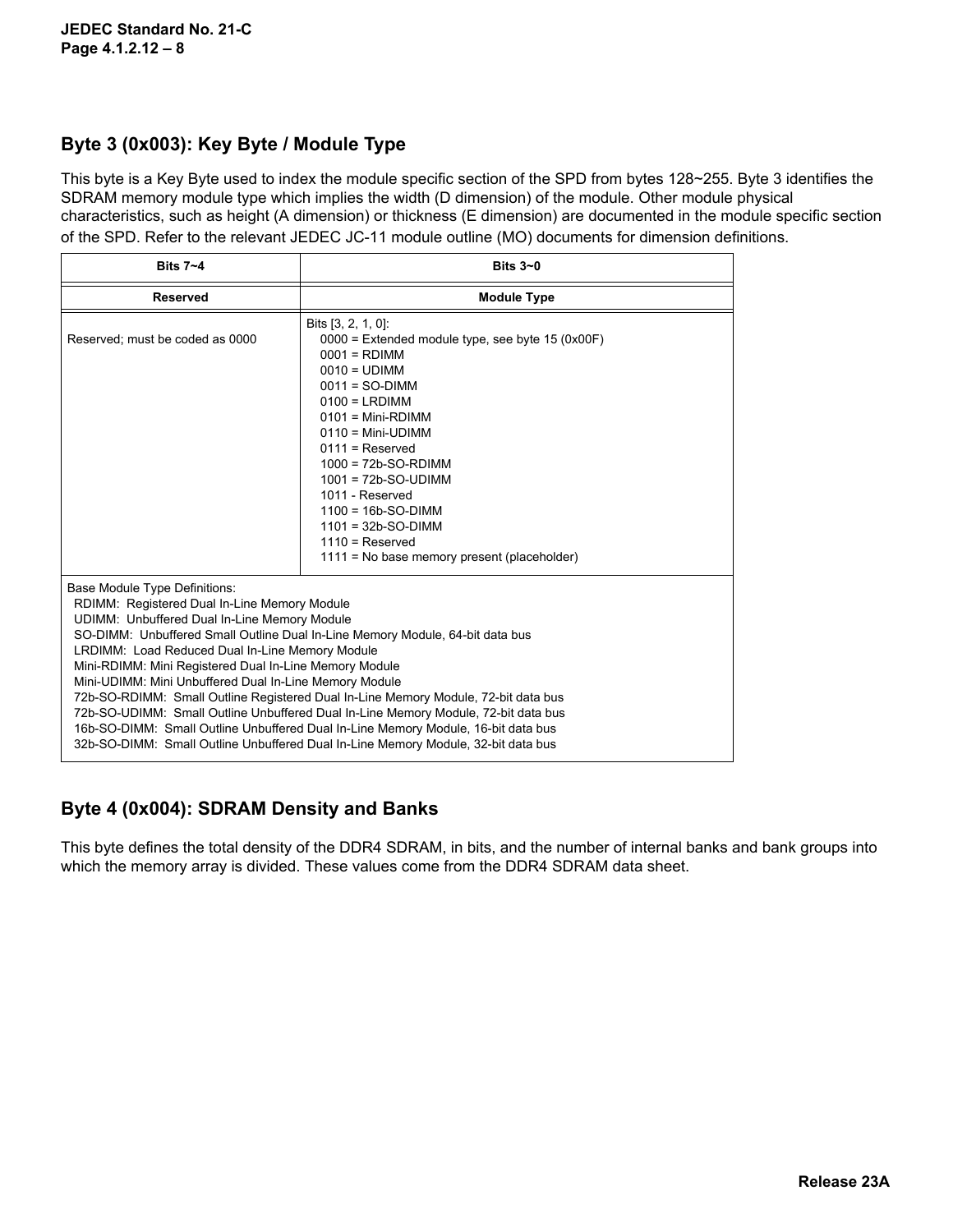| Bits $7 - 6$                                                                                                         | Bits $5 - 4$                                                                          | Bits $3-0$                                                                                                                                                                                |  |  |  |  |
|----------------------------------------------------------------------------------------------------------------------|---------------------------------------------------------------------------------------|-------------------------------------------------------------------------------------------------------------------------------------------------------------------------------------------|--|--|--|--|
| <b>Bank Group Bits</b>                                                                                               | Bank Address Bits <sup>1</sup>                                                        | <b>Total SDRAM capacity,</b><br>in megabits                                                                                                                                               |  |  |  |  |
| Bits [7, 6]:<br>$00 = 0$ (no bank groups)<br>$01 = 1$ (2 bank groups)<br>$10 = 2$ (4 bank groups)<br>$11 =$ reserved | Bit [5, 4]:<br>$00 = 2(4 \text{ banks})$<br>$01 = 3 (8$ banks)<br>All others reserved | Bit $[3, 2, 1, 0]$ :<br>$0000 = 256$ Mb<br>$0001 = 512$ Mb<br>$0010 = 1$ Gb<br>$0011 = 2$ Gb<br>$0100 = 4$ Gb<br>$0101 = 8$ Gb<br>$0110 = 16$ Gb<br>$0111 = 32$ Gb<br>All others reserved |  |  |  |  |
| <b>Note 1</b> Bank Address Bits determine the number of banks in each Bank Group.                                    |                                                                                       |                                                                                                                                                                                           |  |  |  |  |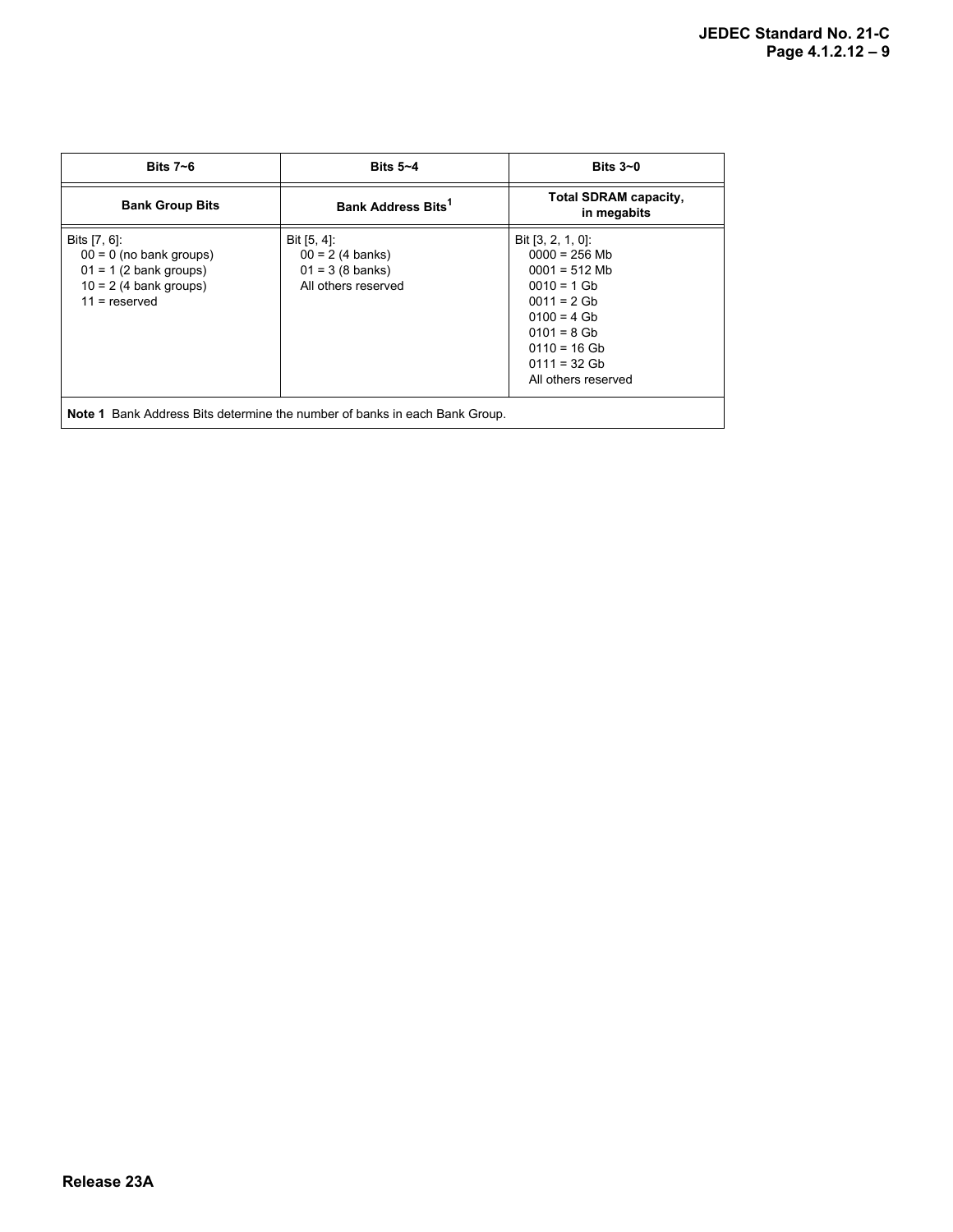### **Byte 5 (0x005): SDRAM Addressing**

This byte describes the row addressing and the column addressing in the SDRAM device. Bits 2~0 encode the number of column address bits, and bits 5~3 encode the number of row address bits. These values come from the DDR4 SDRAM data sheet.

| Bits $7 - 6$    | Bits $5-3$                                                                                                                                 | Bits $2\neg$ 0                                                                                  |
|-----------------|--------------------------------------------------------------------------------------------------------------------------------------------|-------------------------------------------------------------------------------------------------|
| <b>Reserved</b> | <b>Row Address Bits</b>                                                                                                                    | <b>Column Address Bits</b>                                                                      |
| Reserved        | Bit $[5, 4, 3]$ :<br>$000 = 12$<br>$001 = 13$<br>$010 = 14$<br>$011 = 15$<br>$100 = 16$<br>$101 = 17$<br>$110 = 18$<br>All others reserved | Bit $[2, 1, 0]$ :<br>$000 = 9$<br>$001 = 10$<br>$010 = 11$<br>$011 = 12$<br>All others reserved |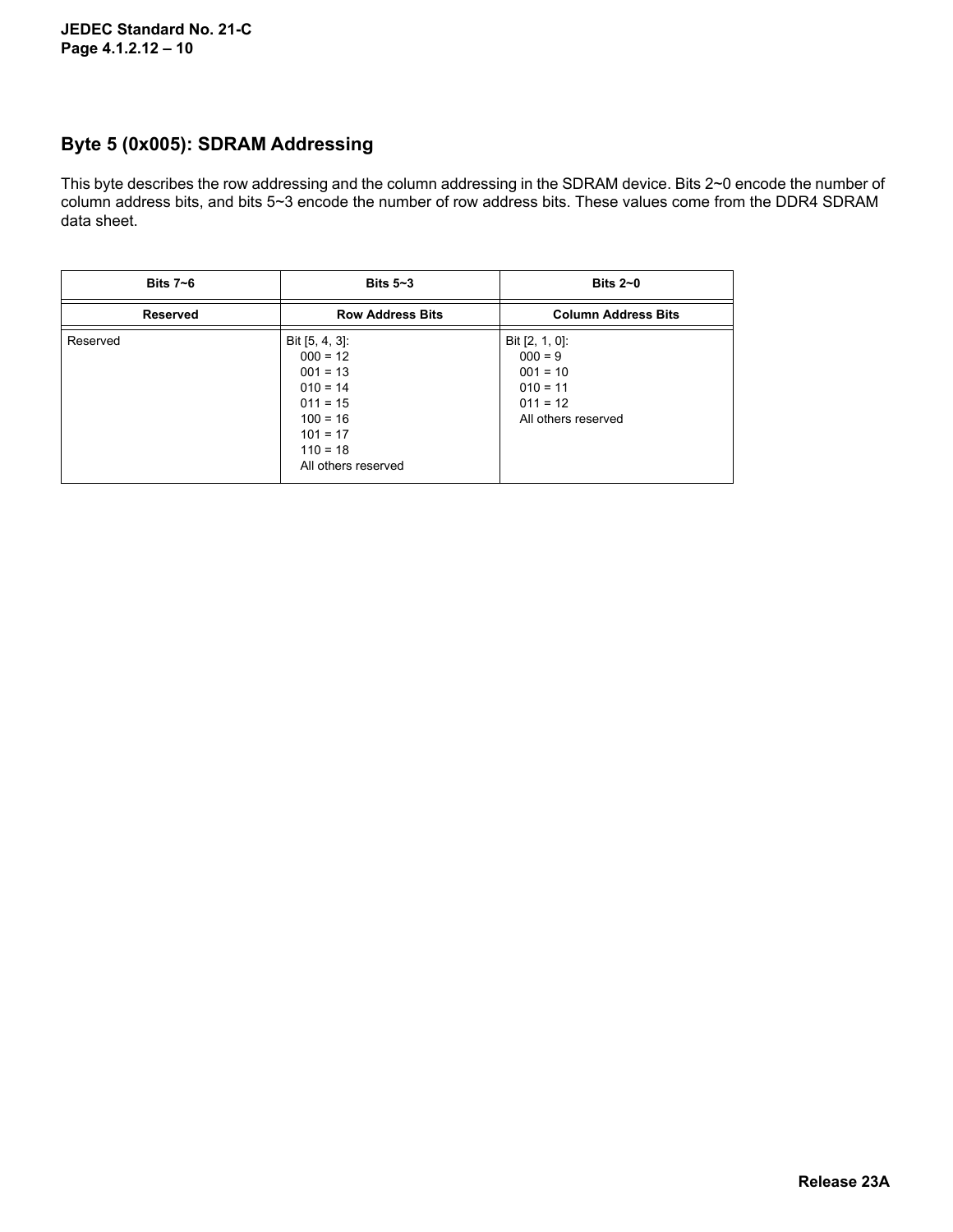## **Byte 6 (0x006): SDRAM Package Type**

This byte describes the type of SDRAM Device on the module.

| Bit 7                                                                                                                                                                                                                                                                                                                            | Bits $6 - 4$                                                                                                                                                               | Bits $3 - 2$    | Bit $1-0$                                                                                          |  |  |  |  |
|----------------------------------------------------------------------------------------------------------------------------------------------------------------------------------------------------------------------------------------------------------------------------------------------------------------------------------|----------------------------------------------------------------------------------------------------------------------------------------------------------------------------|-----------------|----------------------------------------------------------------------------------------------------|--|--|--|--|
| <b>SDRAM Package Type</b>                                                                                                                                                                                                                                                                                                        | Die Count                                                                                                                                                                  | <b>Reserved</b> | Signal Loading <sup>2</sup>                                                                        |  |  |  |  |
| $0 =$ Monolithic DRAM Device<br>1 = Non-Monolithic Device <sup>1</sup>                                                                                                                                                                                                                                                           | $000 =$ Single die<br>$001 = 2$ die<br>$010 = 3$ die<br>$011 = 4$ die<br>$100 = 5$ die<br>$101 = 6$ die<br>$110 = 7$ die<br>$111 = 8$ die<br>All others settings reserved. | 00              | $00 = Not specified$<br>$01$ = Multi load stack<br>10 = Single load stack (3DS)<br>$11 =$ Reserved |  |  |  |  |
| <b>Note 1</b> This includes Dual Die, Quad Die, Multi-Die, 3DS, or physically stacked devices - anything that is outside the<br>standard monolithic device<br>Note 2 Refers to loading on signals at the SDRAM balls. Loading on certain signals (CKE, ODT, etc.) per specification of<br>device stacking as defined in JESD79-4 |                                                                                                                                                                            |                 |                                                                                                    |  |  |  |  |

#### Terminology:

| <b>SDRAM</b>           | Abbreviation | <b>Description</b>                   | # Electrical Loads                      |                                      |                                     |                      |
|------------------------|--------------|--------------------------------------|-----------------------------------------|--------------------------------------|-------------------------------------|----------------------|
| Package<br><b>Type</b> |              |                                      | On data.<br>mask, and<br>strobe signals | On address<br>and command<br>signals | On control<br>signals<br>except CKE | $$ On CKE<br>signals |
| <b>Monolithic</b>      | <b>SDP</b>   | Single die package                   | 1                                       |                                      |                                     |                      |
| Multi-load             | <b>DDP</b>   | Dual Die Package                     | $\overline{2}$                          | $\overline{2}$                       |                                     | 1                    |
| stack                  | QDP          | Quad Die Package                     | $\overline{4}$                          | $\overline{4}$                       | 1                                   | $\overline{2}$       |
| Single load<br>stack   | 2H 3DS       | Two SDRAM die<br>single load stack   | 1                                       | 1                                    | 1                                   | 1                    |
|                        | 3H 3DS       | Three SDRAM die<br>single load stack | 1                                       | 1                                    |                                     |                      |
|                        | 4H 3DS       | Four SDRAM die<br>single load stack  | 1                                       | $\mathbf{1}$                         | 1                                   | 1                    |
|                        | 5H 3DS       | Five SDRAM die<br>single load stack  | 1                                       | 1                                    | 1                                   | 1                    |
|                        | 6H 3DS       | Six SDRAM die<br>single load stack   | 1                                       | 1                                    | 1                                   | 1                    |
|                        | 7H 3DS       | Seven SDRAM die<br>single load stack | 1                                       | 1                                    | 1                                   | 1                    |
|                        | 8H 3DS       | Eight SDRAM die<br>single load stack | 1                                       |                                      |                                     |                      |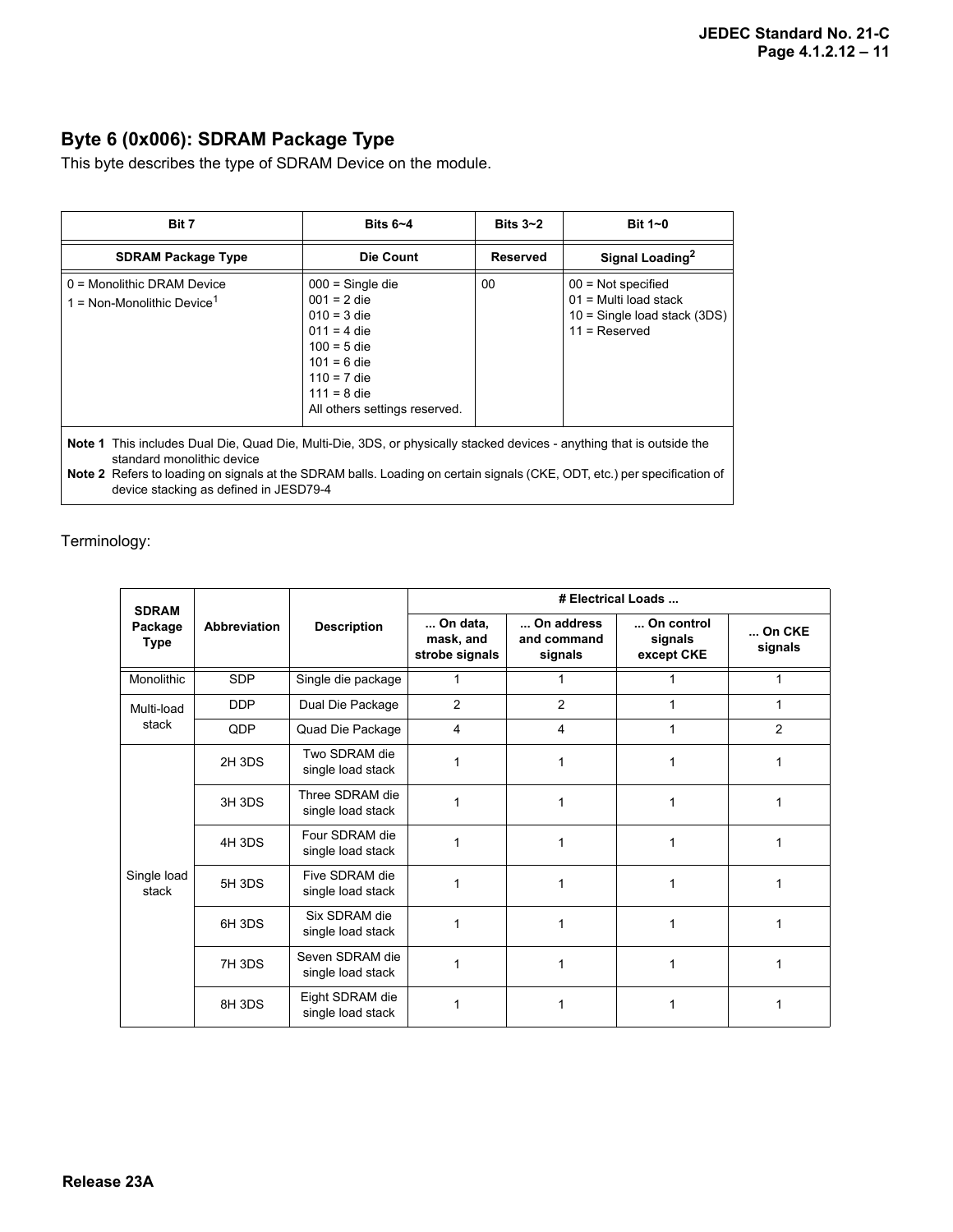### **Byte 7 (0x007): SDRAM Optional Features**

This byte defines support for certain SDRAM features. This value comes from the DDR4 SDRAM data sheet.

| Bits $7 - 6$                                                                                                                                                                                                                                                                                                                                     | Bits $5 - 4$                                                                                           | Bits $3-0$                                                                                                                                                                                                                                                    |  |
|--------------------------------------------------------------------------------------------------------------------------------------------------------------------------------------------------------------------------------------------------------------------------------------------------------------------------------------------------|--------------------------------------------------------------------------------------------------------|---------------------------------------------------------------------------------------------------------------------------------------------------------------------------------------------------------------------------------------------------------------|--|
| <b>Reserved</b>                                                                                                                                                                                                                                                                                                                                  | <b>Maximum Activate</b><br>Window (tMAW)                                                               | <b>Maximum Activate Count (MAC)</b>                                                                                                                                                                                                                           |  |
| Reserved; must be coded as 0                                                                                                                                                                                                                                                                                                                     | Bits $[5, 4]$ :<br>$00 = 8192 * tREF$<br>$01 = 4096 * tREFI$<br>$10 = 2048 * tREFI$<br>$11 =$ Reserved | Bits $[3, 2, 1, 0]$ :<br>$0000 =$ Untested MAC <sup>1</sup><br>$0001 = 700 K$<br>$0010 = 600 K$<br>$0011 = 500 K$<br>$0100 = 400 K$<br>$0101 = 300 K$<br>$0110 = 200 K$<br>$0111 =$ Reserved<br>1000 = Unlimited MAC <sup>2</sup><br>All other codes reserved |  |
| <b>Note 1</b> Untested MAC means the device is not tested for tMAW and/or MAC; no particular value should be assumed.<br><b>Note 2</b> Unlimited MAC means there is no restriction to the number of activates to a given row in a refresh period<br>providing DRAM timing requirements such as tRCmin and refresh requirements are not violated. |                                                                                                        |                                                                                                                                                                                                                                                               |  |

#### **Byte 8 (0x008): SDRAM Thermal and Refresh Options**

This byte describes the module's supported operating temperature ranges and refresh options. These values come from the DDR4 SDRAM data sheet. Please refer to the DDR4 SDRAM data sheet (JESD79-4 or supplier data sheet) for a complete description of these options.

| Bits $7 - 0$                    |  |
|---------------------------------|--|
| <b>Reserved</b>                 |  |
| Reserved; must be coded as 0x00 |  |

### **Byte 9 (0x009): Other SDRAM Optional Features**

This byte defines support for certain SDRAM features. This value comes from the DDR4 SDRAM data sheet.

| Bits $7 - 6$                                                                                                       | Bits $5-0$                   |
|--------------------------------------------------------------------------------------------------------------------|------------------------------|
| Post Package Repair (PPR)                                                                                          | Reserved                     |
| 00: PPR not supported<br>01: Post package repair supported, one row per bank group<br>10: Reserved<br>11: Reserved | Reserved; must be coded as 0 |

## **Byte 10 (0x00A):**

Reserved, must be coded as 0x00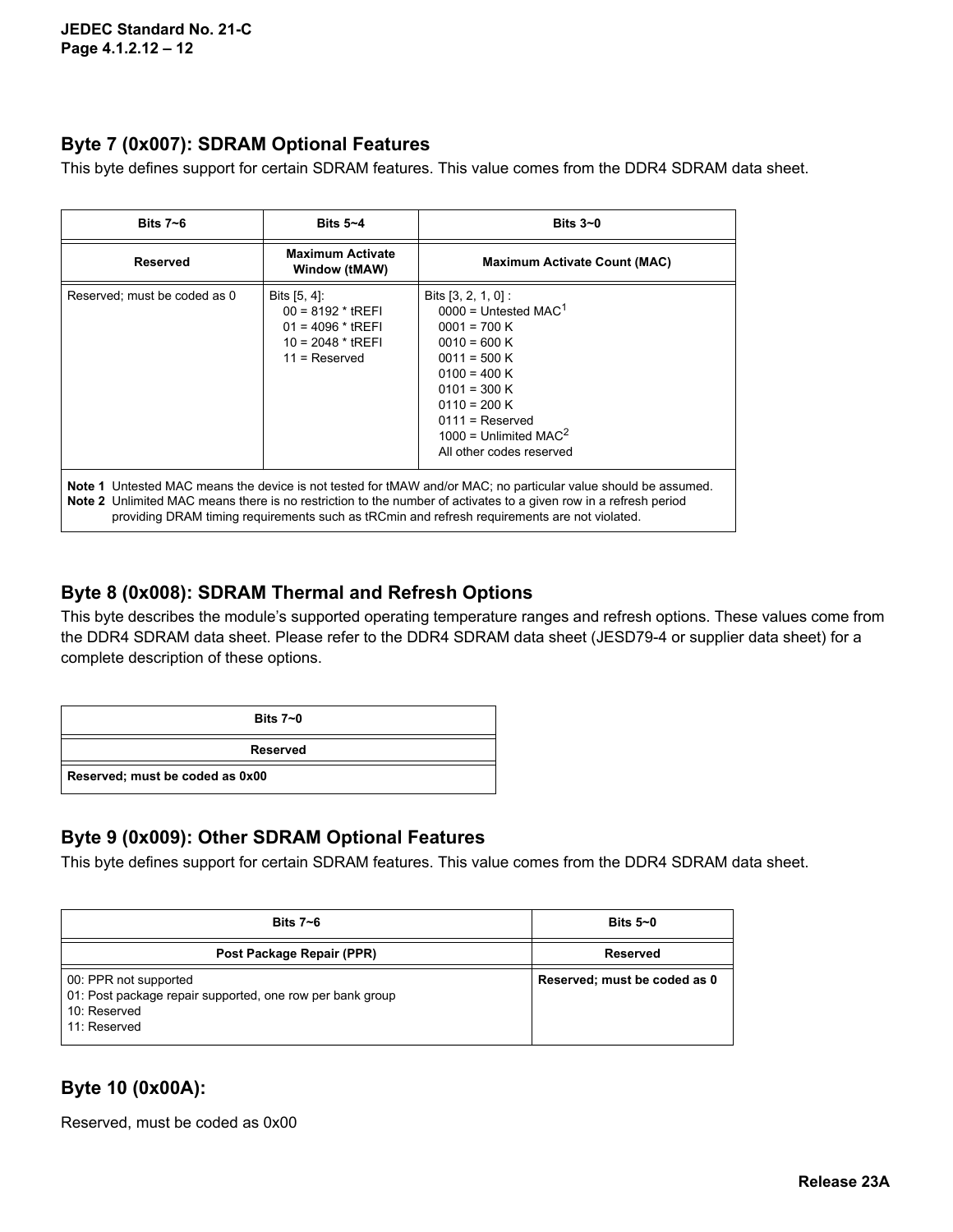#### **Byte 11 (0x00B): Module Nominal Voltage, VDD**

This byte describes the Voltage Level for DRAM and other components on the module, such as the register or memory buffer, if applicable. Note that SPDs or thermal sensor components are on the VDDSPD supply and are not affected by this byte. Systems are required to parse this byte prior to applying power to the DRAMs to avoid damage to the module or to the system. Systems that do not support the required voltages must reject the module and must not apply power to the DRAMs.

'Operable' is defined as the VDD voltage at which module operation is allowed using the performance values programmed in the SPD.

'Endurant' is defined as the VDD voltage at which the module may be powered without adversely affecting the life expectancy or reliability. Operation is not supported at this voltage.

| Byte 11: Module Nominal Voltage, VDD                                                                   |                                                                                                                                                                                                                                       |  |  |  |  |  |
|--------------------------------------------------------------------------------------------------------|---------------------------------------------------------------------------------------------------------------------------------------------------------------------------------------------------------------------------------------|--|--|--|--|--|
| <b>Reserved</b>                                                                                        | <b>DRAM VDD TBD2 V</b><br>DRAM VDD 1.2 V<br><b>DRAM VDD TBD1 V</b>                                                                                                                                                                    |  |  |  |  |  |
| Bits $7-6$                                                                                             | Bit 5<br>Bit 2<br>Bit 3<br>Bit 0<br>Bit 1<br>Bit 4                                                                                                                                                                                    |  |  |  |  |  |
| Reserved:<br>00                                                                                        | $0 = not$<br>$0 = not$<br>$0 = not$<br>$0 = not openable$<br>$0 = not open$<br>$0 = not open$<br>endurant<br>endurant<br>endurant<br>$1 =$ operable<br>$1 =$ operable<br>$=$ operable<br>$=$ endurant<br>$=$ endurant<br>$=$ endurant |  |  |  |  |  |
| <b>Note 1</b> Systems are required to verify valid supply voltages before applying power to the DRAMs. |                                                                                                                                                                                                                                       |  |  |  |  |  |

#### **Examples:**

A value on bits 5~0 of 000011 defines DRAM support of a nominal operable voltage of 1.2 V only.

A value on bits 5~0 of 001111 defines DRAM support of a nominal operable voltage of TBD1 V or 1.2 V.

A value on bits 5~0 of 001110 defines DRAM support of a nominal operable voltage of TBD1 V but DRAMs are endurant at 1.2 V, while not operable at 1.2 V.

A value on bits 5~0 of 111000 defines DRAM support of a nominal operable voltage of TBD2 V, endurant but not operable at TBD1 V, and neither operable nor endurant at 1.2 V.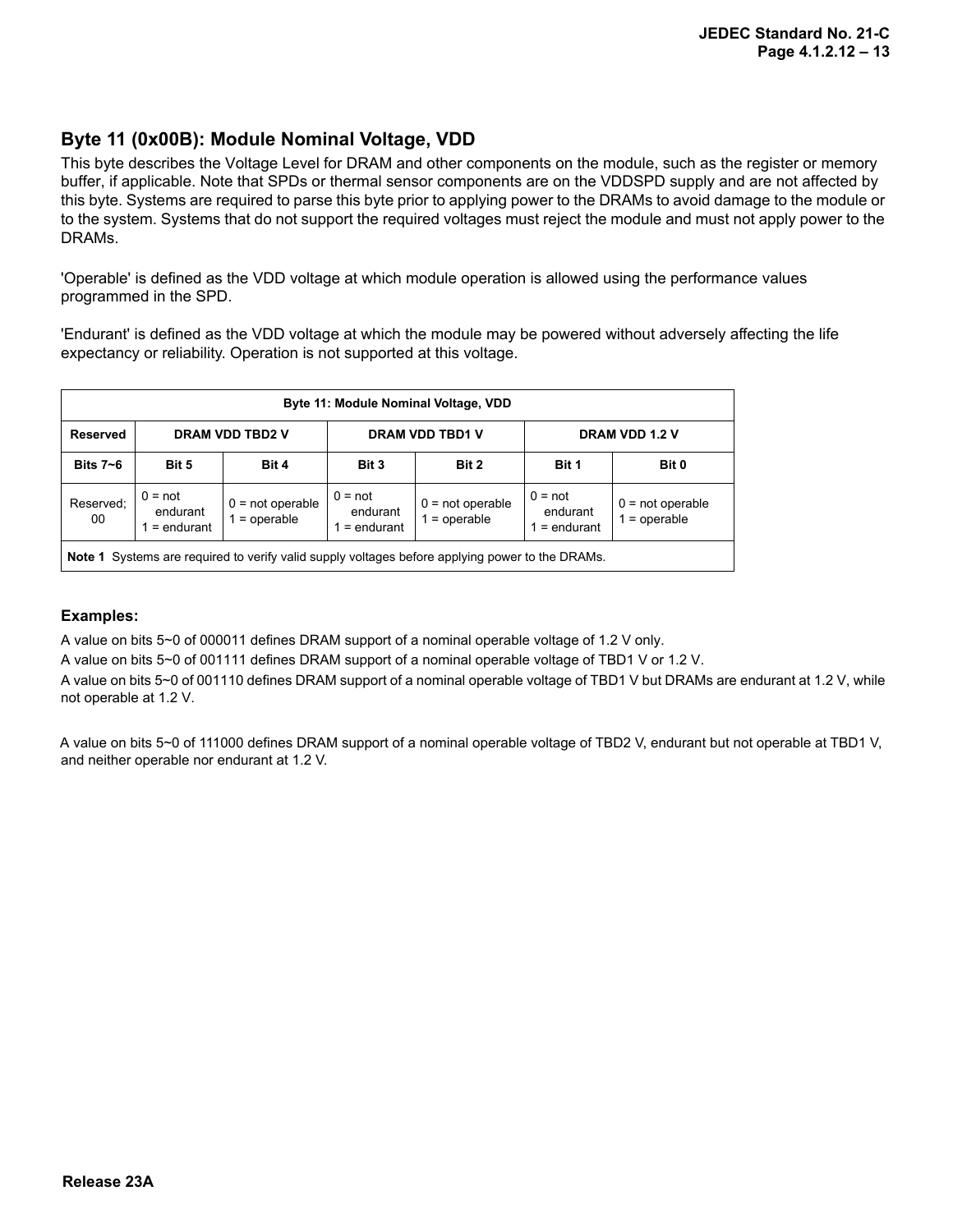#### **Byte 12 (0x00C): Module Organization**

This byte describes the organization of the SDRAM module. Bits 2~0 encode the device width of the SDRAM devices. Bits 5~3 encode the number of package ranks on the module.

| Bits $7 - 6$    | Bits $5-3$                                                                                                                                        | Bits $2\neg$ 0                                                                                                                             |
|-----------------|---------------------------------------------------------------------------------------------------------------------------------------------------|--------------------------------------------------------------------------------------------------------------------------------------------|
| <b>Reserved</b> | Number of Package Ranks per DIMM                                                                                                                  | <b>SDRAM Device Width</b>                                                                                                                  |
| Reserved; 00    | Bit $[5, 4, 3]$ :<br>000 = 1 Package Rank<br>$001 = 2$ Package Ranks<br>$010 = 3$ Package Ranks<br>$011 = 4$ Package Ranks<br>All others reserved | Bit $[2, 1, 0]$ :<br>$000 = 4 \text{ bits}$<br>$001 = 8 \text{ bits}$<br>$010 = 16$ bits<br>$011 = 32 \text{ bits}$<br>All others reserved |

"Package ranks per DIMM" refers to the collections of devices on the module sharing common chip select signals (across the data width of the DIMM), either from the edge connector for unbuffered modules or from the outputs of a registering clock driver for RDIMMs and LRDIMMs.

"Logical rank" refers the individually addressable die in a 3DS stack and has no meaning for monolithic or multi-load stacked SDRAMs; however, for the purposes of calculating the capacity of the module, one should treat monolithic and multi-load stack SDRAMs as having one logical rank per package rank.

| <b>SDRAM Package</b><br><b>Type</b>                                                  | # Package Ranks<br>per DIMM | # Logical Ranks<br>per Package Rank<br>(for calculation only) | # Logical Ranks<br>per DIMM |
|--------------------------------------------------------------------------------------|-----------------------------|---------------------------------------------------------------|-----------------------------|
| <b>SDP</b>                                                                           |                             |                                                               |                             |
|                                                                                      | $\overline{2}$              |                                                               | $\overline{2}$              |
| <b>DDP</b>                                                                           | 2                           |                                                               | $\overline{2}$              |
|                                                                                      | 4                           |                                                               | 4                           |
| QDP                                                                                  | 4                           |                                                               | $\overline{4}$              |
| 2H 3DS                                                                               | 1                           | $\overline{2}$                                                | $\overline{2}$              |
|                                                                                      | $\overline{2}$              |                                                               | $\overline{4}$              |
| 4H 3DS                                                                               | 1                           | $\overline{4}$                                                | $\overline{4}$              |
|                                                                                      | $\overline{2}$              |                                                               | 8                           |
| 8H 3DS                                                                               |                             | 8                                                             | 8                           |
|                                                                                      | $\overline{2}$              |                                                               | 16                          |
| Logical Ranks per DIMM = # Package Ranks per DIMM * # Logical Ranks per Package Rank |                             |                                                               |                             |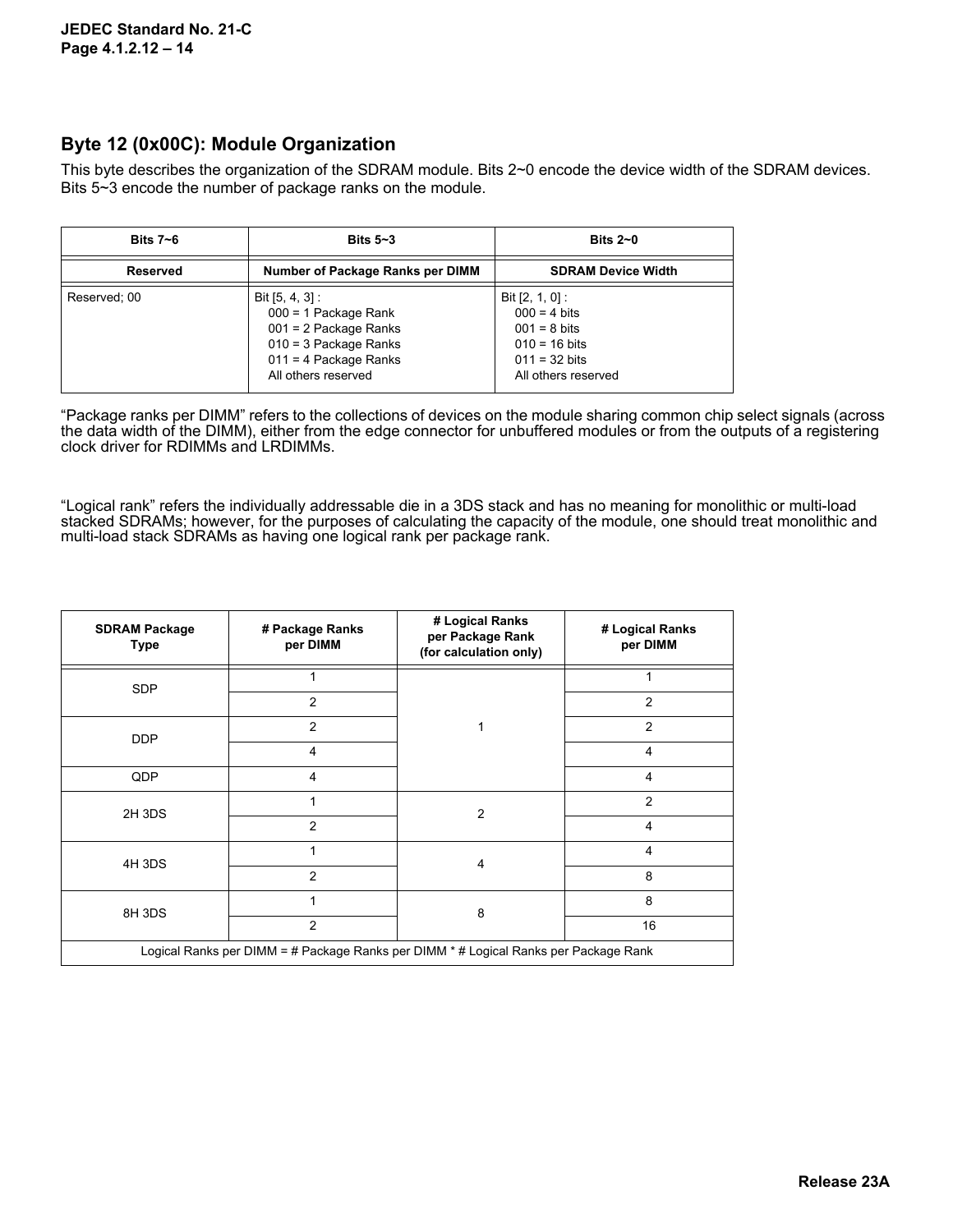### **Byte 13 (0x00D): Module Memory Bus Width**

This byte describes the width of the SDRAM memory bus on the module. Bits 2~0 encode the primary bus width. Bits 4~3 encode the bus extensions such as parity or ECC.

| Bits $7-5$      | Bits $4 - 3$                                                                                     | Bits $2-0$                                                                                                                                  |
|-----------------|--------------------------------------------------------------------------------------------------|---------------------------------------------------------------------------------------------------------------------------------------------|
| <b>Reserved</b> | Bus width extension, in bits                                                                     | Primary bus width, in bits                                                                                                                  |
| 00              | Bit $[4, 3]$ :<br>$000 = 0$ bits (no extension)<br>$001 = 8 \text{ bits}$<br>All others reserved | Bit $[2, 1, 0]$ :<br>$000 = 8 \text{ bits}$<br>$001 = 16 \text{ bits}$<br>$010 = 32 \text{ bits}$<br>$011 = 64$ bits<br>All others reserved |

Examples:

- **•** 64 bit primary bus, no parity or ECC (64 bits total width): xxx 000 011
- **•** 64 bit primary bus, with 8 bit ECC (72 bits total width): xxx 001 011

### **Calculating Module Capacity**

The total memory capacity of the module may be calculated from SPD values. For example, to calculate the total capacity, in megabytes or gigabytes, of a typical module:

Total = SDRAM Capacity  $\div$  8  $*$  Primary Bus Width  $\div$  SDRAM Width  $*$  Logical Ranks per DIMM

where:

- **•** SDRAM Capacity = SPD byte 4 bits 3~0
- **•** Primary Bus Width = SPD byte 13 bits 2~0
- **•** SDRAM Width = SPD byte 12 bits 2~0
- **•** Logical Ranks per DIMM =

for SDP, DDP, QDP:  $=$  SPD byte 12 bits  $5~3$ 

for  $3DS$ : = SPD byte 12 bits  $5~3$  times SPD byte 6 bits  $6~4$ 

Examples:

2 package ranks per DIMM using monolithic SDRAMs, 2 Gb per die, with x4 organization on a module with a 64 bit primary bus:

• Total =  $2$  Gb  $\div$  8  $*$  64  $\div$  4  $*$  2  $*$  1 = 8 GB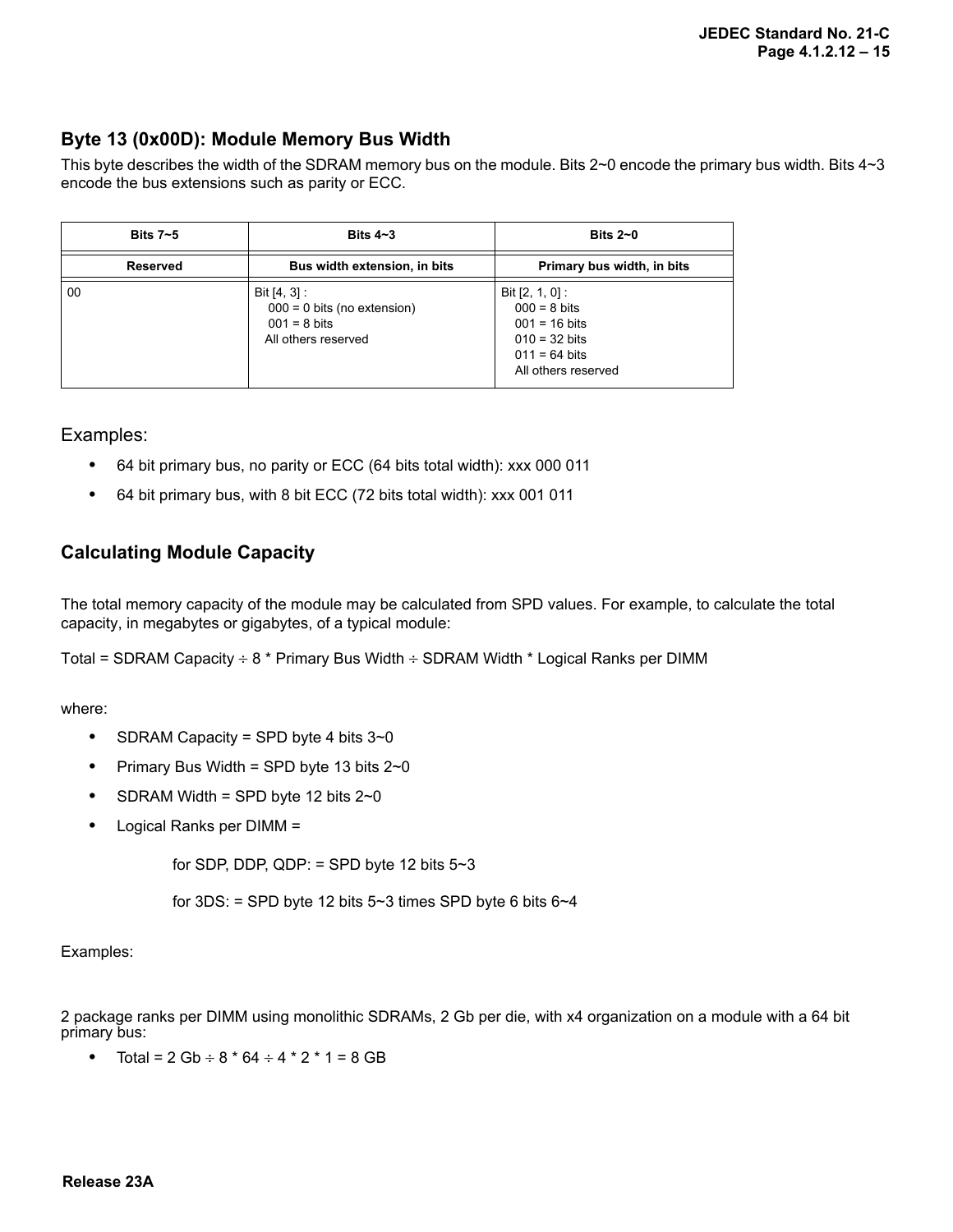2 package ranks per DIMM using DDP SDRAMs, 4 Gb per die, with x4 organization on a module with a 64 bit primary bus:

• Total =  $4$  Gb  $\div$  8  $*$  64  $\div$  4  $*$  2 = 16 GB

2 package ranks per DIMM using 4H 3DS SDRAMs, 2 Gb per die, having a x8 organization on a module with a 64 bit primary bus:

• Total =  $2$  Gb  $\div$  8  $*$  64  $\div$  8  $*$  2  $*$  4 = 16 GB

Commonly, parity or ECC are not counted in total module capacity, though they can also be included by adding the bus width extension in SPD byte 13 bits 4~3 to the primary bus width in the previous examples.

#### **Byte 14 (0x00E): Module Thermal Sensor**

This byte describes the module's supported thermal options.

| Bit 7                                                                                                            | Bits $6-0$                                            |  |
|------------------------------------------------------------------------------------------------------------------|-------------------------------------------------------|--|
| Thermal Sensor <sup>1</sup>                                                                                      | <b>Reserved</b>                                       |  |
| $0$ = Thermal sensor not incorporated onto this assembly<br>$1 =$ Thermal sensor incorporated onto this assembly | $0 =$ Undefined<br>All others settings to be defined. |  |
| <b>Note 1</b> Thermal sensor compliant with TSE2004av specifications.                                            |                                                       |  |

#### **Byte 15 (0x00F): Extended Module Type**

This byte extends the module type field of byte 3. Used when byte 3 bits  $3~0 = 0000$ .

| Bit 7~4                         | Bits $3-0$                                                                                                                |
|---------------------------------|---------------------------------------------------------------------------------------------------------------------------|
| Reserved                        | <b>Extended Base Module Type</b>                                                                                          |
| Reserved; must be coded as 0000 | Bits $[3, 2, 1, 0]$ :<br>$0000$ = Reserved; must be coded as 0000<br>$\cdots$<br>$1111$ = Reserved; must be coded as 0000 |

### **Byte 16 (0x010):**

Reserved, must be coded as 0x00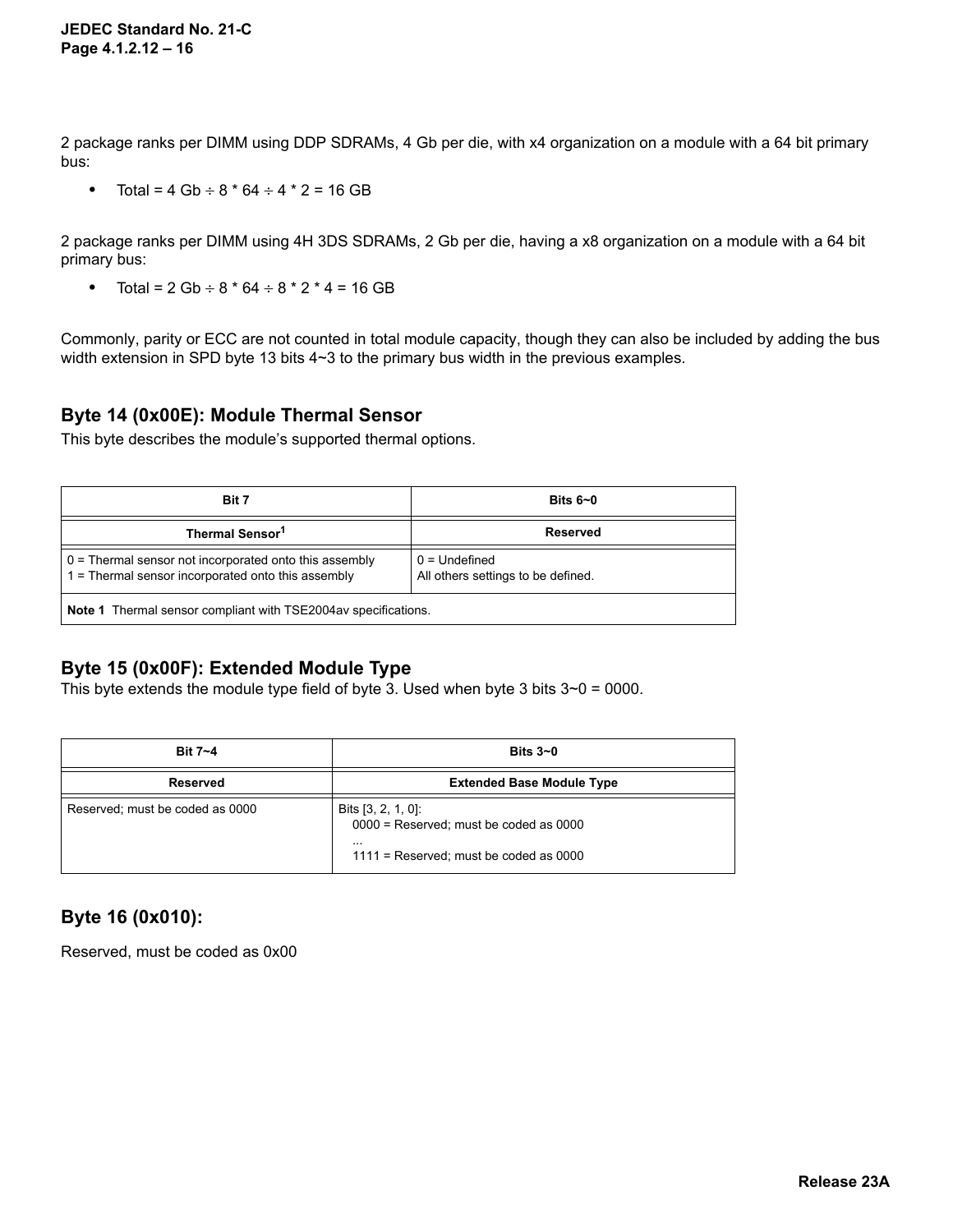## **Byte 17 (0x011): Timebases**

This byte defines a value in picoseconds that represents the fundamental timebase for fine grain and medium grain timing calculations. These values are used as a multiplier for formulating subsequent timing parameters.

| Bits $3-2$<br>Bits $7 - 4$ |                                                               | Bits $1-0$                                               |  |
|----------------------------|---------------------------------------------------------------|----------------------------------------------------------|--|
| Reserved                   | <b>Medium Timebase (MTB)</b>                                  | Fine Timebase (FTB)                                      |  |
| Reserved; 0000             | Bits $[3, 2]$ :<br>$00 = 125$ ps<br>All other values reserved | Bits [0, 1]:<br>$00 = 1$ ps<br>All other values reserved |  |

## **Relating the MTB and FTB**

When a timing value tXX cannot be expressed by an integer number of MTB units, the SPD must be encoded using both the MTB and FTB. The Fine Offsets are encoded using a two's complement value which, when multiplied by the FTB yields a positive or negative correction factor. Typically, for safety and for legacy compatibility, the MTB portion is rounded UP and the FTB correction is a negative value. The general algorithm for programming SPD values is:

| Temp val = $tXX / MTB$        |                                        | // Calculate as real number              |  |
|-------------------------------|----------------------------------------|------------------------------------------|--|
| Remainder = Temp val modulo 1 |                                        | // Determine if integer # MTBs           |  |
|                               | Fine Correction = 1 - Remainder        | // If needed, what correction            |  |
|                               | if (Remainder $== 0$ ) then            | // Integer # MTBs?                       |  |
|                               | $tXX(MTB) = Temp$ val                  | // Convert to integer                    |  |
|                               | $tXX(FTB) = 0$                         | // No correction needed                  |  |
| else                          |                                        | // Needs correction                      |  |
|                               | $\text{tXX(MTB)} =$ ceiling (Temp val) | // Round up for safety in legacy systems |  |
|                               | tXX(FTB) = Fine_Correction * MTB / FTB | // Correction is negative offset         |  |
|                               |                                        |                                          |  |

endif

To recalculate the value of tXX from the SPD values, a general formula BIOSes may use is:

 $tXX = tXX(MTB) * MTB + tXX(FTB) * FTB$ 

Example:

| t <sub>CKAVG</sub> min SPD Calculations Using MTB and FTB                                                                                                               |                                      |             |               |  |  |  |  |  |  |  |  |
|-------------------------------------------------------------------------------------------------------------------------------------------------------------------------|--------------------------------------|-------------|---------------|--|--|--|--|--|--|--|--|
| SPD byte 18<br>SPD byte 125<br>t <sub>CKAVG</sub> min Value<br><b>Decimal</b><br><b>Decimal</b><br><b>Speed Bin</b><br><b>Decimal</b><br>(Hexadecimal)<br>(Hexadecimal) |                                      |             |               |  |  |  |  |  |  |  |  |
| DDR4-1866                                                                                                                                                               | $1.071$ ns                           | 9<br>(0x09) | -54<br>(0xCA) |  |  |  |  |  |  |  |  |
|                                                                                                                                                                         | $(9 * 0.125) + (-54 * 0.001)$<br>$=$ |             |               |  |  |  |  |  |  |  |  |
| <b>Note 1</b> Examples assume MTB of 0.125 ns and FTB of 0.001 ns                                                                                                       |                                      |             |               |  |  |  |  |  |  |  |  |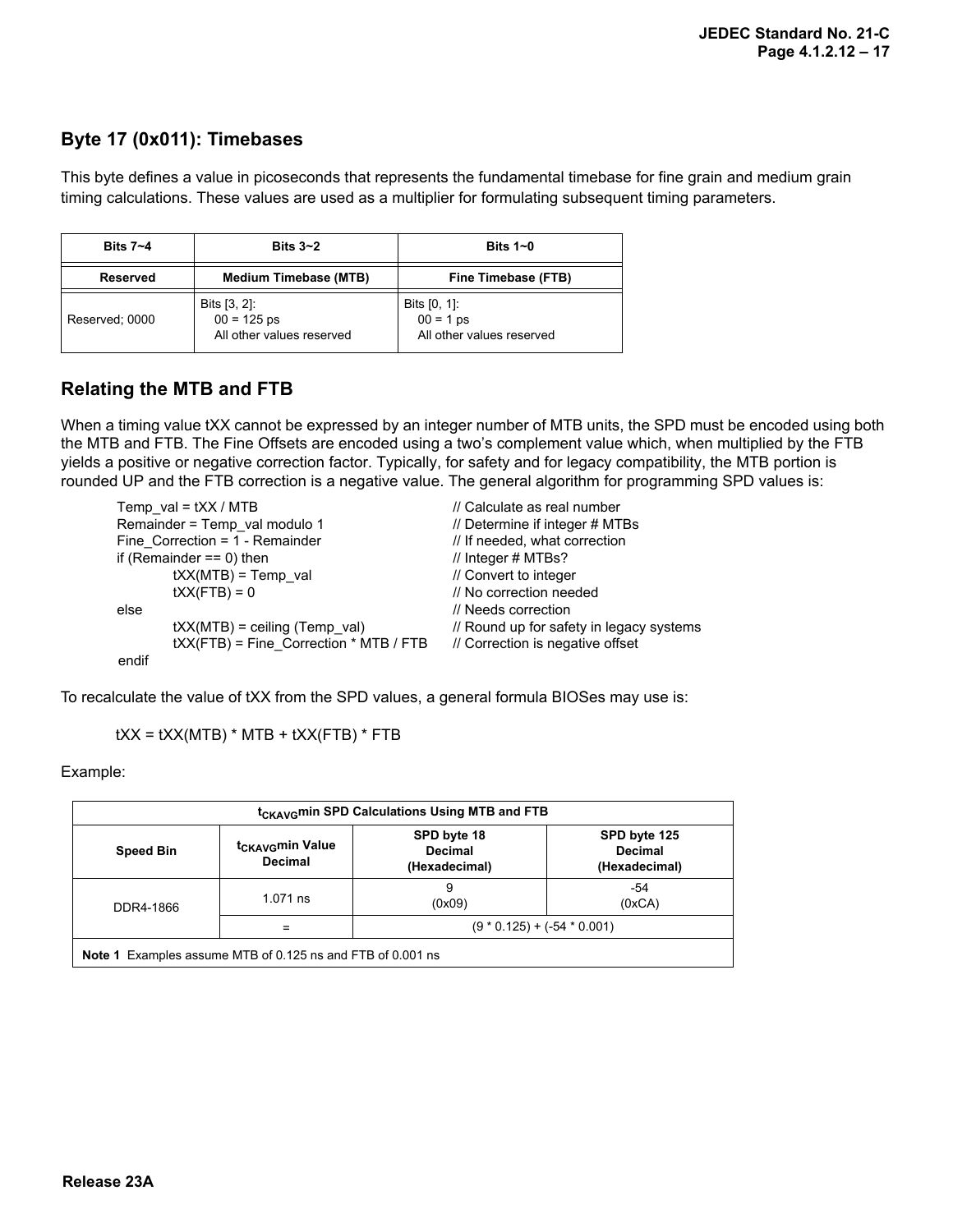#### **JEDEC Standard No. 21-C Page 4.1.2.12 – 18**

Timing parameters using both MTB and FTB are:

| <b>Parameter</b>       | <b>MTB Byte(s)</b>    | <b>FTB Byte</b> |  |  |
|------------------------|-----------------------|-----------------|--|--|
| t <sub>CKAVG</sub> min | 18 (0x012)            | 125 (0x07D)     |  |  |
| t <sub>CKAVG</sub> max | 19 (0x013)            | 124 (0x07C)     |  |  |
| $t_{AA}$ min           | 24 (0x018)            | 123 (0x07B)     |  |  |
| $t_{\text{RCD}}$ min   | 25 (0x019)            | 122 (0x07A)     |  |  |
| $t_{\rm RP}$ min       | 26 (0x01A)            | 121 (0x079)     |  |  |
| $t_{RC}$ min           | 27, 29 (0x01B, 0x01D) | 120 (0x078)     |  |  |
| t <sub>RRD_S</sub> min | 39 (0x027)            | 119 (0x077)     |  |  |
| t <sub>RRD_L</sub> min | 40 (0x028)            | 118 (0x076)     |  |  |

#### **Table 2 — MTB and FTB Timing Parameters**

The encoding of two's complement fine timebase offsets:

|             | Coding     | Value    | Value     | <b>FTB Timebase</b> |
|-------------|------------|----------|-----------|---------------------|
| Bit 7       | Bits $6-0$ | (Dec)    | (Hex)     | 1 ps                |
| 0           | 1111111    | $+127$   | 7F        | $+127$ ps           |
| $\mathbf 0$ | 1111110    | $+126$   | 7E        | $+126$ ps           |
| $\cdots$    | $\cdots$   | $\cdots$ | $\cdots$  |                     |
| 0           | 0000001    | $+1$     | 01        | $+1$ ps             |
| $\mathbf 0$ | 0000000    | 0        | 00        | $\mathbf 0$         |
| 1           | 1111111    | $-1$     | <b>FF</b> | $-1$ ps             |
| 1           | 1111110    | $-2$     | <b>FE</b> | $-2$ ps             |
| $\cdots$    | $\cdots$   | $\cdots$ | $\cdots$  |                     |
| 1           | 0000000    | $-128$   | 80        | $-128$ ps           |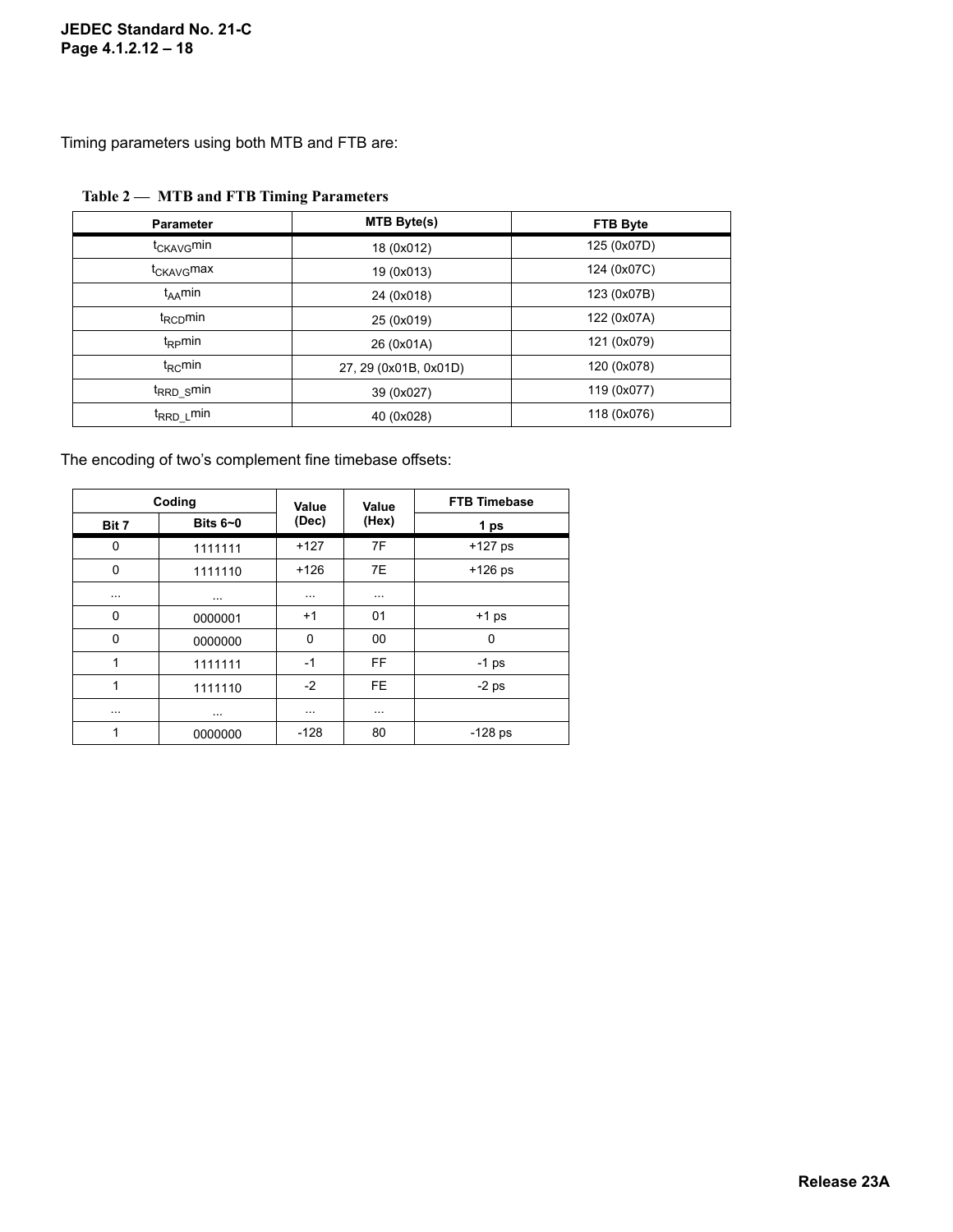### **Rounding Algorithms**

Software algorithms for calculation of timing parameters are subject to rounding errors from many sources. For example, a system may use a memory clock with a nominal frequency of 933.33... MHz, or a clock period of 1.0714... ns. Similarly, a system with a memory clock frequency of 1066.66... MHz yields mathematically a clock period of 0.9375... ns. In most cases, it is impossible to express all digits after the decimal point exactly, and rounding must be done because the SPD establishes a minimum granularity for timing parameters of 1 ps.

Rules for rounding must be defined to allow optimization of memory module performance without violating device parameters. These algorithms rely on results that are within guardbands on device testing and specification to avoid losing performance due to rounding errors.

#### These rules are:

- 1. Clock periods such as  $t_{CKAVG}$ min are rounded to the nearest picosecond of accuracy; for example, 0.9375... ns is rounded to 938 ps and 1.0714... ns is rounded to 1071 ps.
- 2. Parameters programmed in systems in numbers of clocks (nCK) but expressed in the SPD in units of time (ns or ps) are divided by the clock period, a guardband factor of 0.01 clocks is subtracted, then the result is rounded up to the nearest integer number of clocks. Examples:

| <b>DDR4 Bin</b> | <b>Parameter</b>       | Value                 | @ t <sub>CKAVG-</sub><br>min | Temp<br>Result | - Guardband | <b>Rounding Result</b> |
|-----------------|------------------------|-----------------------|------------------------------|----------------|-------------|------------------------|
|                 |                        | ps                    | ps                           | nCK            | nCK         | nCK                    |
| 1600            | t <sub>RRD_L</sub> min | 7500                  | 1250                         | 6.000          | 5.990       | 6                      |
| 1600            | t <sub>RRD_L</sub> min | 7500                  | 1071                         | 7.002          | 6.992       |                        |
| 2133            | t <sub>RRD_L</sub> min | 1250<br>5.120<br>6400 |                              | 5.110          | 6           |                        |
| 1866            | t <sub>rrd L</sub> min | 5300                  | 1071                         | 4.948          | 4.938       | 5                      |

#### Byte 18 (0x012): SDRAM Minimum Cycle Time (t<sub>CKAVG</sub>min)

This byte defines the minimum cycle time for the SDRAM module, in medium timebase (MTB) units. This number applies to all applicable components on the module. This byte applies to SDRAM and support components as well as the overall capability of the DIMM. This value comes from the DDR4 SDRAM and support component data sheets.

|                              | Bits $7 - 0$                                      |
|------------------------------|---------------------------------------------------|
|                              | Minimum SDRAM Cycle Time (t <sub>CKAVG</sub> min) |
|                              | <b>MTB Units</b>                                  |
| Values defined from 1 to 255 |                                                   |

If  $t_{CKA/VG}$ min cannot be divided evenly by the MTB, this byte must be rounded up to the next larger integer and the Fine Offset for  $t_{CKAVG}$ min (SPD byte 125) used for correction to get the actual value.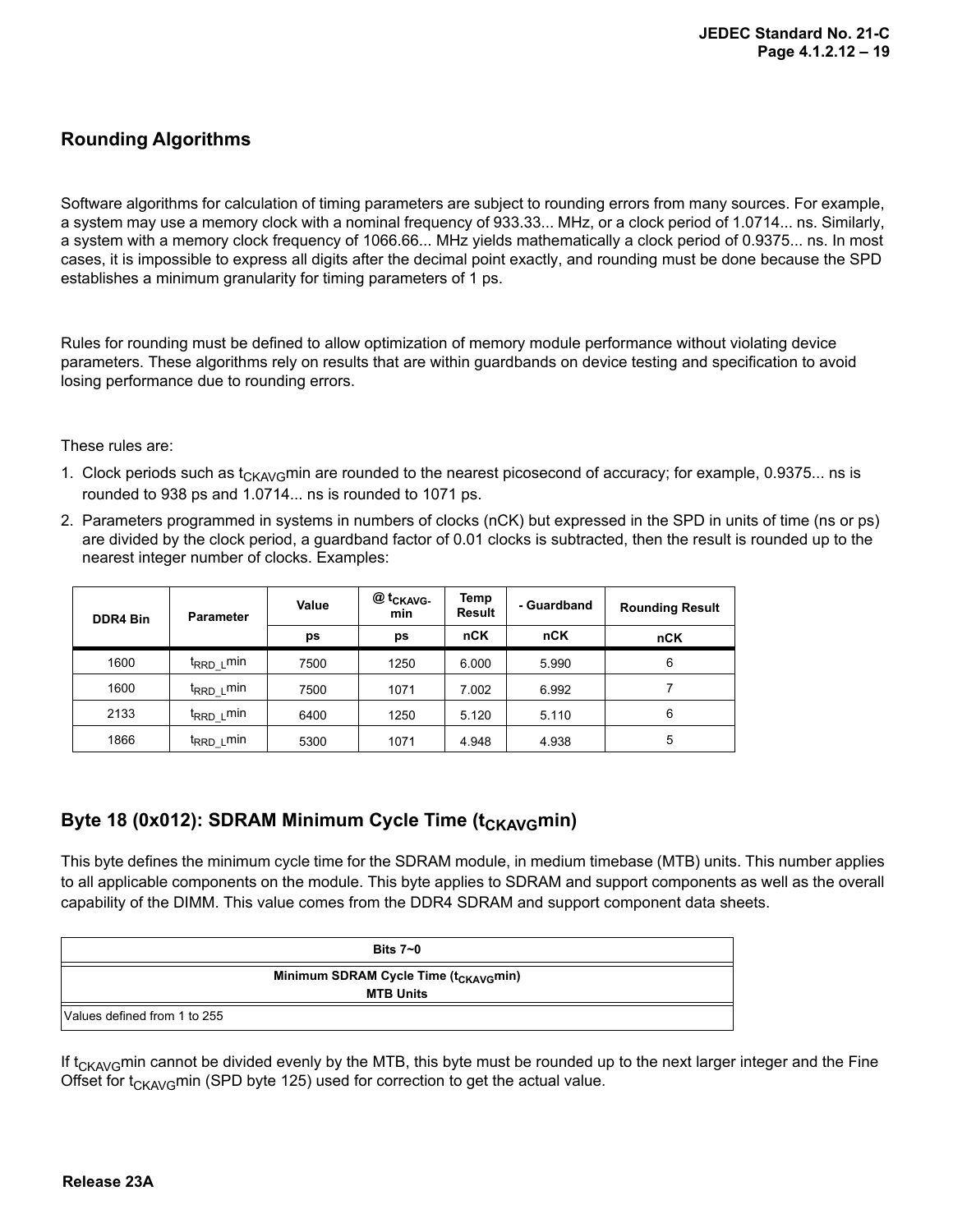#### **JEDEC Standard No. 21-C Page 4.1.2.12 – 20**

Examples:

| t <sub>CKAVG</sub> min<br>(MTB units) |                          | <b>MTB</b><br>(ns) | (FTB units) <sup>1</sup> | t <sub>CKAVG</sub> min Offset | <b>FTB</b><br>(ns) | t <sub>CKAVG</sub> min Result<br>(ns) | <b>Use</b>                 |  |  |  |  |  |
|---------------------------------------|--------------------------|--------------------|--------------------------|-------------------------------|--------------------|---------------------------------------|----------------------------|--|--|--|--|--|
| 10                                    | 0x0A                     | 0.125              |                          |                               | 0.001              | 1.25                                  | [DDR4-1600 (800 MHz clock) |  |  |  |  |  |
| 9                                     | 0x09                     | 0.125              | -54                      | 0xCA                          |                    | 1.071                                 | DDR4-1866 (933 MHz clock)  |  |  |  |  |  |
| 8                                     | 0x08                     | 0.125              | -63                      | 0xC1                          | 0.001              | 0.938                                 | DDR4-2133 (1067 MHz clock) |  |  |  |  |  |
| 7                                     | 0x07                     | 0.125              | -42                      | 0xD6                          | 0.001              | 0.833                                 | DDR4-2400 (1200 MHz clock) |  |  |  |  |  |
| 6                                     | 0x06                     | 0.125              | 0                        | 0                             | 0.001              | 0.750                                 | DDR4-2666 (1333 MHz clock) |  |  |  |  |  |
| 5                                     | 0x05                     | 0.125              | $\Omega$<br>0            |                               | 0.001              | 0.625                                 | DDR4-3200 (1600 MHz clock) |  |  |  |  |  |
|                                       | Note 1 See SPD byte 125. |                    |                          |                               |                    |                                       |                            |  |  |  |  |  |

## Byte 19 (0x013): SDRAM Maximum Cycle Time (t<sub>CKAVG</sub>max)

This word defines the maximum cycle time for the SDRAM module, in medium timebase (MTB) units This number applies to all applicable components on the module. This byte applies to SDRAM and support components as well as the overall capability of the DIMM. This value comes from the DDR4 SDRAM and support component data sheets.

|                              | Bits $7\negmedspace\negmedspace\negmedspace\negmedspace\negmedspace\negthinspace\negthinspace 0$ |
|------------------------------|--------------------------------------------------------------------------------------------------|
|                              | Minimum SDRAM Cycle Time (t <sub>CKAVG</sub> max)                                                |
|                              | <b>MTB Units</b>                                                                                 |
| Values defined from 1 to 255 |                                                                                                  |

If t<sub>CKAVG</sub>max cannot be divided evenly by the MTB, this byte must be rounded up to the next larger integer and the Fine Offset for t<sub>CKAVG</sub>max (SPD byte 124) used for correction to get the actual value.

Examples:

|                   | τ <sub>CΚΑVG</sub> max<br>(MTB units) | <b>MTB</b><br>(ns) |   | t <sub>CKAVG</sub> max Offset<br>$(FTB units)^1$ | <b>FTB</b><br>(ns) | t <sub>CKAVG</sub> max<br><b>Result</b><br>(ns) | Use                        |
|-------------------|---------------------------------------|--------------------|---|--------------------------------------------------|--------------------|-------------------------------------------------|----------------------------|
| 12                | 0x0C                                  | 0.125              |   |                                                  | 0.001              | 1.500                                           | DDR4-1600 (800 MHz clock)  |
| $12 \overline{ }$ | 0x0C                                  | 0.125              | 0 |                                                  |                    | 1.500                                           | DDR4-1866 (933 MHz clock)  |
| 12                | 0x0C                                  | 0.125              | 0 | 0                                                | 0.001              | 1.500                                           | DDR4-2133 (1067 MHz clock) |
| $12 \overline{ }$ | 0x0C                                  | 0.125              | 0 | 0                                                | 0.001              | 1.500                                           | DDR4-2400 (1200 MHz clock) |
|                   |                                       | 0.125              |   |                                                  | 0.001              | tbd                                             | DDR4-2666 (1333 MHz clock) |
|                   |                                       | 0.125              |   |                                                  | 0.001              | tbd                                             | DDR4-3200 (1600 MHz clock) |
|                   | Note 1 See SPD byte 124.              |                    |   |                                                  |                    |                                                 |                            |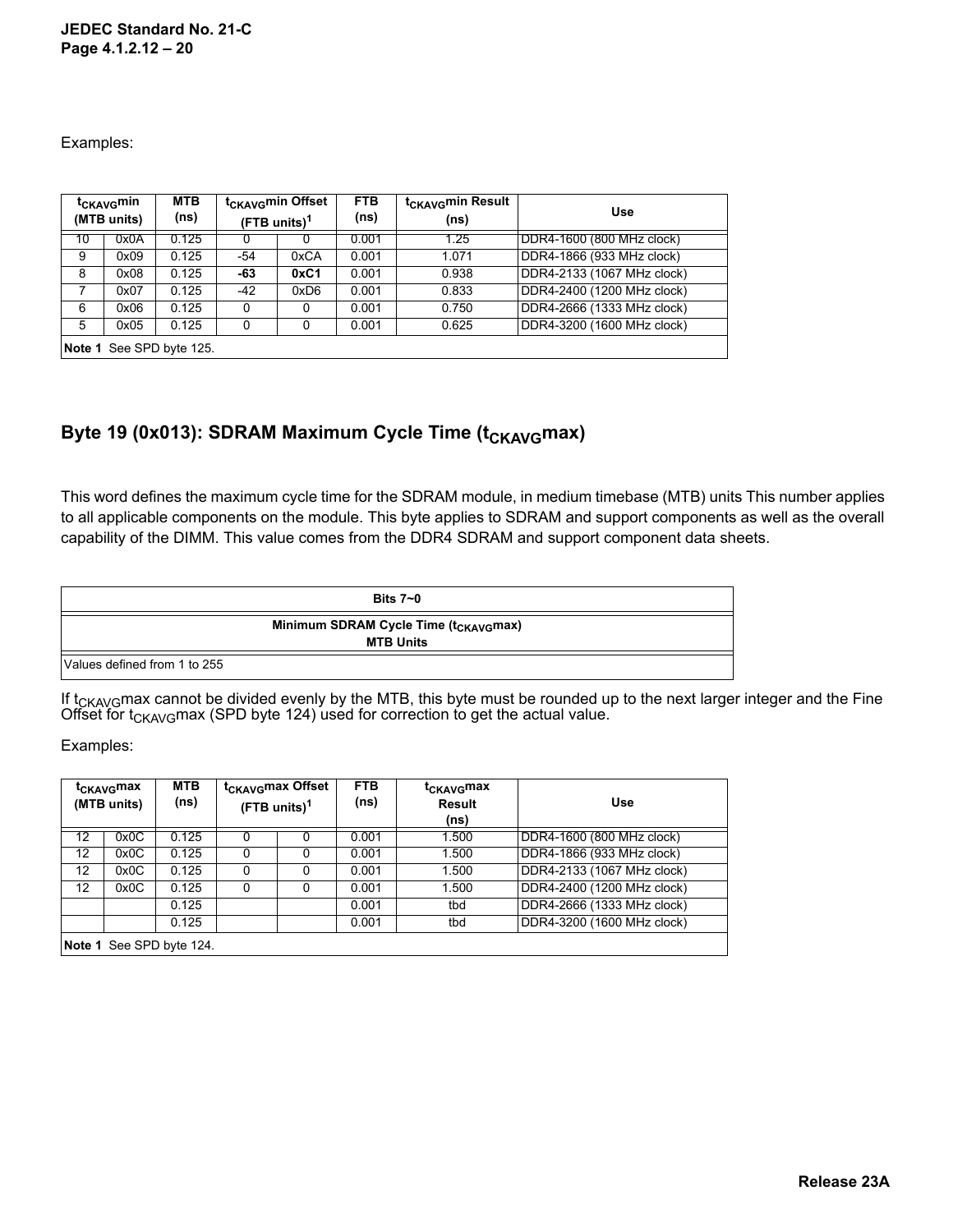## **Byte 20 (0x014): CAS Latencies Supported, First Byte Byte 21 (0x015): CAS Latencies Supported, Second Byte Byte 22 (0x016): CAS Latencies Supported, Third Byte Byte 23 (0x017): CAS Latencies Supported, Fourth Byte**

These bytes define which CAS Latency (CL) values are supported. The range is from CL = 7 through CL = 24 with one bit per possible CAS Latency. A 1 in a bit position means that CL is supported, a 0 in that bit position means it is not supported. These values come from the DDR4 SDRAM data sheet, JESD79-4.

|                                                      | <b>Byte 20: CAS Latencies Supported, First Byte</b>         |                 |                                                                                                          |                 |                 |                 |                 |  |  |  |  |  |  |
|------------------------------------------------------|-------------------------------------------------------------|-----------------|----------------------------------------------------------------------------------------------------------|-----------------|-----------------|-----------------|-----------------|--|--|--|--|--|--|
| Bit 7                                                | Bit 6                                                       | Bit 5           | Bit 4                                                                                                    | Bit 3           | Bit 2           | Bit 1           | Bit 0           |  |  |  |  |  |  |
| $CL = 14$                                            | $CL = 13$                                                   | $CL = 12$       | $CL = 11$                                                                                                | $CL = 10$       | $CL = 9$        | $CL = 8$        | $CL = 7$        |  |  |  |  |  |  |
| 0 or 1                                               | $0$ or 1                                                    | $0$ or 1        | $0$ or 1                                                                                                 | $0$ or 1        | $0$ or 1        | $0$ or 1        | 0 or 1          |  |  |  |  |  |  |
| <b>Byte 21: CAS Latencies Supported, Second Byte</b> |                                                             |                 |                                                                                                          |                 |                 |                 |                 |  |  |  |  |  |  |
| Bit 7                                                | Bit 6<br>Bit 5<br>Bit 4<br>Bit 3<br>Bit 2<br>Bit 1<br>Bit 0 |                 |                                                                                                          |                 |                 |                 |                 |  |  |  |  |  |  |
| $CL = 22$                                            | $CL = 21$                                                   | $CL = 20$       | $CL = 19$                                                                                                | $CL = 18$       | $CL = 17$       | $CL = 16$       | $CL = 15$       |  |  |  |  |  |  |
| 0 or 1                                               | $0$ or 1                                                    | $0$ or 1        | 0 or 1                                                                                                   | $0$ or 1        | $0$ or 1        | $0$ or 1        | 0 or 1          |  |  |  |  |  |  |
|                                                      |                                                             |                 | Byte 22: CAS Latencies Supported, Third Byte                                                             |                 |                 |                 |                 |  |  |  |  |  |  |
| Bit 7                                                | Bit 6                                                       | Bit 5           | Bit 4                                                                                                    | Bit 3           | Bit 2           | Bit 1           | Bit 0           |  |  |  |  |  |  |
| <b>Reserved</b>                                      | <b>Reserved</b>                                             | <b>Reserved</b> | <b>Reserved</b>                                                                                          | <b>Reserved</b> | <b>Reserved</b> | $CL = 24$       | $CL = 23$       |  |  |  |  |  |  |
| 0                                                    | 0                                                           | $\Omega$        | $\Omega$                                                                                                 | $\Omega$        | 0               | 0 or 1          | 0 or 1          |  |  |  |  |  |  |
|                                                      |                                                             |                 | Byte 23: CAS Latencies Supported, Fourth Byte                                                            |                 |                 |                 |                 |  |  |  |  |  |  |
| Bit 7                                                | Bit 6                                                       | Bit 5           | Bit 4                                                                                                    | Bit 3           | Bit 2           | Bit 1           | Bit 0           |  |  |  |  |  |  |
| <b>Reserved</b>                                      | <b>Reserved</b>                                             | <b>Reserved</b> | <b>Reserved</b>                                                                                          | <b>Reserved</b> | <b>Reserved</b> | <b>Reserved</b> | <b>Reserved</b> |  |  |  |  |  |  |
| $\mathbf{0}$                                         | $\Omega$                                                    | $\Omega$        | $\Omega$                                                                                                 | $\Omega$        | $\Omega$        | $\Omega$        | $\mathbf{0}$    |  |  |  |  |  |  |
|                                                      |                                                             |                 | For each bit position, 0 means this CAS Latency is not supported, 1 means this CAS Latency is supported. |                 |                 |                 |                 |  |  |  |  |  |  |

#### **Example:**

Byte 20 = 0xB4 (= 1011 0100) -- first byte Byte 21 = 0x05 (= 0000 0101) -- second byte

Byte  $22 = 0x00 (= 0000 0000) -$  third byte

Byte 23 = 0x00 (= 0000 0000) -- fourth byte

| CAS Latencies 22   21   20   19    18   17   16   15    14   13   12   11    10   9 |           |  |                                               |                |                |              |  |           |        |  |
|-------------------------------------------------------------------------------------|-----------|--|-----------------------------------------------|----------------|----------------|--------------|--|-----------|--------|--|
| <b>CL Mask</b>                                                                      | 0 0 0 0 0 |  | 0    1                                        | $\overline{0}$ | $\overline{1}$ | $\mathbf{0}$ |  |           |        |  |
|                                                                                     |           |  |                                               |                |                |              |  |           |        |  |
| <b>CL Mask</b>                                                                      |           |  | $0   0   0   0   0   0   0   0   0   0   0  $ |                |                |              |  | 0   0   0 | $.0$ ' |  |

Results: Actual CAS Latencies supported = 9, 11, 12, 14, 15, 17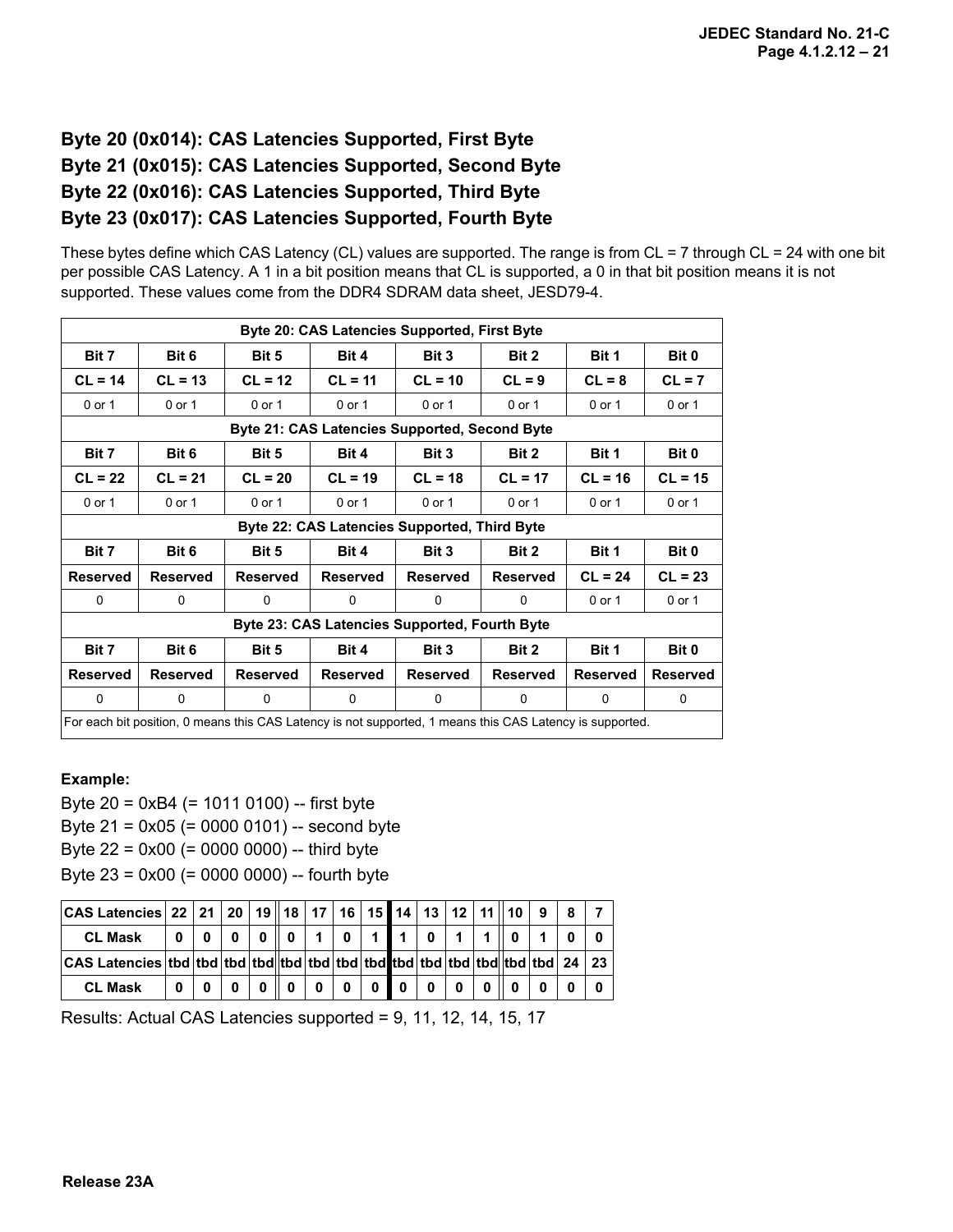## Byte 24 (0x018): Minimum CAS Latency Time (t<sub>AA</sub>min)

This word defines the minimum CAS Latency in medium timebase (MTB) units. This value comes from the DDR4 SDRAM data sheet.

|                              | Bits $7 - 0$                                                             |
|------------------------------|--------------------------------------------------------------------------|
|                              | Minimum SDRAM CAS Latency Time (t <sub>AA</sub> min)<br><b>MTB Units</b> |
| Values defined from 1 to 255 |                                                                          |

If  $t_{AA}$ min cannot be divided evenly by the MTB, this byte must be rounded up to the next larger integer and the Fine Offset for  $t_{AA}$ min (SPD byte 123) used for correction to get the actual value.

Examples:

|     | t <sub>AA</sub> min<br><b>MTB</b><br>(MTB units) |       |             | t <sub>AA</sub> min Offset<br>$(FTB$ units) <sup>1</sup> | <b>FTB</b><br>(ns) | t <sub>AA</sub> min<br><b>Result</b><br>(n <sub>s</sub> ) | <b>Use</b>                                       |
|-----|--------------------------------------------------|-------|-------------|----------------------------------------------------------|--------------------|-----------------------------------------------------------|--------------------------------------------------|
| 100 | 0x64                                             | 0.125 | 0           | 0                                                        | 0.001              | 12.50                                                     | DDR4-1600J (800 MHz clock)                       |
| 110 | 0x6E                                             | 0.125 | $\mathbf 0$ | 0                                                        | 0.001              | 13.75                                                     | DDR4-1600K (800 MHz clock)                       |
| 108 | 0x6C                                             | 0.125 | 0           | 0                                                        | 0.001              | 13.50                                                     | DDR4-1600K (800 MHz clock) downbin <sup>2</sup>  |
| 120 | 0x78                                             | 0.125 | 0           | $\Omega$                                                 | 0.001              | 15.00                                                     | DDR4-1600L (800 MHz clock)                       |
| 103 | 0x67                                             | 0.125 | $-26$       | 0xE6                                                     | 0.001              | 12.85                                                     | DDR4-1866L (933 MHz clock)                       |
| 112 | 0x70                                             | 0.125 | $-81$       | 0xAF                                                     | 0.001              | 13.92                                                     | DDR4-1866M (933 MHz clock)                       |
| 108 | 0x6C                                             | 0.125 | 0           | 0                                                        | 0.001              | 13.50                                                     | DDR4-1866M (933 MHz clock) downbin <sup>2</sup>  |
| 120 | 0x78                                             | 0.125 | 0           | 0                                                        | 0.001              | 15.00                                                     | DDR4-1866N (933 MHz clock)                       |
| 106 | 0x6A                                             | 0.125 | $-120$      | 0x88                                                     | 0.001              | 13.13                                                     | DDR4-2133N (1066 MHz clock)                      |
| 113 | 0x71                                             | 0.125 | -65         | 0xBF                                                     | 0.001              | 14.06                                                     | DDR4-2133P (1066 MHz clock)                      |
| 108 | 0x6C                                             | 0.125 | 0           | 0                                                        | 0.001              | 13.50                                                     | DDR4-2133P (1066 MHz clock) downbin <sup>2</sup> |
| 120 | 0x78                                             | 0.125 | 0           | $\mathbf 0$                                              | 0.001              | 15.00                                                     | DDR4-2133R (1066 MHz clock)                      |
| 100 | 0x64                                             | 0.125 | 0           | 0                                                        | 0.001              | 12.50                                                     | DDR4-2400P (1200 MHz clock)                      |
| 107 | 0x6B                                             | 0.125 | -55         | 0xC9                                                     | 0.001              | 13.32                                                     | DDR4-2400R (1200 MHz clock)                      |
| 120 | 0x78                                             | 0.125 | 0           | 0                                                        | 0.001              | 15.00                                                     | DDR4-2400U (1200 MHz clock)                      |
|     |                                                  | 0.125 |             |                                                          | 0.001              | tbd                                                       | DDR4-2666 (1333 MHz clock)                       |
|     |                                                  | 0.125 |             |                                                          | 0.001              | tbd                                                       | DDR4-3200 (1600 MHz clock)                       |
| 120 | 0x78                                             | 0.125 | 0           | 0                                                        | 0.001              | 15.00                                                     | DDR4-1600J-3DS2B                                 |
| 130 | 0x82                                             | 0.125 | 0           | 0                                                        | 0.001              | 16.25                                                     | DDR4-1600K-3DS2B                                 |
| 140 | 0x8C                                             | 0.125 | 0           | 0                                                        | 0.001              | 17.50                                                     | DDR4-1600L-3DS2B                                 |
| 120 | 0x78                                             | 0.125 | 0           | 0                                                        | 0.001              | 15.00                                                     | DDR4-1866L-3DS2B                                 |
| 129 | 0x81                                             | 0.125 | $-55$       | 0xC9                                                     | 0.001              | 16.07                                                     | DDR4-1866M-3DS2B                                 |
| 129 | 0x81                                             | 0.125 | $-55$       | 0xC9                                                     | 0.001              | 16.07                                                     | DDR4-1866M-3DS2B (downbin)                       |
| 138 | A8x0                                             | 0.125 | $-110$      | 0x92                                                     | 0.001              | 17.14                                                     | DDR4-1866N-3DS2B                                 |
| 120 | 0x78                                             | 0.125 | 0           | 0                                                        | 0.001              | 15.00                                                     | DDR4-2133N-3DS2B                                 |
| 120 | 0x78                                             | 0.125 | 0           | 0                                                        | 0.001              | 15.00                                                     | DDR4-2133N-3DS2B (downbin)                       |
| 136 | 0x88                                             | 0.125 | $-121$      | 0x87                                                     | 0.001              | 16.88                                                     | DDR4-2133R-3DS2A                                 |
| 151 | 0x97                                             | 0.125 | $-115$      | 0x8D                                                     | 0.001              | 18.76                                                     | DDR4-2133R-3DS4A                                 |
| 138 | 0x8A                                             | 0.125 | $-110$      | 0x92                                                     | 0.001              | 17.14                                                     | DDR4-2133R-3DS4A (downbin)                       |
| 120 | 0x78                                             | 0.125 | $\mathbf 0$ | 0                                                        | 0.001              | 15.00                                                     | DDR4-2400N-3DS3B                                 |
| 134 | 0x86                                             | 0.125 | $-80$       | 0xB0                                                     | 0.001              | 16.67                                                     | DDR4-2400U-3DS2A                                 |
| 147 | 0x93                                             | 0.125 | $-46$       | 0xD2                                                     | 0.001              | 18.33                                                     | DDR4-2400U-3DS4A                                 |
| 138 | 0x8A                                             | 0.125 | $-110$      | 0x92                                                     | 0.001              | 17.14                                                     | DDR4-2400U-3DS4A (downbin)                       |
|     |                                                  |       |             |                                                          |                    |                                                           |                                                  |

**Note 1** See SPD byte 123

**Note 2** Refer to device data sheet for downbin support details.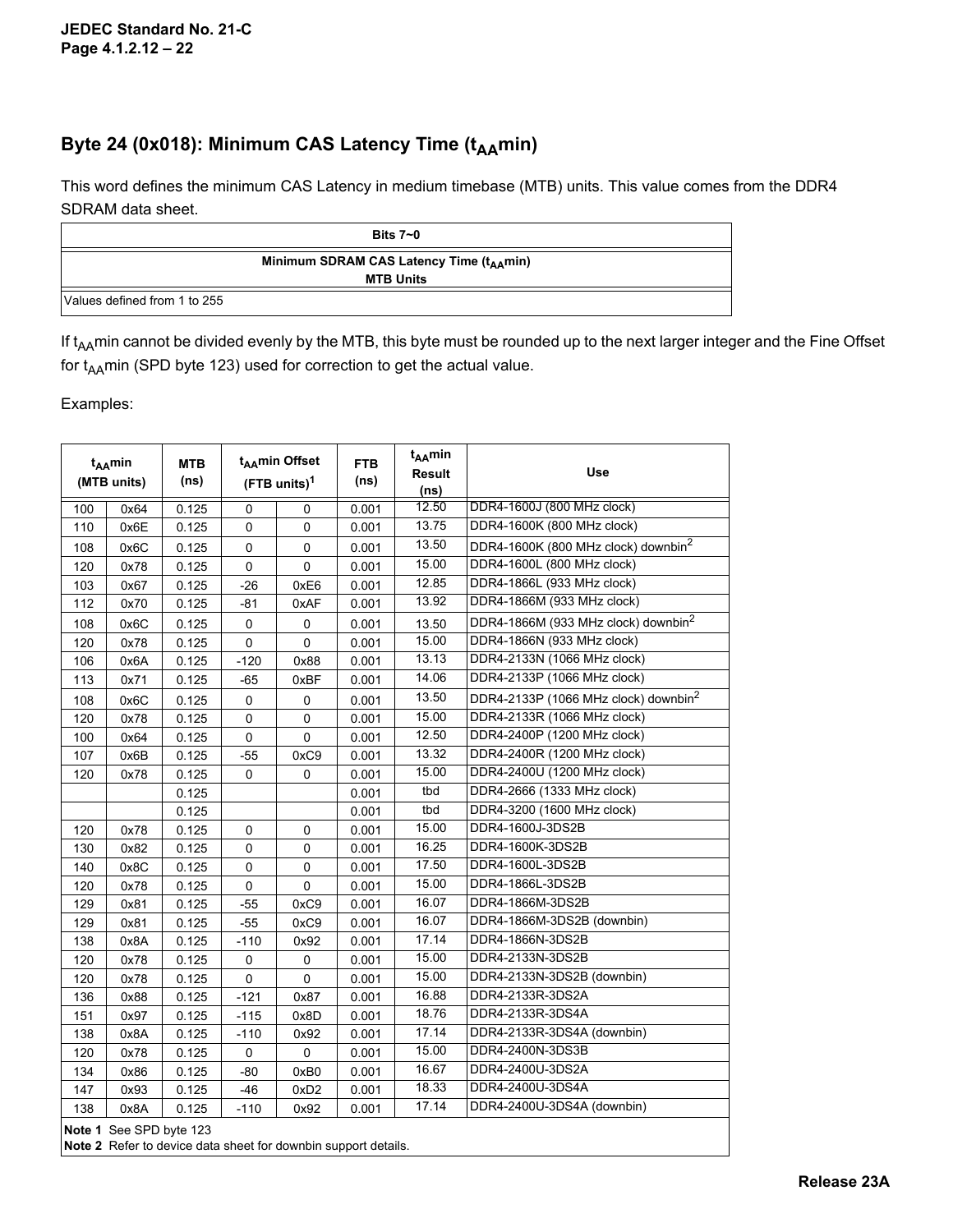## Byte 25 (0x019): Minimum RAS to CAS Delay Time (t<sub>RCD</sub>min)

This word defines the minimum SDRAM RAS to CAS Delay Time in fine timebase (FTB) units. This value comes from the DDR4 SDRAM data sheet.

| Bits $7-0$                                                                              |
|-----------------------------------------------------------------------------------------|
| Byte 25: Minimum SDRAM RAS to CAS Delay Time (t <sub>RCD</sub> min)<br><b>FTB Units</b> |
| Values defined from 1 to 255                                                            |

If t<sub>RCD</sub>min cannot be divided evenly by the MTB, this byte must be rounded up to the next larger integer and the Fine Offset for t<sub>RCD</sub>min (SPD byte 122) used for correction to get the actual value<br>Examples:

| t <sub>RCD</sub> min<br>(MTB units) |                         | <b>MTB</b><br>(ns) | t <sub>RCD</sub> min Offset<br>$(FTB$ units) <sup>1</sup> |             | <b>FTB</b><br>(ns) | t <sub>RCD</sub> min<br><b>Result</b><br>(ns) | Use                                             |  |
|-------------------------------------|-------------------------|--------------------|-----------------------------------------------------------|-------------|--------------------|-----------------------------------------------|-------------------------------------------------|--|
| 100                                 | 0x64                    | 0.125              | 0                                                         | $\Omega$    | 0.001              | 12.50                                         | DDR4-1600J (800 MHz clock)                      |  |
| 110                                 | 0x6E                    | 0.125              | 0                                                         | $\Omega$    | 0.001              | 13.75                                         | DDR4-1600K (800 MHz clock)                      |  |
| 108                                 | 0x6C                    | 0.125              | 0                                                         | $\mathbf 0$ | 0.001              | 13.50                                         | DDR4-1600K (800 MHz clock) downbin <sup>2</sup> |  |
| 120                                 | 0x78                    | 0.125              | 0                                                         | $\mathbf 0$ | 0.001              | 15.00                                         | DDR4-1600L (800 MHz clock)                      |  |
| 103                                 | 0x67                    | 0.125              | $-26$                                                     | 0xE6        | 0.001              | 12.85                                         | DDR4-1866L (933 MHz clock)                      |  |
| 112                                 | 0x70                    | 0.125              | $-81$                                                     | 0xAF        | 0.001              | 13.92                                         | DDR4-1866M (933 MHz clock)                      |  |
| 108                                 | 0x6C                    | 0.125              | 0                                                         | 0           | 0.001              | 13.50                                         | DDR4-1866M (933 MHz clock) downbin2             |  |
| 120                                 | 0x78                    | 0.125              | 0                                                         | $\Omega$    | 0.001              | 15.00                                         | DDR4-1866N (933 MHz clock)                      |  |
| 106                                 | 0x6A                    | 0.125              | $-120$                                                    | 0x88        | 0.001              | 13.13                                         | DDR4-2133N (1066 MHz clock)                     |  |
| 113                                 | 0x71                    | 0.125              | $-65$                                                     | 0xBF        | 0.001              | 14.06                                         | DDR4-2133P (1066 MHz clock)                     |  |
| 108                                 | 0x6C                    | 0.125              | 0                                                         | 0           | 0.001              | 13.50                                         | DDR4-2133P (1066 MHz clock) downbin2            |  |
| 120                                 | 0x78                    | 0.125              | 0                                                         | 0           | 0.001              | 15.00                                         | DDR4-2133R (1066 MHz clock)                     |  |
| 100                                 | 0x64                    | 0.125              | 0                                                         | 0           | 0.001              | 12.50                                         | DDR4-2400P (1200 MHz clock)                     |  |
| 107                                 | 0x6B                    | 0.125              | $-55$                                                     | 0xC9        | 0.001              | 13.32                                         | DDR4-2400R (1200 MHz clock)                     |  |
| 120                                 | 0x78                    | 0.125              | 0                                                         | 0           | 0.001              | 15.00                                         | DDR4-2400U (1200 MHz clock)                     |  |
|                                     |                         | 0.125              |                                                           |             | 0.001              | tbd                                           | DDR4-2666 (1333 MHz clock)                      |  |
|                                     |                         | 0.125              |                                                           |             | 0.001              | tbd                                           | DDR4-3200 (1600 MHz clock)                      |  |
| 110                                 | 0x6E                    | 0.125              | 0                                                         | 0           | 0.001              | 13.75                                         | DDR4-1600J-3DS2B                                |  |
| 120                                 | 0x78                    | 0.125              | 0                                                         | 0           | 0.001              | 15.00                                         | DDR4-1600K-3DS2B                                |  |
| 130                                 | 0x82                    | 0.125              | 0                                                         | 0           | 0.001              | 16.25                                         | DDR4-1600L-3DS2B                                |  |
| 112                                 | 0x70                    | 0.125              | $-81$                                                     | 0xAF        | 0.001              | 13.92                                         | DDR4-1866L-3DS2B                                |  |
| 120                                 | 0x78                    | 0.125              | 0                                                         | 0           | 0.001              | 15.00                                         | DDR4-1866M-3DS2B                                |  |
| 120                                 | 0x78                    | 0.125              | $\mathbf 0$                                               | $\Omega$    | 0.001              | 15.00                                         | DDR4-1866M-3DS2B (downbin)                      |  |
| 129                                 | 0x81                    | 0.125              | $-55$                                                     | 0xC9        | 0.001              | 16.07                                         | DDR4-1866N-3DS2B                                |  |
| 113                                 | 0x71                    | 0.125              | $-65$                                                     | 0xBF        | 0.001              | 14.06                                         | DDR4-2133N-3DS2B                                |  |
| 112                                 | 0x70                    | 0.125              | $-81$                                                     | 0xAF        | 0.001              | 13.92                                         | DDR4-2133N-3DS2B (downbin)                      |  |
| 120                                 | 0x78                    | 0.125              | $\mathbf 0$                                               | $\mathbf 0$ | 0.001              | 15.00                                         | DDR4-2133R-3DS2A                                |  |
| 120                                 | 0x78                    | 0.125              | $\pmb{0}$                                                 | $\mathbf 0$ | 0.001              | 15.00                                         | DDR4-2133R-3DS4A                                |  |
| 120                                 | 0x78                    | 0.125              | $\pmb{0}$                                                 | $\mathbf 0$ | 0.001              | 15.00                                         | DDR4-2133R-3DS4A (downbin)                      |  |
| 107                                 | 0x6B                    | 0.125              | $-45$                                                     | 0xD3        | 0.001              | 13.33                                         | DDR4-2400N-3DS3B                                |  |
| 120                                 | 0x78                    | 0.125              | $\mathbf 0$                                               | 0           | 0.001              | 15.00                                         | DDR4-2400U-3DS2A                                |  |
| 120                                 | 0x78                    | 0.125              | 0                                                         | $\mathbf 0$ | 0.001              | 15.00                                         | DDR4-2400U-3DS4A                                |  |
| 120                                 | 0x78                    | 0.125              | $\mathbf 0$                                               | $\mathbf 0$ | 0.001              | 15.00                                         | DDR4-2400U-3DS4A (downbin)                      |  |
|                                     | Note 1 See SPD byte 122 |                    |                                                           |             |                    |                                               |                                                 |  |

**Note 2** Refer to device data sheet for downbin support details.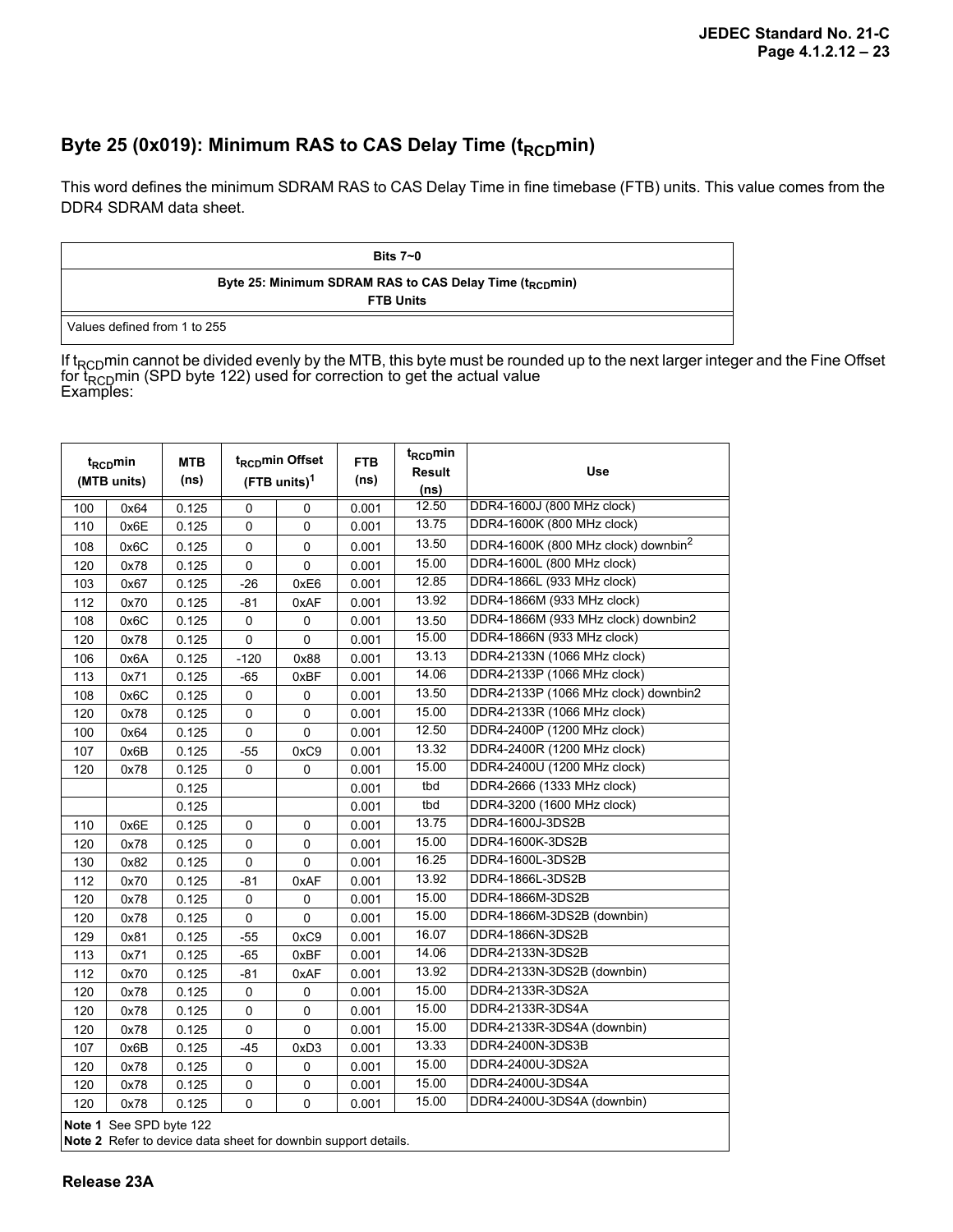### Byte 26 (0x01A): Minimum Row Precharge Delay Time (t<sub>RP</sub>min)

This word defines the minimum SDRAM Row Precharge Delay Time in medium timebase (MTB) units. This value comes from the DDR4 SDRAM data sheet.

|                              | Bits $7-0$                                                           |  |
|------------------------------|----------------------------------------------------------------------|--|
|                              | Minimum Row Precharge Time (t <sub>RP</sub> min)<br><b>MTB Units</b> |  |
| Values defined from 1 to 255 |                                                                      |  |

If t<sub>RP</sub>min cannot be divided evenly by the MTB, this byte must be rounded up to the next larger integer and the Fine Offset for t<sub>RP</sub>min (SPD byte 121) used for correction to get the actual value.

Examples:

| $t_{\rm RP}$ min<br>(MTB units) |                         | <b>MTB</b><br>(ns) | t <sub>RP</sub> min Offset<br>$(FTB$ units) <sup>1</sup> |             | <b>FTB</b><br>(ns) | t <sub>RP</sub> min<br><b>Result</b><br>(ns) | <b>Use</b>                                       |
|---------------------------------|-------------------------|--------------------|----------------------------------------------------------|-------------|--------------------|----------------------------------------------|--------------------------------------------------|
| 100                             | 0x64                    | 0.125              | $\mathbf 0$                                              | 0           | 0.001              | 12.50                                        | DDR4-1600J (800 MHz clock)                       |
| 110                             | 0x6E                    | 0.125              | $\mathbf{0}$                                             | 0           | 0.001              | 13.75                                        | DDR4-1600K (800 MHz clock)                       |
| 108                             | 0x6C                    | 0.125              | $\pmb{0}$                                                | $\pmb{0}$   | 0.001              | 13.50                                        | DDR4-1600K (800 MHz clock) downbin <sup>2</sup>  |
| 120                             | 0x78                    | 0.125              | $\mathbf 0$                                              | 0           | 0.001              | 15.00                                        | DDR4-1600L (800 MHz clock)                       |
| 103                             | 0x67                    | 0.125              | $-26$                                                    | 0xE6        | 0.001              | 12.85                                        | DDR4-1866L (933 MHz clock)                       |
| 112                             | 0x70                    | 0.125              | $-81$                                                    | 0xAF        | 0.001              | 13.92                                        | DDR4-1866M (933 MHz clock)                       |
| 108                             | 0x6C                    | 0.125              | 0                                                        | 0           | 0.001              | 13.50                                        | DDR4-1866M (933 MHz clock) downbin <sup>2</sup>  |
| 120                             | 0x78                    | 0.125              | 0                                                        | 0           | 0.001              | 15.00                                        | DDR4-1866N (933 MHz clock)                       |
| 106                             | 0x6A                    | 0.125              | $-120$                                                   | 0x88        | 0.001              | 13.13                                        | DDR4-2133N (1066 MHz clock)                      |
| 113                             | 0x71                    | 0.125              | $-65$                                                    | 0xBF        | 0.001              | 14.06                                        | DDR4-2133P (1066 MHz clock)                      |
| 108                             | 0x6C                    | 0.125              | 0                                                        | $\mathbf 0$ | 0.001              | 13.50                                        | DDR4-2133P (1066 MHz clock) downbin <sup>2</sup> |
| 120                             | 0x78                    | 0.125              | 0                                                        | $\mathbf 0$ | 0.001              | 15.00                                        | DDR4-2133R (1066 MHz clock)                      |
| 100                             | 0x64                    | 0.125              | 0                                                        | 0           | 0.001              | 12.50                                        | DDR4-2400P (1200 MHz clock)                      |
| 107                             | 0x6B                    | 0.125              | $-55$                                                    | 0xC9        | 0.001              | 13.32                                        | DDR4-2400R (1200 MHz clock)                      |
| 120                             | 0x78                    | 0.125              | 0                                                        | 0           | 0.001              | 15.00                                        | DDR4-2400U (1200 MHz clock)                      |
|                                 |                         | 0.125              |                                                          |             | 0.001              | tbd                                          | DDR4-2666 (1333 MHz clock)                       |
|                                 |                         | 0.125              |                                                          |             | 0.001              | tbd                                          | DDR4-3200 (1600 MHz clock)                       |
| 100                             | 0x64                    | 0.125              | 0                                                        | 0           | 0.001              | 12.50                                        | DDR4-1600J-3DS2B                                 |
| 110                             | 0x6E                    | 0.125              | 0                                                        | 0           | 0.001              | 13.75                                        | DDR4-1600K-3DS2B                                 |
| 120                             | 0x78                    | 0.125              | $\mathbf 0$                                              | 0           | 0.001              | 15.00                                        | DDR4-1600L-3DS2B                                 |
| 103                             | 0x67                    | 0.125              | $-26$                                                    | 0xE6        | 0.001              | 12.85                                        | DDR4-1866L-3DS2B                                 |
| 112                             | 0x70                    | 0.125              | $-81$                                                    | 0xAF        | 0.001              | 13.92                                        | DDR4-1866M-3DS2B                                 |
| 110                             | 0x6E                    | 0.125              | 0                                                        | 0           | 0.001              | 13.75                                        | DDR4-1866M-3DS2B (downbin)                       |
| 120                             | 0x78                    | 0.125              | 0                                                        | 0           | 0.001              | 15.00                                        | DDR4-1866N-3DS2B                                 |
| 106                             | 0x6A                    | 0.125              | $-120$                                                   | 0x88        | 0.001              | 13.13                                        | DDR4-2133N-3DS2B                                 |
| 103                             | 0x67                    | 0.125              | $-26$                                                    | 0xE6        | 0.001              | 12.85                                        | DDR4-2133N-3DS2B (downbin)                       |
| 120                             | 0x78                    | 0.125              | 0                                                        | 0           | 0.001              | 15.00                                        | DDR4-2133R-3DS2A                                 |
| 120                             | 0x78                    | 0.125              | $\pmb{0}$                                                | 0           | 0.001              | 15.00                                        | DDR4-2133R-3DS4A                                 |
| 120                             | 0x78                    | 0.125              | $\mathbf 0$                                              | 0           | 0.001              | 15.00                                        | DDR4-2133R-3DS4A (downbin)                       |
| 100                             | 0x64                    | 0.125              | $\mathbf 0$                                              | 0           | 0.001              | 12.50                                        | DDR4-2400N-3DS3B                                 |
| 120                             | 0x78                    | 0.125              | $\pmb{0}$                                                | 0           | 0.001              | 15.00                                        | DDR4-2400U-3DS2A                                 |
| 120                             | 0x78                    | 0.125              | $\mathbf 0$                                              | 0           | 0.001              | 15.00                                        | DDR4-2400U-3DS4A                                 |
| 120                             | 0x78                    | 0.125              | $\mathbf 0$                                              | 0           | 0.001              | 15.00                                        | DDR4-2400U-3DS4A (downbin)                       |
|                                 | Note 1 See SPD byte 121 |                    |                                                          |             |                    |                                              |                                                  |

**Note 2** Device supports downbinning in lower frequency applications; see supplier data sheet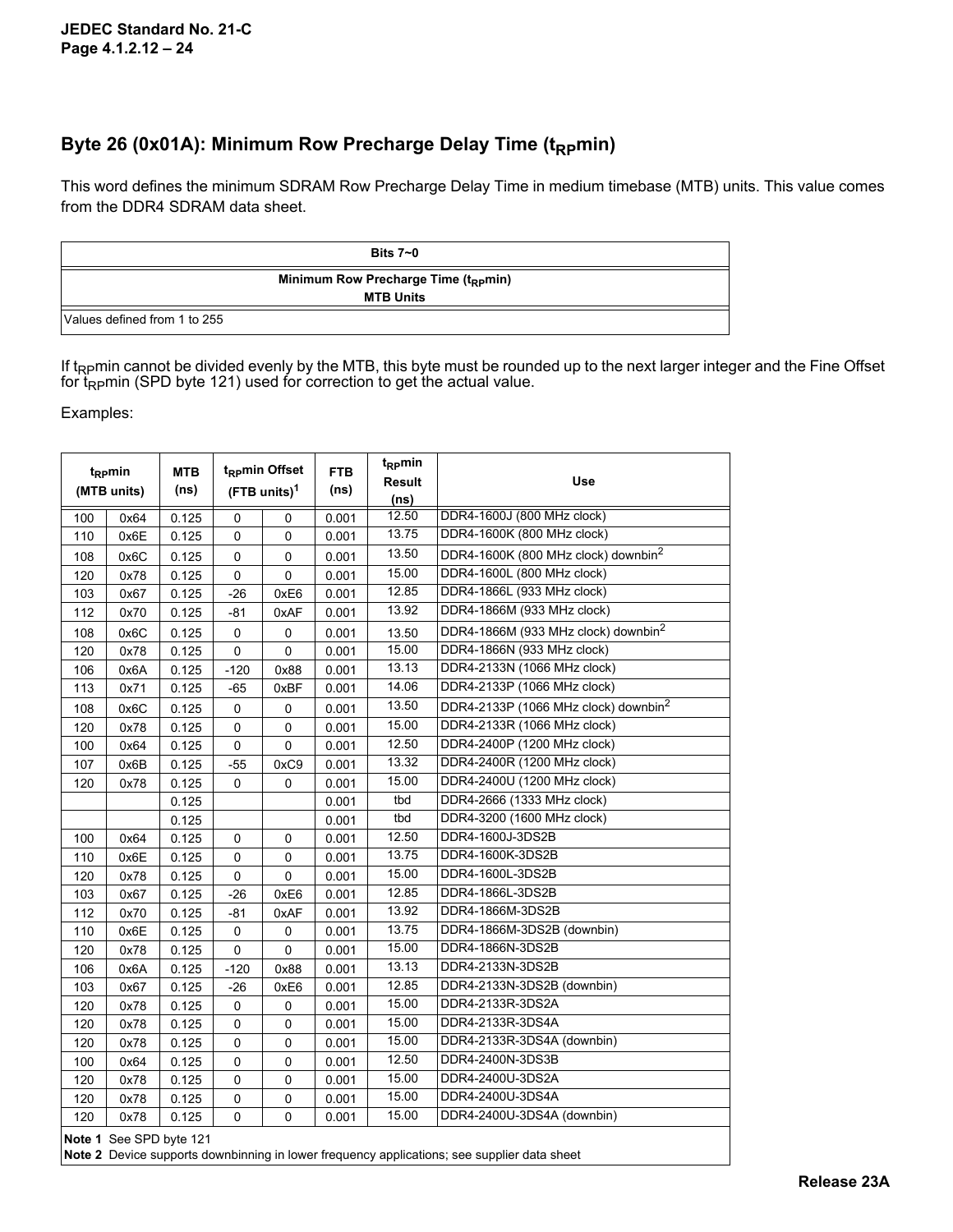### Byte 27 (0x01B): Upper Nibbles for t<sub>RAS</sub>min and t<sub>RC</sub>min

This byte defines the most significant nibbles for the values of t<sub>RAS</sub>min (byte 28) and t<sub>RC</sub>min (byte 29). These values come from the DDR4 SDRAM data sheet.

| Bits $7 - 4$                                | Bits $3-0$                                   |  |  |
|---------------------------------------------|----------------------------------------------|--|--|
| t <sub>RC</sub> min Most Significant Nibble | t <sub>RAS</sub> min Most Significant Nibble |  |  |
| See Byte 28 description                     | See Byte 29 description                      |  |  |

### Byte 28 (0x01C): Minimum Active to Precharge Delay Time (t<sub>RAS</sub>min), Least Significant Byte

The lower nibble of Byte 27 and the contents of Byte 28 combined create a 12-bit value which defines the minimum SDRAM Active to Precharge Delay Time in medium timebase (MTB) units. The most significant bit is Bit 3 of Byte 27, and the least significant bit is Bit 0 of Byte 28. This value comes from the DDR4 SDRAM data sheet.

|                               | Byte 27 Bits 3~0, Byte 28 Bits 7~0                    |
|-------------------------------|-------------------------------------------------------|
|                               | Minimum Active to Precharge Time ( $t_{\rm RAS}$ min) |
|                               | <b>MTB Units</b>                                      |
| Values defined from 1 to 4095 |                                                       |

Examples:

| $t_{\rm RAS}$ min<br>(MTB units) |       | <b>MTB</b><br>(ns) | t <sub>RAS</sub> min Result<br>(ns) | Use                        |
|----------------------------------|-------|--------------------|-------------------------------------|----------------------------|
| 280                              | 0x118 | 0.125              | 35                                  | DDR4-1600 (800 MHz clock)  |
| 272                              | 0x110 | 0.125              | 34                                  | DDR4-1866 (933 MHz clock)  |
| 264                              | 0x108 | 0.125              | 33                                  | DDR4-2133 (1066 MHz clock) |
| 256                              | 0x100 | 0.125              | 32                                  | DDR4-2400 (1200 MHz clock) |
|                                  |       | 0.125              | <b>TBD</b>                          | DDR4-2666 (1333 MHz clock) |
|                                  |       | 0.125              | TBD                                 | DDR4-3200 (1600 MHz clock) |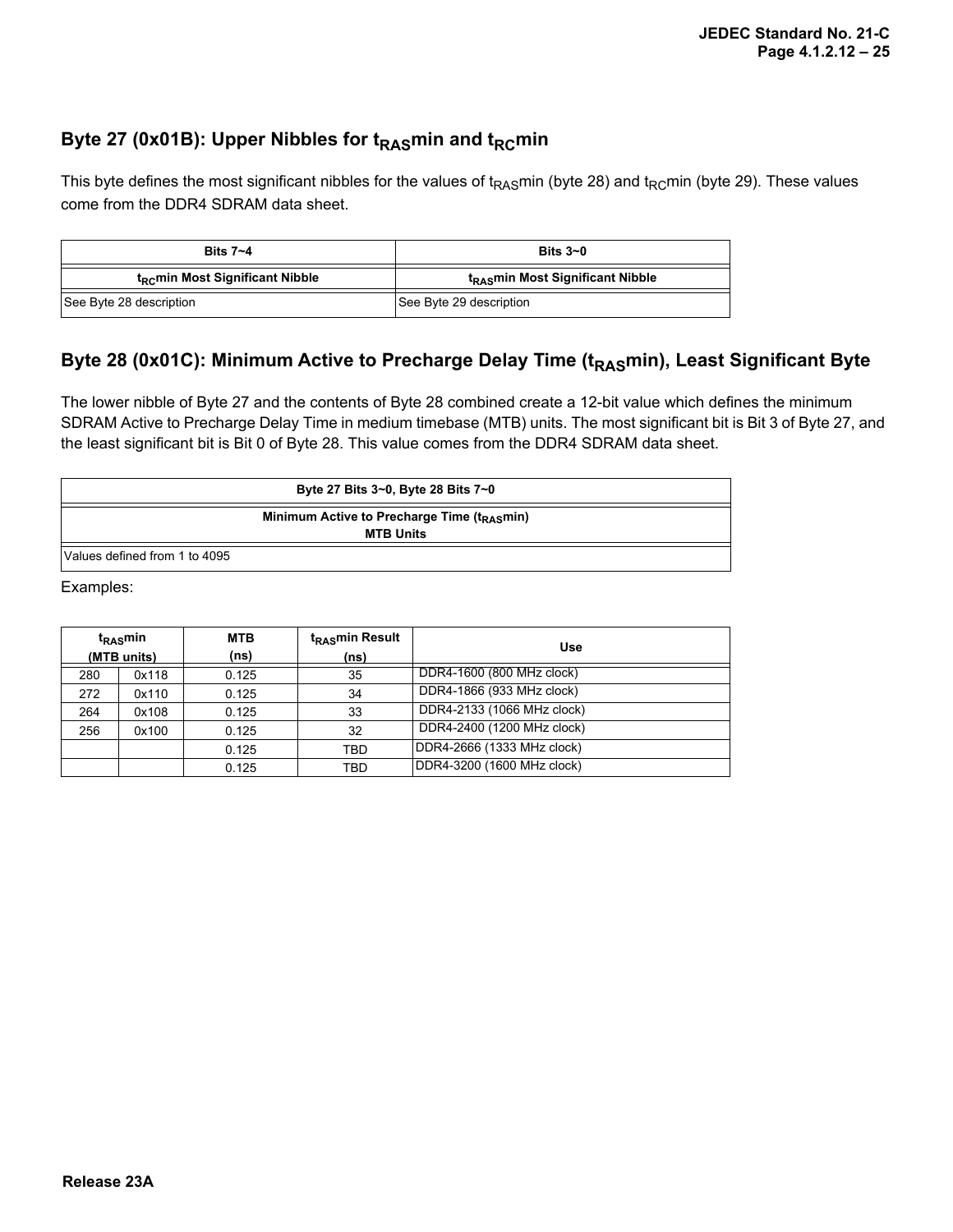## Byte 29 (0x01D): Minimum Active to Active/Refresh Delay Time (t<sub>RC</sub>min), Least Significant **Byte**

The upper nibble of Byte 27 and the contents of Byte 29 combined create a 12-bit value which defines the minimum SDRAM Active to Active/Refresh Delay Time in medium timebase (MTB) units. The most significant bit is Bit 7 of Byte 27, and the least significant bit is Bit 0 of Byte 29. This value comes from the DDR4 SDRAM data sheet.

|                               | Byte 27 Bits 7~4, Byte 29 Bits 7~0                                              |
|-------------------------------|---------------------------------------------------------------------------------|
|                               | Minimum Active to Active/Refresh Time (t <sub>RC</sub> min)<br><b>MTB Units</b> |
| Values defined from 1 to 4095 |                                                                                 |

If  $t<sub>RC</sub>min$  cannot be divided evenly by the MTB, this byte must be rounded up to the next larger integer and the Fine Offset for  $t<sub>RC</sub>min$  (SPD byte 120) used for correction to get the actual value.

Examples:

| t <sub>RC</sub> min<br>(MTB units) |                         | <b>MTB</b><br>(ns) | t <sub>RC</sub> min Offset<br>$(FTB$ units) <sup>1</sup> |             | <b>FTB</b><br>(ns) | $t_{RC}$ min<br><b>Result</b><br>(ns) | <b>Use</b>                                       |  |
|------------------------------------|-------------------------|--------------------|----------------------------------------------------------|-------------|--------------------|---------------------------------------|--------------------------------------------------|--|
| 380                                | 0x17C                   | 0.125              | 0                                                        | $\mathbf 0$ | 0.001              | 47.50                                 | DDR4-1600J (800 MHz clock)                       |  |
| 390                                | 0x186                   | 0.125              | 0                                                        | 0           | 0.001              | 48.75                                 | DDR4-1600K (800 MHz clock)                       |  |
| 388                                | 0x184                   | 0.125              | 0                                                        | $\mathbf 0$ | 0.001              | 48.50                                 | DDR4-1600K (800 MHz clock) downbin <sup>2</sup>  |  |
| 400                                | 0x190                   | 0.125              | 0                                                        | 0           | 0.001              | 50.00                                 | DDR4-1600L (800 MHz clock)                       |  |
| 375                                | 0x177                   | 0.125              | $-25$                                                    | 0xE7        | 0.001              | 46.85                                 | DDR4-1866L (933 MHz clock)                       |  |
| 384                                | 0x180                   | 0.125              | $-80$                                                    | 0xB0        | 0.001              | 47.92                                 | DDR4-1866M (933 MHz clock)                       |  |
| 380                                | 0x17C                   | 0.125              | 0                                                        | 0           | 0.001              | 47.50                                 | DDR4-1866M (933 MHz clock) downbin <sup>2</sup>  |  |
| 392                                | 0x188                   | 0.125              | 0                                                        | $\mathbf 0$ | 0.001              | 49.00                                 | DDR4-1866N (933 MHz clock)                       |  |
| 370                                | 0x172                   | 0.125              | $-120$                                                   | 0x88        | 0.001              | 46.13                                 | DDR4-2133N (1066 MHz clock)                      |  |
| 377                                | 0x179                   | 0.125              | $-65$                                                    | 0xBF        | 0.001              | 47.06                                 | DDR4-2133P (1066 MHz clock)                      |  |
| 372                                | 0x174                   | 0.125              | 0                                                        | $\pmb{0}$   | 0.001              | 46.50                                 | DDR4-2133P (1066 MHz clock) downbin <sup>2</sup> |  |
| 384                                | 0x180                   | 0.125              | 0                                                        | 0           | 0.001              | 48.00                                 | DDR4-2133R (1066 MHz clock)                      |  |
| 356                                | 0x164                   | 0.125              | 0                                                        | 0           | 0.001              | 44.50                                 | DDR4-2400P (1200 MHz clock)                      |  |
| 363                                | 0x16B                   | 0.125              | $-55$                                                    | 0xC9        | 0.001              | 45.32                                 | DDR4-2400R (1200 MHz clock)                      |  |
| 376                                | 0x178                   | 0.125              | 0                                                        | $\mathbf 0$ | 0.001              | 47.00                                 | DDR4-2400U (1200 MHz clock)                      |  |
| 380                                | 0x17C                   | 0.125              | 0                                                        | $\mathbf 0$ | 0.001              | 47.50                                 | DDR4-1600J-3DS2B                                 |  |
| 390                                | 0x186                   | 0.125              | 0                                                        | $\mathbf 0$ | 0.001              | 48.75                                 | DDR4-1600K-3DS2B                                 |  |
| 400                                | 0x190                   | 0.125              | 0                                                        | $\pmb{0}$   | 0.001              | 50.00                                 | DDR4-1600L-3DS2B                                 |  |
| 375                                | 0x177                   | 0.125              | $-25$                                                    | 0xE7        | 0.001              | 46.85                                 | DDR4-1866L-3DS2B                                 |  |
| 384                                | 0x180                   | 0.125              | $-80$                                                    | 0xB0        | 0.001              | 47.92                                 | DDR4-1866M-3DS2B                                 |  |
| 384                                | 0x180                   | 0.125              | $-80$                                                    | 0xB0        | 0.001              | 47.92                                 | DDR4-1866M-3DS2B (downbin)                       |  |
| 392                                | 0x188                   | 0.125              | $\pmb{0}$                                                | $\pmb{0}$   | 0.001              | 49.00                                 | DDR4-1866N-3DS2B                                 |  |
| 370                                | 0x172                   | 0.125              | $-120$                                                   | 0x88        | 0.001              | 46.13                                 | DDR4-2133N-3DS2B                                 |  |
| 370                                | 0x172                   | 0.125              | $-120$                                                   | 0x88        | 0.001              | 46.13                                 | DDR4-2133N-3DS2B (downbin)                       |  |
| 384                                | 0x180                   | 0.125              | 0                                                        | 0           | 0.001              | 48.00                                 | DDR4-2133R-3DS2A                                 |  |
| 384                                | 0x180                   | 0.125              | 0                                                        | 0           | 0.001              | 48.00                                 | DDR4-2133R-3DS4A                                 |  |
| 384                                | 0x180                   | 0.125              | 0                                                        | $\pmb{0}$   | 0.001              | 48.00                                 | DDR4-2133R-3DS4A (downbin)                       |  |
| 356                                | 0x164                   | 0.125              | 0                                                        | 0           | 0.001              | 44.50                                 | DDR4-2400N-3DS3B                                 |  |
| 376                                | 0x178                   | 0.125              | 0                                                        | 0           | 0.001              | 47.00                                 | DDR4-2400U-3DS2A                                 |  |
| 376                                | 0x178                   | 0.125              | 0                                                        | 0           | 0.001              | 47.00                                 | DDR4-2400U-3DS4A                                 |  |
| 376                                | 0x178                   | 0.125              | 0                                                        | $\mathbf 0$ | 0.001              | 47.00                                 | DDR4-2400U-3DS4A (downbin)                       |  |
|                                    | Note 1 See SPD byte 120 |                    |                                                          |             |                    |                                       |                                                  |  |

**Note 2** Device supports downbinning in lower frequency applications; see supplier data sheet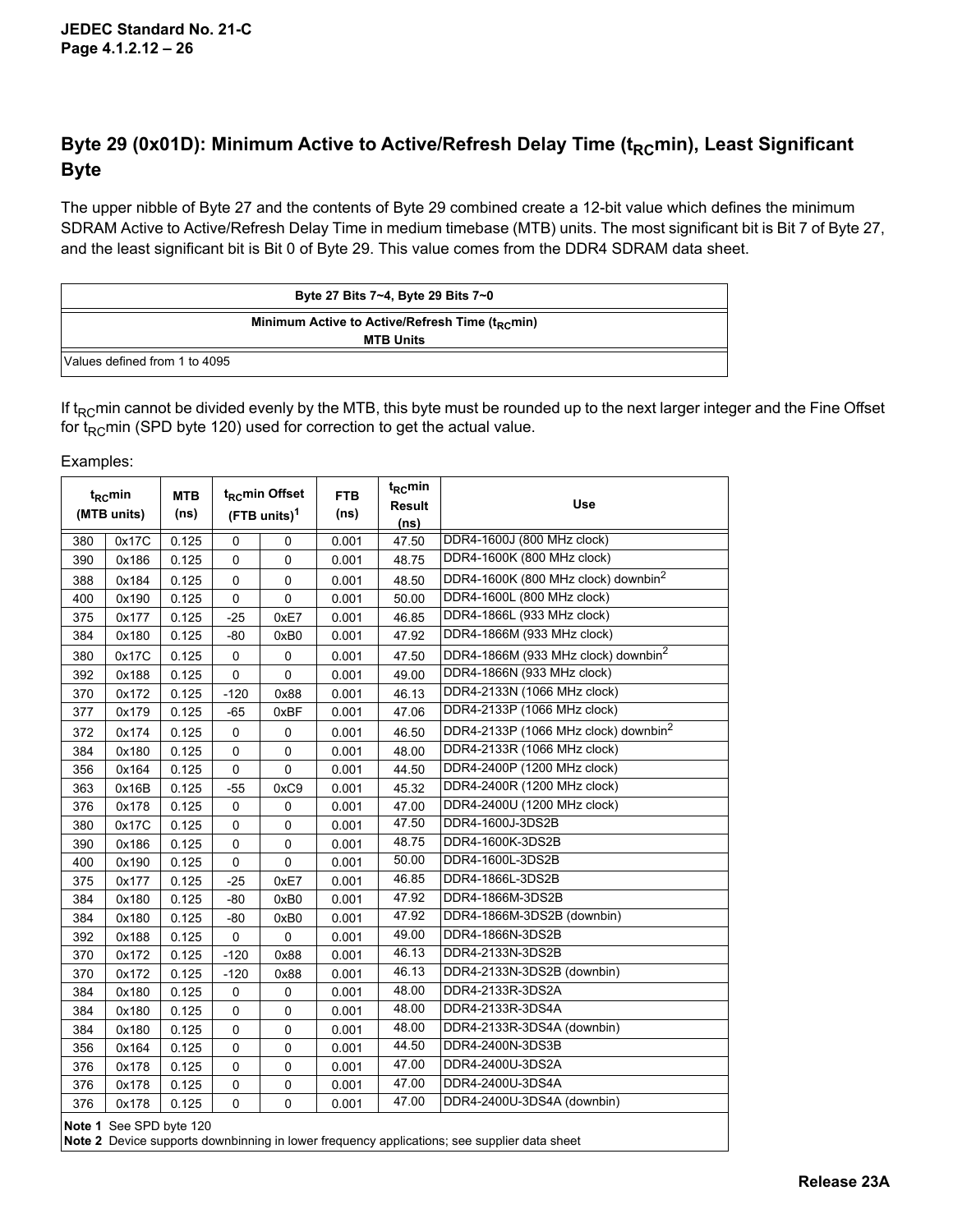## Byte 30 (0x01E): Minimum Refresh Recovery Delay Time (t<sub>RFC1</sub>min), LSB Byte 31 (0x01F): Minimum Refresh Recovery Delay Time (t<sub>RFC1</sub>min), MSB

This word defines the minimum SDRAM Refresh Recovery Time Delay in medium timebase (MTB) units. These values come from the DDR4 SDRAM data sheet.

| Minimum SDRAM Refresh Recovery Delay Time (t <sub>RFC1</sub> min)<br><b>MTB Units</b> |                                                    |  |  |  |  |
|---------------------------------------------------------------------------------------|----------------------------------------------------|--|--|--|--|
| Byte 30                                                                               | Byte 31                                            |  |  |  |  |
| Bits 15~8                                                                             | Bits $7\negmedspace\negmedspace\negmedspace\sim$ 0 |  |  |  |  |
| Values defined from 1 to 65535                                                        |                                                    |  |  |  |  |

Examples:

| t <sub>RFC1</sub> min<br>(MTB units) |        | <b>MTB</b><br>(ns) | t <sub>RFC1</sub> min Result<br>(ns) | Use              |
|--------------------------------------|--------|--------------------|--------------------------------------|------------------|
| 1280                                 | 0x0500 | 0.125              | 160                                  | 2 Gb DDR4 SDRAM  |
| 2080                                 | 0x0820 | 0.125              | 260                                  | 4 Gb DDR4 SDRAM  |
| 2800                                 | 0x0AF0 | 0.125              | 350                                  | 8 Gb DDR4 SDRAM  |
|                                      |        | 0.125              | TBD                                  | 16 Gb DDR4 SDRAM |

## Byte 32 (0x020): Minimum Refresh Recovery Delay Time (t<sub>RFC2</sub>min), LSB Byte 33 (0x021): Minimum Refresh Recovery Delay Time (t<sub>RFC2</sub>min), MSB

This word defines the minimum SDRAM Refresh Recovery Time Delay in medium timebase (MTB) units. These values come from the DDR4 SDRAM data sheet.

| Minimum SDRAM Refresh Recovery Delay Time (t <sub>RFC2</sub> min)<br><b>MTB Units</b> |              |  |  |  |  |
|---------------------------------------------------------------------------------------|--------------|--|--|--|--|
| Byte 32                                                                               | Byte 33      |  |  |  |  |
| <b>Bits 15~8</b>                                                                      | Bits $7 - 0$ |  |  |  |  |
| Values defined from 1 to 65535                                                        |              |  |  |  |  |

Examples:

| t <sub>RFC2</sub> min<br>(MTB units) |        | <b>MTB</b><br>(ns) | t <sub>RFC2</sub> min Result<br>(ns) | Use              |
|--------------------------------------|--------|--------------------|--------------------------------------|------------------|
| 880                                  | 0x0370 | 0.125              | 110                                  | 2 Gb DDR4 SDRAM  |
| 1280                                 | 0x0500 | 0.125              | 160                                  | 4 Gb DDR4 SDRAM  |
| 2080                                 | 0x0820 | 0.125              | 260                                  | 8 Gb DDR4 SDRAM  |
|                                      |        | 0.125              | TBD                                  | 16 Gb DDR4 SDRAM |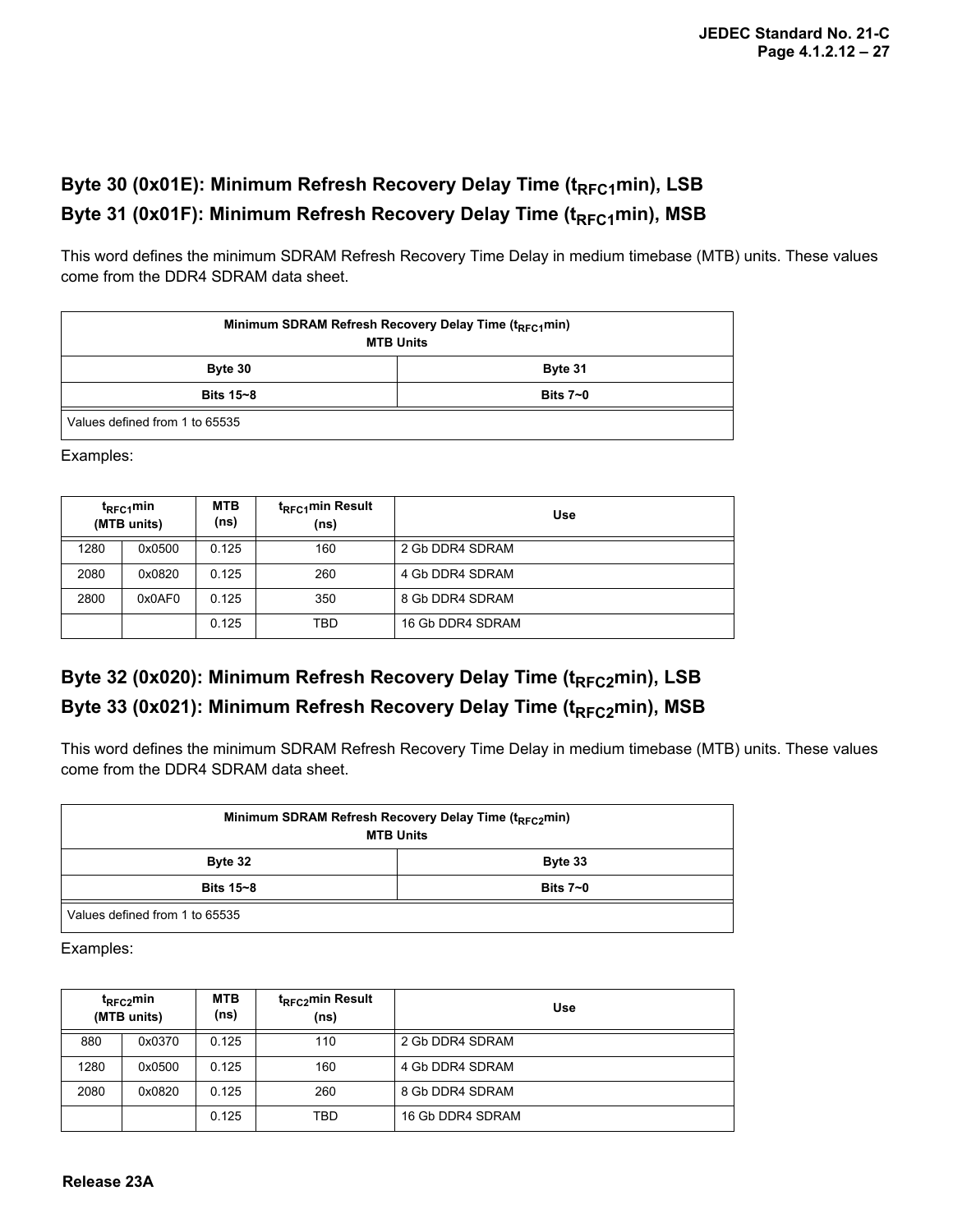# Byte 34 (0x022): Minimum Refresh Recovery Delay Time (t<sub>RFC4</sub>min), LSB Byte 35 (0x023): Minimum Refresh Recovery Delay Time (t<sub>RFC4</sub>min), MSB

This word defines the minimum SDRAM Refresh Recovery Time Delay in medium timebase (MTB) units. These values come from the DDR4 SDRAM data sheet.

| Minimum SDRAM Refresh Recovery Delay Time ( $t_{\text{RECA}}$ min)<br><b>MTB Units</b> |  |  |  |  |  |  |
|----------------------------------------------------------------------------------------|--|--|--|--|--|--|
| Byte 34<br>Byte 35                                                                     |  |  |  |  |  |  |
| Bits 15~8<br>Bits $7 - 0$                                                              |  |  |  |  |  |  |
| Values defined from 1 to 65535                                                         |  |  |  |  |  |  |

Examples:

|      | $t_{RECA}$ min<br>(MTB units) |       | t <sub>RFC4</sub> min Result<br>(ns) | Use              |
|------|-------------------------------|-------|--------------------------------------|------------------|
| 720  | 0x02D0                        | 0.125 | 90                                   | 2 Gb DDR4 SDRAM  |
| 880  | 0x0370                        | 0.125 | 110                                  | 4 Gb DDR4 SDRAM  |
| 1280 | 0x0500                        | 0.125 | 160                                  | 8 Gb DDR4 SDRAM  |
|      |                               | 0.125 | TBD                                  | 16 Gb DDR4 SDRAM |

### Byte 36 (0x024): Upper Nibble for t<sub>FAW</sub>

This byte defines the most significant nibble for the value of  $t_{FAW}$  (SPD byte 37). This value comes from the DDR4 SDRAM data sheet.

| Bits $7 - 4$ | Bits $3 - 0$                             |  |
|--------------|------------------------------------------|--|
| Reserved     | t <sub>FAW</sub> Most Significant Nibble |  |
| Reserved     | See Byte 38 description                  |  |

## Byte 37 (0x025): Minimum Four Activate Window Delay Time (t<sub>FAW</sub>min), Least Significant Byte

The lower nibble of Byte 36 and the contents of Byte 37 combined create a 12-bit value which defines the minimum SDRAM Four Activate Window Delay Time in medium timebase (MTB) units. This value comes from the DDR4 SDRAM data sheet. The value of this number may be dependent on the SDRAM page size; please refer to the DDR4 SDRAM data sheet section on Addressing to determine the page size for these devices.

| Byte 36 Bits $3 \sim 0$ , Byte 37 Bits $7 \sim 0$           |  |  |  |  |  |  |
|-------------------------------------------------------------|--|--|--|--|--|--|
|                                                             |  |  |  |  |  |  |
| Minimum Four Activate Window Delay Time (t <sub>FAW</sub> ) |  |  |  |  |  |  |
|                                                             |  |  |  |  |  |  |
| <b>MTB Units</b>                                            |  |  |  |  |  |  |
|                                                             |  |  |  |  |  |  |
| Values defined from 1 to 4095                               |  |  |  |  |  |  |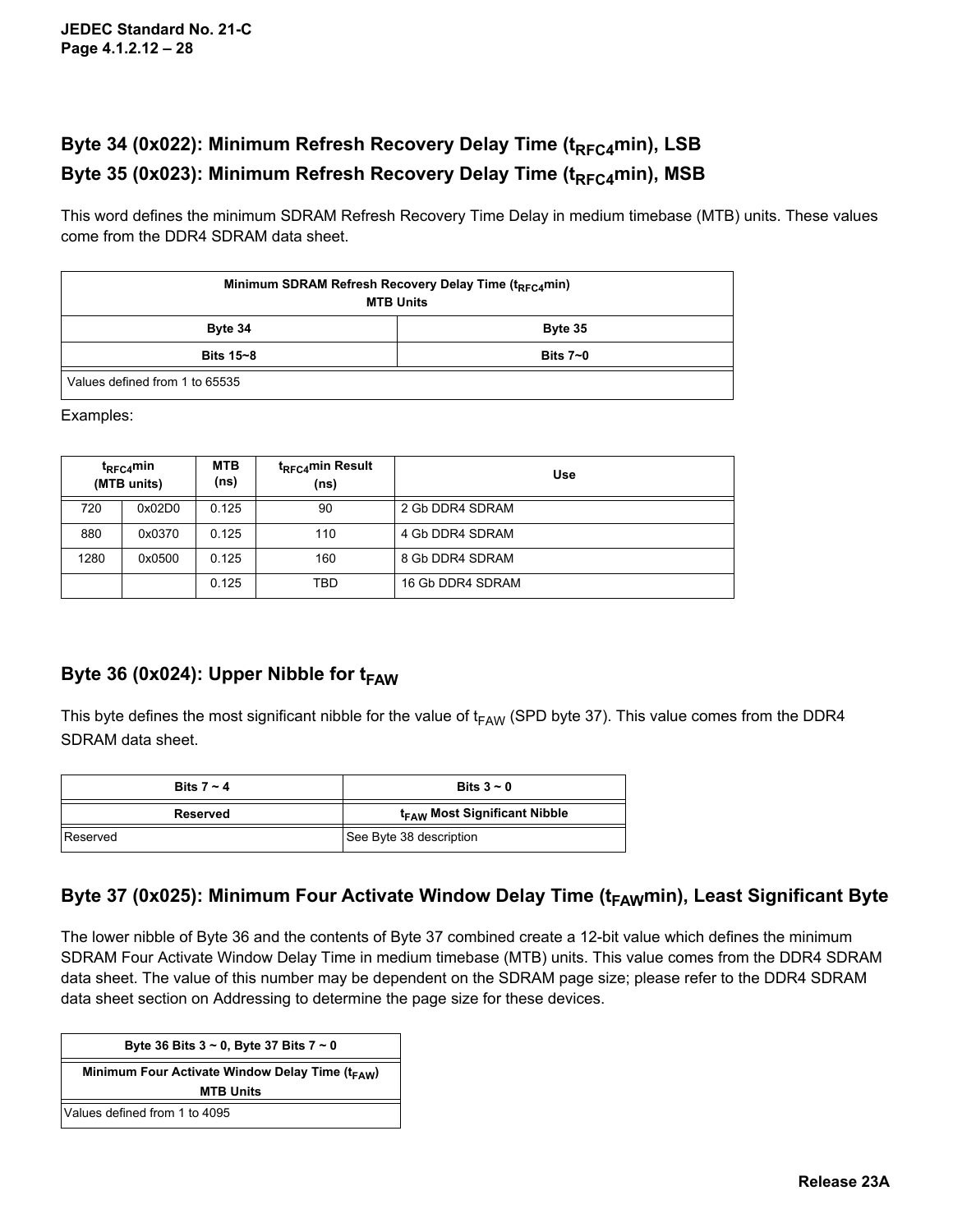Examples:

|     | tFAW        | <b>tFAW Result</b><br><b>Timebase</b> |            | <b>Use</b>                           |
|-----|-------------|---------------------------------------|------------|--------------------------------------|
|     | (MTB units) | (ns)                                  | (ns)       |                                      |
| 280 | 0x118       | 0.125                                 | 35         | Example: DDR4-1600, 2 KB page size   |
| 200 | 0x0C8       | 0.125                                 | 25         | Example: DDR4-1600, 1 KB page size   |
| 160 | 0x0A0       | 0.125                                 | 20         | Example: DDR4-1600, 1/2 KB page size |
| 240 | 0x0F0       | 0.125                                 | 30         | Example: DDR4-1866, 2 KB page size   |
| 184 | 0x0B8       | 0.125                                 | 23         | Example: DDR4-1866, 1 KB page size   |
| 136 | 0x088       | 0.125                                 | 17         | Example: DDR4-1866, 1/2 KB page size |
| 240 | 0x0F0       | 0.125                                 | 30         | Example: DDR4-2133, 2 KB page size   |
| 168 | 0x0A8       | 0.125                                 | 21         | Example: DDR4-2133, 1 KB page size   |
| 120 | 0x078       | 0.125                                 | 15         | Example: DDR4-2133, 1/2 KB page size |
| 240 | 0x0F0       | 0.125                                 | 30         | Example: DDR4-2400, 2 KB page size   |
| 168 | 0x0A8       | 0.125                                 | 21         | Example: DDR4-2400, 1 KB page size   |
| 104 | 0x068       | 0.125                                 | 13         | Example: DDR4-2400, 1/2 KB page size |
|     |             | 0.125                                 | TBD        | Example: DDR4-2666, 2 KB page size   |
|     |             | 0.125                                 | TBD        | Example: DDR4-2666, 1 KB page size   |
|     |             | 0.125                                 | <b>TBD</b> | Example: DDR4-2666, 1/2 KB page size |
|     |             | 0.125                                 | <b>TBD</b> | Example: DDR4-3200, 2 KB page size   |
|     |             | 0.125                                 | TBD        | Example: DDR4-3200, 1 KB page size   |
|     |             | 0.125                                 | TBD        | Example: DDR4-3200, 1/2 KB page size |

### Byte 38 (0x026): Minimum Activate to Activate Delay Time (t<sub>RRD\_S</sub>min), different bank group

This byte defines the minimum SDRAM Activate to Activate Delay Time to different bank groups in medium timebase (MTB) units. This value comes from the DDR4 SDRAM data sheet. Controller designers must also note that at some frequencies, a minimum number of clocks may be required resulting in a larger  $t_{RRD-S}$ min value than indicated in the SPD. For example,  $t_{\text{RRD}}$  smin for DDR4-1600 must be 4 clocks.

|                              | Bits $7-0$                                                     |
|------------------------------|----------------------------------------------------------------|
|                              | Minimum Active to Active/Refresh Time (t <sub>RRD S</sub> min) |
|                              | <b>MTB Units</b>                                               |
| Values defined from 1 to 255 |                                                                |

If  $t_{\rm RRD\_S}$ min cannot be divided evenly by the MTB, this byte must be rounded up to the next larger integer and the Fine Offset for t<sub>RRD</sub> smin (SPD byte 119) used for correction to get the actual value.

Examples:

|    | $t_{\rm RRD}$ smin<br>(MTB units) | <b>MTB</b><br>(ns) |     | t <sub>RRD_S</sub> min<br><b>Offset</b><br>$(FTB \text{ units})^1$ | <b>FTB</b><br>(ns) | t <sub>rrd</sub> s<br>min<br>Result<br>(ns) | <b>Use</b>                                  |
|----|-----------------------------------|--------------------|-----|--------------------------------------------------------------------|--------------------|---------------------------------------------|---------------------------------------------|
| 48 | 0x30                              | 0.125              | 0   | 0                                                                  | 0.001              | 6.00                                        | DDR4-1600 (800 MHz clock), 2 KB page size   |
| 40 | 0x28                              | 0.125              | 0   | 0                                                                  | 0.001              | 5.00                                        | DDR4-1600 (800 MHz clock), 1 KB page size   |
| 40 | 0x28                              | 0.125              | 0   | 0                                                                  | 0.001              | 5.00                                        | DDR4-1600 (800 MHz clock), 1/2 KB page size |
| 43 | 0x2B                              | 0.125              | -76 | 0xB4                                                               | 0.001              | 5.30                                        | DDR4-1866 (933 MHz clock), 2 KB page size   |
| 34 | 0x22                              | 0.125              | -50 | 0xCE                                                               | 0.001              | 4.20                                        | DDR4-1866 (933 MHz clock), 1 KB page size   |
| 34 | 0x22                              | 0.125              | -50 | 0xCE                                                               | 0.001              | 4.20                                        | DDR4-1866 (933 MHz clock), 1/2 KB page size |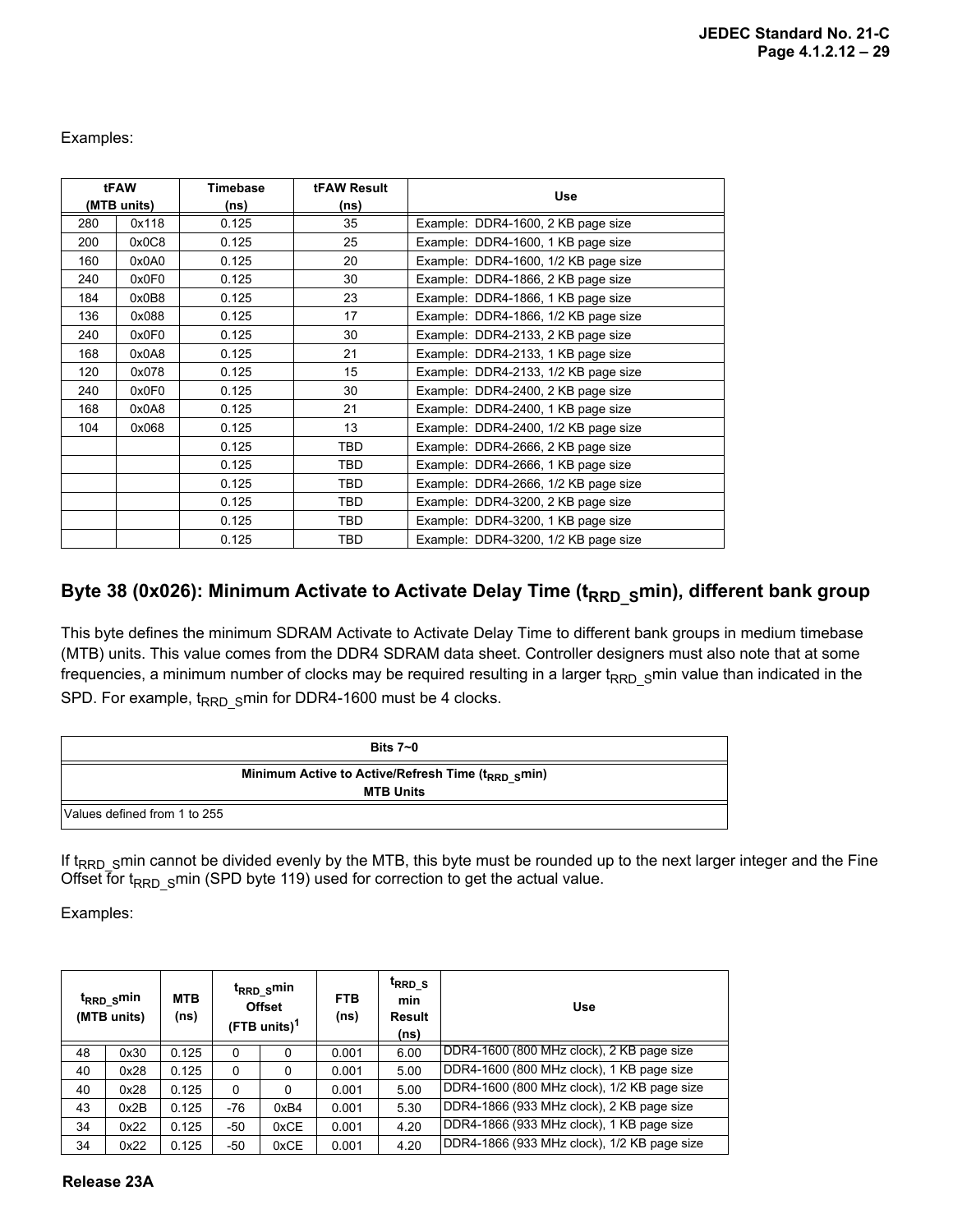|    | t <sub>RRD_S</sub> min<br>(MTB units) | <b>MTB</b><br>(ns) | t <sub>RRD_S</sub> min<br><b>Offset</b><br>$(FTB \text{ units})^1$ |      | <b>FTB</b><br>(ns) | t <sub>RRD</sub> s<br>min<br>Result<br>(ns) | <b>Use</b>                                   |
|----|---------------------------------------|--------------------|--------------------------------------------------------------------|------|--------------------|---------------------------------------------|----------------------------------------------|
| 43 | 0x2B                                  | 0.125              | -76                                                                | 0xB4 | 0.001              | 5.30                                        | DDR4-2133 (1066 MHz clock), 2 KB page size   |
| 30 | 0x1E                                  | 0.125              | -50                                                                | 0xCE | 0.001              | 3.70                                        | DDR4-2133 (1066 MHz clock), 1 KB page size   |
| 30 | 0x1E                                  | 0.125              | -50                                                                | 0xCE | 0.001              | 3.70                                        | DDR4-2133 (1066 MHz clock), 1/2 KB page size |
| 43 | 0x2B                                  | 0.125              | -76                                                                | 0xB4 | 0.001              | 5.30                                        | DDR4-2400 (1200 MHz clock), 2 KB page size   |
| 27 | 0x1B                                  | 0.125              | -76                                                                | 0xB4 | 0.001              | 3.30                                        | DDR4-2400 (1200 MHz clock), 1 KB page size   |
| 27 | 0x1B                                  | 0.125              | -76                                                                | 0xB4 | 0.001              | 3.30                                        | DDR4-2400 (1200 MHz clock), 1/2 KB page size |
|    |                                       | 0.125              |                                                                    |      | 0.001              | <b>TBD</b>                                  | DDR4-2666 (1333 MHz clock)                   |
|    |                                       | 0.125              |                                                                    |      | 0.001              | <b>TBD</b>                                  | DDR4-3200 (1600 MHz clock)                   |
|    | Note 1 See SPD byte 119               |                    |                                                                    |      |                    |                                             |                                              |

### Byte 39 (0x027): Minimum Activate to Activate Delay Time (t<sub>RRD L</sub>min), same bank group

This byte defines the minimum SDRAM Activate to Activate Delay Time to the same bank group in medium timebase (MTB) units. This value comes from the DDR4 SDRAM data sheet. Controller designers must also note that at some frequencies, a minimum number of clocks may be required resulting in a larger  $t_{\rm RRDL}$  min value than indicated in the SPD. For example,  $t_{\rm RRD-1}$  min for DDR4-1600 must be 4 clocks.

|                              | Bits $7-0$                                                                         |
|------------------------------|------------------------------------------------------------------------------------|
|                              | Minimum Active to Active/Refresh Time (t <sub>RRD L</sub> min)<br><b>MTB Units</b> |
| Values defined from 1 to 255 |                                                                                    |

If  $t_{RRD-1}$  min cannot be divided evenly by the MTB, this byte must be rounded up to the next larger integer and the Fine Offset for t<sub>RRD</sub>  $L$ min (SPD byte 118) used for correction to get the actual value.

Examples:

|    | t <sub>RRD L</sub> min<br>t <sub>RRD_L</sub> min<br><b>MTB</b><br><b>Offset</b><br>(ns)<br>(MTB units)<br>$(FTB \text{ units})^1$ |       |        | <b>FTB</b><br>(ns) | <sup>t</sup> RRD_L<br>min<br>Result<br>(ns) | <b>Use</b> |                                              |
|----|-----------------------------------------------------------------------------------------------------------------------------------|-------|--------|--------------------|---------------------------------------------|------------|----------------------------------------------|
| 60 | 0x3C                                                                                                                              | 0.125 | 0      | $\mathbf 0$        | 0.001                                       | 7.50       | DDR4-1600 (800 MHz clock), 2 KB page size    |
| 48 | 0x30                                                                                                                              | 0.125 | 0      | $\Omega$           | 0.001                                       | 6.00       | DDR4-1600 (800 MHz clock), 1 KB page size    |
| 48 | 0x30                                                                                                                              | 0.125 | 0      | 0                  | 0.001                                       | 6.00       | DDR4-1600 (800 MHz clock), 1/2 KB page size  |
| 52 | 0x34                                                                                                                              | 0.125 | $-100$ | 0x9C               | 0.001                                       | 6.40       | DDR4-1866 (933 MHz clock), 2 KB page size    |
| 43 | 0x2B                                                                                                                              | 0.125 | -76    | 0xB4               | 0.001                                       | 5.30       | DDR4-1866 (933 MHz clock), 1 KB page size    |
| 43 | 0x2B                                                                                                                              | 0.125 | -76    | 0xB4               | 0.001                                       | 5.30       | DDR4-1866 (933 MHz clock), 1/2 KB page size  |
| 52 | 0x34                                                                                                                              | 0.125 | $-100$ | 0x9C               | 0.001                                       | 6.40       | DDR4-2133 (1066 MHz clock), 2 KB page size   |
| 43 | 0x2B                                                                                                                              | 0.125 | $-76$  | 0xB4               | 0.001                                       | 5.30       | DDR4-2133 (1066 MHz clock), 1 KB page size   |
| 43 | 0x2B                                                                                                                              | 0.125 | -76    | 0xB4               | 0.001                                       | 5.30       | DDR4-2133 (1066 MHz clock), 1/2 KB page size |
| 52 | 0x34                                                                                                                              | 0.125 | $-100$ | 0x9C               | 0.001                                       | 6.40       | DDR4-2400 (1200 MHz clock), 2 KB page size   |
| 40 | 0x28                                                                                                                              | 0.125 | $-100$ | 0x9C               | 0.001                                       | 4.90       | DDR4-2400 (1200 MHz clock), 1 KB page size   |
| 40 | 0x28                                                                                                                              | 0.125 | $-100$ | 0x9C               | 0.001                                       | 4.90       | DDR4-2400 (1200 MHz clock), 1/2 KB page size |
|    |                                                                                                                                   | 0.125 |        |                    | 0.001                                       | <b>TBD</b> | DDR4-2666 (1333 MHz clock)                   |
|    |                                                                                                                                   | 0.125 |        |                    | 0.001                                       | TBD        | DDR4-3200 (1600 MHz clock)                   |
|    | Note 1 See SPD byte 118                                                                                                           |       |        |                    |                                             |            |                                              |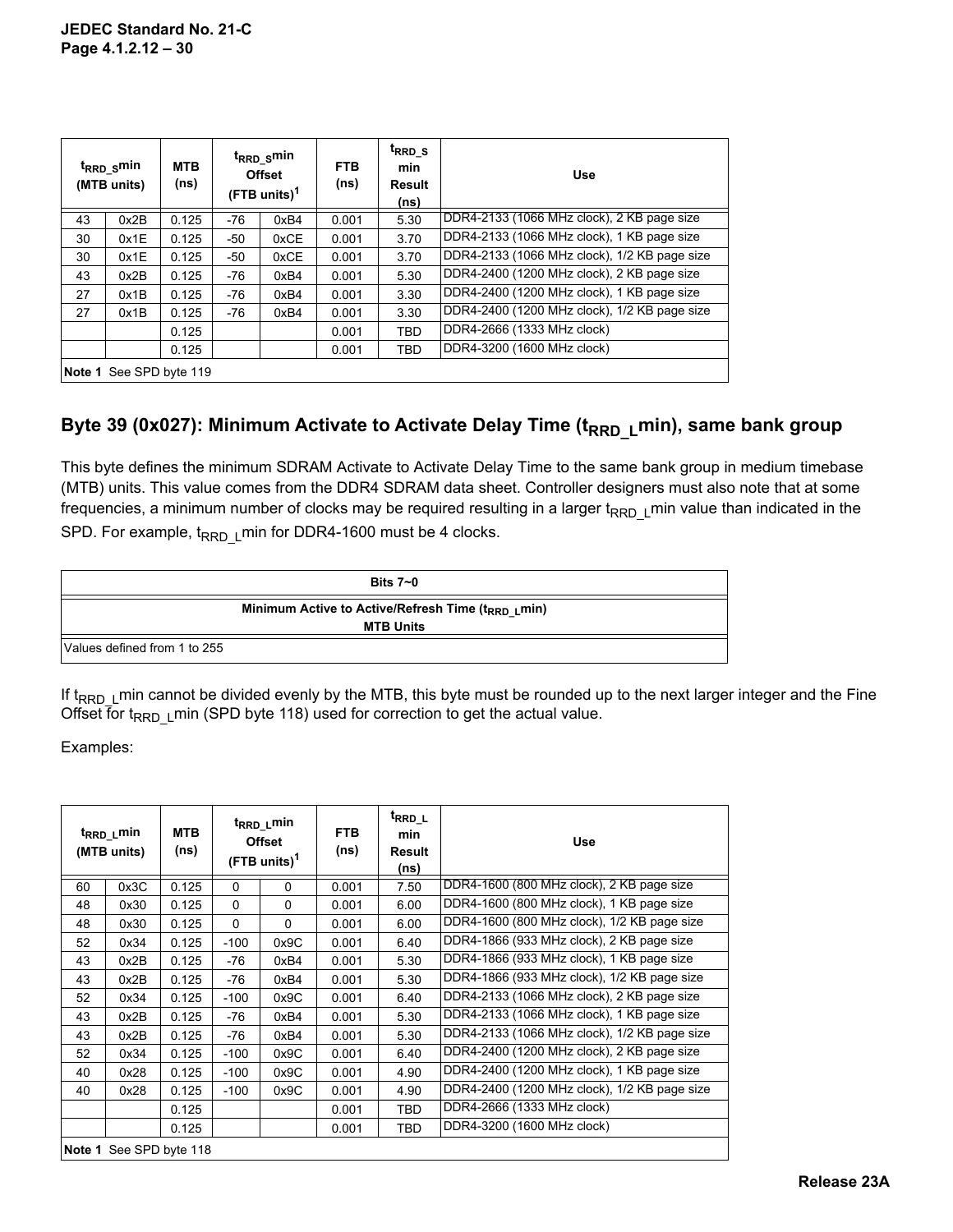### Byte 40 (0x028): Minimum CAS to CAS Delay Time (t<sub>CCD L</sub>min), same bank group

This byte defines the minimum SDRAM CAS to CAS Delay Time to the same bank group in medium timebase (MTB) units. This value comes from the DDR4 SDRAM data sheet. Controller designers must also note that at some frequencies, a minimum number of clocks may be required resulting in a larger  $t_{CCD-L}$ min value than indicated in the SPD. For example,  $t_{CCD}$  Lmin for DDR4-2133 must be 6 clocks.

|                              | Bits $7 - 0$                                                         |  |  |  |  |
|------------------------------|----------------------------------------------------------------------|--|--|--|--|
|                              | Minimum CAS to CAS Time (t <sub>CCD_L</sub> min)<br><b>MTB Units</b> |  |  |  |  |
| Values defined from 1 to 255 |                                                                      |  |  |  |  |

If  $t_{\text{CCD L}}$  min cannot be divided evenly by the MTB, this byte must be rounded up to the next larger integer and the Fine Offset for  $t_{\text{CCD L}}$  min (SPD byte 117) used for correction to get the actual value.

Examples:

|    | t <sub>CCD_L</sub> min<br>(MTB units) | <b>MTB</b><br>(ns) | t <sub>CCD_L</sub> min<br><b>Offset</b><br>(FTB units) $1$ |      | <b>FTB</b><br>(ns) | t <sub>CCD_L</sub><br>min<br>Result<br>(ns) | <b>Use</b>                 |
|----|---------------------------------------|--------------------|------------------------------------------------------------|------|--------------------|---------------------------------------------|----------------------------|
| 50 | 0x32                                  | 0.125              | 0                                                          | 0    | 0.001              | 6.250                                       | DDR4-1600 (800 MHz clock)  |
| 43 | 0x2B                                  | 0.125              | $-20$                                                      | 0xEC | 0.001              | 5.355                                       | DDR4-1866 (933 MHz clock)  |
| 43 | 0x2B                                  | 0.125              | $-20$                                                      | 0xEC | 0.001              | 5.355                                       | DDR4-2133 (1066 MHz clock) |
| 40 | 0x28                                  | 0.125              | $\Omega$                                                   | 0    | 0.001              | 5.000                                       | DDR4-2400 (1200 MHz clock) |
|    |                                       | 0.125              |                                                            |      | 0.001              | TBD                                         | DDR4-2666 (1333 MHz clock) |
|    |                                       | 0.125              |                                                            |      | 0.001              | TBD                                         | DDR4-3200 (1600 MHz clock) |
|    | Note 1 See SPD byte 117               |                    |                                                            |      |                    |                                             |                            |

## **Byte 41~59 (0x029~0x03B): Reserved, Base Configuration Section**

Must be coded as 0x00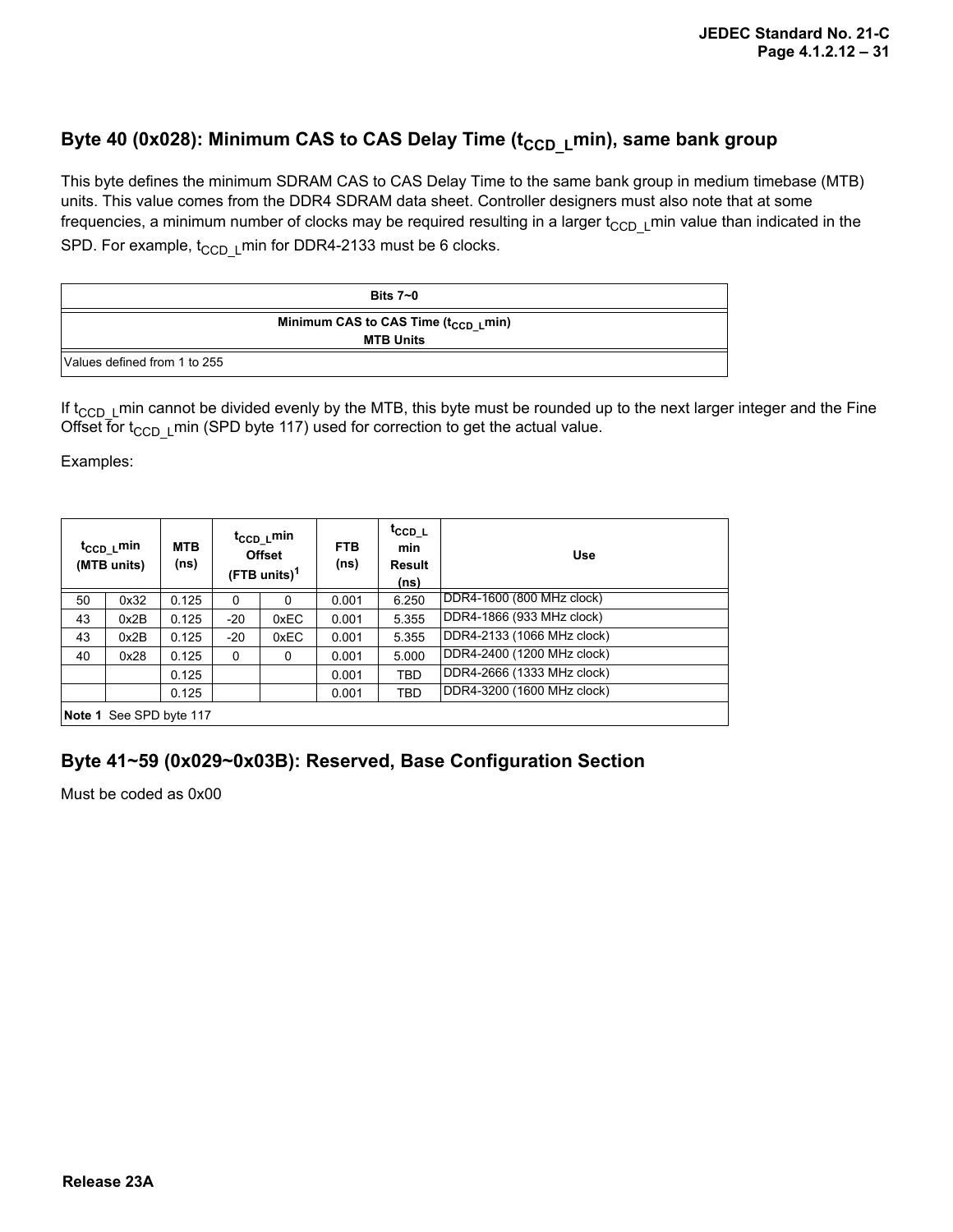### **Bytes 60~77 (0x03C~0x04D): Connector to SDRAM Bit Mapping**

These bytes document the connection between data signals at the edge connector of a module to the DDR4 SDRAM inputs pins for package rank 0 of the module. This information is used by the controller to route data onto the correct bit lines for CRC transmission as described in the DDR4 SDRAM data sheet JESD79-4. Each byte describes the mapping for one nibble (four bits) of data. In addition, each SPD byte describes the mapping between package rank 0 bits and equivalent bits in other ranks.

|    | <b>SPD Byte</b> | <b>Connector Bits</b> |    | <b>SPD Byte</b> | <b>Connector Bits</b> |    | <b>SPD Byte</b> | <b>Connector Bits</b> |  |
|----|-----------------|-----------------------|----|-----------------|-----------------------|----|-----------------|-----------------------|--|
| 60 | 0x03C           | DQ0-3                 | 66 | 0x042           | DQ24-27               | 72 | 0x048           | DO40-43               |  |
| 61 | 0x03D           | DO4-7                 | 67 | 0x043           | DQ28-31               | 73 | 0x049           | DO44-47               |  |
| 62 | 0x03E           | DQ8-11                | 68 | 0x044           | $CB0-3$               | 74 | 0x04A           | DO48-51               |  |
| 63 | 0x03F           | DO12-15               | 69 | 0x045           | CB4-7                 | 75 | 0x04B           | DO52-55               |  |
| 64 | 0x040           | DQ16-19               | 70 | 0x046           | DO32-35               | 76 | 0x04C           | DQ56-59               |  |
| 65 | 0x041           | DQ20-23               | 71 | 0x047           | DQ36-39               | 77 | 0x04D           | DQ60-63               |  |

The mapping rules are as follows:

- **•** All bits within a nibble at the edge connector must be wired to the same SDRAM.
- **•** All bits within a byte at the edge connector must be wired to the same SDRAM for x8 and wider SDRAMs.
- **•** Bits within a nibble may be swapped in any order.
- **•** Nibbles may be swapped within a byte.
- **•** Bytes may be wired in any order within the SDRAM width for x16 and wider SDRAMs.

Each SPD byte in the Bit Mapping array is encoded as follows. If the nibble at the edge connector is wired to the lower nibble of a byte at the SDRAM (x8 and wider), then bit 5 is coded as 0. If the nibble at the edge connector is wired to the upper nibble of a byte at the SDRAM, then bit 5 is coded as 1. Bit  $5 = 0$  for all x4 based modules. Bits  $6\neg 7$  define the connectivity between bits in different package ranks.

| Bits 7 $\sim$ 6            | Bit 5                                                       | Bits $4 \sim 0$           |
|----------------------------|-------------------------------------------------------------|---------------------------|
| Package Rank Map           | <b>Wired to Upper/Lower Nibble</b>                          | <b>Bit Order at SDRAM</b> |
| See Package Rank Map table | $ 0 =$ lower nibble at SDRAM<br>$1 =$ upper nibble at SDRAM | See Nibble Map table      |

Package Rank Map: Bits 7~6 in each SPD byte define the mapping between bits in Package Rank 0 and other package ranks on the module. The mapping rules are defined in the following table:

|                 |                       | Package Rank Map                                      |                                                                                          |                        |
|-----------------|-----------------------|-------------------------------------------------------|------------------------------------------------------------------------------------------|------------------------|
| Bits $7 \sim 6$ |                       |                                                       | <b>Bit Order at SDRAM</b>                                                                |                        |
|                 |                       | Even package ranks (0, 2, etc.) have the same mapping | Odd package ranks (1, 3, etc) map SDRAM data bits relative to Package Rank 0 as follows: |                        |
|                 | $DO0 \rightarrow DO1$ | $DQ8 \rightarrow tbd$                                 | $DQ16 \rightarrow$ tbd                                                                   | $DQ24 \rightarrow$ tbd |
|                 | $DQ1 \rightarrow DQ0$ | $DQ9 \rightarrow tbd$                                 | $DQ17 \rightarrow$ tbd                                                                   | $DQ25 \rightarrow$ tbd |
|                 | $DQ2 \rightarrow DQ3$ | $DQ10 \rightarrow$ tbd                                | $DQ18 \rightarrow$ tbd                                                                   | $DQ26 \rightarrow$ tbd |
| 00              | $DQ3 \rightarrow DQ2$ | $DQ11 \rightarrow tbd$                                | $DQ19 \rightarrow$ tbd                                                                   | $DQ27 \rightarrow$ tbd |
|                 | $DQ4 \rightarrow DQ5$ | $DQ12 \rightarrow tbd$                                | $DQ20 \rightarrow tbd$                                                                   | $DQ28 \rightarrow$ tbd |
|                 | $DQ5 \rightarrow DQ4$ | $DQ13 \rightarrow tbd$                                | $DQ21 \rightarrow tbd$                                                                   | $DQ29 \rightarrow$ tbd |
|                 | $DQ6 \rightarrow DQ7$ | $DQ14 \rightarrow$ tbd                                | $DQ22 \rightarrow tbd$                                                                   | $DQ30 \rightarrow$ tbd |
|                 | $DQ7 \rightarrow DQ6$ | $DQ15 \rightarrow$ tbd                                | $DQ23 \rightarrow tbd$                                                                   | $DQ31 \rightarrow$ tbd |
| 01<br>10<br>11  | Reserved              |                                                       |                                                                                          |                        |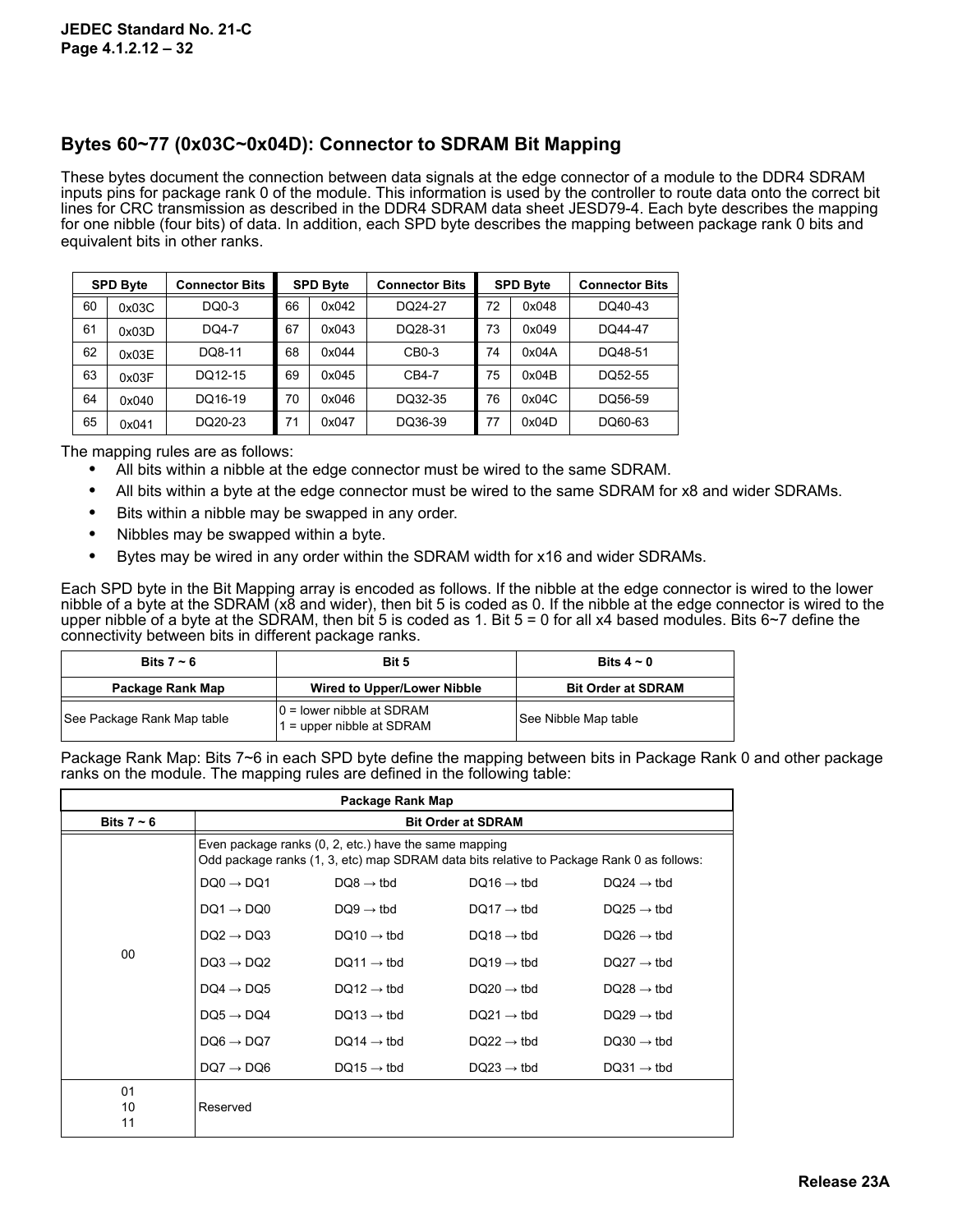The Nibble Map is coded as follows:

| <b>Nibble Map</b>                          |                                         |      |                                                                        |                                                                        |                       |  |  |  |  |  |  |
|--------------------------------------------|-----------------------------------------|------|------------------------------------------------------------------------|------------------------------------------------------------------------|-----------------------|--|--|--|--|--|--|
| <b>Nibble Bit</b><br>Order<br>at Connector | <b>Bit Map Index</b><br>Bits $4 \sim 0$ |      | Bit 5 = 0: Wired to Lower Nibble<br><b>Bit Order within SDRAM Byte</b> | Bit 5 = 1: Wired to Upper Nibble<br><b>Bit Order within SDRAM Byte</b> |                       |  |  |  |  |  |  |
|                                            | 00000                                   | 0x00 | Bit Map not specified                                                  | 0x20                                                                   | Bit Map not specified |  |  |  |  |  |  |
|                                            | 00001                                   | 0x01 | 0, 1, 2, 3                                                             | 0x21                                                                   | 4, 5, 6, 7            |  |  |  |  |  |  |
|                                            | 00010                                   | 0x02 | 0, 1, 3, 2                                                             | 0x22                                                                   | 4, 5, 7, 6            |  |  |  |  |  |  |
| 0, 1, 2, 3                                 | 00011                                   | 0x03 | 0, 2, 1, 3                                                             | 0x23                                                                   | 4, 6, 5, 7            |  |  |  |  |  |  |
| (4, 5, 6, 7)                               | 00100                                   | 0x04 | 0, 2, 3, 1                                                             | 0x24                                                                   | 4, 6, 7, 5            |  |  |  |  |  |  |
|                                            | 00101                                   | 0x05 | 0, 3, 1, 2                                                             | 0x25                                                                   | 4, 7, 5, 6            |  |  |  |  |  |  |
|                                            | 00110                                   | 0x06 | 0, 3, 2, 1                                                             | 0x26                                                                   | 4, 7, 6, 5            |  |  |  |  |  |  |
|                                            | 00111                                   | 0x07 | 1, 0, 2, 3                                                             | 0x27                                                                   | 5, 4, 6, 7            |  |  |  |  |  |  |
| 0, 1, 2, 3<br>(4, 5, 6, 7)<br>             | 01000                                   | 0x08 | 1, 0, 3, 2                                                             | 0x28                                                                   | 5, 4, 7, 6            |  |  |  |  |  |  |
|                                            | 01001                                   | 0x09 | 1, 2, 0, 3                                                             | 0x29                                                                   | 5, 6, 4, 7            |  |  |  |  |  |  |
|                                            | 01010                                   | 0x0A | 1, 2, 3, 0                                                             | 0x2A                                                                   | 5, 6, 7, 4            |  |  |  |  |  |  |
|                                            | 01011                                   | 0x0B | 1, 3, 0, 2                                                             | 0x2B                                                                   | 5, 7, 4, 6            |  |  |  |  |  |  |
|                                            | 01100                                   | 0x0C | 1, 3, 2, 0                                                             | 0x2C                                                                   | 5, 7, 6, 4            |  |  |  |  |  |  |
|                                            | 01101                                   | 0x0D | 2, 0, 1, 3                                                             | 0x2D                                                                   | 6, 4, 5, 7            |  |  |  |  |  |  |
|                                            | 01110                                   | 0x0E | 2, 0, 3, 1                                                             | 0x2E                                                                   | 6, 4, 7, 5            |  |  |  |  |  |  |
|                                            | 01111                                   | 0x0F | 2, 1, 0, 3                                                             | 0x2F                                                                   | 6, 5, 4, 7            |  |  |  |  |  |  |
|                                            | 10000                                   | 0x10 | 2, 1, 3, 0                                                             | 0x30                                                                   | 6, 5, 7, 4            |  |  |  |  |  |  |
|                                            | 10001                                   | 0x11 | 2, 3, 0, 1                                                             | 0x31                                                                   | 6, 7, 4, 5            |  |  |  |  |  |  |
|                                            | 10010                                   | 0x12 | 2, 3, 1, 0                                                             | 0x32                                                                   | 6, 7, 5, 4            |  |  |  |  |  |  |
| 0, 1, 2, 3                                 | 10011                                   | 0x13 | 3, 0, 1, 2                                                             | 0x33                                                                   | 7, 4, 5, 6            |  |  |  |  |  |  |
| (4, 5, 6, 7)                               | 10100                                   | 0x14 | 3, 0, 2, 1                                                             | 0x34                                                                   | 7, 4, 6, 5            |  |  |  |  |  |  |
|                                            | 10101                                   | 0x15 | 3, 1, 0, 2                                                             | 0x35                                                                   | 7, 5, 4, 6            |  |  |  |  |  |  |
|                                            | 10110                                   | 0x16 | 3, 1, 2, 0                                                             | 0x36                                                                   | 7, 5, 6, 4            |  |  |  |  |  |  |
|                                            | 10111                                   | 0x17 | 3, 2, 0, 1                                                             | 0x37                                                                   | 7, 6, 4, 5            |  |  |  |  |  |  |
|                                            | 11000                                   | 0x18 | 3, 2, 1, 0                                                             | 0x38                                                                   | 7, 6, 5, 4            |  |  |  |  |  |  |
|                                            | All other codes                         |      | Reserved                                                               |                                                                        | Reserved              |  |  |  |  |  |  |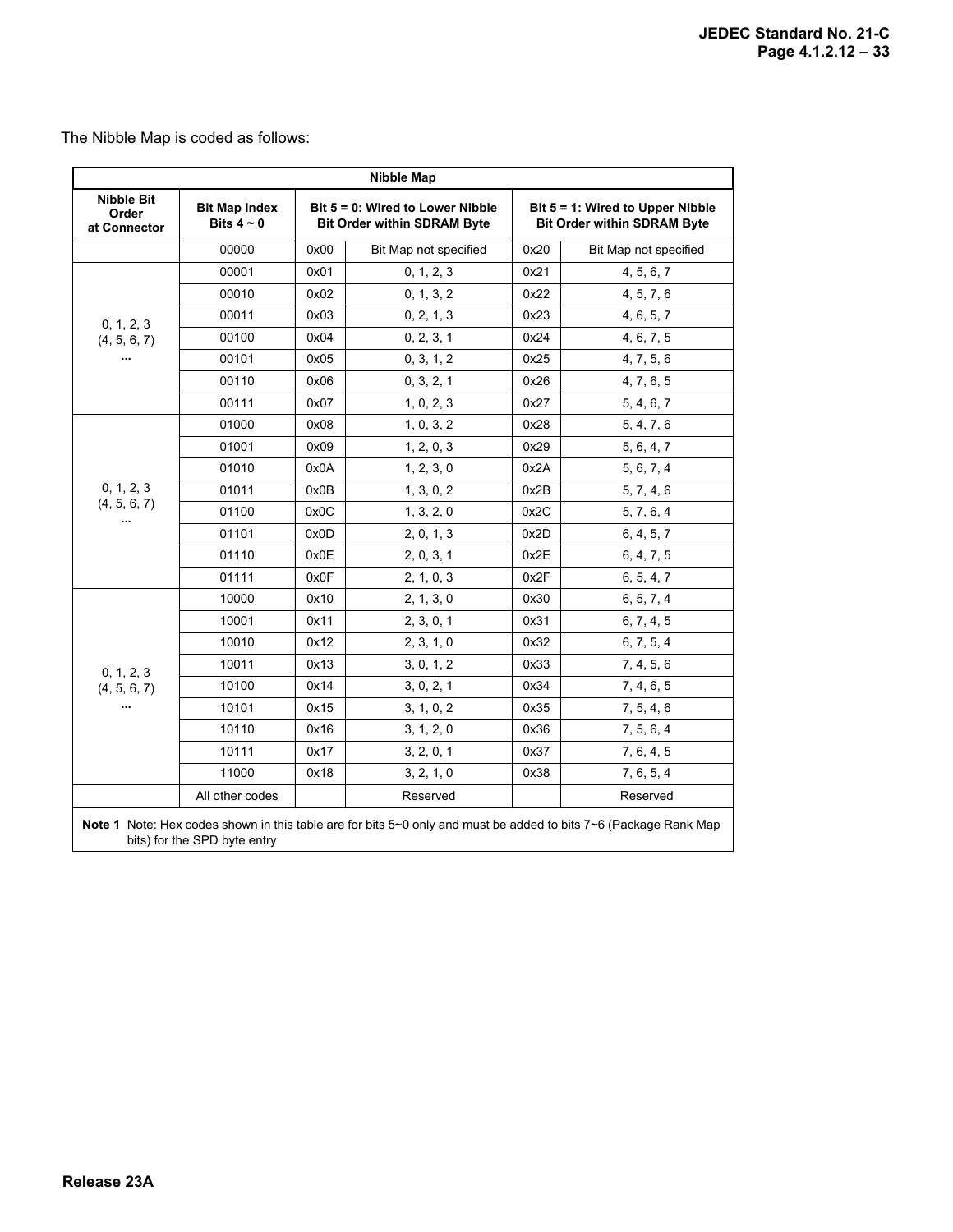#### **JEDEC Standard No. 21-C Page 4.1.2.12 – 34**



Example: Two Package Rank x8 Module (example only; may not represent a specific design)

|                    |                          |   |   |                    |          |   |                                                                                                   |                                                                        |   | DQ bit at DIMM Connector |    |                     |                |                              |                |    |                                                                         |    |    |
|--------------------|--------------------------|---|---|--------------------|----------|---|---------------------------------------------------------------------------------------------------|------------------------------------------------------------------------|---|--------------------------|----|---------------------|----------------|------------------------------|----------------|----|-------------------------------------------------------------------------|----|----|
| 0                  |                          | 2 | 3 | 4                  | 5        | 6 | 7                                                                                                 | 8                                                                      | 9 | 10                       | 11 | 12                  | 13             | 14                           | 15             | 16 | 17                                                                      | 18 | 19 |
|                    |                          |   |   | <b>First SDRAM</b> |          |   |                                                                                                   |                                                                        |   |                          |    |                     |                |                              |                |    |                                                                         |    |    |
| 5<br>6<br>4        |                          |   |   |                    |          |   | Nibble wired to upper nibble of SDRAM byte (bit $5 = 1$ ) using Nibble Map 01011 (bits $4\neg$ 0) |                                                                        |   |                          |    |                     |                |                              |                |    |                                                                         |    |    |
| 4                  | 6                        | 5 |   |                    |          |   | Code 0x2B stored in the SPD table for the first nibble                                            |                                                                        |   |                          |    |                     |                |                              |                |    |                                                                         |    |    |
|                    |                          |   |   |                    |          |   |                                                                                                   |                                                                        |   |                          |    |                     |                |                              |                |    |                                                                         |    |    |
| 2<br>3<br>$\Omega$ |                          |   |   |                    |          |   |                                                                                                   | Nibble wired to lower nibble of SDRAM byte (bit $5 = 0$ ) using Nibble |   |                          |    |                     |                |                              |                |    |                                                                         |    |    |
|                    |                          |   |   | $\overline{2}$     | $\Omega$ | 1 | 3                                                                                                 |                                                                        |   |                          |    |                     |                |                              |                |    | Map 1010 (bits $4~0$ ). Code $0 \times 15$ stored for the second nibble |    |    |
|                    |                          |   |   |                    |          |   |                                                                                                   |                                                                        |   |                          |    | <b>Second SDRAM</b> |                |                              |                |    |                                                                         |    |    |
|                    |                          |   |   |                    |          |   |                                                                                                   |                                                                        | 3 | 2                        | O  |                     |                | Code 0x0C for the 3rd nibble |                |    |                                                                         |    |    |
|                    | Package Rank Map 00      |   |   |                    |          |   |                                                                                                   | 0                                                                      | 2 | 3                        |    |                     |                |                              |                |    |                                                                         |    |    |
|                    | Even Package Ranks       |   |   |                    |          |   |                                                                                                   |                                                                        |   |                          |    |                     |                |                              |                |    |                                                                         |    |    |
|                    | <b>Odd Package Ranks</b> |   |   |                    |          |   |                                                                                                   |                                                                        |   |                          |    |                     | 5              | 4                            | 6              |    | Code 0x35 for the                                                       |    |    |
|                    |                          |   |   |                    |          |   |                                                                                                   |                                                                        |   |                          |    | 6                   | $\overline{4}$ | 5                            | $\overline{7}$ |    | fourth nibble                                                           |    |    |

## **Bytes 78~116 (0x04E~0x074): Reserved, Base Configuration Section**

Must be coded as 0x00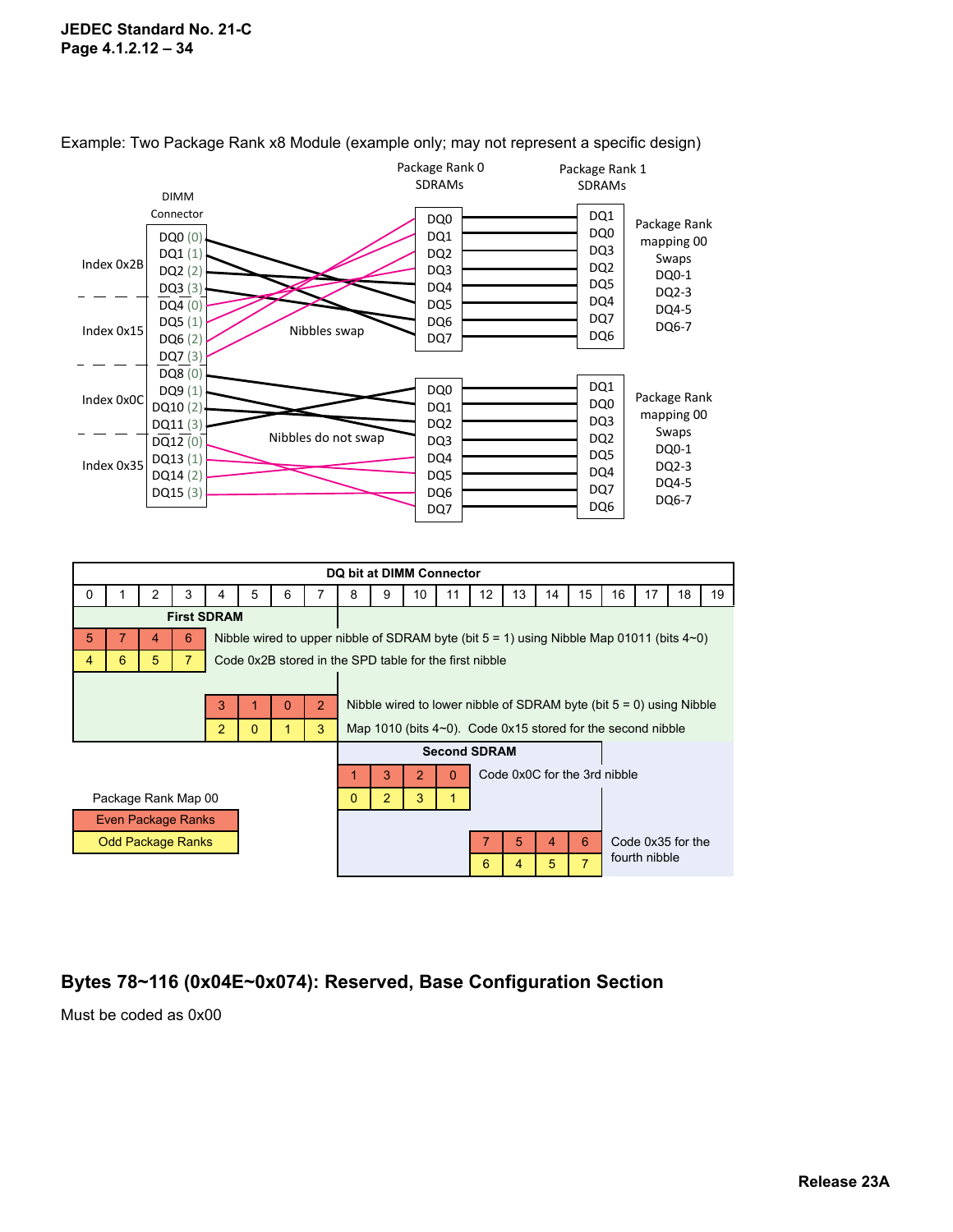## Byte 117 (0x075): Fine Offset for Minimum CAS to CAS Delay Time (t<sub>CCD\_L</sub>min), same bank **group**

This byte modifies the calculation of SPD Byte 40 with a fine correction using FTB units. The value of  $t_{CCD\perp}$  min comes from the SDRAM data sheet. This value is a two's complement multiplier for FTB units, ranging from +127 to -128.

Examples: See SPD byte 40. For Two's Complement encoding, see **Relating the MTB and FTB.**

### Byte 118 (0x076): Fine Offset for Minimum Activate to Activate Delay Time (t<sub>RRD L</sub>min), same **bank group**

This byte modifies the calculation of SPD Byte 39 with a fine correction using FTB units. The value of  $t_{RRD_L}$ min comes from the SDRAM data sheet. This value is a two's complement multiplier for FTB units, ranging from +127 to -128.

Examples: See SPD byte 39. For Two's Complement encoding, see **Relating the MTB and FTB.**

## Byte 119 (0x077): Fine Offset for Minimum Activate to Activate Delay Time (t<sub>RRD S</sub>min), **different bank group**

This byte modifies the calculation of SPD Byte 38 (MTB units) with a fine correction using FTB units. The value of t<sub>RRD</sub> smin comes from the SDRAM data sheet. This value is a two's complement multiplier for FTB units, ranging from +127 to -128.

Examples: See SPD byte 38. For Two's Complement encoding, see **Relating the MTB and FTB.**

#### Byte 120 (0x078): Fine Offset for Minimum Active to Active/Refresh Delay Time (t<sub>RC</sub>min)

This byte modifies the calculation of SPD Bytes 27 and 29 (MTB units) with a fine correction using FTB units. The value of  $t_{RC}$ min comes from the SDRAM data sheet. This value is a two's complement multiplier for FTB units, ranging from +127 to -128.

Examples: See SPD bytes 27 and 29. For Two's Complement encoding, see **Relating the MTB and FTB.**

#### Byte 121 (0x079): Fine Offset for Minimum Row Precharge Delay Time (t<sub>RP</sub>min)

This byte modifies the calculation of SPD Byte 26 (MTB units) with a fine correction using FTB units. The value of  $t_{Rp}$ min comes from the SDRAM data sheet. This value is a two's complement multiplier for FTB units, ranging from +127 to -128.

Examples: See SPD byte 26. For Two's Complement encoding, see **Relating the MTB and FTB.**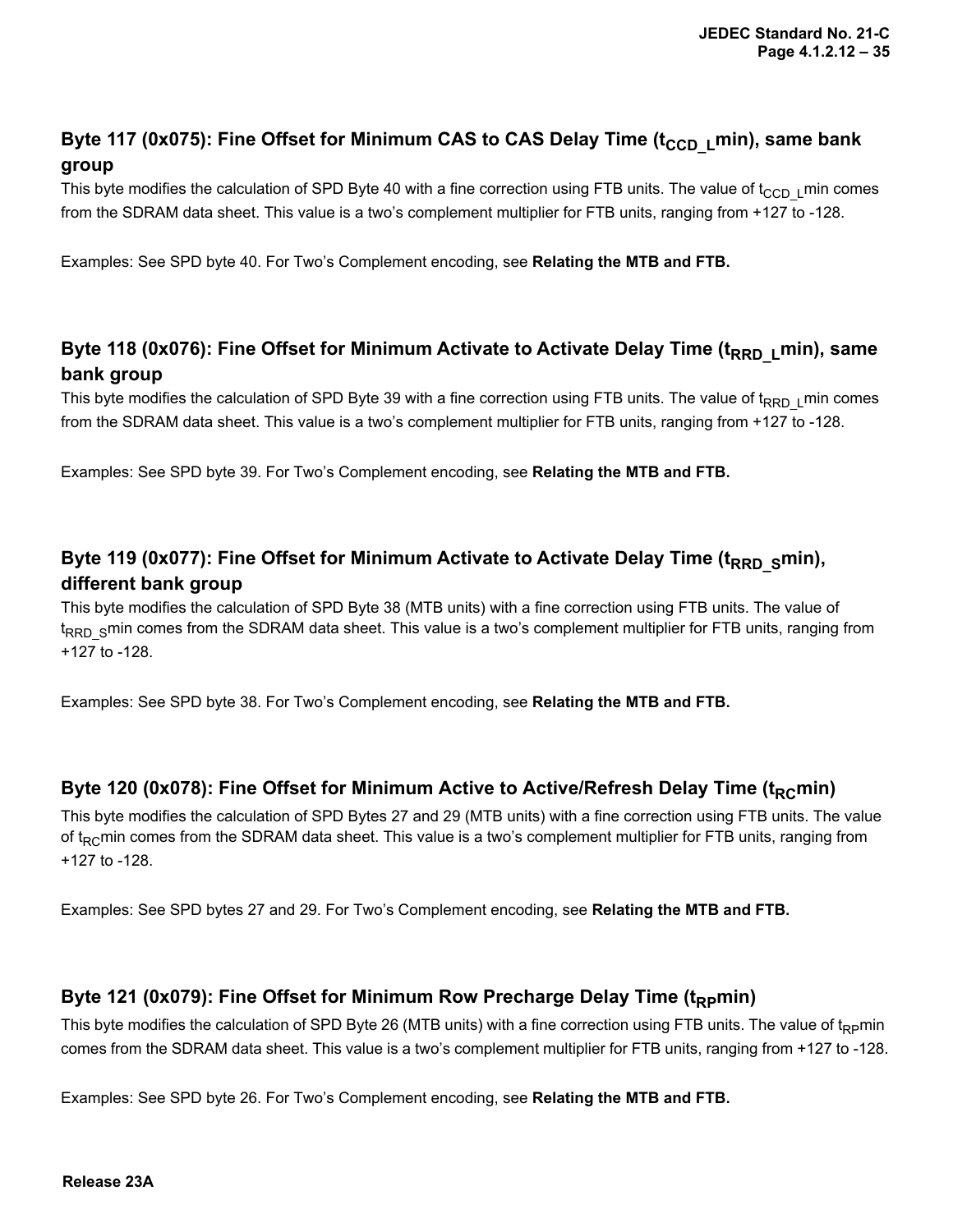### Byte 122 (0x07A): Fine Offset for Minimum RAS to CAS Delay Time (t<sub>RCD</sub>min)

This byte modifies the calculation of SPD Byte 25 (MTB units) with a fine correction using FTB units. The value of  $t_{RCD}$ min comes from the SDRAM data sheet. This value is a two's complement multiplier for FTB units, ranging from +127 to -128.

Examples: See SPD byte 25. For Two's Complement encoding, see **Relating the MTB and FTB.**

### Byte 123 (0x07B): Fine Offset for Minimum CAS Latency Time (t<sub>AA</sub>min)

This byte modifies the calculation of SPD Byte 24 (MTB units) with a fine correction using FTB units. The value of  $t_{A\text{A}}$ min comes from the SDRAM data sheet. This value is a two's complement multiplier for FTB units, ranging from +127 to -128.

Examples: See SPD Byte 24. For Two's Complement encoding, see **Relating the MTB and FTB.**

### Byte 124 (0x07C): Fine Offset for SDRAM Maximum Cycle Time (t<sub>CKAVG</sub>max)

This byte modifies the calculation of SPD Byte 19 (MTB units) with a fine correction using FTB units. The value of  $t_{CKA\vee G}$  max comes from the SDRAM data sheet. This value is a two's complement multiplier for FTB units, ranging from +127 to -128.

Examples: See SPD byte 19. For Two's Complement encoding, see **Relating the MTB and FTB.**

### Byte 125 (0x07D): Fine Offset for SDRAM Minimum Cycle Time (t<sub>CKAVG</sub>min)

This byte modifies the calculation of SPD Byte 18 (MTB units) with a fine correction using FTB units. The value of  $t_{CKA\vee G}$ min comes from the SDRAM data sheet. This value is a two's complement multiplier for FTB units, ranging from +127 to -128.

Examples: See SPD byte 18. For Two's Complement encoding, see **Relating the MTB and FTB.**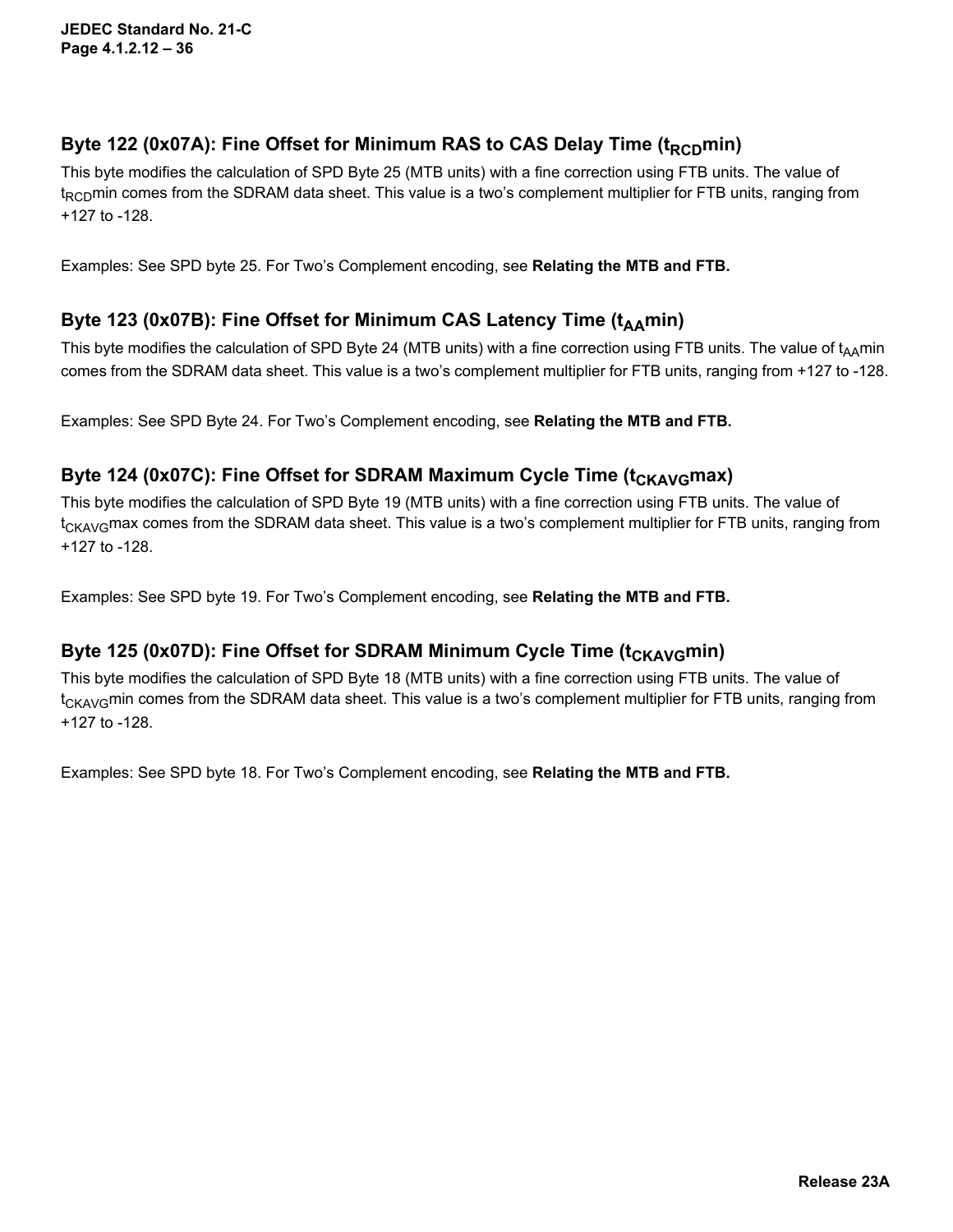## **Byte 126 (0x07E): Cyclical Redundancy Code (CRC) for Base Configuration Section, LSB Byte 127 (0x07F): Cyclical Redundancy Code (CRC) for Base Configuration Section, MSB**

This two-byte field contains the calculated CRC for bytes 0~125 (0x000~0x07D) in the SPD. The following algorithm and data structures (shown in C) are to be followed in calculating and checking the code.

```
int Crc16 (char *ptr, int count)
{
    int crc, i;
   \text{crc} = 0;
   while (-\text{count} >= 0) {
      \text{crc} = \text{crc} \wedge (\text{int})^* \text{ptr++} << 8;for (i = 0; i < 8; ++i) if (crc & 0x8000)
             crc = crc << 1 ^ 0x1021;
          else
            \text{crc} = \text{crc} \ll 1;
    }
    return (crc & 0xFFFF);
}
char spdBytes[] = { SPD_byte_0, SPD_byte_1, ..., SPD_byte_N-1 };
int data16;
```

```
data16 = Crc16 (spdBytes, sizeof(spdBytes));
SPD byte 126 = (char) (data16 & 0xFF);
SPD byte 127 = (char) (data16 >> 8);
```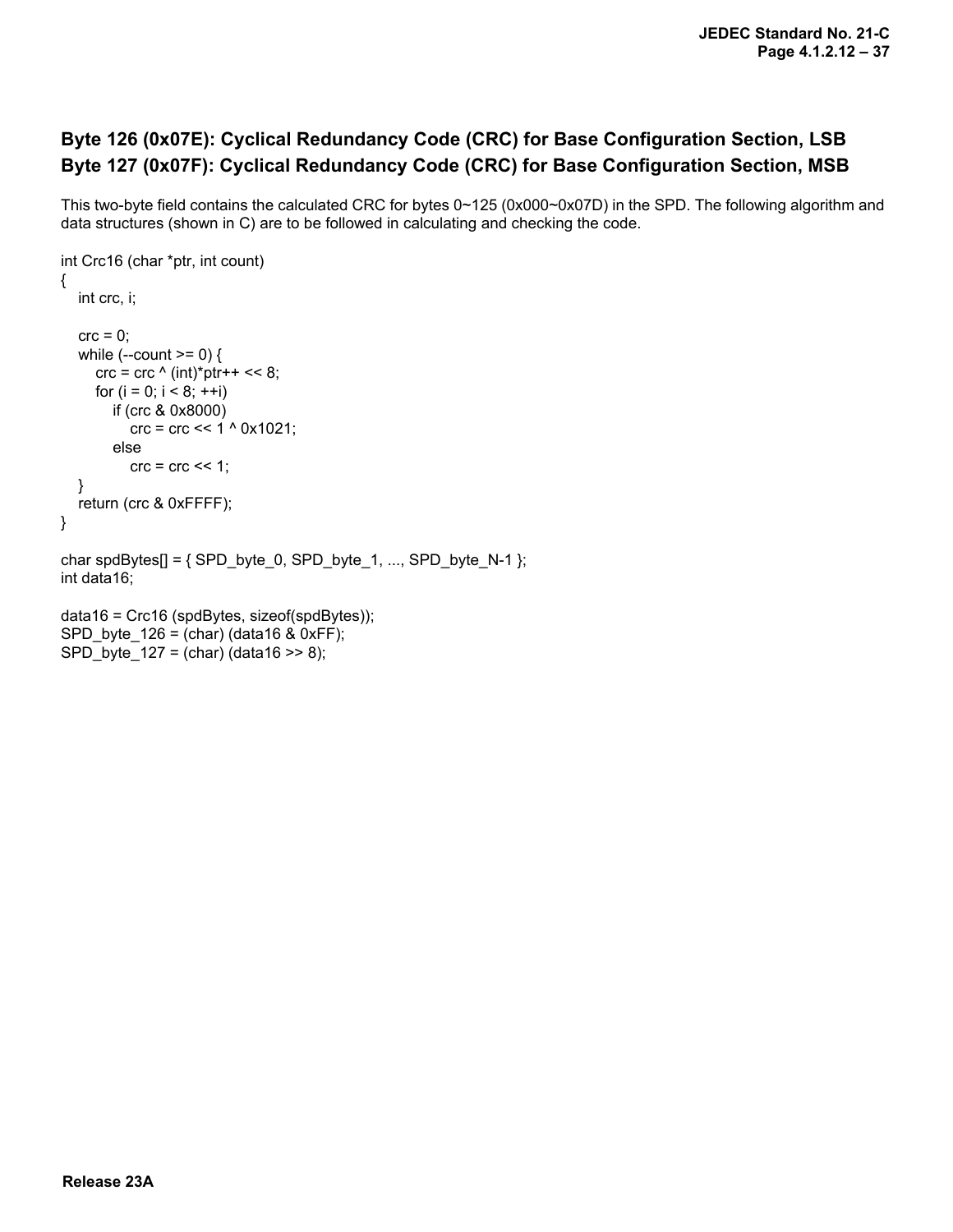### **2.2 Module-Specific Sections: Bytes 128~255 (0x080~0x0FF)**

The content of bytes 128~255 (0x080~0x0FF) of this SPD are determined according to specific DDR4 module families. Module Type Key Byte 3 is used as an index for the encoding of bytes 128~255.

At the end of this Annex there are separate subsections, one for each DDR4 module family, that define the bytes in SPD locations 128~255 (0x080~0x0FF). These module families and their respective subsections are:

- **•** Annex L.1: Unbuffered Memory Modules
- **•** Annex L.2: Registered Memory Modules
- **•** Annex L.3: Load Reduced Memory Modules

#### **2.3 Module Supplier's Data: Bytes 320~383 (0x140~0x17F)**

## **Byte 320 (0x140): Module Manufacturer ID Code, LSB Byte 321 (0x141): Module Manufacturer ID Code, MSB**

This two-byte field indicates the manufacturer of the module, encoded as follows: the first byte is the number of continuation bytes indicated in JEP-106; the second byte is the last non-zero byte of the manufacturer's ID code, again as indicated in JEP-106.

| Byte 321, Bits 7~0                                | <b>Byte 320, Bit 7</b>            | Byte 320, Bits 6~0                                          |
|---------------------------------------------------|-----------------------------------|-------------------------------------------------------------|
| Last non-zero byte,<br><b>Module Manufacturer</b> | Odd Parity for Byte 320, bits 6~0 | Number of continuation codes,<br><b>Module Manufacturer</b> |
| See JEP-106                                       |                                   | See JEP-106                                                 |

Examples:

|            |             | <b>JEP-106</b> | # continuation | <b>SPD</b>      |                 |  |  |
|------------|-------------|----------------|----------------|-----------------|-----------------|--|--|
| Company    | <b>Bank</b> | Code           | codes          | <b>Byte 320</b> | <b>Byte 321</b> |  |  |
| Fujitsu    |             | 04             |                | 0x80            | 0x04            |  |  |
| US Modular | ∽           | A0             |                | 0x04            | 0xA8            |  |  |

### **Byte 322 (0x142): Module Manufacturing Location**

The module manufacturer includes an identifier that uniquely defines the manufacturing location of the memory module. While the SPD specification will not attempt to present a decode table for manufacturing sites, the individual manufacturer may keep track of manufacturing location and its appropriate decode represented in this byte.

#### **Bytes 323~324 (0x143~0x144): Module Manufacturing Date**

The module manufacturer includes a date code for the module. The JEDEC definitions for bytes 323 and 324 are year and week respectively. These bytes must be represented in Binary Coded Decimal (BCD). For example, week 47 in year 2014 would be coded as 0x14 (0001 0100) in byte 323 and 0x47 (0100 0111) in byte 324.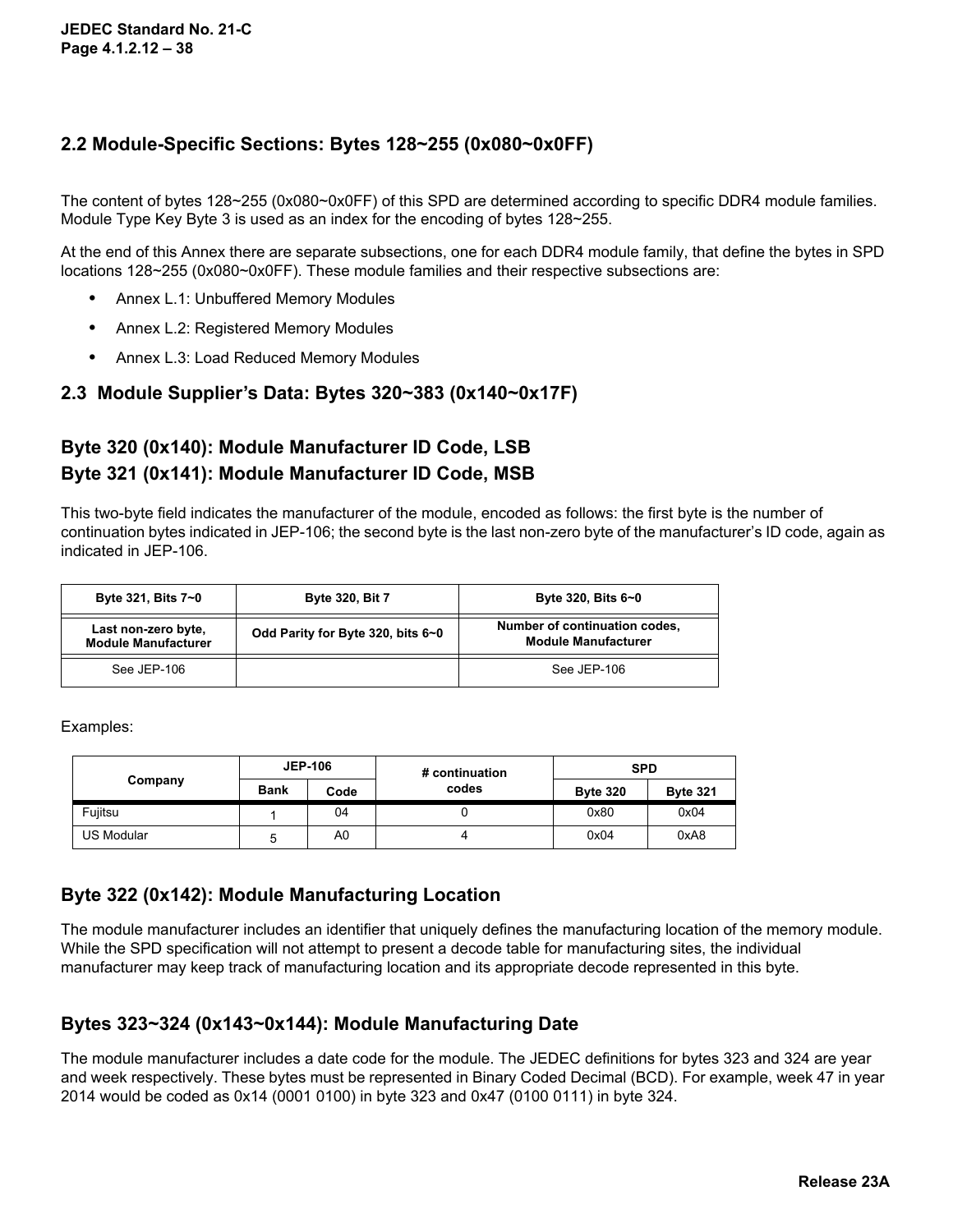#### **Bytes 325~328 (0x145~0x148): Module Serial Number**

The supplier must include a unique serial number for the module. The supplier may use whatever decode method desired to maintain a unique serial number for each module.

One method of achieving this is by assigning a byte in the field from 325~328 as a tester ID byte and using the remaining bytes as a sequential serial number. Bytes 320~328 will then result in a nine-byte unique module identifier. Note that part number is not included in this identifier: the supplier may not give the same value for Bytes 320~328 to more than one DIMM even if the DIMMs have different part numbers.

#### **Bytes 329~348 (0x149~15C): Module Part Number**

The manufacturer's part number is written in ASCII format within these bytes. Unused digits are coded as ASCII blanks (0x20).

#### **Bytes 349 (0x15D): Module Revision Code**

This refers to the module revision code. While the SPD specification will not attempt to define the format for this information, the individual manufacturer may keep track of the revision code and its appropriate decode represented in this byte. This revision code refers to the manufacturer's assembly revision level and may be different than the raw card revision in SPD bytes 128 and 130.

## **Byte 350 (0x15E): DRAM Manufacturer ID Code, LSB Byte 351 (0x15F): DRAM Manufacturer ID Code, MSB**

This two-byte field indicates the manufacturer of the DRAM on the module, encoded as follows: the first byte is the number of continuation bytes indicated in JEP-106; the second byte is the last non-zero byte of the manufacturer's ID code, again as indicated in JEP-106.

| Byte 351, Bits 7~0                              | <b>Byte 350, Bit 7</b>            | Byte 350, Bits 6~0                                        |
|-------------------------------------------------|-----------------------------------|-----------------------------------------------------------|
| Last non-zero byte,<br><b>DRAM Manufacturer</b> | Odd Parity for Byte 350, bits 6~0 | Number of continuation codes,<br><b>DRAM Manufacturer</b> |
| See JEP-106                                     |                                   | See JEP-106                                               |

Example: See bytes 320~321 for example manufacturer codes.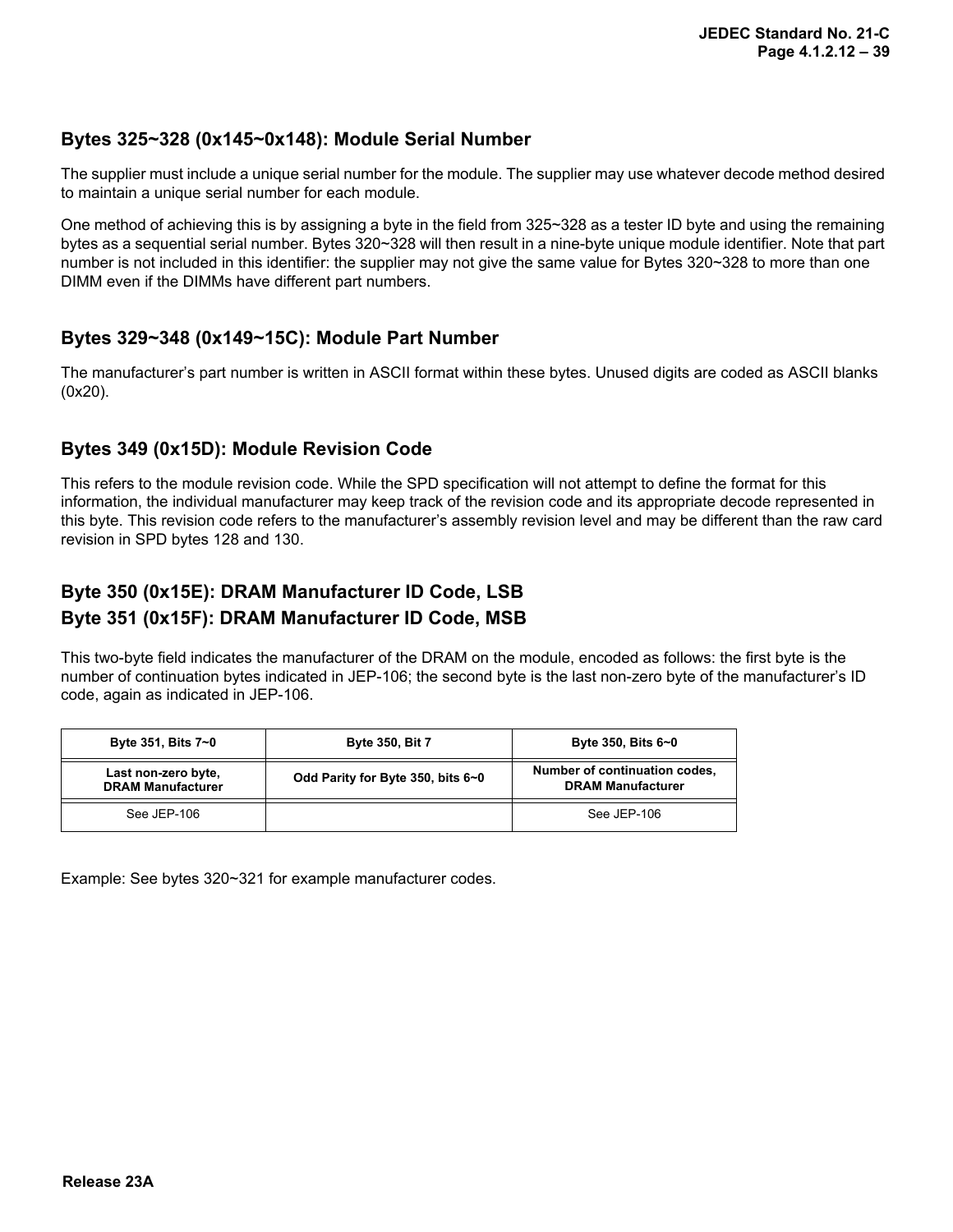### **Byte 352 (0x160): DRAM Stepping**

This byte defines the vendor die revision level (often called the "stepping") of the DRAMs on the module. This byte is optional. For modules without DRAM stepping information, this byte should be programmed to 0xFF.

| Bits $7 - 0$                                                                          |
|---------------------------------------------------------------------------------------|
| <b>DRAM Stepping</b>                                                                  |
| Programmed in straight Hex format - no conversion needed.<br>00 - Valid<br>01 - Valid |
| $\cdot$ .<br>FE - Valid<br>FF - Undefined (No Stepping Number Provided)               |

#### Examples:

| Code | Meaning                           |
|------|-----------------------------------|
| 0x00 | Stepping 0                        |
| 0x01 | Stepping 1                        |
| 0x31 | Stepping 3.1                      |
| 0xA3 | Stepping A3                       |
| 0xB1 | Stepping B1                       |
| 0xFF | Stepping information not provided |

### **Bytes 353~381 (0x161~0x17D): Manufacturer's Specific Data**

The module manufacturer may include any additional information desired into the module within these locations.

#### **Byte 382~383 (0x17E~0x17F): Reserved**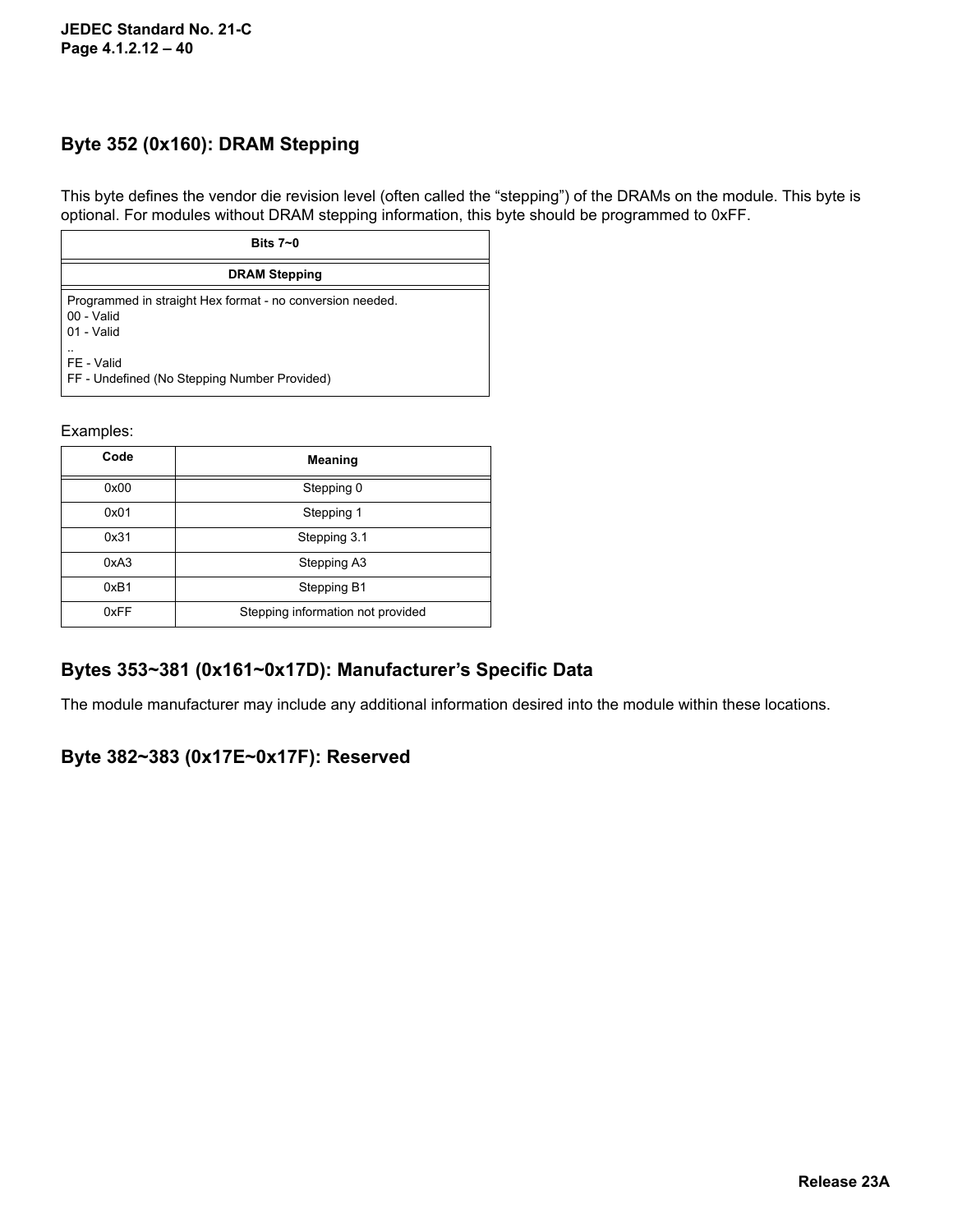### **ASCII Decode Matrix for SPDs**

The following table is a subset of the full ASCII standard which is used for coding bytes in the Serial Presence Detect EEPROM that require ASCII characters:

|                                          |                       | Second Hex Digit in Pair |   |   |   |   |        |   |   |   |   |   |   |      |                   |          |
|------------------------------------------|-----------------------|--------------------------|---|---|---|---|--------|---|---|---|---|---|---|------|-------------------|----------|
| <b>First Hex</b><br><b>Digit in Pair</b> | $\mathbf{0}$          | 1                        | 2 | 3 | 4 | 5 | 6      | 7 | 8 | 9 | A | в | C | D    | Е                 | F        |
| $\overline{2}$                           | <b>Blank</b><br>Space |                          |   |   |   |   |        |   |   |   |   |   |   | Dash | $\cdot$<br>Period |          |
| 3                                        | $\Omega$              |                          | 2 | 3 | 4 | 5 | 6      | 7 | 8 | 9 |   |   |   |      |                   |          |
| 4                                        |                       | A                        | B | C | D | E | F      | G | H |   | J | K |   | M    | N                 | $\Omega$ |
| 5                                        | P                     | Q                        | R | S | ᠇ | U | $\vee$ | W | X | Υ | Z |   |   |      |                   |          |
| 6                                        |                       | a                        | b | C | d | e |        | g | h |   |   | k |   | m    | n                 | 0        |
| 7                                        | р                     | a                        |   | s |   | u | v      | W | x | v | z |   |   |      |                   |          |

Examples:

0x20 = Blank Space

 $0x34 = '4'$ 

 $0x41 = 'A'$ 

| <b>SPD Bytes 329~348</b>                   |                                      |  |
|--------------------------------------------|--------------------------------------|--|
| <b>Manufacturer's PN</b><br>Coded in ASCII |                                      |  |
| 13M32734BCD-260Y                           | 31334D33323733344243442D323630592020 |  |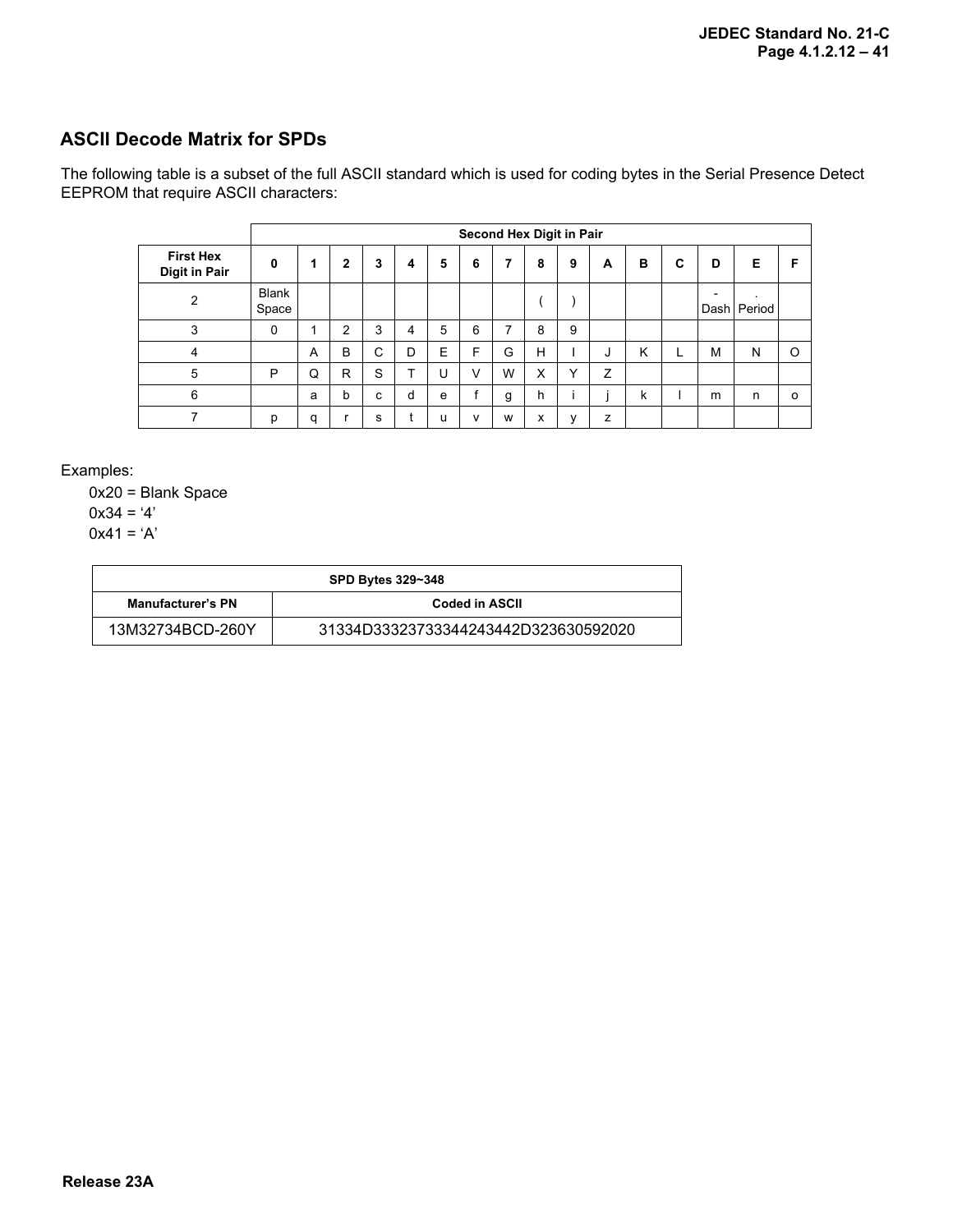### **Annex L.1: Module Specific Bytes for Unbuffered Memory Module Types (Bytes 128~255, 0x080~0x0FF)**

This section defines the encoding of SPD bytes 128~255 when Memory Technology Key Byte 2 contains the value 0x0C and Module Type Key Byte 3 contains any of the following:

- **•** 0x02, UDIMM
- **•** 0x03, SO-DIMM

The following is the SPD address map for the module specific section, bytes 128~255, of the SPD for Unbuffered Module Types.

| <b>Module Specific SPD Bytes for Unbuffered Module Types</b> |                 |                                                         |              |
|--------------------------------------------------------------|-----------------|---------------------------------------------------------|--------------|
| <b>Byte Number</b>                                           |                 | <b>Function Described</b>                               | <b>Notes</b> |
| 128                                                          | 0x080           | Raw Card Extension, Module Nominal Height               |              |
| 129                                                          | 0x081           | Module Maximum Thickness                                |              |
| 130                                                          | 0x082           | Reference Raw Card Used                                 |              |
| 131                                                          | 0x083           | Address Mapping from Edge Connector to DRAM             |              |
| $132 - 253$                                                  | $0x084 - 0x0FD$ | Reserved -- Must be coded as 0x00                       |              |
| 254                                                          | 0x0FE           | CRC for Module Specific Section, Least Significant Byte |              |
| 255                                                          | 0x0FF           | CRC for Module Specific Section, Most Significant Byte  |              |

### **Byte 128 (0x080) (Unbuffered): Raw Card Extension, Module Nominal Height**

The upper 3 bits of this byte define extensions to the Raw Card Revision in Byte 130. The lower 5 bits of this byte define the nominal height (A dimension) in millimeters of the fully assembled module including heat spreaders or other added components. Refer to the relevant JEDEC JC-11 module outline (MO) documents for dimension definitions.

| Bits $7 - 5$                                                                                                                                                                                                                                                                | Bits $4\neg$ 0                                                                                                                                                                                                                                                                                                                                                                                                  |
|-----------------------------------------------------------------------------------------------------------------------------------------------------------------------------------------------------------------------------------------------------------------------------|-----------------------------------------------------------------------------------------------------------------------------------------------------------------------------------------------------------------------------------------------------------------------------------------------------------------------------------------------------------------------------------------------------------------|
| <b>Raw Card Extension</b>                                                                                                                                                                                                                                                   | Module Nominal Height max, in mm<br>(baseline height = 15 mm)                                                                                                                                                                                                                                                                                                                                                   |
| $000$ = raw card revisions 0 to 3; see byte 130<br>$001$ = raw card revision 4<br>$010$ = raw card revision 5<br>$011$ = raw card revision 6<br>$100 =$ raw card revision $7$<br>$101$ = raw card revision 8<br>$110$ = raw card revision 9<br>$111$ = raw card revision 10 | $00000 =$ height $\leq 15$ mm<br>$00001 = 15 <$ height $\leq 16$ mm<br>$00010 = 16 <$ height $\leq 17$ mm<br>$00011 = 17 <$ height $\leq 18$ mm<br>$00100 = 18 <$ height $\leq 19$ mm<br>$01010 = 24 <$ height $\leq 25$ mm<br>$01011 = 25$ < height $\leq 26$ mm<br>$01111 = 29$ < height $\leq 30$ mm<br>$10000 = 30 <$ height $\leq 31$ mm<br>$10001 = 31 <$ height $\leq 32$ mm<br>$11111 = 45$ mm < height |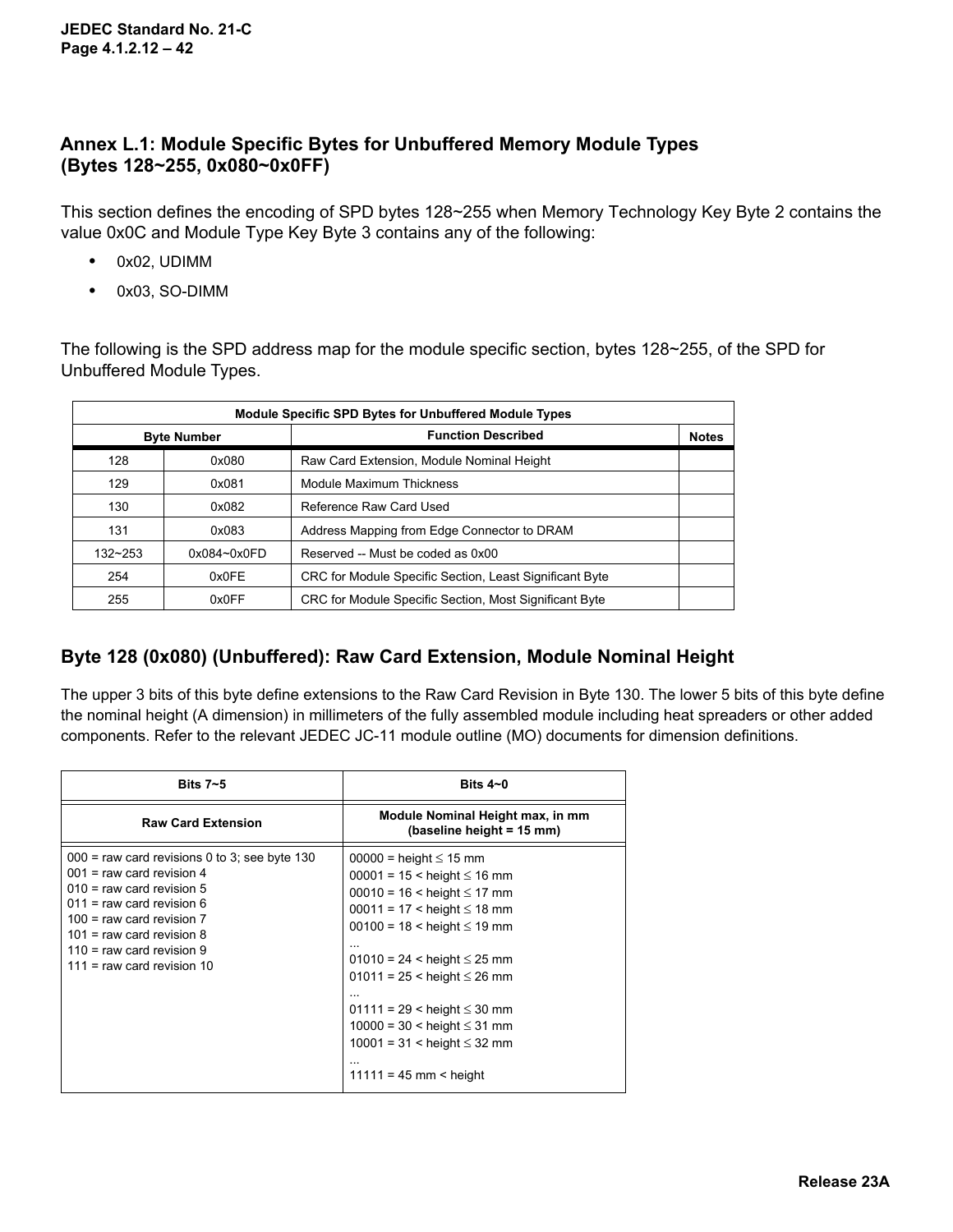### **Examples:**

| <b>Nominal Module Height</b> | Coding, bits 4~0 | <b>Meaning</b>             |
|------------------------------|------------------|----------------------------|
| mm                           | <b>Binary</b>    | mm                         |
| 18.75                        | 00100            | 18 < height $\leq$ 19 mm   |
| 25.40                        | 01011            | $25 <$ height $\leq 26$ mm |
| 30.00                        | 01111            | 29 < height $\leq$ 30 mm   |
| 30.25                        | 10000            | $30 <$ height $\leq 31$ mm |
| 31.25                        | 10001            | $30 <$ height $\leq 31$ mm |

#### **Byte 129 (0x081) (Unbuffered): Module Maximum Thickness**

This byte defines the maximum thickness (E dimension) in millimeters of the fully assembled module including heat spreaders or other added components above the module circuit board surface. Thickness of the front of the module is calculated as the E1 dimension minus the PCB thickness. Thickness of the back of the module is calculated as the E dimension minus the E1 dimension, rounding up to the next integer. Refer to the relevant JEDEC JC-11 module outline (MO) documents for dimension definitions.

| Bits $7 - 4$                              | Bits $3-0$                                 |  |
|-------------------------------------------|--------------------------------------------|--|
| Module Maximum Thickness max, Back, in mm | Module Maximum Thickness max, Front, in mm |  |
| (baseline thickness = 1 mm)               | (baseline thickness = 1 mm)                |  |
| $0000 =$ thickness $\leq 1$ mm            | $0000 =$ thickness $\leq 1$ mm             |  |
| $0001 = 1 \leq$ thickness $\leq$ 2 mm     | $0001 = 1 <$ thickness $\leq$ 2 mm         |  |
| $0010 = 2$ < thickness $\leq 3$ mm        | $0010 = 2 <$ thickness $\leq$ 3 mm         |  |
| $0011 = 3$ < thickness $\leq 4$ mm        | $0011 = 3$ < thickness $\leq 4$ mm         |  |
| $\cdots$                                  | $\cdots$                                   |  |
| $1110 = 14 <$ thickness $\leq 15$ mm      | $1110 = 14 <$ thickness $\leq 15$ mm       |  |
| $1111 = 15 \leq$ thickness                | $1111 = 15 \leq$ thickness                 |  |
| <b>Note 1</b> Thickness = $E - E1$        | <b>Note 2</b> Thickness = $E1 - PCB$       |  |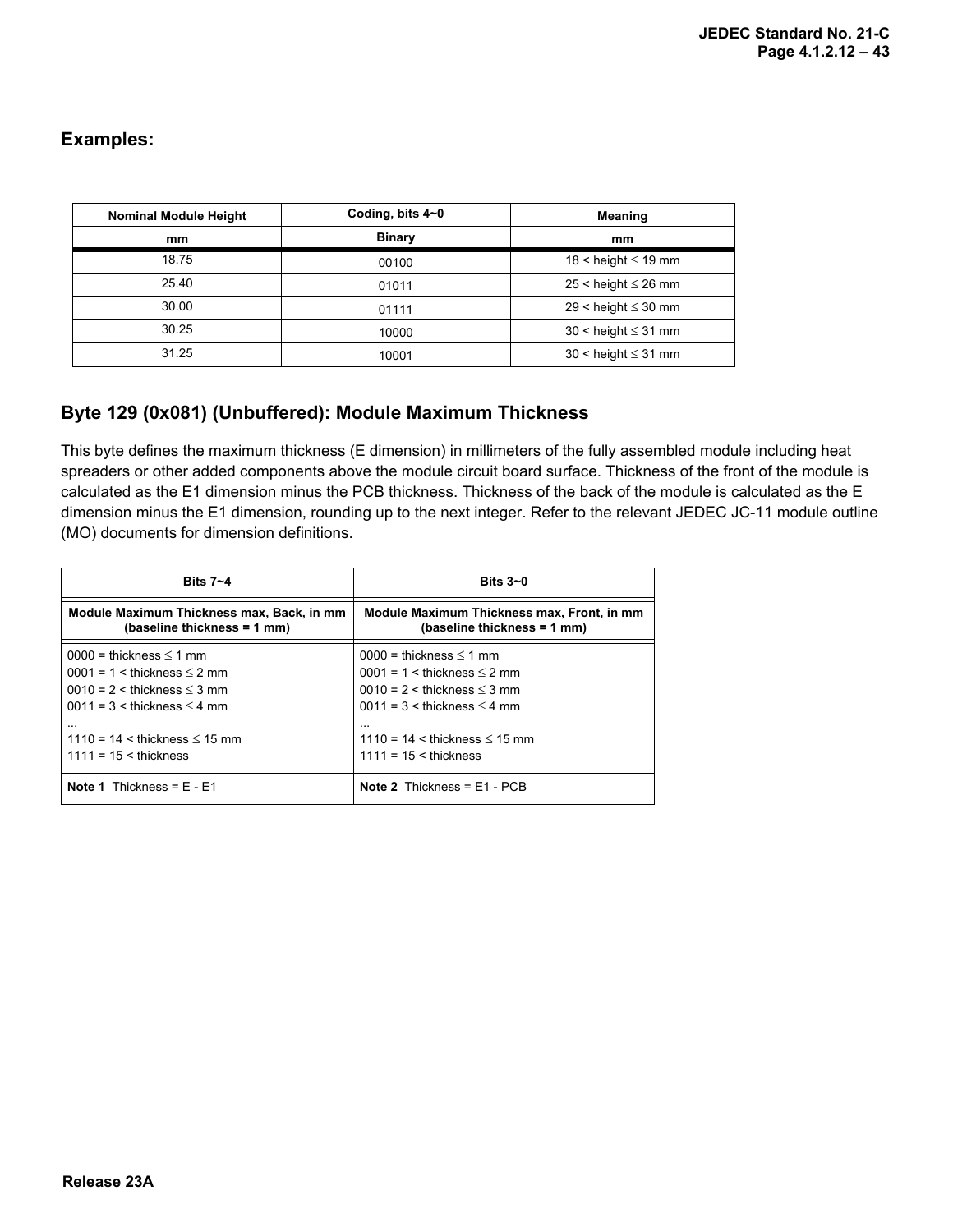#### **Byte 130 (0x082) (Unbuffered): Reference Raw Card Used**

This byte indicates which JEDEC reference design raw card was used as the basis for the module assembly, if any. Bits 4~0 describe the raw card and bits 6~5 describe the revision level of that raw card. Special reference raw card indicator, ZZ, is used when no JEDEC standard raw card reference design was used as the basis for the module design. Pre-production modules should be encoded as revision 0 in bits 6~5.

| Bit 7                                  | Bits $6 - 5$                                                                                                                                                                                                | Bits $4-0$                                                                                                                                                                                                                                                                                                                                                                                                                                                                                                                                                                                                                                                                                                                                                                                                                                                                                                                                                                                                                                                                                                                                                                   |
|----------------------------------------|-------------------------------------------------------------------------------------------------------------------------------------------------------------------------------------------------------------|------------------------------------------------------------------------------------------------------------------------------------------------------------------------------------------------------------------------------------------------------------------------------------------------------------------------------------------------------------------------------------------------------------------------------------------------------------------------------------------------------------------------------------------------------------------------------------------------------------------------------------------------------------------------------------------------------------------------------------------------------------------------------------------------------------------------------------------------------------------------------------------------------------------------------------------------------------------------------------------------------------------------------------------------------------------------------------------------------------------------------------------------------------------------------|
| <b>Reference Raw Card Extension</b>    | <b>Reference Raw Card Revision</b>                                                                                                                                                                          | <b>Reference Raw Card</b>                                                                                                                                                                                                                                                                                                                                                                                                                                                                                                                                                                                                                                                                                                                                                                                                                                                                                                                                                                                                                                                                                                                                                    |
| $0$ = Reference raw cards A through AL | $00 =$ revision 0<br>$01$ = revision 1<br>$10 =$ revision 2<br>$11 =$ revision 3<br>See byte 128 for extensions<br>beyond revision 3; these bits<br>must be coded as 11 for all<br>revisions greater than 3 | When bit $7 = 0$ ,<br>$00000$ = Reference raw card A<br>$00001$ = Reference raw card B<br>$00010$ = Reference raw card C<br>$00011$ = Reference raw card D<br>$00100$ = Reference raw card E<br>$00101$ = Reference raw card F<br>$00110$ = Reference raw card G<br>$00111$ = Reference raw card H<br>$01000$ = Reference raw card J<br>$01001$ = Reference raw card K<br>01010 = Reference raw card L<br>$01011$ = Reference raw card M<br>$01100$ = Reference raw card N<br>$01101$ = Reference raw card P<br>$01110$ = Reference raw card R<br>$01111$ = Reference raw card T<br>$10000$ = Reference raw card U<br>10001 = Reference raw card V<br>$10010$ = Reference raw card W<br>10011 = Reference raw card $Y$<br>10100 = Reference raw card AA<br>$10101$ = Reference raw card AB<br>10110 = Reference raw card AC<br>$10111$ = Reference raw card AD<br>$11000$ = Reference raw card AE<br>$11001$ = Reference raw card AF<br>$11010$ = Reference raw card AG<br>$11011$ = Reference raw card AH<br>$11100$ = Reference raw card AJ<br>11101 = Reference raw card $AK$<br>11110 = Reference raw card AL<br>11111 = ZZ (no JEDEC reference raw<br>card design used) |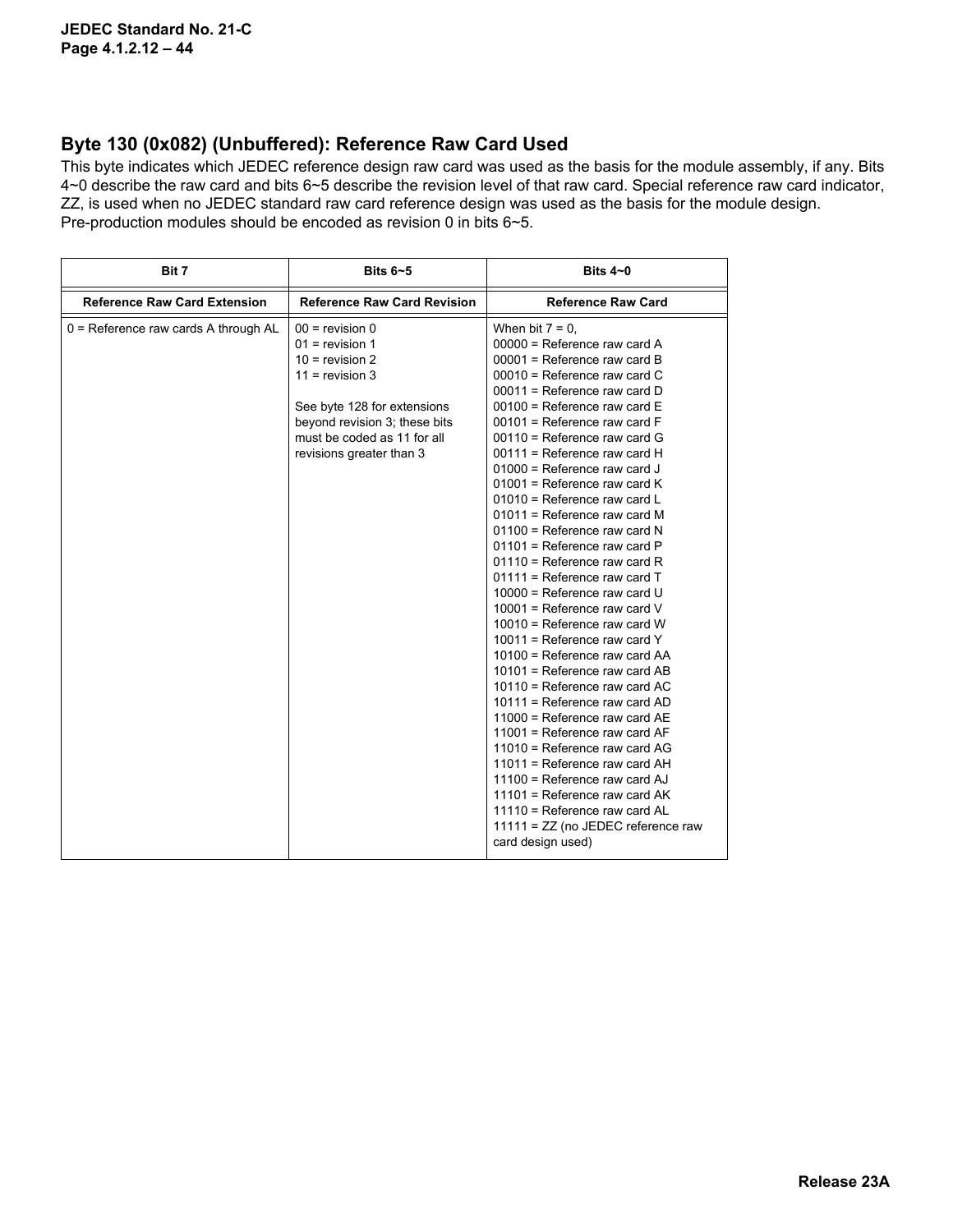| Bit 7                                      | Bits $6 - 5$                                                                                                                                                                                                | Bits $4\neg$ 0                                                                                                                                                                                                                                                                                                                                                                                                                                                                                                                                                                                                                                                                                                                                                                                                                                                                                                                                                                                                                                                                                                                                                           |
|--------------------------------------------|-------------------------------------------------------------------------------------------------------------------------------------------------------------------------------------------------------------|--------------------------------------------------------------------------------------------------------------------------------------------------------------------------------------------------------------------------------------------------------------------------------------------------------------------------------------------------------------------------------------------------------------------------------------------------------------------------------------------------------------------------------------------------------------------------------------------------------------------------------------------------------------------------------------------------------------------------------------------------------------------------------------------------------------------------------------------------------------------------------------------------------------------------------------------------------------------------------------------------------------------------------------------------------------------------------------------------------------------------------------------------------------------------|
| <b>Reference Raw Card Extension</b>        | <b>Reference Raw Card Revision</b>                                                                                                                                                                          | <b>Reference Raw Card</b>                                                                                                                                                                                                                                                                                                                                                                                                                                                                                                                                                                                                                                                                                                                                                                                                                                                                                                                                                                                                                                                                                                                                                |
| $1 =$ Reference raw cards AM through<br>CВ | $00 =$ revision 0<br>$01$ = revision 1<br>$10 =$ revision 2<br>$11 =$ revision 3<br>See byte 128 for extensions<br>beyond revision 3; these bits<br>must be coded as 11 for all<br>revisions greater than 3 | When bit $7 = 1$ ,<br>00000 = Reference raw card AM<br>00001 = Reference raw card AN<br>$00010$ = Reference raw card AP<br>$00011$ = Reference raw card AR<br>00100 = Reference raw card AT<br>00101 = Reference raw card AU<br>$00110$ = Reference raw card AV<br>00111 = Reference raw card AW<br>01000 = Reference raw card AY<br>01001 = Reference raw card BA<br>01010 = Reference raw card BB<br>01011 = Reference raw card BC<br>01100 = Reference raw card BD<br>$01101$ = Reference raw card BE<br>$01110$ = Reference raw card BF<br>$01111$ = Reference raw card BG<br>10000 = Reference raw card BH<br>$10001$ = Reference raw card BJ<br>$10010$ = Reference raw card BK<br>$10011$ = Reference raw card BL<br>10100 = Reference raw card BM<br>10101 = Reference raw card BN<br>10110 = Reference raw card BP<br>10111 = Reference raw card BR<br>11000 = Reference raw card BT<br>11001 = Reference raw card BU<br>$11010$ = Reference raw card BV<br>$11011$ = Reference raw card BW<br>$11100$ = Reference raw card BY<br>$11101$ = Reference raw card CA<br>$11110$ = Reference raw card CB<br>11111 = ZZ (no JEDEC reference raw<br>card design used) |

## **Byte 131 (0x083) (Unbuffered): Address Mapping from Edge Connector to DRAM**

This byte describes the connection of edge connector pins for address bits to the corresponding input pins of the DDR4 SDRAMs for rank 1 only; rank 0 is always assumed to use standard mapping. Only two connection types are supported, standard or mirrored, as described in the mapping table below. System software must compensate for this mapping when issuing mode register set commands to the ranks of DDR4 SDRAMs on this module.

| Bits $7 - 1$ | Bit 0                            |
|--------------|----------------------------------|
| Reserved     | Rank 1 Mapping                   |
| Reserved     | $0 =$ standard<br>$1 =$ mirrored |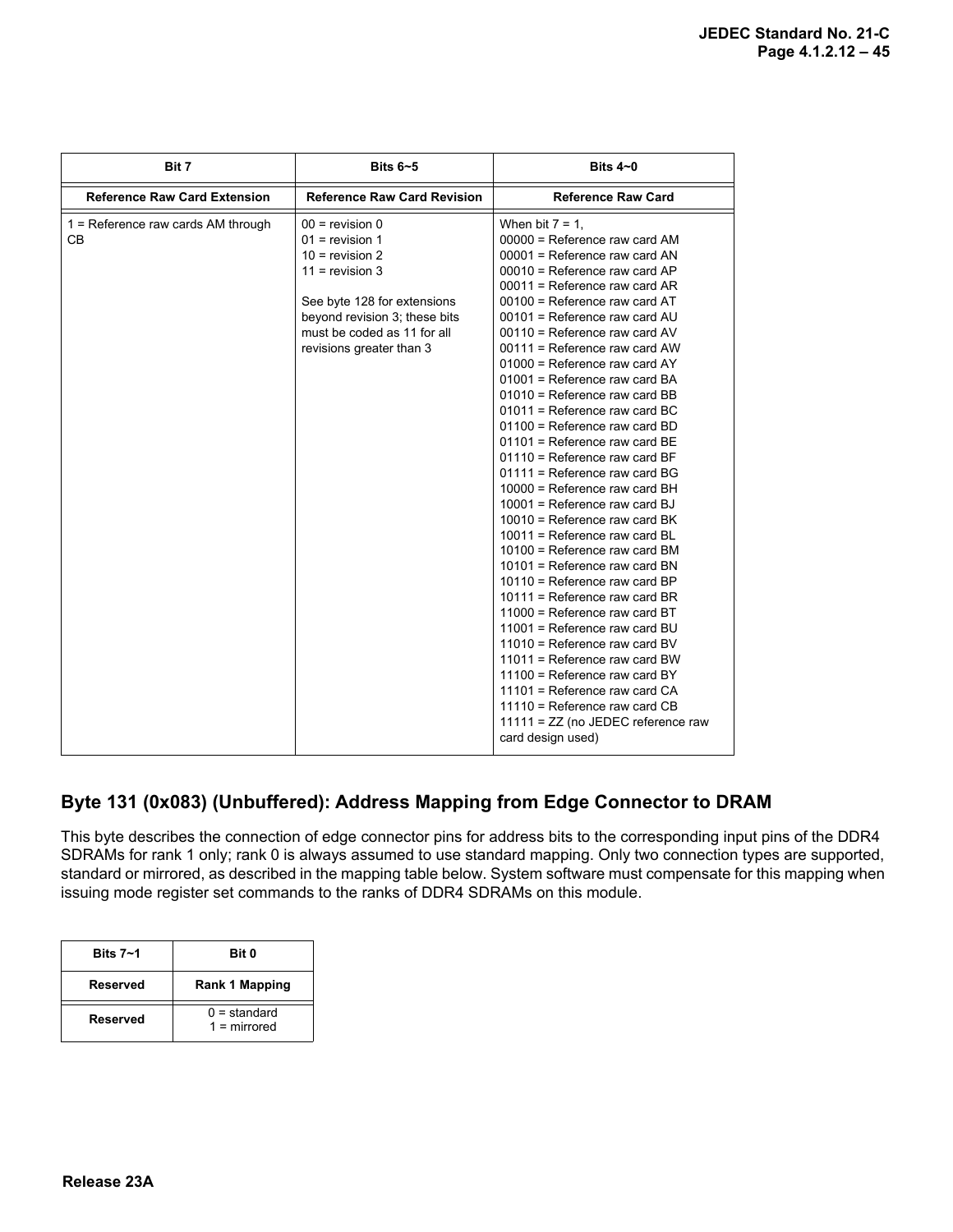The definition of standard and mirrored address connection mapping is detailed below; highlighted rows in the table indicate which signals change between mappings.

| <b>Edge Connector</b><br>Pin | <b>DRAM Pin,</b><br>Non-mirrored | <b>DRAM Pin,</b><br><b>Mirrored</b> |
|------------------------------|----------------------------------|-------------------------------------|
| A <sub>0</sub>               | A <sub>0</sub>                   | A <sub>0</sub>                      |
| A <sub>1</sub>               | A <sub>1</sub>                   | A <sub>1</sub>                      |
| A <sub>2</sub>               | A2                               | A2                                  |
| A <sub>3</sub>               | A <sub>3</sub>                   | A <sub>4</sub>                      |
| A <sub>4</sub>               | A <sub>4</sub>                   | A <sub>3</sub>                      |
| A <sub>5</sub>               | A <sub>5</sub>                   | A6                                  |
| A6                           | A6                               | A <sub>5</sub>                      |
| A7                           | A7                               | A8                                  |
| A8                           | A8                               | A7                                  |
| A <sup>9</sup>               | A <sup>9</sup>                   | A <sup>9</sup>                      |
| A10                          | A10                              | A10                                 |
| A11                          | A11                              | A13                                 |
| A13                          | A13                              | A11                                 |
| A12                          | A12                              | A12                                 |
| A14                          | A14                              | A14                                 |
| A15                          | A15                              | A15                                 |
| A16                          | A16                              | A16                                 |
| A17                          | A17                              | A17                                 |
| BA0                          | BA0                              | BA1                                 |
| BA1                          | BA1                              | BA0                                 |
| BG0                          | BG0                              | BG1                                 |
| BG1                          | BG1                              | BG0                                 |

#### **Bytes 132~253 (0x084~0x0FD) (Unbuffered):**

Reserved -- must be coded as 0x00

#### **Byte 254 (0x0FE) (Unbuffered): Cyclical Redundancy Code (CRC) for Module Specific Section, LSB**

#### **Byte 255 (0x0FF) (Unbuffered): Cyclical Redundancy Code (CRC) for Module Specific Section, MSB**

This two-byte field contains the calculated CRC for bytes 128~253 (0x080~0x0FD) in the SPD. See bytes 126~127 for a coding example.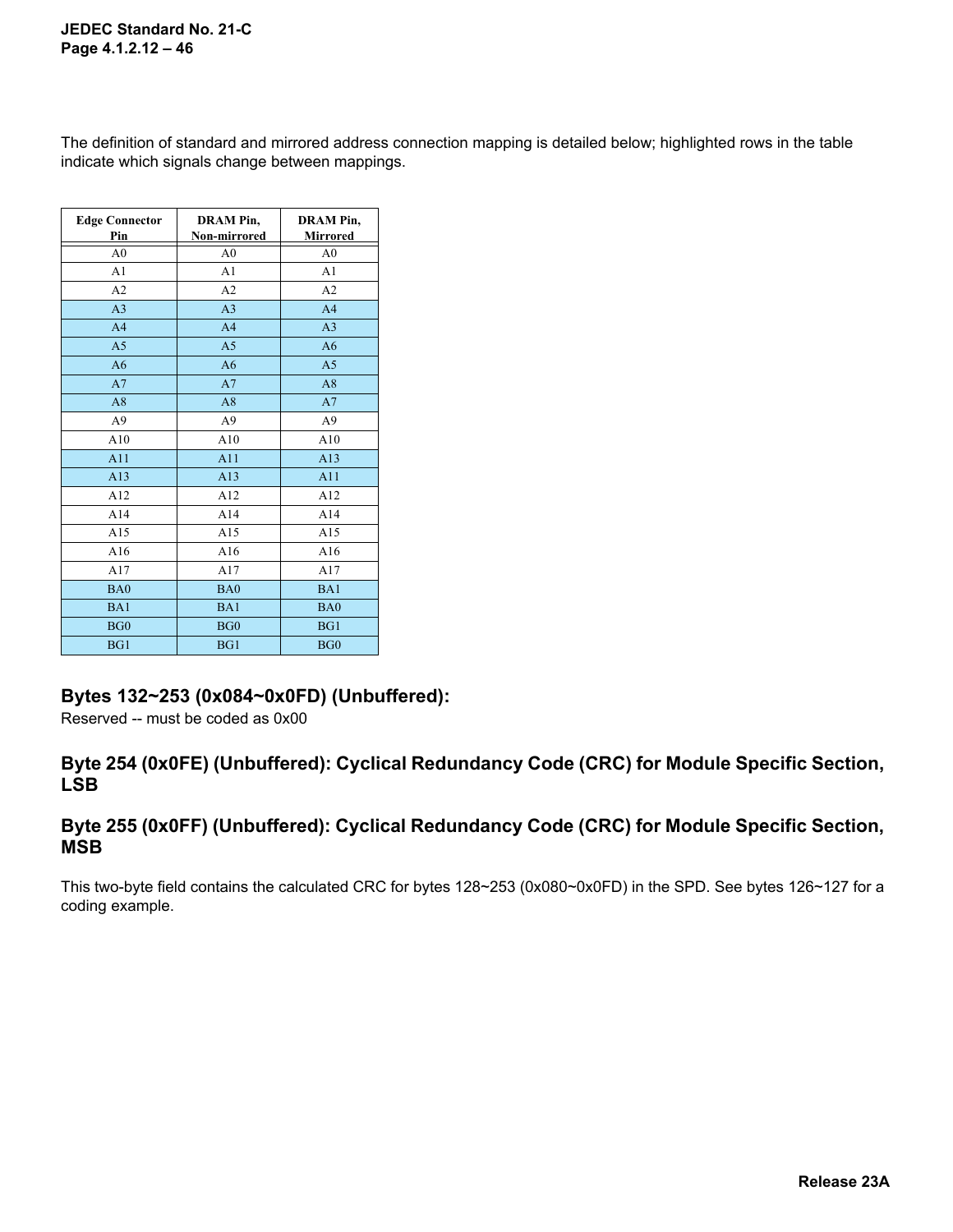### **Annex L.2: Module Specific Bytes for Registered Memory Module Types (Bytes 128~255, 0x080~0x0FF)**

This section defines the encoding of SPD bytes 128~255 when Memory Technology Key Byte 2 contains the value 0x0C and Module Type Key Byte 3 contains any of the following:

**•** 0x01, RDIMM

The following is the SPD address map for the module specific section, bytes 128~255, of the SPD for Registered Module Types.

| <b>Module Specific SPD Bytes for Registered Module Types</b> |                    |                                                         |              |
|--------------------------------------------------------------|--------------------|---------------------------------------------------------|--------------|
|                                                              | <b>Byte Number</b> | <b>Function Described</b>                               | <b>Notes</b> |
| 128                                                          | 0x080              | Raw Card Extension, Module Nominal Height               |              |
| 129                                                          | 0x081              | Module Maximum Thickness                                |              |
| 130                                                          | 0x082              | Reference Raw Card Used                                 |              |
| 131                                                          | 0x083              | <b>DIMM Module Attributes</b>                           |              |
| 132                                                          | 0x084              | RDIMM Thermal Heat Spreader Solution                    |              |
| 133                                                          | 0x085              | Register Manufacturer ID Code, Least Significant Byte   |              |
| 134                                                          | 0x086              | Register Manufacturer ID Code, Most Significant Byte    |              |
| 135                                                          | 0x087              | <b>Register Revision Number</b>                         |              |
| 136                                                          | 0x088              | Address Mapping from Register to DRAM                   |              |
| $137 - 253$                                                  | $0x089 - 0x0FD$    | Reserved -- must be coded as 0x00                       |              |
| 254                                                          | 0x0FE              | CRC for Module Specific Section, Least Significant Byte |              |
| 255                                                          | 0x0FF              | CRC for Module Specific Section, Most Significant Byte  |              |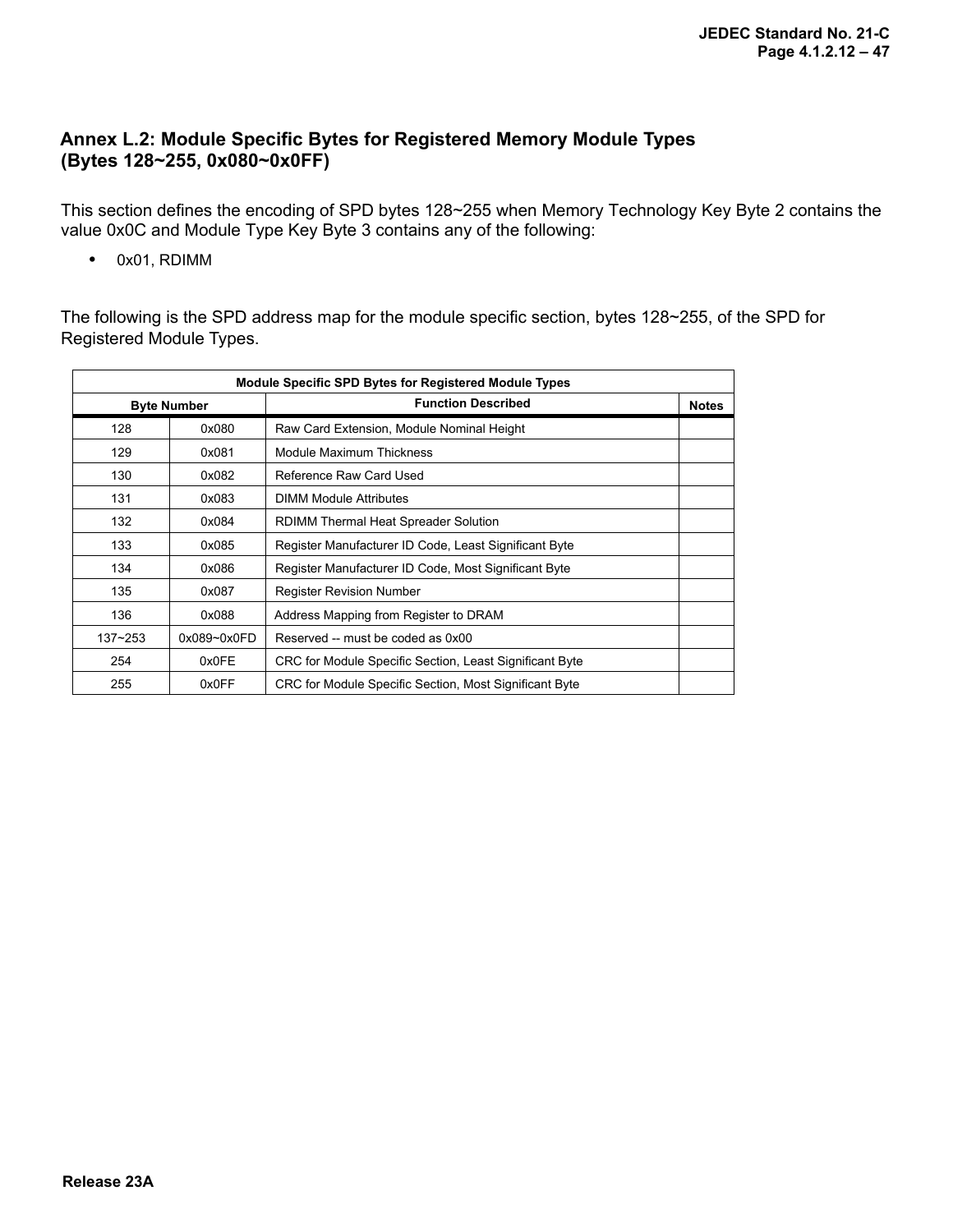### **Byte 128 (0x080) (Registered): Raw Card Extension, Module Nominal Height**

The upper 3 bits of this byte define extensions to the Raw Card Revision in Byte 130. The lower 5 bits of this byte define the nominal height (A dimension) in millimeters of the fully assembled module including heat spreaders or other added components. Refer to the relevant JEDEC JC-11 module outline (MO) documents for dimension definitions.

| Bits $7 - 5$                                                                                                                                                                                                                                                                | Bits $4\neg$ 0                                                                                                                                                                                                                                                                                                                                                                                                  |
|-----------------------------------------------------------------------------------------------------------------------------------------------------------------------------------------------------------------------------------------------------------------------------|-----------------------------------------------------------------------------------------------------------------------------------------------------------------------------------------------------------------------------------------------------------------------------------------------------------------------------------------------------------------------------------------------------------------|
| <b>Raw Card Extension</b>                                                                                                                                                                                                                                                   | Module Nominal Height max, in mm<br>(baseline height = 15 mm)                                                                                                                                                                                                                                                                                                                                                   |
| $000$ = raw card revisions 0 to 3; see byte 130<br>$001$ = raw card revision 4<br>$010$ = raw card revision 5<br>$011$ = raw card revision 6<br>$100 =$ raw card revision $7$<br>$101$ = raw card revision 8<br>$110$ = raw card revision 9<br>$111$ = raw card revision 10 | $00000 =$ height $\leq 15$ mm<br>$00001 = 15 <$ height $\leq 16$ mm<br>$00010 = 16 <$ height $\leq 17$ mm<br>$00011 = 17 <$ height $\leq 18$ mm<br>$00100 = 18 <$ height $\leq 19$ mm<br>$01010 = 24$ < height $\leq 25$ mm<br>$01011 = 25 <$ height $\leq 26$ mm<br>$01111 = 29$ < height $\leq 30$ mm<br>$10000 = 30 <$ height $\leq 31$ mm<br>$10001 = 31$ < height $\leq 32$ mm<br>$11111 = 45$ mm < height |

### **Examples:**

| <b>Nominal Module Height</b> | Coding, bits 4~0 | <b>Meaning</b>             |
|------------------------------|------------------|----------------------------|
| mm                           | <b>Binary</b>    | mm                         |
| 18.75                        | 00100            | 18 < height $\leq$ 19 mm   |
| 25.40                        | 01011            | $25 <$ height $\leq 26$ mm |
| 30.00                        | 01111            | $29$ < height $\leq 30$ mm |
| 30.25                        | 10000            | $30 <$ height $\leq 31$ mm |
| 31.25                        | 10001            | $31 <$ height $\leq 32$ mm |

#### **Byte 129 (0x081) (Registered): Module Maximum Thickness**

This byte defines the maximum thickness (E dimension) in millimeters of the fully assembled module including heat spreaders or other added components above the module circuit board surface, rounding up to the next integer. Thickness of the front of the module is calculated as the E1 dimension minus the PCB thickness. Thickness of the back of the module is calculated as the E dimension minus the E1 dimension. Refer to the relevant JEDEC JC-11 module outline (MO) documents for dimension definitions.

| Bits $7 - 4$                                                             | Bits $3-0$                                                                |  |
|--------------------------------------------------------------------------|---------------------------------------------------------------------------|--|
| Module Maximum Thickness max, Back, in mm<br>(baseline thickness = 1 mm) | Module Maximum Thickness max, Front, in mm<br>(baseline thickness = 1 mm) |  |
| $0000 =$ thickness $\leq 1$ mm                                           | $0000 =$ thickness $\leq 1$ mm                                            |  |
| $0001 = 1 \leq$ thickness $\leq$ 2 mm                                    | $0001 = 1 \leq$ thickness $\leq$ 2 mm                                     |  |
| $0010 = 2 \leq$ thickness $\leq 3$ mm                                    | $0010 = 2 \leq$ thickness $\leq 3$ mm                                     |  |
| $0011 = 3$ < thickness $\leq 4$ mm                                       | $0011 = 3$ < thickness $\leq 4$ mm                                        |  |
| $\cdots$                                                                 | $\cdots$                                                                  |  |
| $1110 = 14 <$ thickness $\leq 15$ mm                                     | $1110 = 14 <$ thickness $\leq 15$ mm                                      |  |
| $1111 = 15 \leq$ thickness                                               | $1111 = 15 <$ thickness                                                   |  |
| <b>Note 1</b> Thickness = $E - E1$                                       | <b>Note 2</b> Thickness = $E1 - PCB$                                      |  |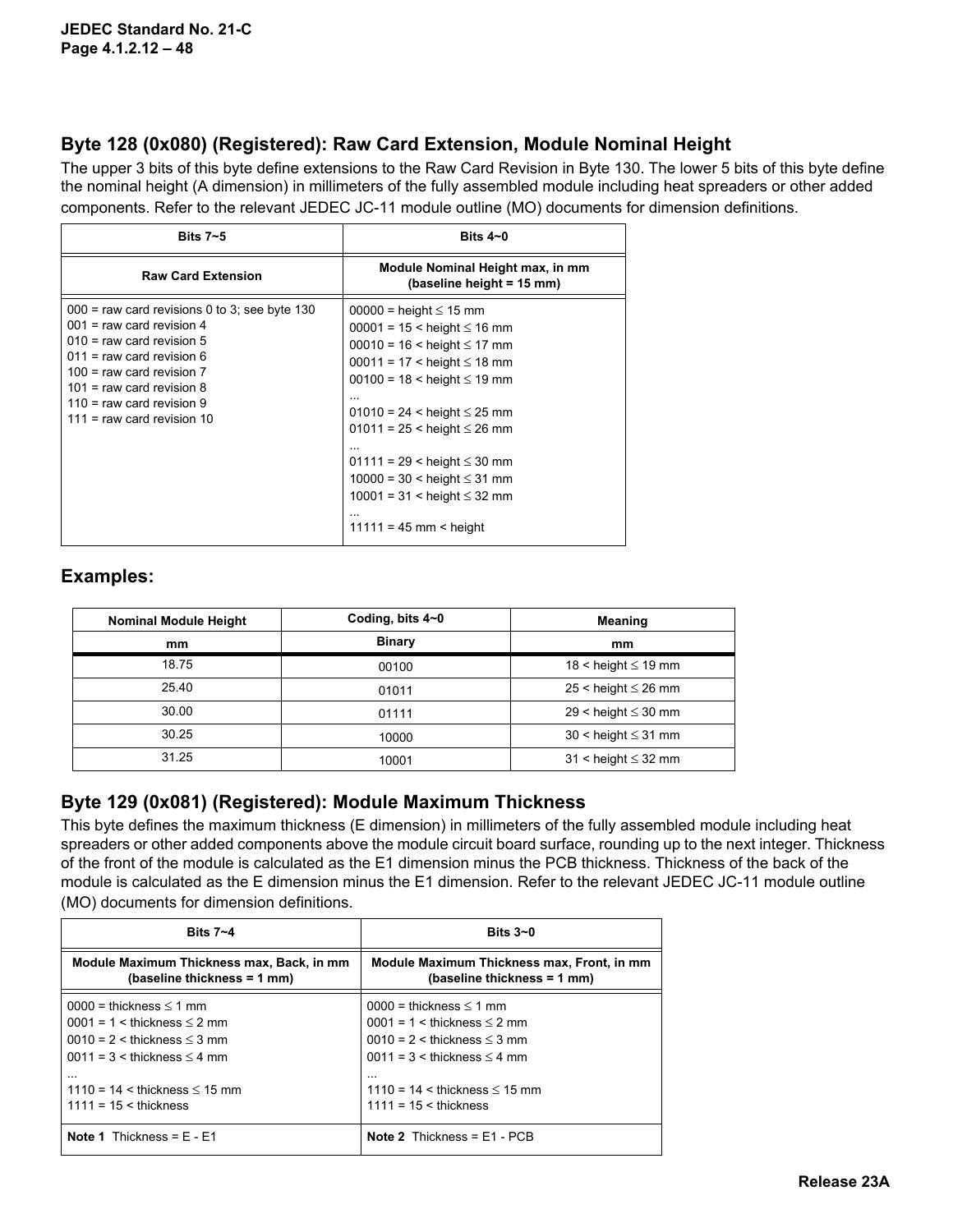#### **Byte 130 (0x082) (Registered): Reference Raw Card Used**

This byte indicates which JEDEC reference design raw card was used as the basis for the module assembly, if any. Bits 4~0 describe the raw card and bits 6~5 describe the revision level of that raw card. Special raw card indicator, ZZ, is used when no JEDEC standard raw card was used as the basis for the design. Pre-production modules should be encoded as revision 0 in bits 6~5.

|                    | Bits $4\neg$ 0                                                                                                                                                                                                                                                                                                                                                                                                                                                                                                                                                                                                                                                                                                                                                                                                                                                                                                                                                                                                                                                                                                            |  |
|--------------------|---------------------------------------------------------------------------------------------------------------------------------------------------------------------------------------------------------------------------------------------------------------------------------------------------------------------------------------------------------------------------------------------------------------------------------------------------------------------------------------------------------------------------------------------------------------------------------------------------------------------------------------------------------------------------------------------------------------------------------------------------------------------------------------------------------------------------------------------------------------------------------------------------------------------------------------------------------------------------------------------------------------------------------------------------------------------------------------------------------------------------|--|
|                    | <b>Reference Raw Card</b>                                                                                                                                                                                                                                                                                                                                                                                                                                                                                                                                                                                                                                                                                                                                                                                                                                                                                                                                                                                                                                                                                                 |  |
| When bit $7 = 0$ , | $00000$ = Reference raw card A<br>$00001$ = Reference raw card B<br>$00010$ = Reference raw card C<br>$00011$ = Reference raw card D<br>$00100$ = Reference raw card E<br>$00101$ = Reference raw card F<br>$00110$ = Reference raw card G<br>$00111$ = Reference raw card H<br>$01000$ = Reference raw card J<br>$01001$ = Reference raw card K<br>01010 = Reference raw card L<br>01011 = Reference raw card M<br>$01100$ = Reference raw card N<br>01101 = Reference raw card P<br>01110 = Reference raw card R<br>$01111$ = Reference raw card T<br>$10000$ = Reference raw card U<br>10001 = Reference raw card $V$<br>$10010$ = Reference raw card W<br>10011 = Reference raw card $Y$<br>10100 = Reference raw card AA<br>$10101$ = Reference raw card AB<br>$10110$ = Reference raw card AC<br>10111 = Reference raw card AD<br>11000 = Reference raw card AE<br>11001 = Reference raw card AF<br>$11010$ = Reference raw card AG<br>$11011$ = Reference raw card AH<br>$11100$ = Reference raw card AJ<br>11101 = Reference raw card $AK$<br>11110 = Reference raw card AL<br>11111 = ZZ (no JEDEC reference raw |  |
|                    | <b>Reference Raw Card Revision</b><br>$00 =$ revision 0<br>$01$ = revision 1<br>$10 =$ revision 2<br>$11 =$ revision 3<br>See byte 128 for extensions<br>beyond revision 3; these bits<br>must be coded as 11 for all<br>revisions greater than 3<br>card design used)                                                                                                                                                                                                                                                                                                                                                                                                                                                                                                                                                                                                                                                                                                                                                                                                                                                    |  |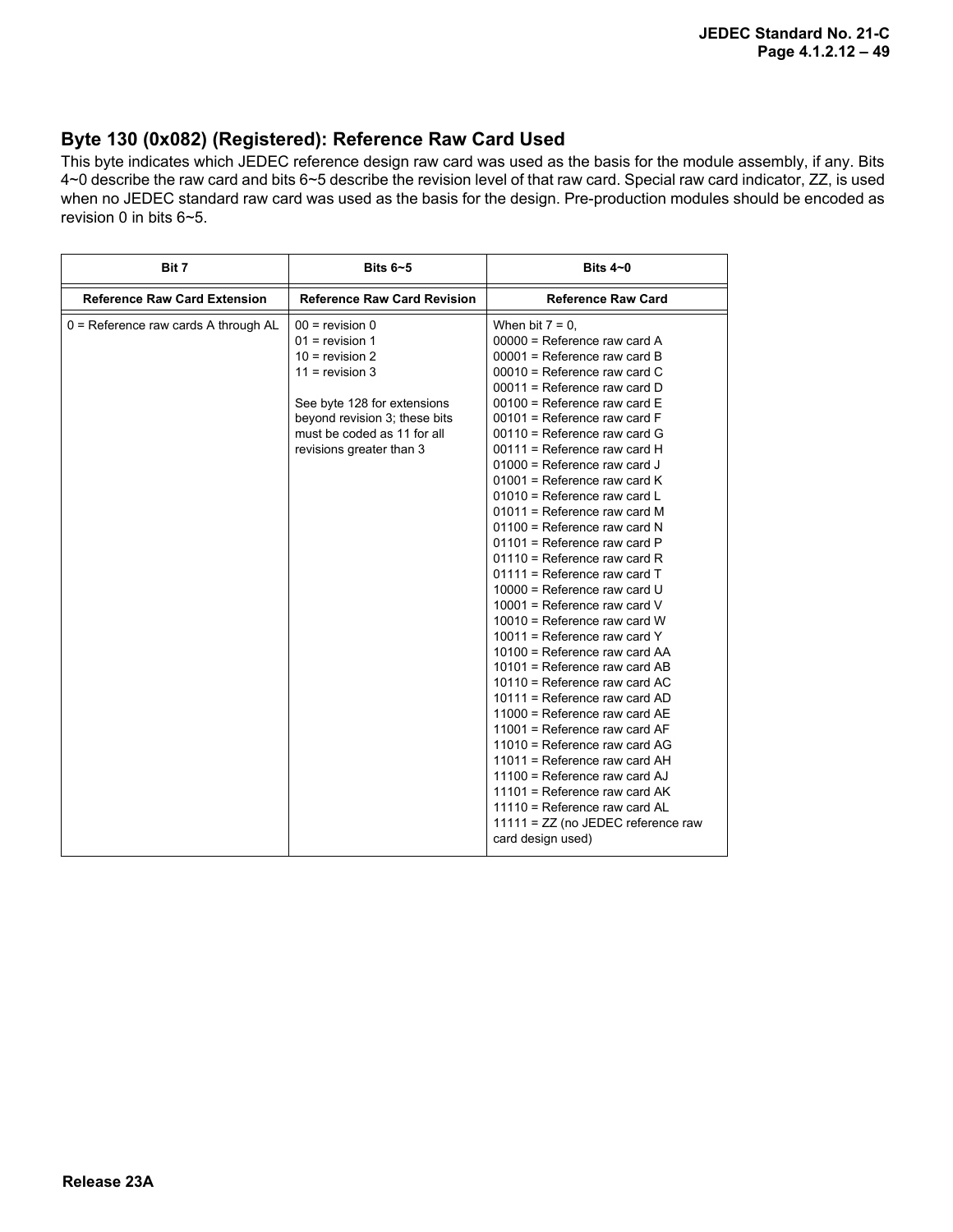| Bit 7                                      | Bits $6 - 5$                                                                                                                                                                                                | Bits $4\neg$ 0                                                                                                                                                                                                                                                                                                                                                                                                                                                                                                                                                                                                                                                                                                                                                                                                                                                                                                                                                                                                                                                                                                                                                                 |  |
|--------------------------------------------|-------------------------------------------------------------------------------------------------------------------------------------------------------------------------------------------------------------|--------------------------------------------------------------------------------------------------------------------------------------------------------------------------------------------------------------------------------------------------------------------------------------------------------------------------------------------------------------------------------------------------------------------------------------------------------------------------------------------------------------------------------------------------------------------------------------------------------------------------------------------------------------------------------------------------------------------------------------------------------------------------------------------------------------------------------------------------------------------------------------------------------------------------------------------------------------------------------------------------------------------------------------------------------------------------------------------------------------------------------------------------------------------------------|--|
| <b>Reference Raw Card Extension</b>        | <b>Reference Raw Card Revision</b>                                                                                                                                                                          | <b>Reference Raw Card</b>                                                                                                                                                                                                                                                                                                                                                                                                                                                                                                                                                                                                                                                                                                                                                                                                                                                                                                                                                                                                                                                                                                                                                      |  |
| $1$ = Reference raw cards AM through<br>CВ | $00 =$ revision 0<br>$01$ = revision 1<br>$10 =$ revision 2<br>$11 =$ revision 3<br>See byte 128 for extensions<br>beyond revision 3; these bits<br>must be coded as 11 for all<br>revisions greater than 3 | When bit $7 = 1$ ,<br>00000 = Reference raw card AM<br>00001 = Reference raw card AN<br>$00010$ = Reference raw card AP<br>$00011$ = Reference raw card AR<br>00100 = Reference raw card AT<br>00101 = Reference raw card AU<br>$00110$ = Reference raw card AV<br>00111 = Reference raw card AW<br>$01000$ = Reference raw card AY<br>01001 = Reference raw card BA<br>01010 = Reference raw card BB<br>01011 = Reference raw card BC<br>01100 = Reference raw card BD<br>$01101$ = Reference raw card BE<br>01110 = Reference raw card BF<br>$01111$ = Reference raw card BG<br>$10000$ = Reference raw card BH<br>$10001$ = Reference raw card BJ<br>$10010$ = Reference raw card BK<br>10011 = Reference raw card BL<br>$10100$ = Reference raw card BM<br>$10101$ = Reference raw card BN<br>$10110$ = Reference raw card BP<br>$10111$ = Reference raw card BR<br>11000 = Reference raw card BT<br>11001 = Reference raw card BU<br>$11010$ = Reference raw card BV<br>$11011$ = Reference raw card BW<br>11100 = Reference raw card BY<br>11101 = Reference raw card CA<br>$11110$ = Reference raw card CB<br>$11111 = ZZ$ (no JEDEC reference raw<br>card design used) |  |

### **Byte 131 (0x083) (Registered): DIMM Module Attributes**

This byte indicates number of registers used on a module. Further it indicates number of rows of DRAM packages (monolithic, DDP or other stacked) parallel to edge connector (independent of DRAM orientation) on each side of the printed circuit board.

| <b>Bit 7~Bit 4</b> | <b>Bit 3~Bit 2</b>                                                 | Bit $1 - B$ it 0<br># of Registers used on<br><b>RDIMM</b>                        |  |
|--------------------|--------------------------------------------------------------------|-----------------------------------------------------------------------------------|--|
| Reserved           | # of rows of DRAMs on<br><b>RDIMM</b>                              |                                                                                   |  |
| Reserved           | $00 =$ undefined<br>$01 = 1$ row<br>$10 = 2$ rows<br>$11 = 4$ rows | $00 =$ Undefined<br>$01 = 1$ register<br>$10 = 2$ registers<br>$11 = 4$ registers |  |

Examples: TBD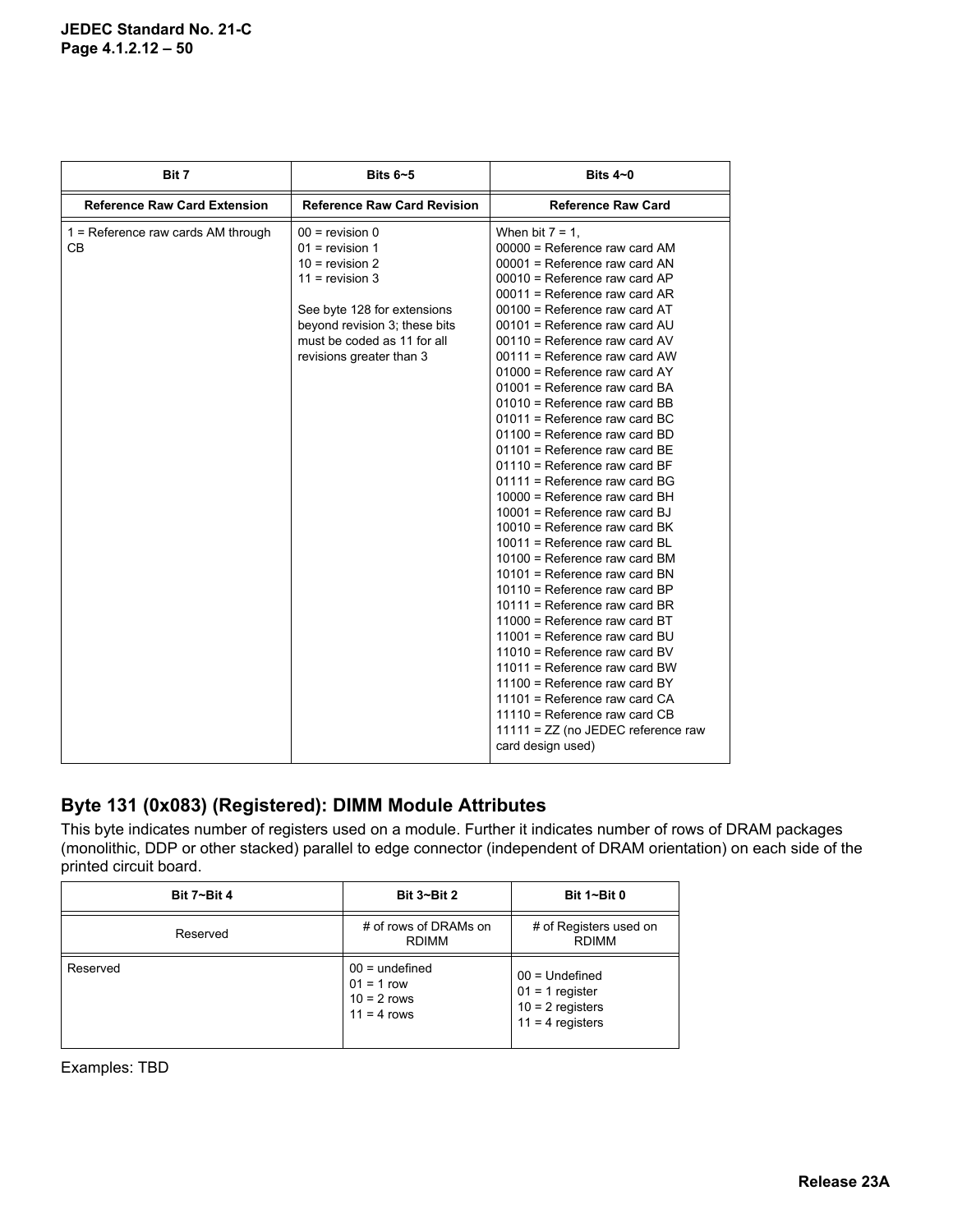### **Byte 132 (0x084) (Registered): RDIMM Thermal Heat Spreader Solution**

This byte describes the module's supported thermal heat spreader solution.

| Bit 7                                                                                                                                   | Bits $6-0$                                          |  |
|-----------------------------------------------------------------------------------------------------------------------------------------|-----------------------------------------------------|--|
| <b>Heat Spreader Solution</b>                                                                                                           | <b>Heat Spreader Thermal Characteristics</b>        |  |
| $0$ = Heat spreader solution is not incorporated onto this<br>assembly<br>1 = Heat spreader solution is incorporated onto this assembly | $0 =$ Undefined<br>All other settings to be defined |  |

## **Byte 133 (0x085) (Registered): Register Manufacturer ID Code, LSB Byte 134 (0x086) (Registered): Register Manufacturer ID Code, MSB**

This two-byte field indicates the manufacturer of the register used on the module, encoded as follows: the first byte is the number of continuation bytes indicated in JEP-106; the second byte is the last non-zero byte of the manufacturer's ID code, again as indicated in JEP-106. These bytes are optional. For modules without the Register Manufacturer ID Code information both bytes should be programmed to 0x00.

| Byte 134, Bits 7~0                                  | <b>Byte 133, Bit 7</b>                   | Byte 133 Bits 6~0                                             |  |
|-----------------------------------------------------|------------------------------------------|---------------------------------------------------------------|--|
| Last non-zero byte,<br><b>Register Manufacturer</b> | Odd parity<br>for Byte 133, bits $6 - 0$ | Number of continuation codes,<br><b>Register Manufacturer</b> |  |
| See JEP-106                                         |                                          | See JEP-106                                                   |  |

Example: See SPD bytes 320~321 for example manufacturer codes.

## **Byte 135 (0x087) (Registered): Register Revision Number**

This byte defines the vendor die revision level of the registering clock driver component. This byte is optional. For modules without the Register Revision Number information, this byte should be programmed to 0xFF.

| Bits $7 - 0$                                                                          |
|---------------------------------------------------------------------------------------|
| <b>Register Revision Number</b>                                                       |
| Programmed in straight Hex format - no conversion needed.<br>00 - Valid<br>01 - Valid |
| .<br>FE - Valid<br>FF - Undefined (No Revision Number Provided)                       |

Examples:

| Code | Meaning            |
|------|--------------------|
| 0x00 | Revision 0         |
| 0x01 | Revision 1         |
| 0x31 | Revision 3.1       |
| 0xA3 | <b>Revision A3</b> |
| 0xB1 | <b>Revision B1</b> |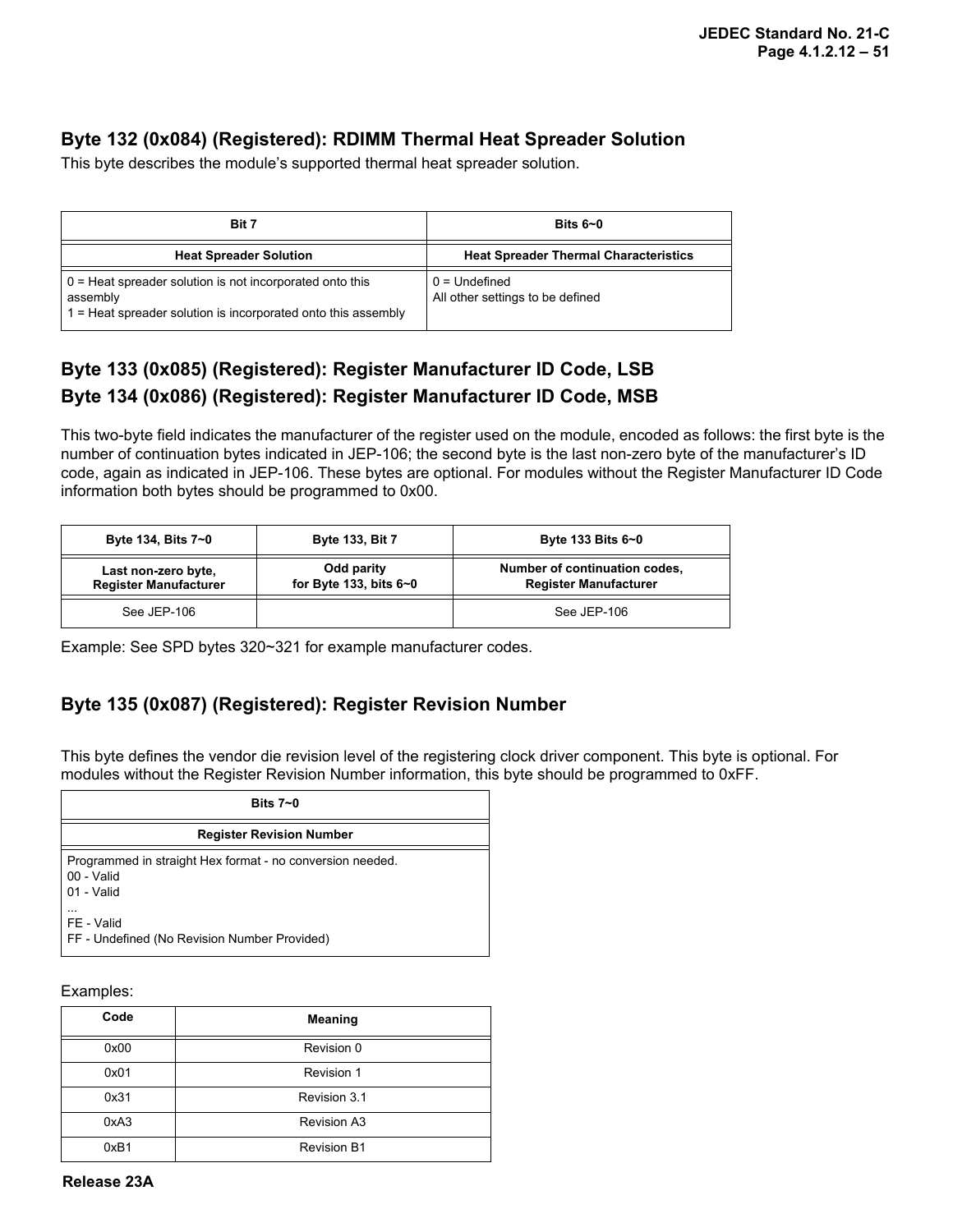| Code | Meaning                           |
|------|-----------------------------------|
| 0xFF | Revision information not supplied |

### **Byte 136 (0x088) (Registered): Address Mapping from Register to DRAM**

This byte describes the connection of register output pins for address bits to the corresponding input pins of the DDR4 SDRAMs for rank 1 and rank 3 only; rank 0 and rank 2 are always assumed to use standard mapping. Only two connection types are supported, standard or mirrored, as described in the mapping table below. System software must compensate for this mapping when issuing mode register set commands to the ranks of DDR4 SDRAMs on this module.

| Bits $7 - 1$ | Bit 0                            |
|--------------|----------------------------------|
| Reserved     | Rank 1 Mapping                   |
| Reserved     | $0 =$ standard<br>$1 =$ mirrored |

The definition of standard and mirrored address connection mapping is detailed below; highlighted rows in the table indicate which signals change between mappings.

| <b>Edge Connector</b><br>Pin | <b>DRAM Pin,</b><br>Non-mirrored | <b>DRAM Pin,</b><br><b>Mirrored</b> |
|------------------------------|----------------------------------|-------------------------------------|
| A <sub>0</sub>               | A <sub>0</sub>                   | A <sub>0</sub>                      |
| A <sub>1</sub>               | A <sub>1</sub>                   | A <sub>1</sub>                      |
| A2                           | A2                               | A2                                  |
| A <sub>3</sub>               | A <sub>3</sub>                   | A <sub>4</sub>                      |
| A <sub>4</sub>               | A <sub>4</sub>                   | A <sub>3</sub>                      |
| A <sub>5</sub>               | A <sub>5</sub>                   | A6                                  |
| A6                           | A6                               | A <sub>5</sub>                      |
| A7                           | A7                               | A8                                  |
| A8                           | A8                               | A7                                  |
| A <sub>9</sub>               | A <sub>9</sub>                   | A <sub>9</sub>                      |
| A10                          | A10                              | A10                                 |
| A11                          | A11                              | A13                                 |
| A13                          | A13                              | A11                                 |
| A12                          | A12                              | A12                                 |
| A14                          | A14                              | A14                                 |
| A15                          | A15                              | A15                                 |
| A16                          | A16                              | A16                                 |
| A17                          | A17                              | A17                                 |
| BA0                          | BA0                              | BA1                                 |
| BA1                          | BA1                              | BA0                                 |
| BG0                          | BG0                              | BG1                                 |
| BG1                          | BG1                              | BG <sub>0</sub>                     |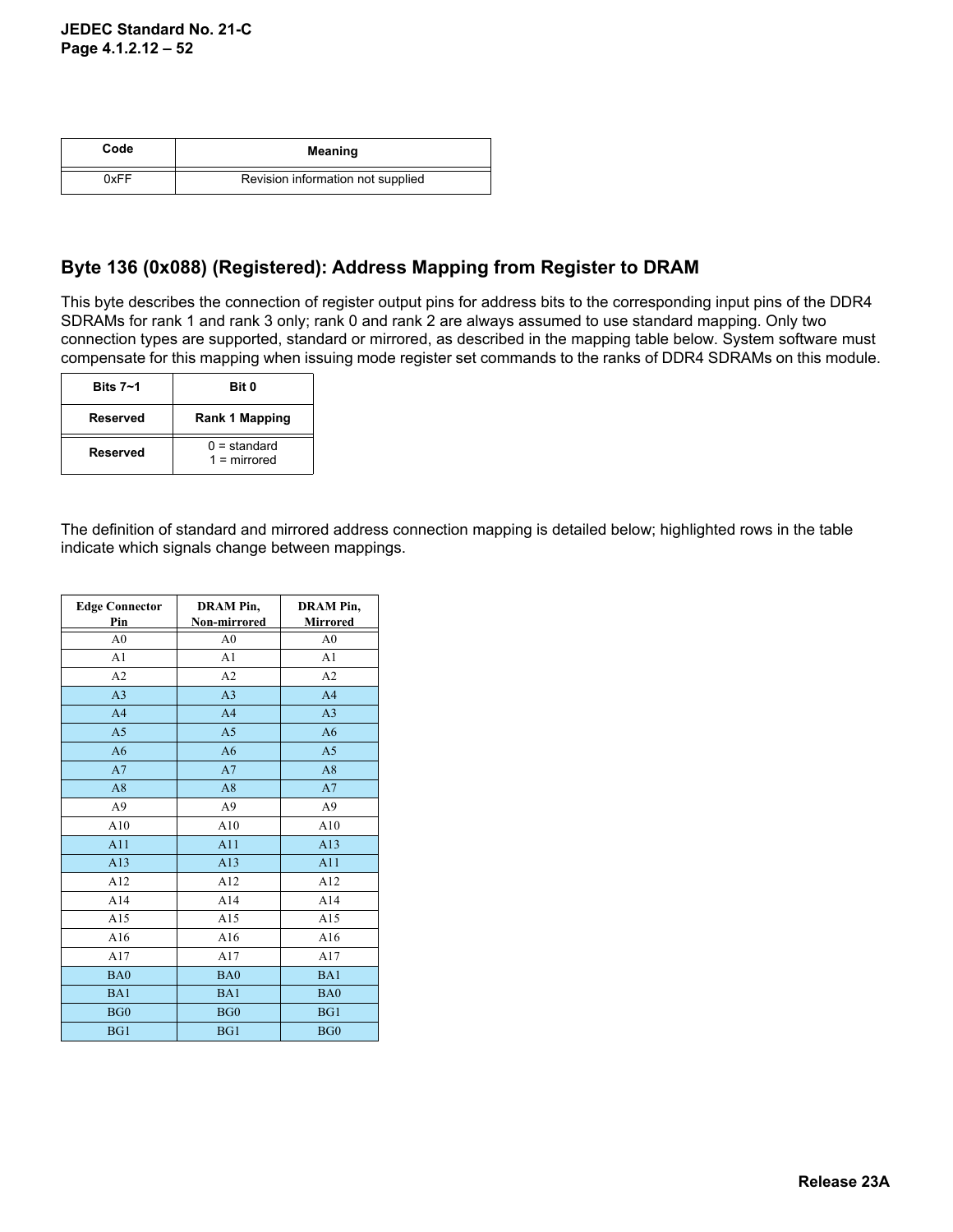#### **Byte 137 (0x089) (Registered): Register Output Drive Strength for Control**

This byte defines the drive strength for the registering clock driver outputs.

| <b>Register Output Drive Strength, Control</b>                                                                                                                            |       |                                             |       |                                             |  |                                             |       |
|---------------------------------------------------------------------------------------------------------------------------------------------------------------------------|-------|---------------------------------------------|-------|---------------------------------------------|--|---------------------------------------------|-------|
| <b>Chip Select</b>                                                                                                                                                        |       | <b>Command/Address</b>                      |       | ODT                                         |  | <b>CKE</b>                                  |       |
| Bit 7                                                                                                                                                                     | Bit 6 | Bit 5                                       | Bit 4 | Bit 2<br>Bit 3                              |  | Bit 1                                       | Bit 0 |
| $ 00 =$ Light Drive<br>01 = Moderate Drive                                                                                                                                |       | $00 =$ Light Drive<br>$01$ = Moderate Drive |       | $00 =$ Light Drive<br>$01$ = Moderate Drive |  | $00 =$ Light Drive<br>$01$ = Moderate Drive |       |
| $10 =$ Strong Drive<br>10 = Strong Drive<br>$10 =$ Strong Drive<br>$10 =$ Strong Drive<br>11 = Very Strong Drive<br>$11 =$ Reserved<br>$11 =$ Reserved<br>$11 =$ Reserved |       |                                             |       |                                             |  |                                             |       |
| Note 1 Standard values for drive strength are defined in the DDR4 Registered DIMM Reference Design Specification<br>for JEDEC standard module reference designs.          |       |                                             |       |                                             |  |                                             |       |

#### **Byte 138 (0x08A) (Registered): Register Output Drive Strength for CK**

This byte defines the drive strength for the registering clock driver outputs.

| <b>Register Output Drive Strength, Clock</b> |                                                                                                                                                                            |              |       |                                                                                                                  |  |       |  |
|----------------------------------------------|----------------------------------------------------------------------------------------------------------------------------------------------------------------------------|--------------|-------|------------------------------------------------------------------------------------------------------------------|--|-------|--|
| <b>Reserved</b>                              |                                                                                                                                                                            | <b>Y1.Y3</b> |       | <b>Y0. Y2</b>                                                                                                    |  |       |  |
| Bit 7                                        | Bit 6                                                                                                                                                                      | Bit 5        | Bit 4 | Bit 2<br>Bit 3<br>Bit 1                                                                                          |  | Bit 0 |  |
|                                              | 00 = Light Drive<br>$00 =$ Light Drive<br>01 = Moderate Drive<br>$01$ = Moderate Drive<br>$10 =$ Strong Drive<br>$10 =$ Strong Drive<br>$11 =$ Reserved<br>$11 =$ Reserved |              |       |                                                                                                                  |  |       |  |
|                                              | for JEDEC standard module reference designs.                                                                                                                               |              |       | Note 1 Standard values for drive strength are defined in the DDR4 Registered DIMM Reference Design Specification |  |       |  |

#### **Bytes 139~253 (0x08B~0x0FD) (Registered):**

Reserved -- must be coded as 0x00

#### **Byte 254 (0x0FE) (Registered): Cyclical Redundancy Code (CRC) for Module Specific Section, LSB**

#### **Byte 255 (0x0FF) (Registered): Cyclical Redundancy Code (CRC) for Module Specific Section, MSB**

This two-byte field contains the calculated CRC for bytes 128~253 (0x080~0x0FD) in the SPD. See bytes 126~127 for a coding example.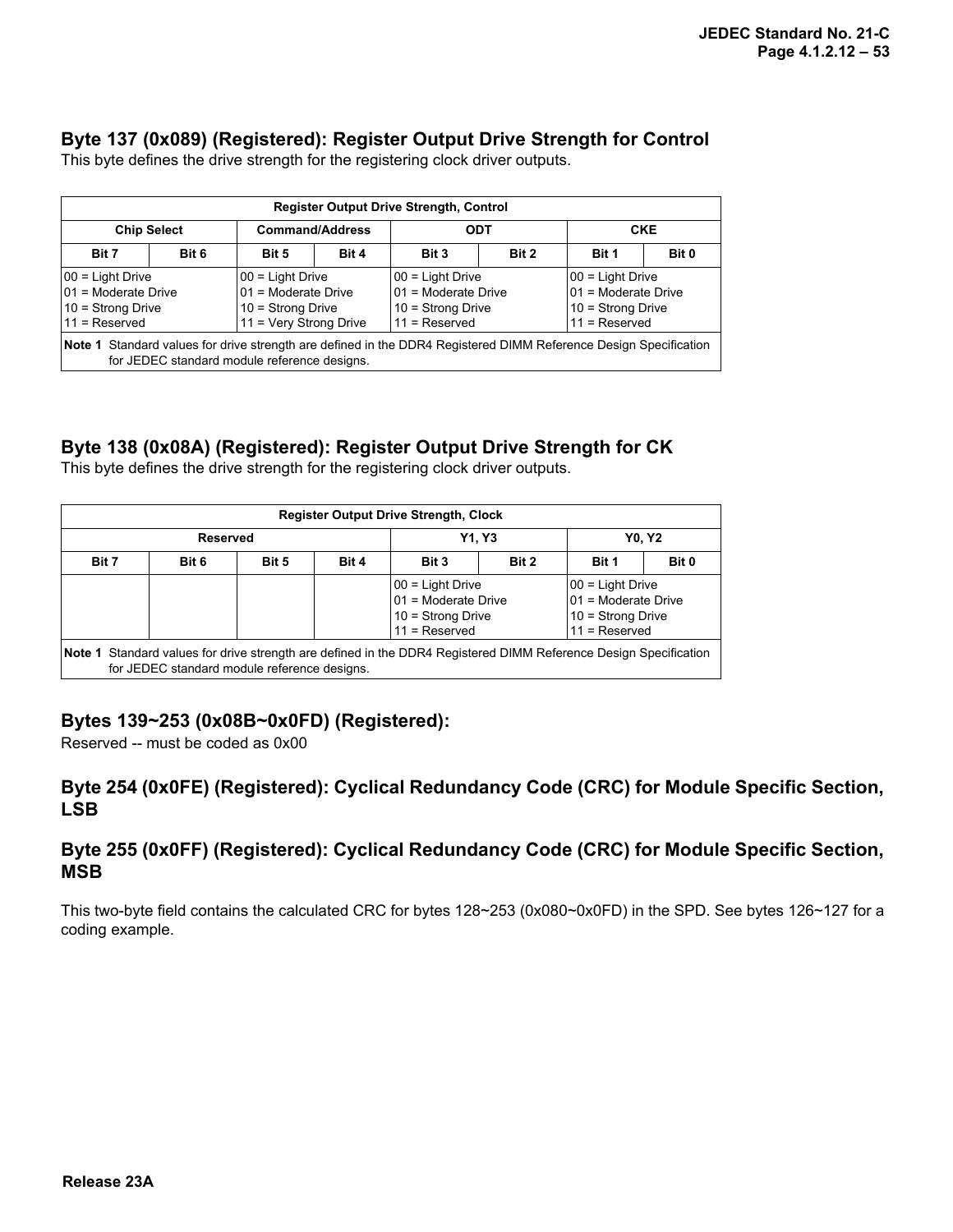#### **Annex L.3: Module Specific Bytes for Load Reduction Memory Module Types (Bytes 128~255, 0x080~0x0FF)**

This section defines the encoding of SPD bytes 128~255 when Memory Technology Key Byte 2 contains the value 0x0C and Module Type Key Byte 3 contains any of the following:

**•** 0x04, LRDIMM

The following is the SPD address map for the module specific section, bytes 128~ 255, of the SPD for Load Reduced Module Types.

| <b>Module Specific SPD Bytes for Load Reduced Module Types</b> |                    |                                                                                                                          |  |
|----------------------------------------------------------------|--------------------|--------------------------------------------------------------------------------------------------------------------------|--|
|                                                                | <b>Byte Number</b> | <b>Function Described</b>                                                                                                |  |
| 128                                                            | 0x080              | Raw Card Extension, Module Nominal Height                                                                                |  |
| 129                                                            | 0x081              | Module Maximum Thickness                                                                                                 |  |
| 130                                                            | 0x082              | Reference Raw Card Used                                                                                                  |  |
| 131                                                            | 0x083              | <b>DIMM Module Attributes</b>                                                                                            |  |
| 132                                                            | 0x084              | LRDIMM Thermal Heat Spreader Solution                                                                                    |  |
| 133                                                            | 0x085              | Register and Data Buffer Manufacturer ID Code, Least Significant Byte                                                    |  |
| 134                                                            | 0x086              | Register and Data Buffer Manufacturer ID Code, Most Significant Byte                                                     |  |
| 135                                                            | 0x087              | <b>Register Revision Number</b>                                                                                          |  |
| 136                                                            | 0x088              | Address Mapping from Register to DRAM                                                                                    |  |
| 137                                                            | 0x089              | Register Output Drive Strength for Control and Command/Address                                                           |  |
| 138                                                            | 0x08A              | Register Output Drive Strength for CK                                                                                    |  |
| 139                                                            | 0x08B              | Data Buffer Revision Number                                                                                              |  |
| 140                                                            | 0x08C              | DRAM VrefDQ for Package Rank 0                                                                                           |  |
| 141                                                            | 0x08D              | DRAM VrefDQ for Package Rank 1                                                                                           |  |
| 142                                                            | 0x08E              | DRAM VrefDQ for Package Rank 2                                                                                           |  |
| 143                                                            | 0x08F              | DRAM VrefDQ for Package Rank 3                                                                                           |  |
| 144                                                            | 0x090              | Data Buffer VrefDQ for DRAM Interface                                                                                    |  |
| 145                                                            | 0x091              | Data Buffer MDQ Drive Strength and RTT for data rate $\leq$ 1866                                                         |  |
| 146                                                            | 0x092              | Data Buffer MDQ Drive Strength and RTT for 1866 $\leq$ data rate $\leq$ 2400                                             |  |
| 147                                                            | 0x093              | Data Buffer MDQ Drive Strength and RTT for 2400 $<$ data rate $\leq$ 3200                                                |  |
| 148                                                            | 0x094              | DRAM Drive Strength (for data rates $\leq$ 1866, 1866 $\leq$ data rate $\leq$ 2400, and<br>2400 < data rate $\leq$ 3200) |  |
| 149                                                            | 0x095              | DRAM ODT (RTT WR, RTT NOM) for data rate $\leq 1866$                                                                     |  |
| 150                                                            | 0x096              | DRAM ODT (RTT_WR, RTT_NOM) for 1866 < data rate $\leq$ 2400                                                              |  |
| 151                                                            | 0x097              | DRAM ODT (RTT_WR, RTT_NOM) for 2400 < data rate $\leq$ 3200                                                              |  |
| 152                                                            | 0x098              | DRAM ODT (RTT_PARK) for data rate $\leq$ 1866                                                                            |  |
| 153                                                            | 0x099              | DRAM ODT (RTT_PARK) for 1866 < data rate $\leq$ 2400                                                                     |  |
| 154                                                            | 0x09A              | DRAM ODT (RTT_PARK) for 2400 < data rate $\leq$ 3200                                                                     |  |
| 155~253                                                        | 0x09B~0x0F<br>D    | Reserved -- must be coded as 0x00                                                                                        |  |
| 254                                                            | 0x0FE              | CRC for Module Specific Section, Least Significant Byte                                                                  |  |
| 255                                                            | 0x0FF              | CRC for Module Specific Section, Least Significant Byte                                                                  |  |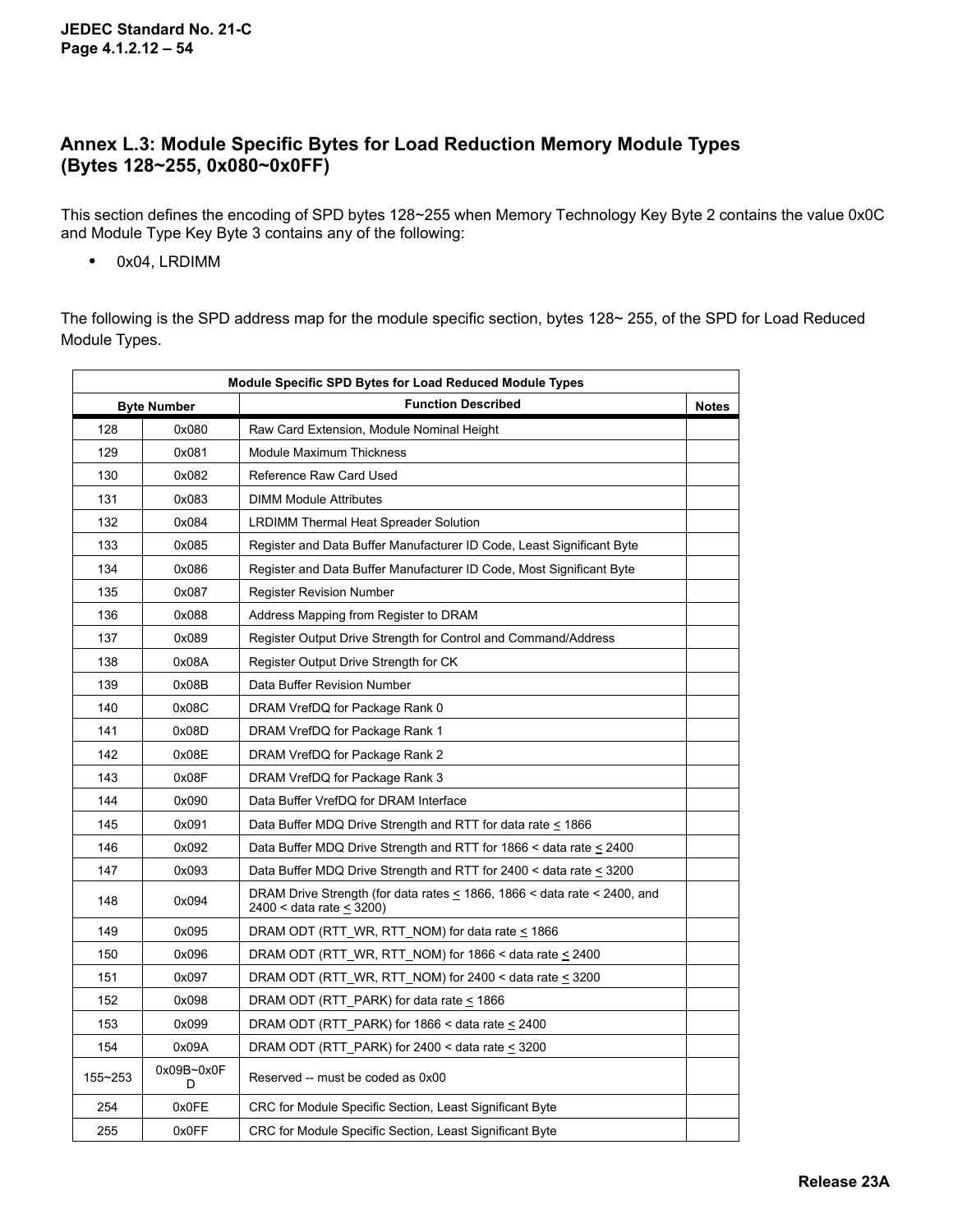#### **Byte 128 (0x080) (Load Reduced): Raw Card Extension, Module Nominal Height**

The upper 3 bits of this byte define extensions to the Raw Card Revision in Byte 130. The lower 5 bits of this byte define the nominal height (A dimension) in millimeters of the fully assembled module including heat spreaders or other added components. Refer to the relevant JEDEC JC-11 module outline (MO309A) documents for dimension definitions.

| Bits $7 \sim 5$                                                                                                                                                                                                                                                             | Bits $4 \sim 0$                                                                                                                                                                                                                                                                                                                                                           |
|-----------------------------------------------------------------------------------------------------------------------------------------------------------------------------------------------------------------------------------------------------------------------------|---------------------------------------------------------------------------------------------------------------------------------------------------------------------------------------------------------------------------------------------------------------------------------------------------------------------------------------------------------------------------|
| <b>Raw Card Extension</b>                                                                                                                                                                                                                                                   | Module Nominal Height max, in mm<br>(baseline height = 15 mm)                                                                                                                                                                                                                                                                                                             |
| $000$ = raw card revisions 0 to 3; see byte 130<br>$001$ = raw card revision 4<br>$010$ = raw card revision 5<br>$011$ = raw card revision 6<br>$100 =$ raw card revision $7$<br>$101$ = raw card revision 8<br>$110$ = raw card revision 9<br>$111$ = raw card revision 10 | $00000 =$ height $\leq 15$ mm<br>$00001 = 15 <$ height $\leq 16$ mm<br>$00010 = 16$ < height $\leq 17$ mm<br>$00011 = 17 <$ height $\leq 18$ mm<br>$00100 = 18 <$ height $\leq 19$ mm<br>$01010 = 24$ < height $\leq 25$ mm<br>$01011 = 25$ < height $\leq 26$ mm<br>$01111 = 29$ < height $\leq 30$ mm<br>$10000 = 30 <$ height $\leq 31$ mm<br>$11111 = 45$ mm < height |

#### **Examples:**

| <b>Nominal Module Height</b> | Coding, bits $4 \sim 0$ | <b>Meaning</b>             |
|------------------------------|-------------------------|----------------------------|
| mm                           | <b>Binary</b>           | mm                         |
| 18.75                        | 00100                   | 18 < height $\leq$ 19 mm   |
| 25.40                        | 01011                   | $25 <$ height $\leq 26$ mm |
| 30.00                        | 01111                   | $29$ < height $\leq 30$ mm |
| 30.25                        | 10000                   | $30 <$ height $\leq 31$ mm |
| 31.25                        | 10001                   | $31 <$ height $\leq 32$ mm |

### **Byte 129 (0x081) (Load Reduced): Module Maximum Thickness**

This byte defines the maximum thickness (E dimension) in millimeters of the fully assembled module including heat spreaders or other added components above the module circuit board surface, rounding up to the next integer. Thickness of the front of the module is calculated as the E1 dimension minus the PCB thickness. Thickness of the back of the module is calculated as the E dimension minus the E1 dimension. Refer to the relevant JEDEC JC-11 module outline (MO) documents for dimension definitions.

| Bits $7 \sim 4$                                                          | Bits $3 - 0$                                                              |
|--------------------------------------------------------------------------|---------------------------------------------------------------------------|
| Module Maximum Thickness max, Back, in mm<br>(baseline thickness = 1 mm) | Module Maximum Thickness max, Front, in mm<br>(baseline thickness = 1 mm) |
| $0000 =$ thickness $\leq 1$ mm                                           | $0000 =$ thickness $\leq 1$ mm                                            |
| $0001 = 1 \leq$ thickness $\leq$ 2 mm                                    | $0001 = 1 \leq$ thickness $\leq$ 2 mm                                     |
| $0010 = 2 <$ thickness $\leq 3$ mm                                       | $0010 = 2$ < thickness $\leq 3$ mm                                        |
| $0011 = 3$ < thickness $\leq 4$ mm                                       | $0011 = 3$ < thickness $\leq 4$ mm                                        |
| $\cdots$                                                                 | $\cdots$                                                                  |
| $1110 = 14 <$ thickness $\leq 15$ mm                                     | $1110 = 14 <$ thickness $\leq 15$ mm                                      |
| $1111 = 15 \leq$ thickness                                               | $1111 = 15 \leq$ thickness                                                |
| <b>Note 1</b> Thickness = $F - F1$                                       | <b>Note 2</b> Thickness = $E1 - PCB$                                      |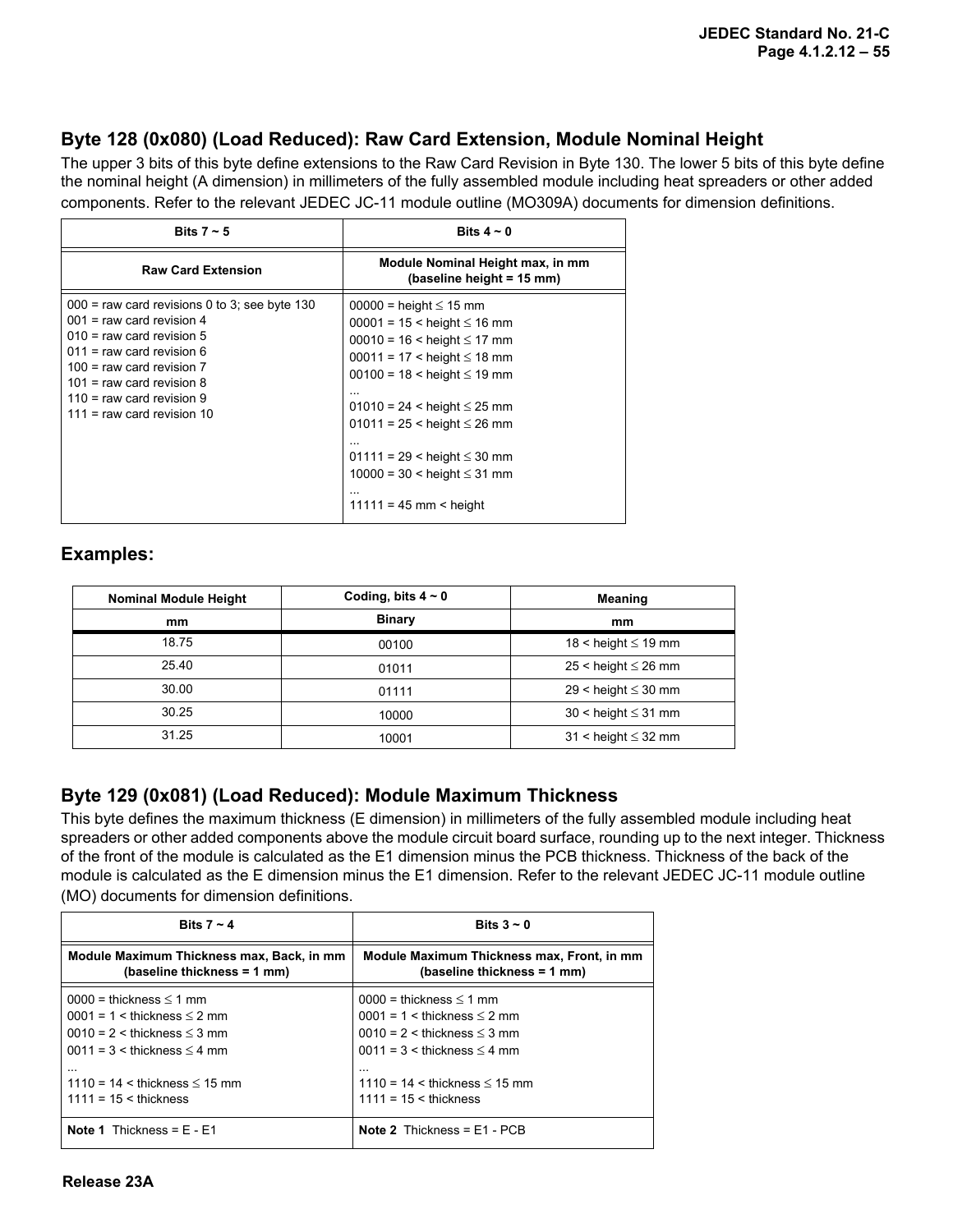#### **Byte 130 (0x082) (Load Reduced): Reference Raw Card Used**

This byte indicates which JEDEC reference design raw card was used as the basis for the module assembly, if any. Bits 4~0 describe the raw card and bits 6~5 describe the revision level of that raw card. Special raw card indicator, ZZ, is used when no JEDEC standard raw card was used as the basis for the design. Pre-production modules should be encoded as revision 0 in bits 6~5.

| Bit 7                                | Bits $6 \sim 5$                                                                                                                                                                                             | Bits $4 \sim 0$                                                                                                                                                                                                                                                                                                                                                                                                                                                                                                                                                                                                                                                                                                                                                                                                                                                                                                                                                                                                                                                                                                                                       |
|--------------------------------------|-------------------------------------------------------------------------------------------------------------------------------------------------------------------------------------------------------------|-------------------------------------------------------------------------------------------------------------------------------------------------------------------------------------------------------------------------------------------------------------------------------------------------------------------------------------------------------------------------------------------------------------------------------------------------------------------------------------------------------------------------------------------------------------------------------------------------------------------------------------------------------------------------------------------------------------------------------------------------------------------------------------------------------------------------------------------------------------------------------------------------------------------------------------------------------------------------------------------------------------------------------------------------------------------------------------------------------------------------------------------------------|
| <b>Reference Raw Card Extension</b>  | <b>Reference Raw Card Revision</b>                                                                                                                                                                          | <b>Reference Raw Card</b>                                                                                                                                                                                                                                                                                                                                                                                                                                                                                                                                                                                                                                                                                                                                                                                                                                                                                                                                                                                                                                                                                                                             |
| 0 = Reference raw cards A through AL | $00 =$ revision 0<br>$01$ = revision 1<br>$10 =$ revision 2<br>$11 =$ revision 3<br>See byte 128 for extensions<br>beyond revision 3; these bits<br>must be coded as 11 for all<br>revisions greater than 3 | When bit $7 = 0$ ,<br>$00000$ = Reference raw card A<br>$00001$ = Reference raw card B<br>$00010$ = Reference raw card C<br>$00011$ = Reference raw card D<br>$00100$ = Reference raw card E<br>$00101$ = Reference raw card F<br>$00110$ = Reference raw card G<br>$00111$ = Reference raw card H<br>$01000$ = Reference raw card J<br>$01001$ = Reference raw card K<br>$01010$ = Reference raw card L<br>01011 = Reference raw card M<br>$01100$ = Reference raw card N<br>01101 = Reference raw card P<br>01110 = Reference raw card R<br>$01111$ = Reference raw card T<br>$10000$ = Reference raw card U<br>10001 = Reference raw card $V$<br>$10010$ = Reference raw card W<br>10011 = Reference raw card $Y$<br>10100 = Reference raw card AA<br>$10101$ = Reference raw card AB<br>$10110$ = Reference raw card AC<br>$10111$ = Reference raw card AD<br>$11000$ = Reference raw card AE<br>11001 = Reference raw card $AF$<br>$11010$ = Reference raw card AG<br>$11011$ = Reference raw card AH<br>$11100$ = Reference raw card AJ<br>11101 = Reference raw card AK<br>11110 = Reference raw card AL<br>11111 = ZZ (no JEDEC reference raw |
|                                      |                                                                                                                                                                                                             | card design used)                                                                                                                                                                                                                                                                                                                                                                                                                                                                                                                                                                                                                                                                                                                                                                                                                                                                                                                                                                                                                                                                                                                                     |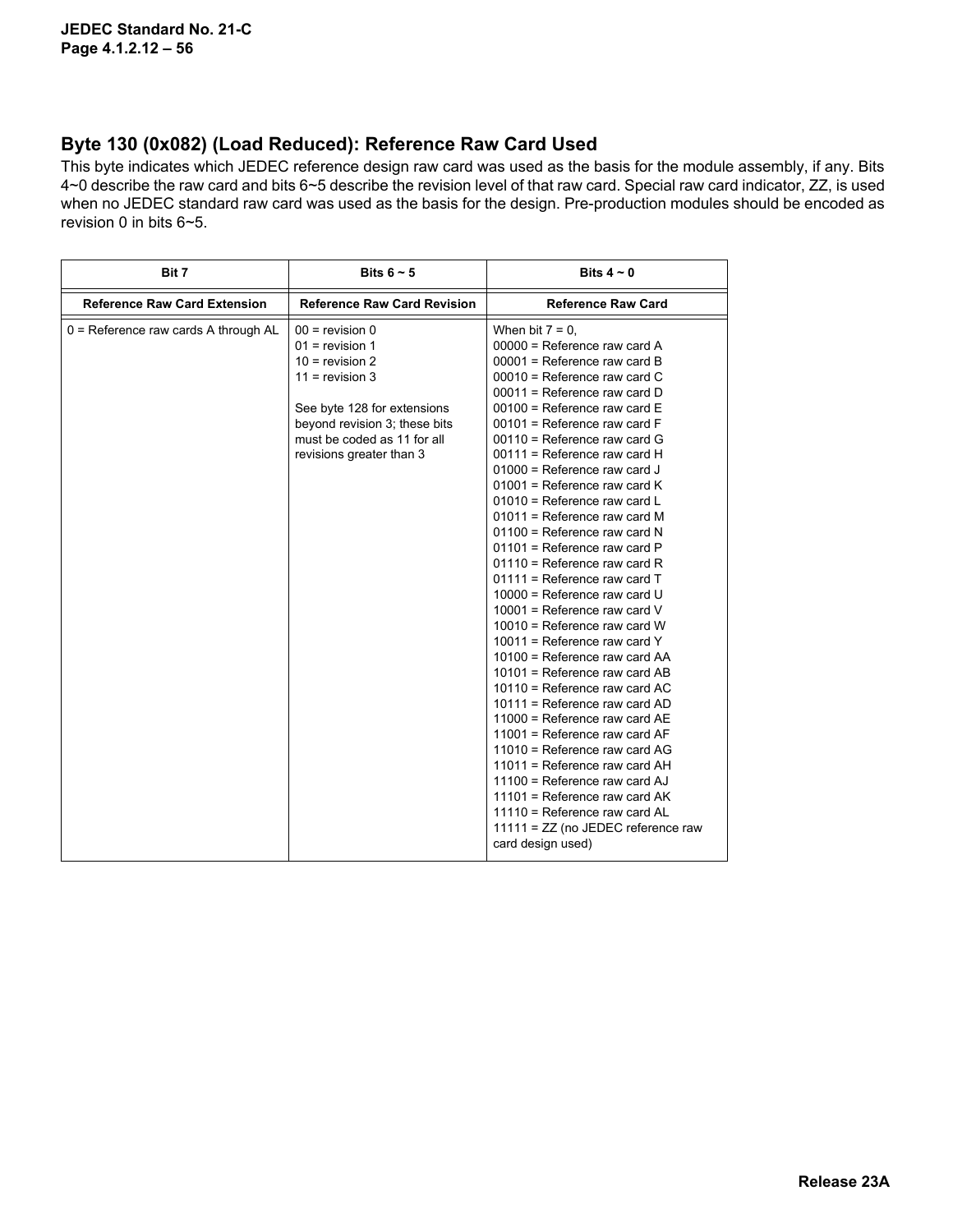| Bit 7                                             | Bits $6 \sim 5$                                                                                                                                                                                             | Bits $4 \sim 0$                                                                                                                                                                                                                                                                                                                                                                                                                                                                                                                                                                                                                                                                                                                                                                                                                                                                                                                                                                                                                                                                                                                                                                              |
|---------------------------------------------------|-------------------------------------------------------------------------------------------------------------------------------------------------------------------------------------------------------------|----------------------------------------------------------------------------------------------------------------------------------------------------------------------------------------------------------------------------------------------------------------------------------------------------------------------------------------------------------------------------------------------------------------------------------------------------------------------------------------------------------------------------------------------------------------------------------------------------------------------------------------------------------------------------------------------------------------------------------------------------------------------------------------------------------------------------------------------------------------------------------------------------------------------------------------------------------------------------------------------------------------------------------------------------------------------------------------------------------------------------------------------------------------------------------------------|
| <b>Reference Raw Card Extension</b>               | <b>Reference Raw Card Revision</b>                                                                                                                                                                          | <b>Reference Raw Card</b>                                                                                                                                                                                                                                                                                                                                                                                                                                                                                                                                                                                                                                                                                                                                                                                                                                                                                                                                                                                                                                                                                                                                                                    |
| $1 =$ Reference raw cards AM through<br><b>CB</b> | $00 =$ revision 0<br>$01$ = revision 1<br>$10 =$ revision 2<br>$11 =$ revision 3<br>See byte 128 for extensions<br>beyond revision 3; these bits<br>must be coded as 11 for all<br>revisions greater than 3 | When bit $7 = 1$ ,<br>$00000$ = Reference raw card AM<br>$00001$ = Reference raw card AN<br>$00010$ = Reference raw card AP<br>00011 = Reference raw card AR<br>$00100$ = Reference raw card AT<br>$00101$ = Reference raw card AU<br>00110 = Reference raw card AV<br>$00111$ = Reference raw card AW<br>$01000$ = Reference raw card AY<br>01001 = Reference raw card BA<br>$01010$ = Reference raw card BB<br>$01011$ = Reference raw card BC<br>01100 = Reference raw card BD<br>01101 = Reference raw card BE<br>$01110$ = Reference raw card BF<br>$01111$ = Reference raw card BG<br>$10000$ = Reference raw card BH<br>$10001$ = Reference raw card BJ<br>10010 = Reference raw card BK<br>$10011$ = Reference raw card BL<br>$10100$ = Reference raw card BM<br>10101 = Reference raw card BN<br>$10110$ = Reference raw card BP<br>$10111$ = Reference raw card BR<br>$11000$ = Reference raw card BT<br>11001 = Reference raw card BU<br>$11010$ = Reference raw card BV<br>$11011$ = Reference raw card BW<br>$11100$ = Reference raw card BY<br>11101 = Reference raw card $CA$<br>$11110$ = Reference raw card CB<br>$11111 = ZZ$ (no JEDEC reference raw<br>card design used) |

### **Byte 131 (0x083) (Load Reduced): DIMM Module Attributes**

This byte indicates number of registers used on a module. Further it indicates number of rows of DRAM packages (monolithic, DDP or 3D stacked) parallel to edge connector (independent of DRAM orientation) on each side of the printed circuit board.

| Bits $7 - 4$ | Bits $3 - 2$                                                          | Bits $1-0$                                                                  |
|--------------|-----------------------------------------------------------------------|-----------------------------------------------------------------------------|
| Reserved     | # of rows of DRAMs on LRDIMM                                          | # of Registers used on LRDIMM                                               |
| Reserved     | $00 =$ Undefined<br>$01 = 1$ row<br>$10 = 2$ rows<br>$11 =$ undefined | $00 =$ Undefined<br>$01 = 1$ register<br>$10 =$ Reserved<br>$11 =$ Reserved |

Examples: TBD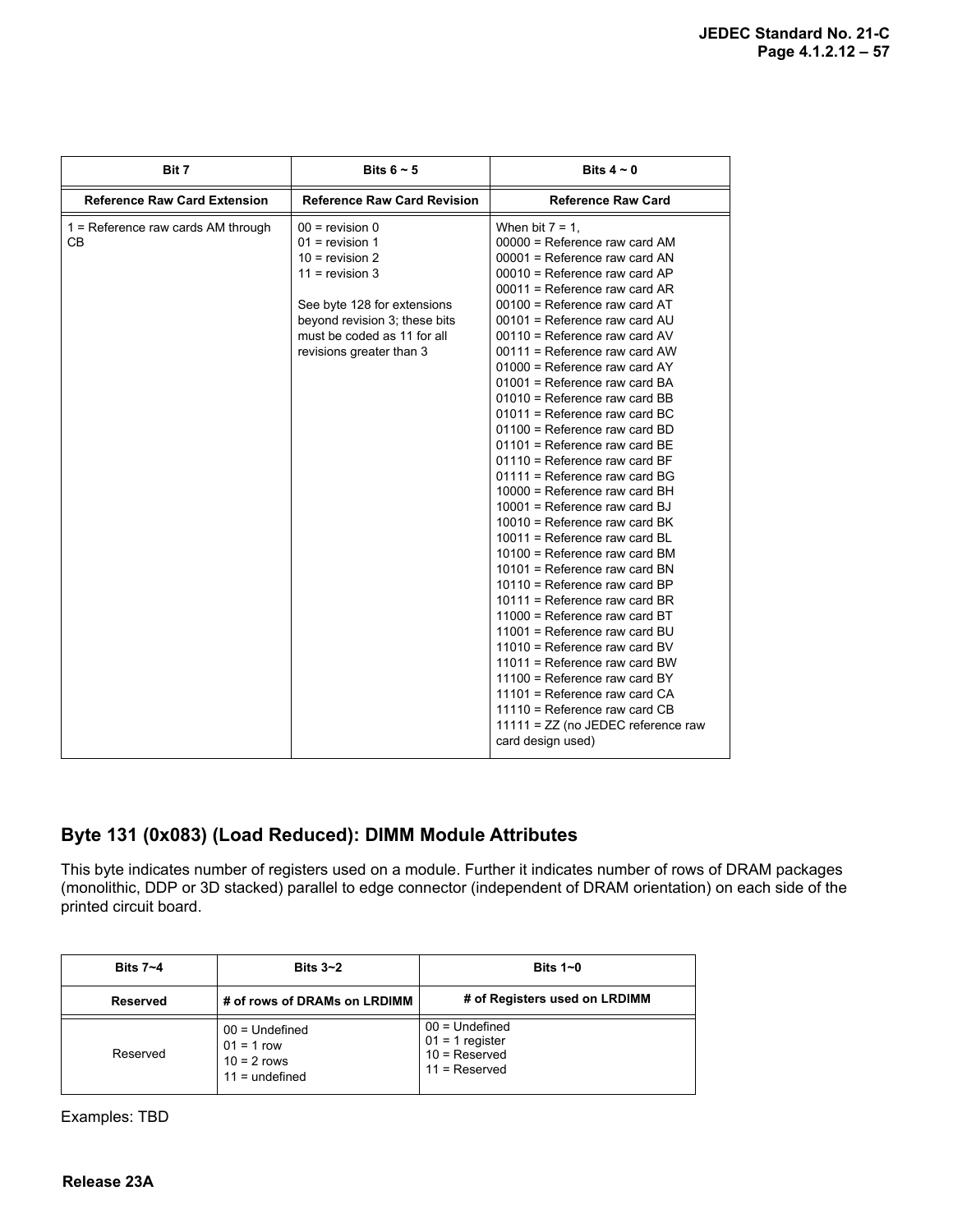### **Byte 132 (0x084) (Load Reduced): LRDIMM Thermal Heat Spreader Solution**

This byte describes if the module assembly incorporates a heat spreader.

| Bit 7                                                                                                                                        | Bit $6-0$                                    |
|----------------------------------------------------------------------------------------------------------------------------------------------|----------------------------------------------|
| <b>Heat Spreader</b>                                                                                                                         | <b>Heat Spreader Thermal Characteristics</b> |
| $0 =$ Heat spreader solution is not incorporated onto this assembly<br>$\vert$ 1 = Heat spreader solution is incorporated onto this assembly | Undefined                                    |

## **Byte 133 (0x085) (Load Reduced): Register and Data Buffer Manufacturer ID Code, LSB**

### **Byte 134 (0x086) (Load Reduced): Register and Data Buffer Manufacturer ID Code, MSB**

This two-byte field indicates the manufacturer of the memory buffer used on the module, encoded as follows: the first byte is the number of continuation bytes indicated in JEP-106; the second byte is the last non-zero byte of the manufacturer's ID code, again as indicated in JEP-106.

| Byte tbd, Bits $7 \sim 0$                                | Byte tbd, Bit 7                             | Byte tbd Bits $6 \sim 0$                                           |
|----------------------------------------------------------|---------------------------------------------|--------------------------------------------------------------------|
| Last non-zero byte,<br><b>Memory Buffer Manufacturer</b> | Odd parity<br>for Byte 133, bits $6 \sim 0$ | Number of continuation codes,<br><b>Memory Buffer Manufacturer</b> |
| See JEP-106                                              |                                             | See JEP-106                                                        |

Example: See SPD byte 320~321 for example manufacturer codes.

### **Byte 135 (0x087) (Load Reduced): Register Revision Number**

This byte defines the vendor die revision level of the registering clock driver component.

| Bits $7 \sim 0$                                                                       |
|---------------------------------------------------------------------------------------|
| <b>Register Revision Number</b>                                                       |
| Programmed in straight Hex format - no conversion needed.<br>00 - Valid<br>01 - Valid |
| FE - Valid<br>FF - Undefined                                                          |

#### Examples:

| Code | <b>Meaning</b>     |
|------|--------------------|
| 0x00 | Revision 0         |
| 0x01 | Revision 1         |
| 0x31 | Revision 3.1       |
| 0xA3 | <b>Revision A3</b> |
| 0xB1 | <b>Revision B1</b> |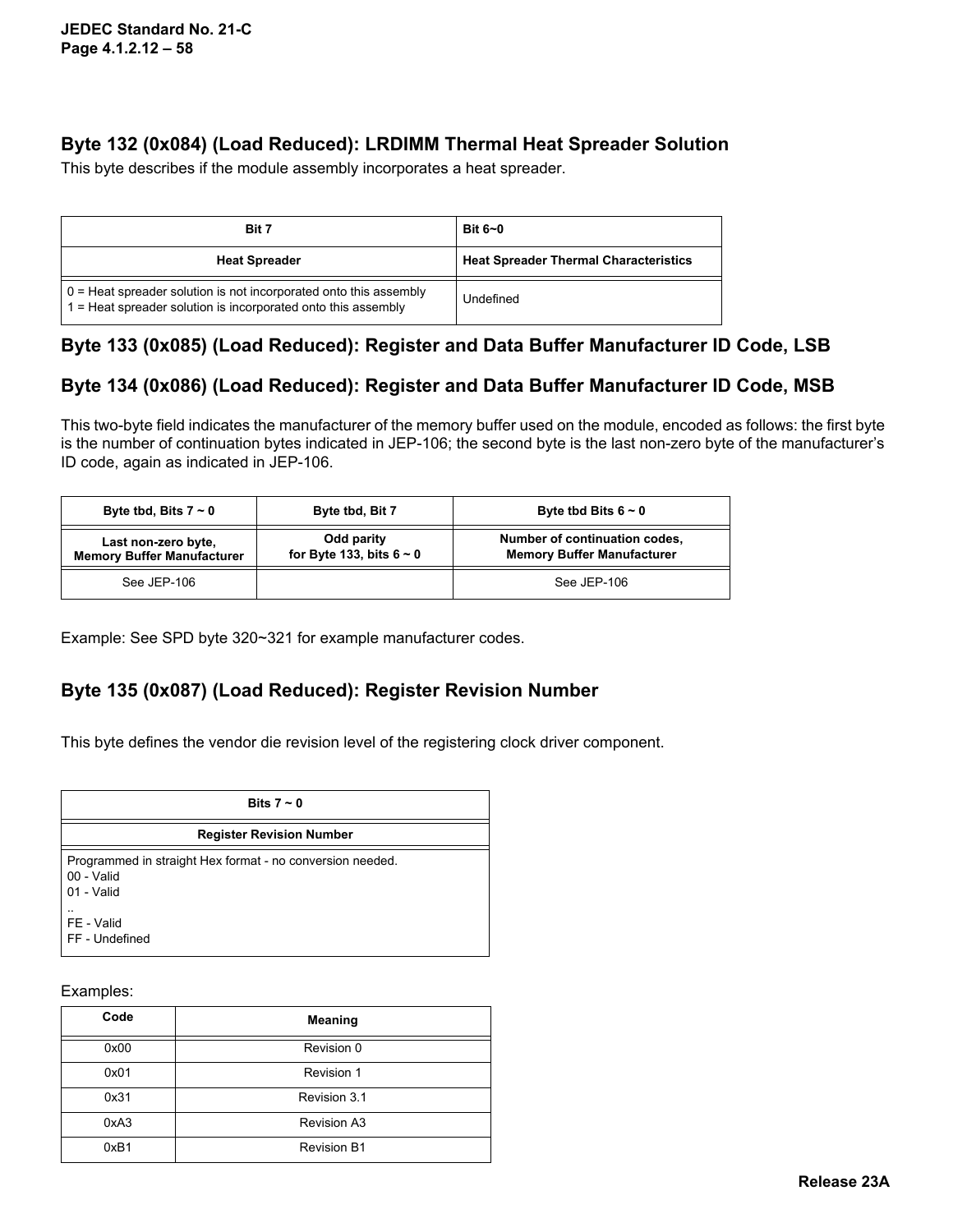#### **Byte 136 (0x088) (Load Reduced): Address Mapping from Register to DRAM**

This byte describes the connection of register output pins for address bits to the corresponding input pins of the DDR4 SDRAMs for odd ranks only; even ranks are always assumed to use standard mapping. Only two connection types are currently supported, all rank non-mirrored or odd ranks mirrored, as described in the mapping table below. System software must compensate for this mapping when issuing mode register set commands to the ranks of DDR4 SDRAMs on this module.

| Bits $7 - 1$ | Bits 0                           |
|--------------|----------------------------------|
| Reserved     | <b>Odd Rank Mapping</b>          |
| Reserved     | $0 =$ standard<br>$1 =$ mirrored |

The definition of standard and mirrored address connection mapping is detailed below; highlighted rows in the table indicate which signals change between mappings.

| <b>Edge Connector</b><br>Pin | DRAM Pin,<br>Non-mirrored | <b>DRAM Pin,</b><br><b>Mirrored</b> |
|------------------------------|---------------------------|-------------------------------------|
| A <sub>0</sub>               | A <sub>0</sub>            | A <sub>0</sub>                      |
| A <sub>1</sub>               | A <sub>1</sub>            | A <sub>1</sub>                      |
| A2                           | A2                        | A2                                  |
| A <sub>3</sub>               | A3                        | A <sub>4</sub>                      |
| A <sub>4</sub>               | A <sub>4</sub>            | A <sub>3</sub>                      |
| A <sub>5</sub>               | A <sub>5</sub>            | A <sub>6</sub>                      |
| A <sub>6</sub>               | A <sub>6</sub>            | A <sub>5</sub>                      |
| A7                           | A7                        | A <sub>8</sub>                      |
| A <sub>8</sub>               | A <sub>8</sub>            | A7                                  |
| A9                           | A <sub>9</sub>            | A <sub>9</sub>                      |
| A10                          | A10                       | A10                                 |
| A11                          | A11                       | A13                                 |
| A <sub>13</sub>              | A <sub>13</sub>           | A11                                 |
| A12                          | A12                       | A12                                 |
| A14                          | A14                       | A14                                 |
| A15                          | A15                       | A15                                 |
| A16                          | A16                       | A16                                 |
| A17                          | A17                       | A17                                 |
| BA0                          | BA0                       | BA <sub>1</sub>                     |
| BA <sub>1</sub>              | BA <sub>1</sub>           | BA <sub>0</sub>                     |
| BG <sub>0</sub>              | BG <sub>0</sub>           | BG1                                 |
| BG1                          | BG1                       | BG <sub>0</sub>                     |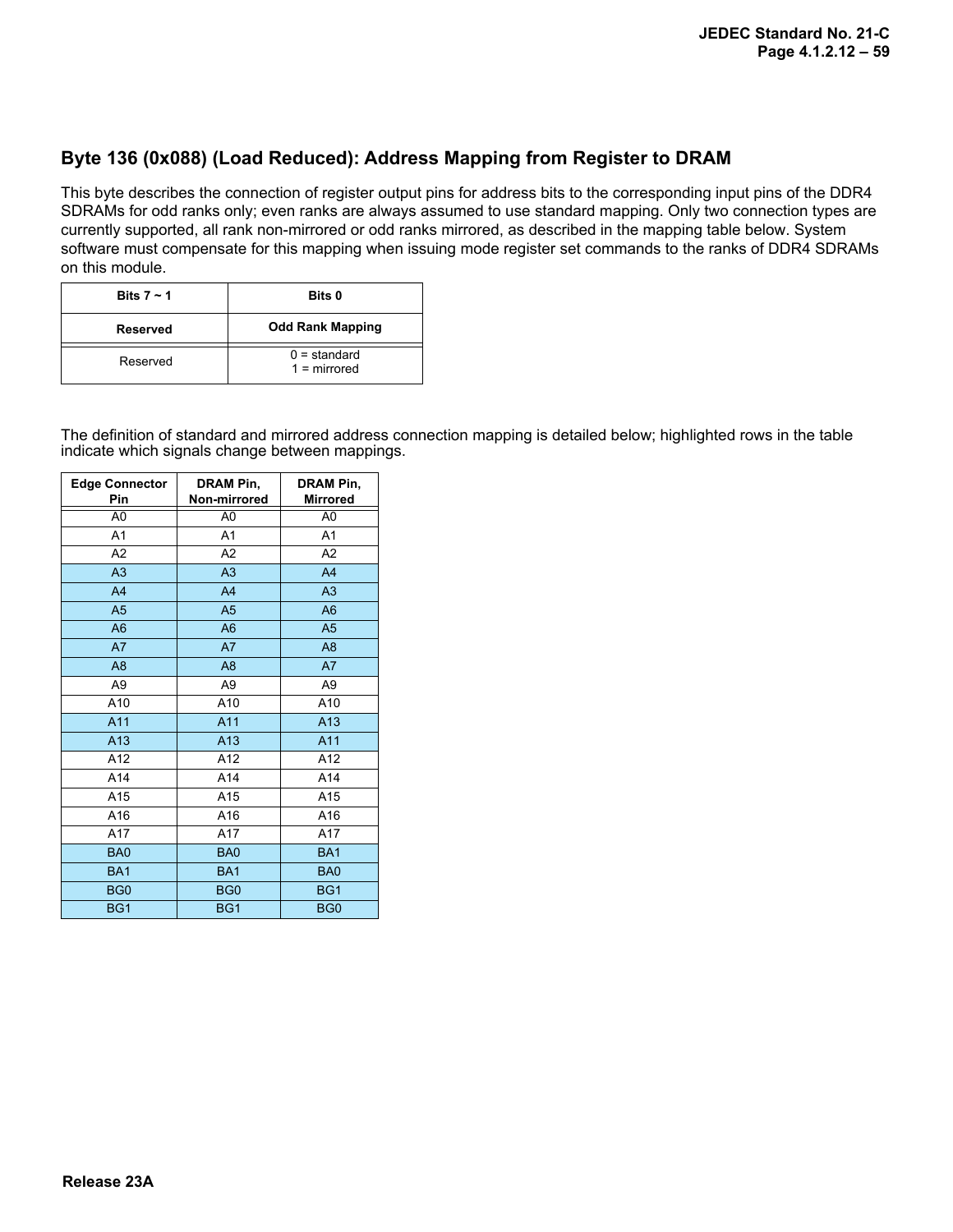### **Byte 137 (0x089) (Load Reduced): Register Output Drive Strength for Control and Command/ Address**

This byte defines the drive strength for control and command/address outputs of the registering clock driver component.

| Register Output Drive Strength for Control and Command/Address                                                                                                              |       |       |                                                                                 |       |                                                                                   |       |            |  |  |  |  |
|-----------------------------------------------------------------------------------------------------------------------------------------------------------------------------|-------|-------|---------------------------------------------------------------------------------|-------|-----------------------------------------------------------------------------------|-------|------------|--|--|--|--|
| <b>Chip Select</b>                                                                                                                                                          |       |       | <b>Command/Address</b>                                                          |       | <b>ODT</b>                                                                        |       | <b>CKE</b> |  |  |  |  |
| Bit 7                                                                                                                                                                       | Bit 6 | Bit 5 | Bit 4                                                                           | Bit 3 | Bit 2                                                                             | Bit 1 | Bit 0      |  |  |  |  |
| 00 = Light Drive<br>00 = Light Drive<br>01 = Moderate Drive<br>01 = Moderate Drive<br>$10 =$ Strong Drive<br>10 = Strong Drive<br>11 = Very Strong Drive<br>$11 =$ Reserved |       |       | 00 = Light Drive<br>01 = Moderate Drive<br>10 = Strong Drive<br>$11 =$ Reserved |       | 00 = Light Drive<br>01 = Moderate Drive<br>$10 =$ Strong Drive<br>$11 =$ Reserved |       |            |  |  |  |  |
| Note 1 Standard values are defined in the DDR4 LRDIMM Reference Design Specification for JEDEC standard module<br>reference designs.                                        |       |       |                                                                                 |       |                                                                                   |       |            |  |  |  |  |

## **Byte 138 (0x08A) (Load Reduced): Register Output Drive Strength for CK**

|          |                    |       |       | <b>Register Output Drive Strength for CK</b>                                                             |       |                                                                                    |       |
|----------|--------------------|-------|-------|----------------------------------------------------------------------------------------------------------|-------|------------------------------------------------------------------------------------|-------|
| Reserved |                    |       |       | <b>Y1.Y3</b>                                                                                             |       | <b>Y0. Y2</b>                                                                      |       |
| Bit 7    | Bit 6              | Bit 5 | Bit 4 | Bit 3                                                                                                    | Bit 2 | Bit 1                                                                              | Bit 0 |
|          |                    |       |       | $ 00 =$ Light Drive<br>$ 01$ = Moderate Drive<br>$10 =$ Strong Drive<br>$11 =$ Reserved                  |       | $ 00 =$ Light Drive<br>01 = Moderate Drive<br>10 = Strong Drive<br>$11 =$ Reserved |       |
|          | reference designs. |       |       | Note 1 Standard values are defined in the DDR4 LRDIMM Reference Design Annexes for JEDEC standard module |       |                                                                                    |       |

This byte defines the drive strength for clock outputs of the registering clock driver component.

### **Byte 139 (0x08B) (Load Reduced): Data Buffer Revision Number**

This byte defines the vendor die revision level of the data buffer component.

| Bits $7 \sim 0$                                                                       |
|---------------------------------------------------------------------------------------|
| Data Buffer Revision Number                                                           |
| Programmed in straight Hex format - no conversion needed.<br>00 - Valid<br>01 - Valid |
| $\cdot$ .<br>FE - Valid<br>FF - Undefined                                             |

Examples:

| Code | <b>Meaning</b>     |
|------|--------------------|
| 0x00 | Revision 0         |
| 0x01 | Revision 1         |
| 0x31 | Revision 3.1       |
| 0xA3 | <b>Revision A3</b> |
| 0xB1 | <b>Revision B1</b> |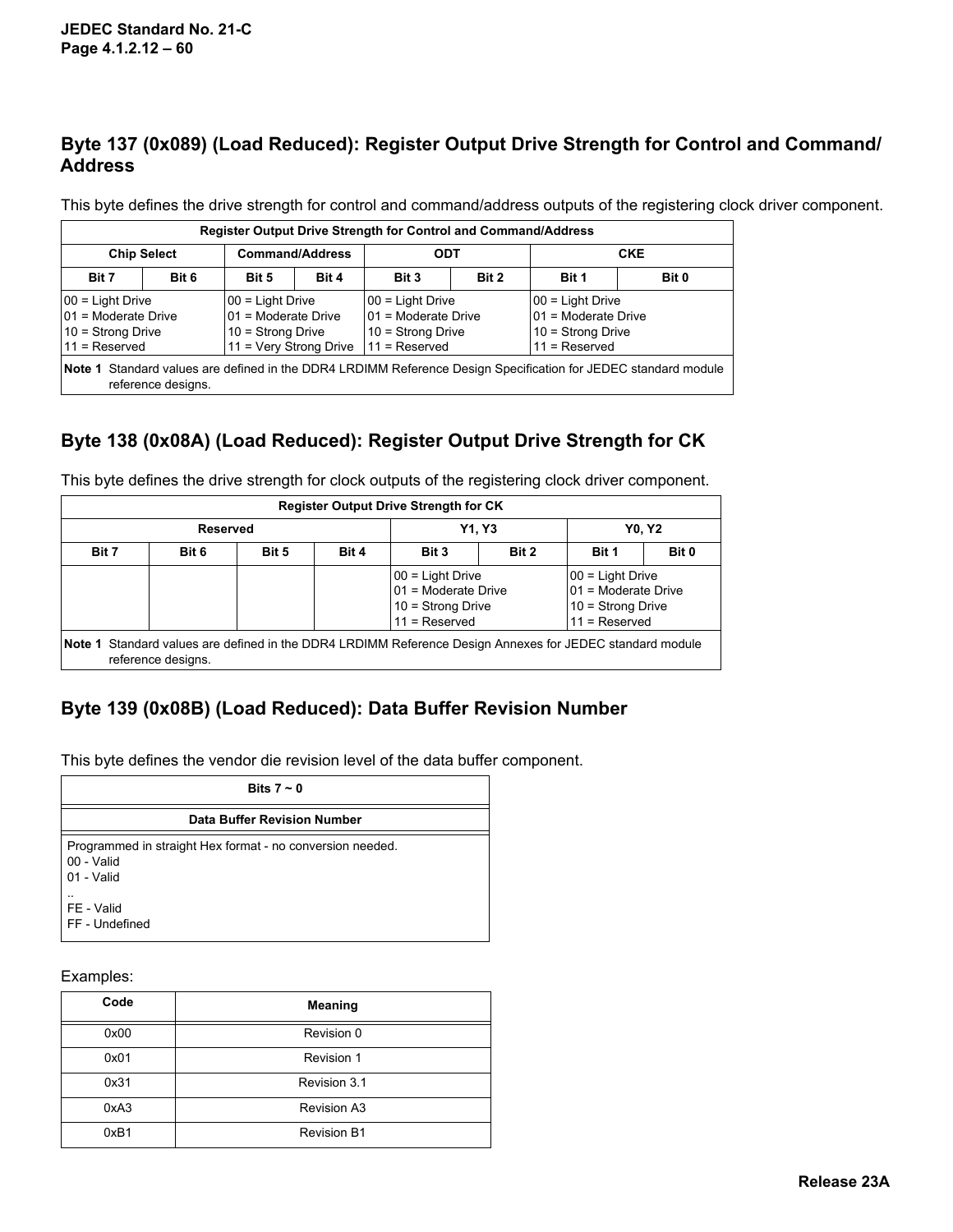#### **Byte 140 (0x08C) (Load Reduced): DRAM VrefDQ for Package Rank 0**

This byte defines the VrefDQ value for the package rank 0 DRAMs.

| DRAM VrefDQ for package rank 0 DRAMs<br>Reserved                                                         |                    |                                                                    |                                           |  |  |  |  |  |  |
|----------------------------------------------------------------------------------------------------------|--------------------|--------------------------------------------------------------------|-------------------------------------------|--|--|--|--|--|--|
| Bit 7                                                                                                    | Bit 6              | Bit 5                                                              | Bit 4<br>Bit 2<br>Bit 3<br>Bit 1<br>Bit 0 |  |  |  |  |  |  |
| Reserved                                                                                                 |                    | Encoding matches MR6 A5:A0 encoding in the JESD79-4 specification. |                                           |  |  |  |  |  |  |
| Note 1 Standard values are defined in the DDR4 LRDIMM Reference Design Annexes for JEDEC standard module | reference designs. |                                                                    |                                           |  |  |  |  |  |  |

### **Byte 141 (0x08D) (Load Reduced): DRAM VrefDQ for Package Rank 1**

This byte defines the VrefDQ value for the package rank 1 DRAMs.

|       | Reserved                                                                                                                       | DRAM VrefDQ for package rank 1 DRAMs                               |  |  |  |  |  |  |  |  |
|-------|--------------------------------------------------------------------------------------------------------------------------------|--------------------------------------------------------------------|--|--|--|--|--|--|--|--|
| Bit 7 | Bit 6                                                                                                                          | Bit 4<br>Bit 2<br>Bit 3<br>Bit 1<br>Bit 0<br>Bit 5                 |  |  |  |  |  |  |  |  |
|       | Reserved                                                                                                                       | Encoding matches MR6 A5:A0 encoding in the JESD79-4 specification. |  |  |  |  |  |  |  |  |
|       | Note 1 Standard values are defined in the DDR4 LRDIMM Reference Design Annexes for JEDEC standard module<br>reference designs. |                                                                    |  |  |  |  |  |  |  |  |

## **Byte 142 (0x08E) (Load Reduced): DRAM VrefDQ for Package Rank 2**

This byte defines the VrefDQ value for the package rank 2 DRAMs.

|       | Reserved                                                                                                                       | DRAM VrefDQ for package rank 2 DRAMs                               |                                           |  |  |  |  |  |  |  |  |
|-------|--------------------------------------------------------------------------------------------------------------------------------|--------------------------------------------------------------------|-------------------------------------------|--|--|--|--|--|--|--|--|
| Bit 7 | Bit 6                                                                                                                          | Bit 5                                                              | Bit 4<br>Bit 2<br>Bit 0<br>Bit 1<br>Bit 3 |  |  |  |  |  |  |  |  |
|       | Reserved                                                                                                                       | Encoding matches MR6 A5:A0 encoding in the JESD79-4 specification. |                                           |  |  |  |  |  |  |  |  |
|       | Note 1 Standard values are defined in the DDR4 LRDIMM Reference Design Annexes for JEDEC standard module<br>reference designs. |                                                                    |                                           |  |  |  |  |  |  |  |  |

# **Byte 143 (0x08F) (Load Reduced): DRAM VrefDQ for Package Rank 3**

This byte defines the VrefDQ value for the package rank 3 DRAMs.

| Reserved |                                                                                                                                |                                                                    |                                           |  | DRAM VrefDQ for package rank 3 DRAMs |  |  |  |  |  |
|----------|--------------------------------------------------------------------------------------------------------------------------------|--------------------------------------------------------------------|-------------------------------------------|--|--------------------------------------|--|--|--|--|--|
| Bit 7    | Bit 6                                                                                                                          | Bit 5                                                              | Bit 0<br>Bit 1<br>Bit 4<br>Bit 3<br>Bit 2 |  |                                      |  |  |  |  |  |
|          | Reserved                                                                                                                       | Encoding matches MR6 A5:A0 encoding in the JESD79-4 specification. |                                           |  |                                      |  |  |  |  |  |
|          | Note 1 Standard values are defined in the DDR4 LRDIMM Reference Design Annexes for JEDEC standard module<br>reference designs. |                                                                    |                                           |  |                                      |  |  |  |  |  |

## **Byte 144 (0x090) (Load Reduced): Data Buffer VrefDQ for DRAM Interface**

This byte defines the DRAM interface VrefDQ value for the data buffer component.

| Data Buffer VrefDQ for DRAM Interface |                                                                                                                                                                                                                                           |       |       |       |       |       |       |  |  |  |
|---------------------------------------|-------------------------------------------------------------------------------------------------------------------------------------------------------------------------------------------------------------------------------------------|-------|-------|-------|-------|-------|-------|--|--|--|
| Bit 7                                 | Bit 6                                                                                                                                                                                                                                     | Bit 5 | Bit 4 | Bit 3 | Bit 2 | Bit 1 | Bit 0 |  |  |  |
|                                       |                                                                                                                                                                                                                                           |       |       |       |       |       |       |  |  |  |
|                                       | For encoding see definition of F5BC6x (DRAM Interface VREF Control word) in the DDR4DB01 specification.<br>Note 1 Standard values are defined in the DDR4 LRDIMM Reference Design Annexes for JEDEC standard module<br>reference designs. |       |       |       |       |       |       |  |  |  |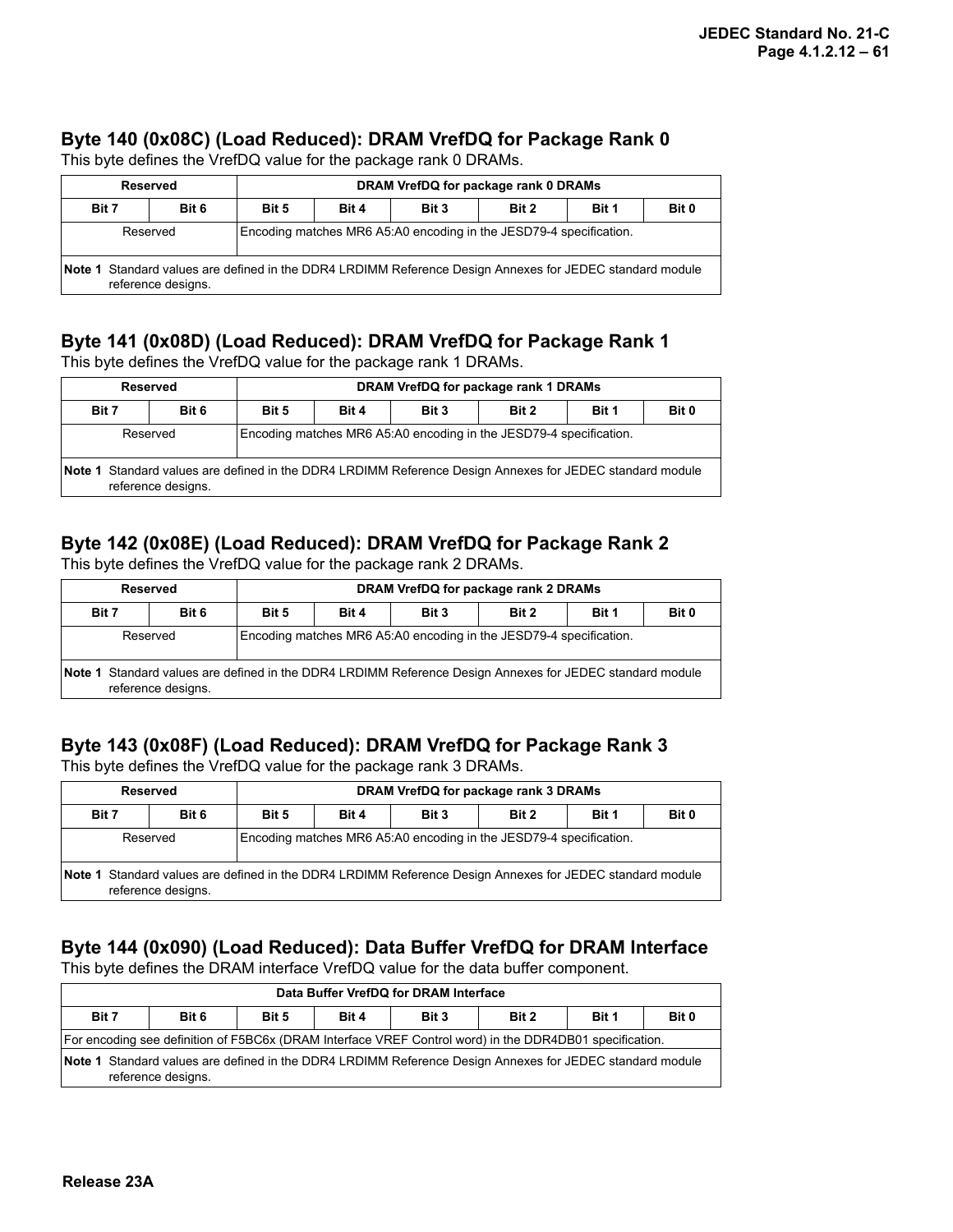### **Byte 145 (0x091) (Load Reduced): Data Buffer MDQ Drive Strength and RTT for data rate < 1866**

This byte defines the drive strength for MDQ/MDQS outputs and the Read RTT termination strength of the data buffer component.

| Data Buffer MDQ Drive Strength and RTT |                                                                                                                                                                                                     |       |       |                                              |                                                                                                                                                                                                                         |  |  |  |  |  |  |
|----------------------------------------|-----------------------------------------------------------------------------------------------------------------------------------------------------------------------------------------------------|-------|-------|----------------------------------------------|-------------------------------------------------------------------------------------------------------------------------------------------------------------------------------------------------------------------------|--|--|--|--|--|--|
| DRAM Interface MDQ Drive Strength      |                                                                                                                                                                                                     |       |       | DRAM Interface MDQ Read Termination Strength |                                                                                                                                                                                                                         |  |  |  |  |  |  |
| Bit 7                                  | Bit 6                                                                                                                                                                                               | Bit 5 | Bit 4 | Bit 3<br>Bit 2<br>Bit 0<br>Bit 1             |                                                                                                                                                                                                                         |  |  |  |  |  |  |
| Reserved                               | $000 = RZQ/6 (40 \Omega)$<br>$001 = RZQ/7 (34 \Omega)$<br>$010 = RZQ/5 (48 \Omega)$<br>$011 =$ Reserved<br>$100 =$ Reserved<br>$101 = RZQ/4$ (60 $\Omega$ )<br>$110 =$ Reserved<br>$111 =$ Reserved |       |       | Reserved                                     | $000 = Disabled$<br>$001 = RZQ/4 (60 \Omega)$<br>$010 = RZQ/2 (120 \Omega)$<br>$011 = RZQ/6 (40 \Omega)$<br>$100 = RZQ (240 Ω)$<br>$101 = RZQ/5 (48 \Omega)$<br>110 = RZQ/3 (80 $\Omega$ )<br>$111 = RZQ/7 (34 \Omega)$ |  |  |  |  |  |  |
|                                        | reference designs.                                                                                                                                                                                  |       |       |                                              | Note 1 Standard values are defined in the DDR4 LRDIMM Reference Design Annexes for JEDEC standard module                                                                                                                |  |  |  |  |  |  |

### **Byte 146 (0x092) (Load Reduced): Data Buffer MDQ Drive Strength and RTT for 1866 < data rate < 2400**

This byte defines the drive strength for MDQ/MDQS outputs and the Read RTT termination strength of the data buffer component.

|                                          |                                                                                                                                                                                                                                                                                                                                                                                                                                   |       |       | Data Buffer MDQ Drive Strength and RTT |                                              |  |  |  |  |
|------------------------------------------|-----------------------------------------------------------------------------------------------------------------------------------------------------------------------------------------------------------------------------------------------------------------------------------------------------------------------------------------------------------------------------------------------------------------------------------|-------|-------|----------------------------------------|----------------------------------------------|--|--|--|--|
| <b>DRAM Interface MDQ Drive Strength</b> |                                                                                                                                                                                                                                                                                                                                                                                                                                   |       |       |                                        | DRAM Interface MDQ Read Termination Strength |  |  |  |  |
| Bit 7                                    | Bit 6                                                                                                                                                                                                                                                                                                                                                                                                                             | Bit 5 | Bit 4 | Bit 0<br>Bit 3<br>Bit 2<br>Bit 1       |                                              |  |  |  |  |
| Reserved                                 | $000 = Disabled$<br>Reserved<br>$000 = RZQ/6 (40 \Omega)$<br>$001 = RZQ/4 (60 \Omega)$<br>$001 = RZQ/7 (34 \Omega)$<br>$ 010 = RZQ/2 (120 \Omega)$<br>$010 = RZQ/5 (48 \Omega)$<br>$011 =$ Reserved<br>$ 011 = RZQ/6 (40 \Omega)$<br>$100 =$ Reserved<br>100 = RZQ (240 Ω)<br>101 = RZQ/4 (60 Ω)<br>$101 = RZQ/5 (48 \Omega)$<br>$110 =$ Reserved<br>110 = RZQ/3 (80 $\Omega$ )<br>$111 =$ Reserved<br>111 = RZQ/7 (34 $\Omega$ ) |       |       |                                        |                                              |  |  |  |  |
|                                          | Note 1 Standard values are defined in the DDR4 LRDIMM Reference Design Annexes for JEDEC standard module<br>reference designs.                                                                                                                                                                                                                                                                                                    |       |       |                                        |                                              |  |  |  |  |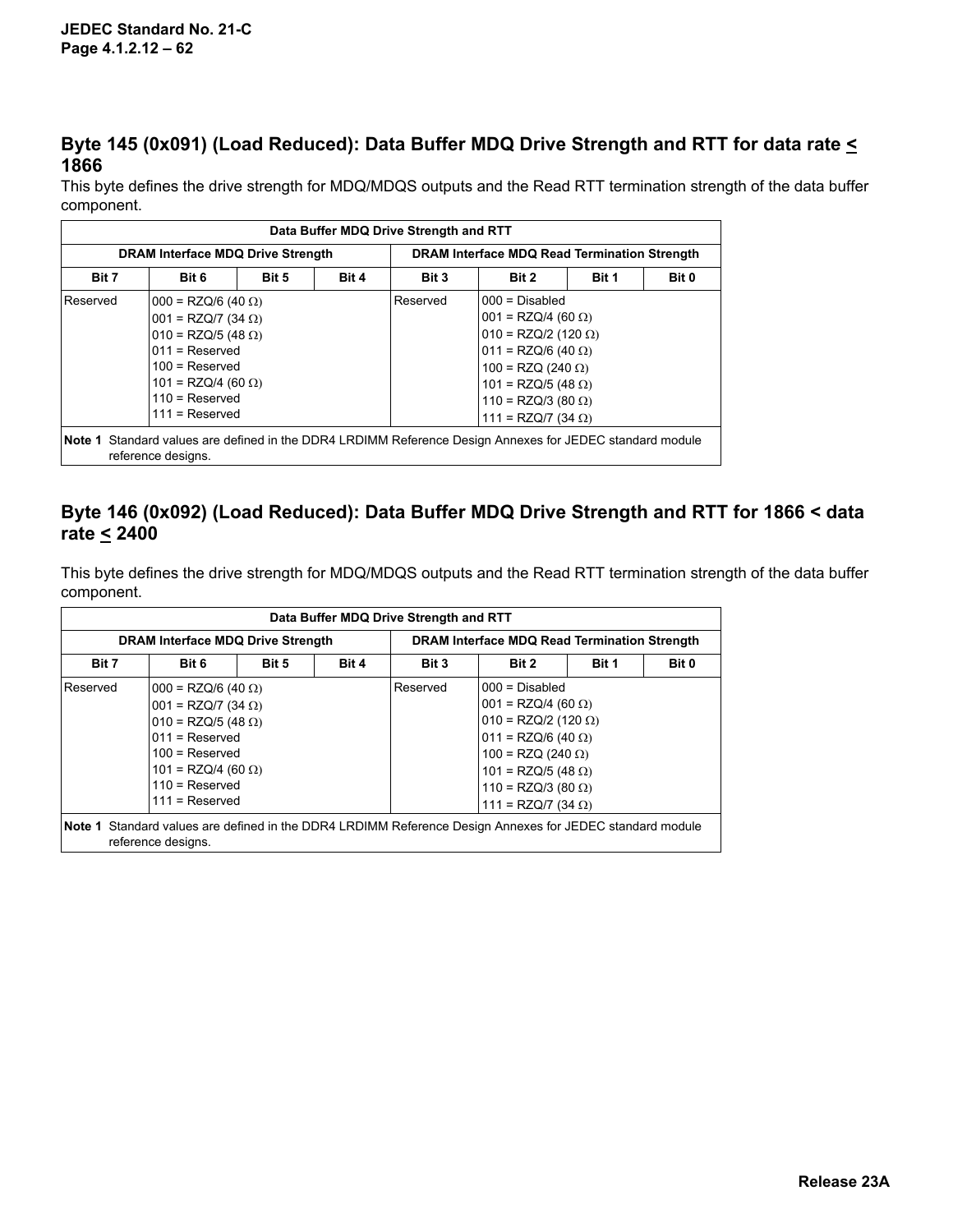### **Byte 147 (0x093) (Load Reduced): Data Buffer MDQ Drive Strength and RTT for 2400 < data rate < 3200**

This byte defines the drive strength for MDQ/MDQS outputs and the Read RTT termination strength of the data buffer component.

|          |                                                                                                                                                                                                  |       |       | Data Buffer MDQ Drive Strength and RTT |                                                                                                          |                                                                                                                                                                                                                |  |  |  |
|----------|--------------------------------------------------------------------------------------------------------------------------------------------------------------------------------------------------|-------|-------|----------------------------------------|----------------------------------------------------------------------------------------------------------|----------------------------------------------------------------------------------------------------------------------------------------------------------------------------------------------------------------|--|--|--|
|          | DRAM Interface MDQ Drive Strength                                                                                                                                                                |       |       |                                        | DRAM Interface MDQ Read Termination Strength                                                             |                                                                                                                                                                                                                |  |  |  |
| Bit 7    | Bit 6                                                                                                                                                                                            | Bit 5 | Bit 4 | Bit 3                                  | Bit 2                                                                                                    | Bit 0                                                                                                                                                                                                          |  |  |  |
| Reserved | $000 = RZQ/6 (40 \Omega)$<br>$001 = RZQ/7 (34 \Omega)$<br>$010 = RZQ/5 (48 \Omega)$<br>$011 =$ Reserved<br>$100 =$ Reserved<br>$101 = RZQ/4 (60 \Omega)$<br>$110$ = Reserved<br>$111 =$ Reserved |       |       | Reserved                               | $111 = RZQ/7 (34 \Omega)$                                                                                | Bit 1<br>$000 = Disabled$<br>$001 = RZQ/6 (60 \Omega)$<br>$010 = RZQ/2$ (120 $\Omega$ )<br>$011 = RZQ/4$ (40 $\Omega$ )<br>100 = RZQ (240 $\Omega$ )<br>$101 = RZQ/5 (48 \Omega)$<br>$110 = RZQ/3 (80 \Omega)$ |  |  |  |
|          | reference designs.                                                                                                                                                                               |       |       |                                        | Note 1 Standard values are defined in the DDR4 LRDIMM Reference Design Annexes for JEDEC standard module |                                                                                                                                                                                                                |  |  |  |

### **Byte 148 (0x094) (Load Reduced): DRAM Drive Strength (for data rates < 1866, 1866 < data rate < 2400, and 2400 < data rate < 3200)**

This byte defines the output buffer drive strength for the DRAMs.

| <b>DRAM Drive Strength</b> |                                                                                                        |                         |       |                                                                                                          |       |                                                                                             |       |  |  |  |  |  |
|----------------------------|--------------------------------------------------------------------------------------------------------|-------------------------|-------|----------------------------------------------------------------------------------------------------------|-------|---------------------------------------------------------------------------------------------|-------|--|--|--|--|--|
| <b>Reserved</b>            |                                                                                                        | 2400 < Data rate < 3200 |       | 1866 < Data rate $\leq$ 2400                                                                             |       | Data rate $<$ 1866                                                                          |       |  |  |  |  |  |
| Bit 7                      | Bit 6                                                                                                  | Bit 5                   | Bit 4 | Bit 3                                                                                                    | Bit 2 | Bit 1                                                                                       | Bit 0 |  |  |  |  |  |
|                            | Reserved<br>$ 00 = RZQ/7 (34 \Omega)$<br>$ 01 = RZQ/5 (48 \Omega)$<br>10 = Reserved<br>$11 =$ Reserved |                         |       | $00 = RZQ/7 (34 \Omega)$<br>$01 = RZQ/5 (48 \Omega)$<br>$10 =$ Reserved<br>$11 =$ Reserved               |       | $ 00 = RZQ/7 (34 \Omega)$<br>$01 = RZQ/5 (48 \Omega)$<br>$10 =$ Reserved<br>$11 =$ Reserved |       |  |  |  |  |  |
|                            | reference designs.                                                                                     |                         |       | Note 1 Standard values are defined in the DDR4 LRDIMM Reference Design Annexes for JEDEC standard module |       |                                                                                             |       |  |  |  |  |  |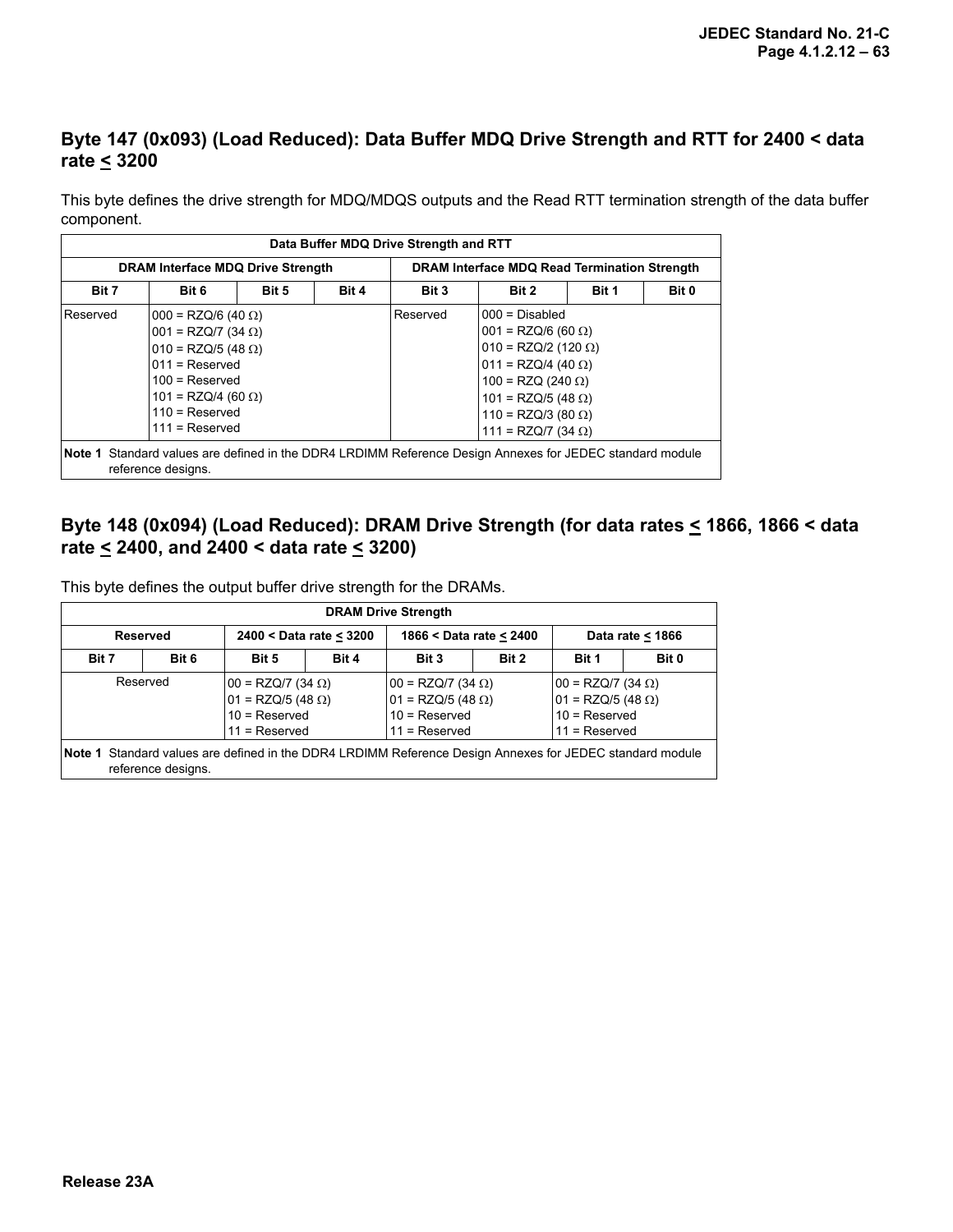### **Byte 149 (0x095) (Load Reduced): DRAM ODT (RTT\_WR and RTT\_NOM) for data rate < 1866**

| <b>DRAM ODT Strength</b>                                                                                                       |                                                                                                                                                                                                                 |        |       |       |                         |                                                                                                                                                                                                                              |  |  |  |  |  |
|--------------------------------------------------------------------------------------------------------------------------------|-----------------------------------------------------------------------------------------------------------------------------------------------------------------------------------------------------------------|--------|-------|-------|-------------------------|------------------------------------------------------------------------------------------------------------------------------------------------------------------------------------------------------------------------------|--|--|--|--|--|
| <b>Reserved</b>                                                                                                                |                                                                                                                                                                                                                 | RTT WR |       |       | <b>RTT NOM</b>          |                                                                                                                                                                                                                              |  |  |  |  |  |
| Bit 7                                                                                                                          | Bit 6                                                                                                                                                                                                           | Bit 5  | Bit 4 | Bit 3 | Bit 1<br>Bit 0<br>Bit 2 |                                                                                                                                                                                                                              |  |  |  |  |  |
|                                                                                                                                | 000 = Dynamic ODT Off<br>Reserved<br>$001 = RZQ/2$ (120 $\Omega$ )<br>$010 = RZQ (240 \Omega)$<br>$011 = Hi-Impedance$<br>$100 = RZQ/3 (80 \Omega)$<br>$101$ = Reserved<br>$110$ = Reserved<br>$111 =$ Reserved |        |       |       |                         | $000 = Disabled$<br>$001 = RZQ/4 (60 \Omega)$<br>$010 = RZQ/2 (120 \Omega)$<br>$011 = RZQ/6 (40 \Omega)$<br>$100 = RZQ (240 \Omega)$<br>$101 = RZQ/5 (48 \Omega)$<br>$110 = RZQ/3 (80 \Omega)$<br>111 = RZQ/7 (34 $\Omega$ ) |  |  |  |  |  |
| Note 1 Standard values are defined in the DDR4 LRDIMM Reference Design Annexes for JEDEC standard module<br>reference designs. |                                                                                                                                                                                                                 |        |       |       |                         |                                                                                                                                                                                                                              |  |  |  |  |  |

This byte defines the ODT termination strength for the DRAMs.

#### **Byte 150 (0x096) (Load Reduced): DRAM ODT (RTT\_WR and RTT\_NOM) for 1866 < data rate < 2400**

This byte defines the ODT termination strength for the DRAMs.

| <b>DRAM ODT Strength</b> |                    |                                                                                                                                                                                                  |                                  |  |                                                                                                                                                                                                                                |                |       |  |  |  |  |  |
|--------------------------|--------------------|--------------------------------------------------------------------------------------------------------------------------------------------------------------------------------------------------|----------------------------------|--|--------------------------------------------------------------------------------------------------------------------------------------------------------------------------------------------------------------------------------|----------------|-------|--|--|--|--|--|
| <b>Reserved</b>          |                    |                                                                                                                                                                                                  | <b>RTT WR</b>                    |  |                                                                                                                                                                                                                                | <b>RTT NOM</b> |       |  |  |  |  |  |
| Bit 7                    | Bit 6              | Bit 5                                                                                                                                                                                            | Bit 1<br>Bit 4<br>Bit 3<br>Bit 2 |  |                                                                                                                                                                                                                                |                | Bit 0 |  |  |  |  |  |
|                          | Reserved           | 000 = Dynamic ODT Off<br>$001 = RZQ/2 (120\Omega)$<br>$010 = RZQ (240 \Omega)$<br>$011 = Hi$ -Impedance<br>$100 = RZQ/3 (80 \Omega)$<br>$101$ = Reserved<br>$110 =$ Reserved<br>$111 =$ Reserved |                                  |  | $000 = Disabled$<br>$001 = RZQ/4 (60 \Omega)$<br>$010 = RZQ/2$ (120 $\Omega$ )<br>$011 = RZQ/6 (40 \Omega)$<br>$100 = RZQ (240 \Omega)$<br>$101 = RZQ/5 (48 \Omega)$<br>$110 = RZQ/3 (80 \Omega)$<br>$111 = RZQ/7 (34 \Omega)$ |                |       |  |  |  |  |  |
|                          | reference designs. | Note 1 Standard values are defined in the DDR4 LRDIMM Reference Design Annexes for JEDEC standard module                                                                                         |                                  |  |                                                                                                                                                                                                                                |                |       |  |  |  |  |  |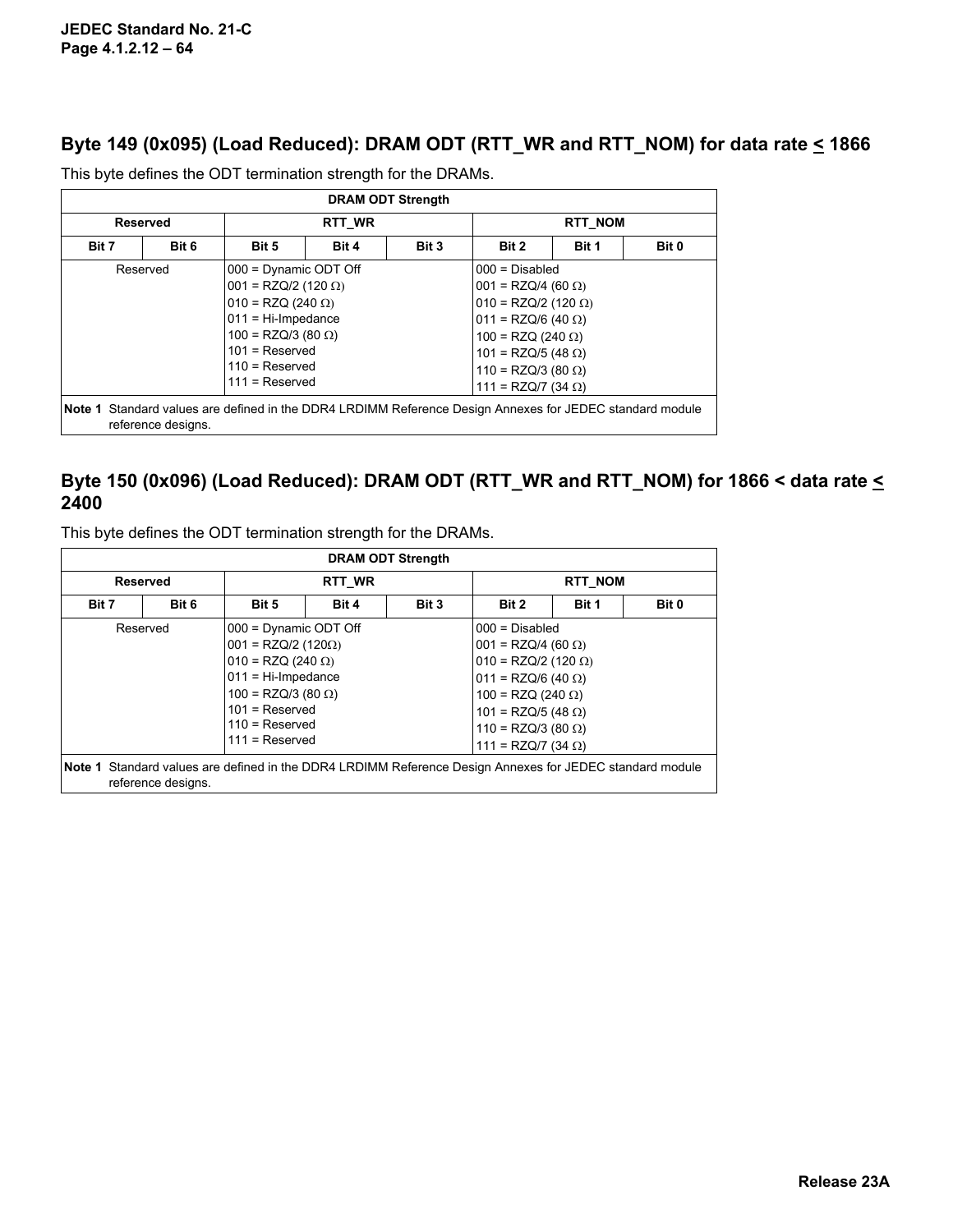### **Byte 151 (0x097) (Load Reduced): DRAM ODT (RTT\_WR and RTT\_NOM) for 2400 < data rate < 3200**

| <b>DRAM ODT Strength</b> |                    |                                                                                                                                                                                                |       |       |                                                                                                                                                                                                                              |  |  |  |  |  |  |  |
|--------------------------|--------------------|------------------------------------------------------------------------------------------------------------------------------------------------------------------------------------------------|-------|-------|------------------------------------------------------------------------------------------------------------------------------------------------------------------------------------------------------------------------------|--|--|--|--|--|--|--|
| <b>Reserved</b>          |                    | RTT WR                                                                                                                                                                                         |       |       | <b>RTT NOM</b>                                                                                                                                                                                                               |  |  |  |  |  |  |  |
| Bit 7                    | Bit 6              | Bit 5                                                                                                                                                                                          | Bit 4 | Bit 3 | Bit 1<br>Bit 0<br>Bit 2                                                                                                                                                                                                      |  |  |  |  |  |  |  |
|                          | Reserved           | 000 = Dynamic ODT Off<br>$ 001 = RZQ/2 (120\Omega)$<br>$010 = RZQ (240 \Omega)$<br>011 = Hi-Impedance<br>$100 = RZQ/3 (80 \Omega)$<br>$101$ = Reserved<br>$110 =$ Reserved<br>$111 =$ Reserved |       |       | $000 = Disabled$<br>$001 = RZQ/4$ (60 $\Omega$ )<br>$010 = RZQ/2$ (120 $\Omega$ )<br>$011 = RZQ/6 (40 \Omega)$<br>$100 = RZQ (240 Ω)$<br>$101 = RZQ/5 (48 \Omega)$<br>$110 = RZQ/3 (80 \Omega)$<br>$111 = RZQ/7 (34 \Omega)$ |  |  |  |  |  |  |  |
|                          | reference designs. | Note 1 Standard values are defined in the DDR4 LRDIMM Reference Design Annexes for JEDEC standard module                                                                                       |       |       |                                                                                                                                                                                                                              |  |  |  |  |  |  |  |

This byte defines the ODT termination strength for the DRAMs.

#### **Byte 152 (0x098) (Load Reduced): DRAM ODT (RTT\_PARK) for data rate < 1866**

This byte defines the ODT termination strength for the DRAMs.

| <b>DRAM ODT Strength</b> |                    |                                                                                                          |       |       |                               |  |  |  |  |  |  |  |
|--------------------------|--------------------|----------------------------------------------------------------------------------------------------------|-------|-------|-------------------------------|--|--|--|--|--|--|--|
| <b>Reserved</b>          |                    | RTT PARK, Package Ranks 2 & 3                                                                            |       |       | RTT PARK, Package Ranks 0 & 1 |  |  |  |  |  |  |  |
| Bit 7                    | Bit 6              | Bit 5                                                                                                    | Bit 4 | Bit 3 | Bit 2<br>Bit 1<br>Bit 0       |  |  |  |  |  |  |  |
| Reserved                 |                    | 000 = Disabled                                                                                           |       |       | $1000 = Disabled$             |  |  |  |  |  |  |  |
|                          |                    | $001 = RZQ/4 (60 \Omega)$                                                                                |       |       | $ 001 = RZQ/4   (60 \Omega)$  |  |  |  |  |  |  |  |
|                          |                    | $010 = RZQ/2 (120 \Omega)$                                                                               |       |       | $010 = RZQ/2 (120 \Omega)$    |  |  |  |  |  |  |  |
|                          |                    | $ 011 = RZQ/6 (40 \Omega)$                                                                               |       |       | $011 = RZQ/6 (40 \Omega)$     |  |  |  |  |  |  |  |
|                          |                    | $100 = RZQ (240 \Omega)$                                                                                 |       |       | $100 = RZQ (240 \Omega)$      |  |  |  |  |  |  |  |
|                          |                    | $101 = RZQ/5 (48 \Omega)$                                                                                |       |       | $101 = RZQ/5 (48 \Omega)$     |  |  |  |  |  |  |  |
|                          |                    | $110 = RZQ/3 (80 \Omega)$                                                                                |       |       | $110 = RZQ/3 (80 \Omega)$     |  |  |  |  |  |  |  |
|                          |                    | 111 = RZQ/7 (34 $\Omega$ )                                                                               |       |       | $111 = RZQ/7 (34 \Omega)$     |  |  |  |  |  |  |  |
|                          | reference designs. | Note 1 Standard values are defined in the DDR4 LRDIMM Reference Design Annexes for JEDEC standard module |       |       |                               |  |  |  |  |  |  |  |

#### **Byte 153 (0x099) (Load Reduced): DRAM ODT (RTT\_PARK) for 1866 < data rate < 2400**

This byte defines the ODT termination strength for the DRAMs.

|                 | <b>DRAM ODT Strength</b> |                                                                                                          |                               |  |                           |                               |       |  |  |  |  |  |  |
|-----------------|--------------------------|----------------------------------------------------------------------------------------------------------|-------------------------------|--|---------------------------|-------------------------------|-------|--|--|--|--|--|--|
| <b>Reserved</b> |                          |                                                                                                          | RTT PARK, Package Ranks 2 & 3 |  |                           | RTT PARK, Package Ranks 0 & 1 |       |  |  |  |  |  |  |
| Bit 7           | Bit 6                    | Bit 5                                                                                                    | Bit 4<br>Bit 3                |  |                           | Bit 1                         | Bit 0 |  |  |  |  |  |  |
| Reserved        |                          |                                                                                                          | $000 = Disabled$              |  |                           | $000 = Disabled$              |       |  |  |  |  |  |  |
|                 |                          | $001 = RZQ/4 (60 \Omega)$                                                                                |                               |  | $001 = RZQ/4 (60 \Omega)$ |                               |       |  |  |  |  |  |  |
|                 |                          |                                                                                                          | $010 = RZQ/2$ (120 $\Omega$ ) |  |                           | $010 = RZQ/2$ (120 $\Omega$ ) |       |  |  |  |  |  |  |
|                 |                          | $011 = RZQ/6 (40 \Omega)$                                                                                |                               |  | $011 = RZQ/6 (40 \Omega)$ |                               |       |  |  |  |  |  |  |
|                 |                          | $100 = RZQ (240 \Omega)$                                                                                 |                               |  | $100 = RZQ (240 Ω)$       |                               |       |  |  |  |  |  |  |
|                 |                          | $101 = RZQ/5 (48 \Omega)$                                                                                |                               |  | $101 = RZQ/5 (48 \Omega)$ |                               |       |  |  |  |  |  |  |
|                 |                          | $110 = RZQ/3 (80 \Omega)$                                                                                |                               |  | $110 = RZQ/3 (80 \Omega)$ |                               |       |  |  |  |  |  |  |
|                 |                          |                                                                                                          | $111 = RZQ/7 (34 \Omega)$     |  |                           | $111 = RZQ/7 (34 \Omega)$     |       |  |  |  |  |  |  |
|                 | reference designs.       | Note 1 Standard values are defined in the DDR4 LRDIMM Reference Design Annexes for JEDEC standard module |                               |  |                           |                               |       |  |  |  |  |  |  |